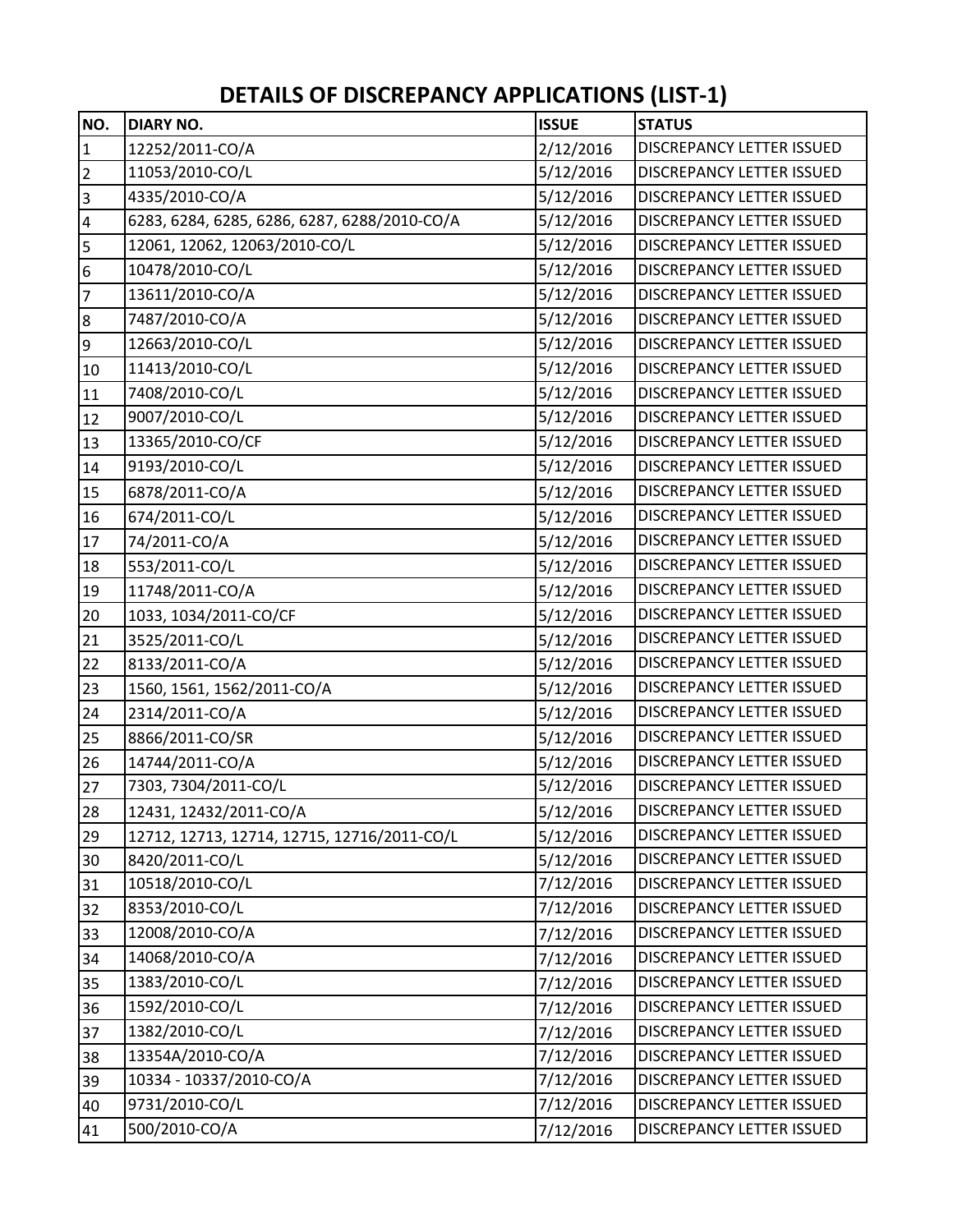| 42 | 857/2010-CO/SW                                      | 7/12/2016  | <b>DISCREPANCY LETTER ISSUED</b> |
|----|-----------------------------------------------------|------------|----------------------------------|
| 43 | 3445/2011-CO/A                                      | 7/12/2016  | DISCREPANCY LETTER ISSUED        |
| 44 | 137/2011-CO/L                                       | 7/12/2016  | DISCREPANCY LETTER ISSUED        |
| 45 | 13276/2011-CO/L                                     | 7/12/2016  | DISCREPANCY LETTER ISSUED        |
| 46 | 870/2011-CO/L                                       | 7/12/2016  | DISCREPANCY LETTER ISSUED        |
| 47 | 6640/2011-CO/A                                      | 7/12/2016  | DISCREPANCY LETTER ISSUED        |
| 48 | 10073/2010-CO/A                                     | 7/12/2016  | <b>DISCREPANCY LETTER ISSUED</b> |
| 49 | 29/2010-CO/L                                        | 7/12/2016  | <b>DISCREPANCY LETTER ISSUED</b> |
| 50 | 5884/2010-CO/L                                      | 7/12/2016  | DISCREPANCY LETTER ISSUED        |
| 51 | 9786-9811/2011-CO/A                                 | 7/12/2016  | DISCREPANCY LETTER ISSUED        |
| 52 | 12610-12642/2011-CO/A                               | 7/12/2016  | DISCREPANCY LETTER ISSUED        |
| 53 | 2012/2011/CO/L                                      | 7/12/2016  | <b>DISCREPANCY LETTER ISSUED</b> |
| 54 | 10040/2010-CO/L                                     | 13/12/2016 | DISCREPANCY LETTER ISSUED        |
| 55 | 13518-13521/2010-CO/SR                              | 13/12/2016 | DISCREPANCY LETTER ISSUED        |
| 56 | 8833/2010-CO/A                                      | 13/12/2016 | DISCREPANCY LETTER ISSUED        |
| 57 | 12865, 1265A, 12868/2010-CO/L                       | 13/12/2016 | DISCREPANCY LETTER ISSUED        |
| 58 | 7042/2010-CO/L                                      | 13/12/2016 | DISCREPANCY LETTER ISSUED        |
| 59 | 12138, 12137/2010-CO/SW                             | 13/12/2016 | DISCREPANCY LETTER ISSUED        |
| 60 | 2999/2010-CO/L                                      | 13/12/2016 | DISCREPANCY LETTER ISSUED        |
| 61 | 64/2010-CO/A                                        | 13/12/2016 | DISCREPANCY LETTER ISSUED        |
| 62 | 2685-2686/2010-CO/A                                 | 13/12/2016 | DISCREPANCY LETTER ISSUED        |
| 63 | 1791/2010-CO/A                                      | 13/12/2016 | DISCREPANCY LETTER ISSUED        |
| 64 | 2381/2010-CO/L                                      | 13/12/2016 | DISCREPANCY LETTER ISSUED        |
| 65 | 622/2010-CO/A                                       | 13/12/2016 | DISCREPANCY LETTER ISSUED        |
| 66 | 57/2010-CO/L                                        | 13/12/2016 | DISCREPANCY LETTER ISSUED        |
| 67 | 822/2010-CO/L                                       | 13/12/2016 | <b>DISCREPANCY LETTER ISSUED</b> |
| 68 | 2660/2010-CO/A                                      | 13/12/2016 | <b>DISCREPANCY LETTER ISSUED</b> |
| 69 | 10007,10013/2010-CO/SR                              | 13/12/2016 | DISCREPANCY LETTER ISSUED        |
| 70 | 5963/2010-CO/L                                      | 13/12/2016 | <b>DISCREPANCY LETTER ISSUED</b> |
| 71 | 1792 - 94/2010-CO/A                                 | 13/12/2016 | <b>DISCREPANCY LETTER ISSUED</b> |
| 72 | 11838/2010-CO/L                                     | 13/12/2016 | DISCREPANCY LETTER ISSUED        |
| 73 | 10407,10409,10410/2010-CO/A                         | 13/12/2016 | DISCREPANCY LETTER ISSUED        |
| 74 | 9635,9642/2010-CO/SR                                | 13/12/2016 | DISCREPANCY LETTER ISSUED        |
| 75 | 6455 to 6464/2010-CO/L                              | 13/12/2016 | DISCREPANCY LETTER ISSUED        |
| 76 | 1670/2010-CO/L                                      | 13/12/2016 | DISCREPANCY LETTER ISSUED        |
| 77 | 12289/2010-CO/SW                                    | 13/12/2016 | DISCREPANCY LETTER ISSUED        |
| 78 | 10430 to 10435/2010-CO/SR                           | 13/12/2016 | DISCREPANCY LETTER ISSUED        |
| 79 | 45510/2010-CO/A                                     | 13/12/2016 | DISCREPANCY LETTER ISSUED        |
| 80 | 7695/2010-CO/A                                      | 13/12/2016 | DISCREPANCY LETTER ISSUED        |
| 81 | 9684/2010-CO/A                                      | 13/12/2016 | DISCREPANCY LETTER ISSUED        |
| 82 | 8236/2010-CO/L                                      | 13/12/2016 | DISCREPANCY LETTER ISSUED        |
| 83 | 5912, 5913, 5914, 5915, 5916, 5917, 5918/2010-CO/SR | 13/12/2016 | <b>DISCREPANCY LETTER ISSUED</b> |
| 84 | 3190/2010-CO/L                                      | 13/12/2016 | DISCREPANCY LETTER ISSUED        |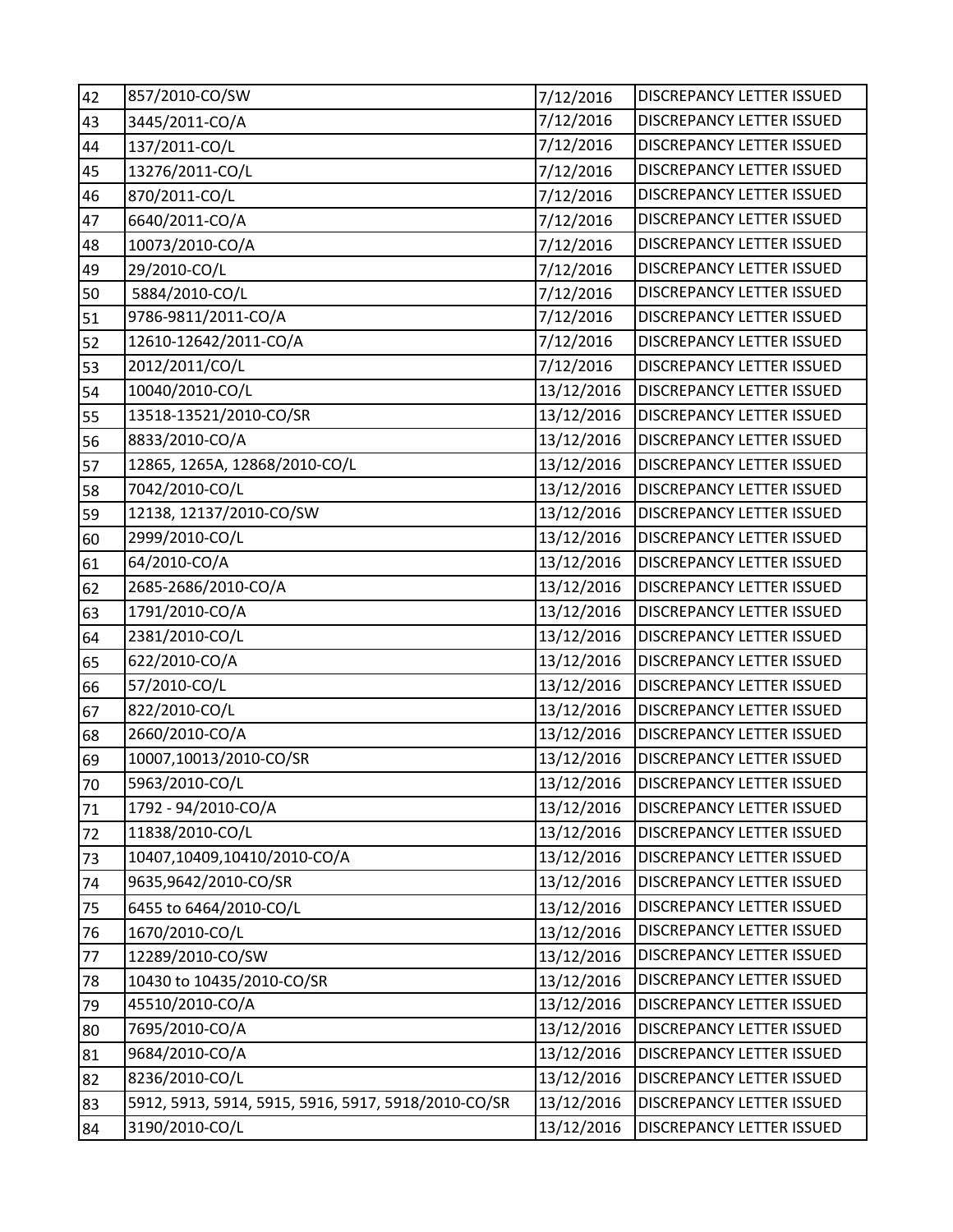| 85  | 4809/2010-CO/L                | 13/12/2016 | <b>DISCREPANCY LETTER ISSUED</b> |
|-----|-------------------------------|------------|----------------------------------|
| 86  | 6881/2010-CO/L                | 13/12/2016 | DISCREPANCY LETTER ISSUED        |
| 87  | 2492, 2493/2010-CO/L          | 13/12/2016 | DISCREPANCY LETTER ISSUED        |
| 88  | 1396/2011-CO/A                | 13/12/2016 | DISCREPANCY LETTER ISSUED        |
| 89  | 2423/2011-CO/L                | 13/12/2016 | DISCREPANCY LETTER ISSUED        |
| 90  | 86/2010-CO/A                  | 13/12/2016 | DISCREPANCY LETTER ISSUED        |
| 91  | 3148/2010-CO/A                | 13/12/2016 | DISCREPANCY LETTER ISSUED        |
| 92  | 9178-9187/2011-CO/CF          | 13/12/2016 | DISCREPANCY LETTER ISSUED        |
| 93  | 15388-15391, 15393/2011-CO/CF | 13/12/2016 | DISCREPANCY LETTER ISSUED        |
| 94  | 648/2012-CO/SR                | 13/12/2016 | DISCREPANCY LETTER ISSUED        |
| 95  | 11572/2012-CO/CF              | 13/12/2016 | DISCREPANCY LETTER ISSUED        |
| 96  | 9351/2012-CO/A                | 13/12/2016 | DISCREPANCY LETTER ISSUED        |
| 97  | 1632/2011-CO/A                | 13/12/2016 | DISCREPANCY LETTER ISSUED        |
| 98  | 7306/2011-CO/SW               | 13/12/2016 | DISCREPANCY LETTER ISSUED        |
| 99  | 10184 & 10185/2011-CO/L       | 13/12/2016 | DISCREPANCY LETTER ISSUED        |
| 100 | 7315/2011-CO/L                | 13/12/2016 | DISCREPANCY LETTER ISSUED        |
| 101 | 3148/2010-CO/A                | 13/12/2016 | DISCREPANCY LETTER ISSUED        |
| 102 | 16472, 16477/2012-CO/L        | 13/12/2016 | DISCREPANCY LETTER ISSUED        |
| 103 | 15602/2012-CO/L               | 13/12/2016 | DISCREPANCY LETTER ISSUED        |
| 104 | 6051/2012-CO/A                | 13/12/2016 | DISCREPANCY LETTER ISSUED        |
| 105 | 13085/2012-CO/L               | 13/12/2016 | DISCREPANCY LETTER ISSUED        |
| 106 | 6960/2012-CO/L                | 13/12/2016 | DISCREPANCY LETTER ISSUED        |
| 107 | 11633, 11631/2012-CO/A        | 13/12/2016 | DISCREPANCY LETTER ISSUED        |
| 108 | 3849/2010-CO/A                | 13/12/2016 | DISCREPANCY LETTER ISSUED        |
| 109 | 13437/2012-CO/A               | 13/12/2016 | DISCREPANCY LETTER ISSUED        |
| 110 | 8016/2012-CO/A                | 13/12/2016 | DISCREPANCY LETTER ISSUED        |
| 111 | 8020/2012-CO/A                | 13/12/2016 | DISCREPANCY LETTER ISSUED        |
| 112 | 6073/2012-CO/L                | 13/12/2016 | <b>DISCREPANCY LETTER ISSUED</b> |
| 113 | 2245/2011-CO/A                | 13/12/2016 | <b>DISCREPANCY LETTER ISSUED</b> |
| 114 | 12007/2012-CO/SR              | 13/12/2016 | <b>DISCREPANCY LETTER ISSUED</b> |
| 115 | 6046/2012-CO/A                | 13/12/2016 | DISCREPANCY LETTER ISSUED        |
| 116 | 16528/2012-CO/SW              | 13/12/2016 | DISCREPANCY LETTER ISSUED        |
| 117 | 13034/2012-CO/A               | 13/12/2016 | <b>DISCREPANCY LETTER ISSUED</b> |
| 118 | 14976 - 14985/2012-CO/L       | 13/12/2016 | DISCREPANCY LETTER ISSUED        |
| 119 | 14908 - 14917/2012-CO/A       | 13/12/2016 | DISCREPANCY LETTER ISSUED        |
| 120 | 9213/2010-CO/L                | 13/12/2016 | DISCREPANCY LETTER ISSUED        |
| 121 | 13824 - 13833/2012-CO/L       | 13/12/2016 | DISCREPANCY LETTER ISSUED        |
| 122 | 7438, 7450/2010-CO/CF         | 13/12/2016 | DISCREPANCY LETTER ISSUED        |
| 123 | 4382/2010-CO/L                | 13/12/2016 | DISCREPANCY LETTER ISSUED        |
| 124 | 10484/2010-CO/L               | 14/12/2016 | DISCREPANCY LETTER ISSUED        |
| 125 | 2461/2010-CO/L                | 14/12/2016 | DISCREPANCY LETTER ISSUED        |
| 126 | 8848/2010-CO/A                | 14/12/2016 | DISCREPANCY LETTER ISSUED        |
| 127 | 226/2010-CO/A                 | 14/12/2016 | DISCREPANCY LETTER ISSUED        |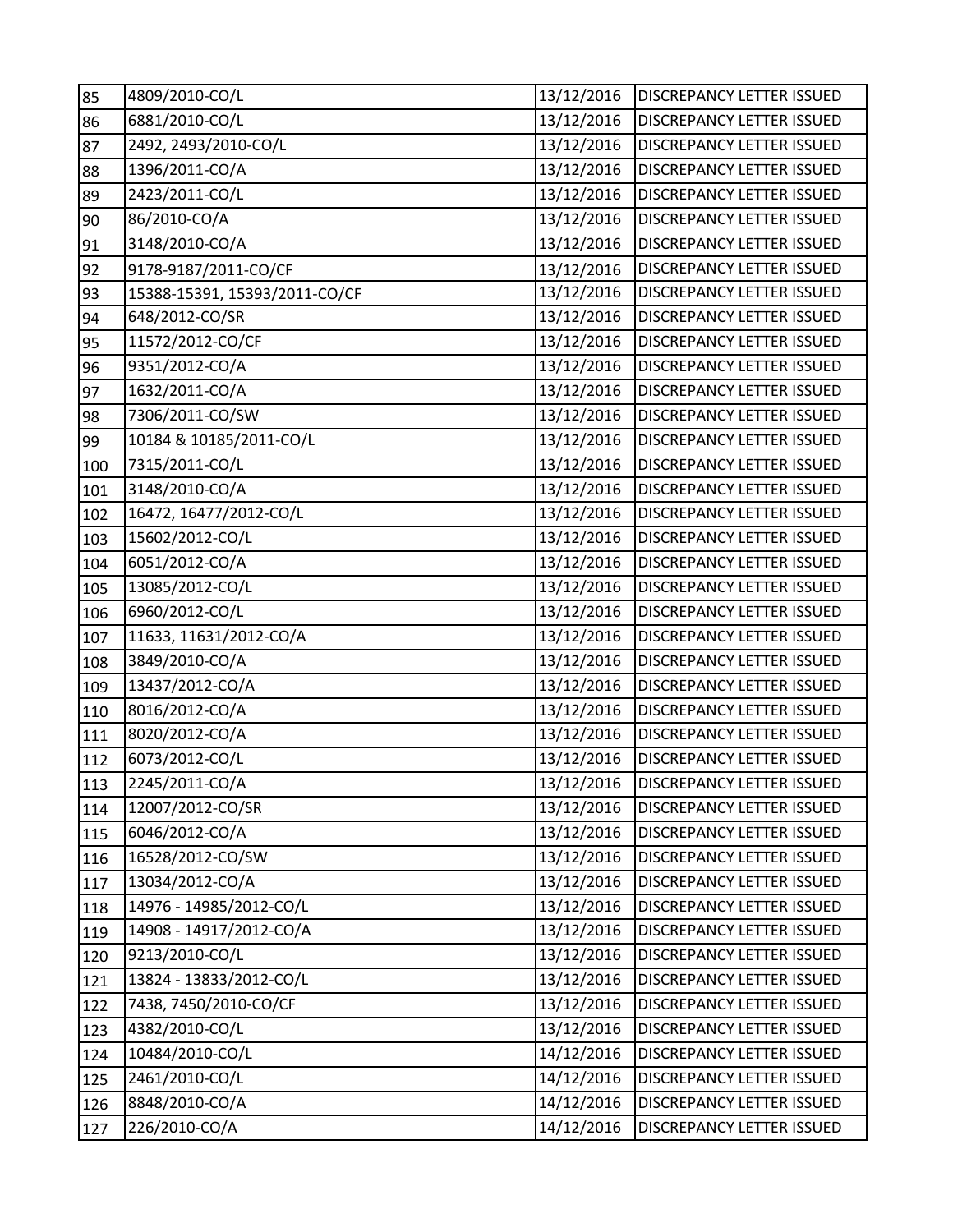| 128 | 1222/2010-CO/L                          | 14/12/2016 | <b>DISCREPANCY LETTER ISSUED</b> |
|-----|-----------------------------------------|------------|----------------------------------|
| 129 | 12034/2010-CO/A                         | 14/12/2016 | DISCREPANCY LETTER ISSUED        |
| 130 | 13507/2010-CO/A                         | 14/12/2016 | DISCREPANCY LETTER ISSUED        |
| 131 | 4438/2010-CO/L                          | 14/12/2016 | DISCREPANCY LETTER ISSUED        |
| 132 | 3200/2010-CO/L                          | 14/12/2016 | DISCREPANCY LETTER ISSUED        |
| 133 | 1210/2010-CO/L                          | 14/12/2016 | DISCREPANCY LETTER ISSUED        |
| 134 | 1624, 1625, 1626, 1627, 1628/2010-CO/SW | 14/12/2016 | DISCREPANCY LETTER ISSUED        |
| 135 | 6962/2010-CO/L                          | 14/12/2016 | DISCREPANCY LETTER ISSUED        |
| 136 | 3398/2010-CO/L                          | 14/12/2016 | DISCREPANCY LETTER ISSUED        |
| 137 | 4108/2010-CO/L                          | 14/12/2016 | DISCREPANCY LETTER ISSUED        |
| 138 | 8190/2010-CO/L                          | 14/12/2016 | DISCREPANCY LETTER ISSUED        |
| 139 | 8552/2010-CO/L                          | 14/12/2016 | DISCREPANCY LETTER ISSUED        |
| 140 | 8698/2010-CO/L                          | 14/12/2016 | DISCREPANCY LETTER ISSUED        |
| 141 | 6023/2010-CO/SW                         | 14/12/2016 | DISCREPANCY LETTER ISSUED        |
| 142 | 995/2010-CO/L                           | 14/12/2016 | DISCREPANCY LETTER ISSUED        |
| 143 | 7874 to 7882, 7892/2011-CO/A            | 14/12/2016 | DISCREPANCY LETTER ISSUED        |
| 144 | 1889/2010-CO/L                          | 14/12/2016 | DISCREPANCY LETTER ISSUED        |
| 145 | 10988/2010-CO/A                         | 14/12/2016 | DISCREPANCY LETTER ISSUED        |
| 146 | 8850/2010-CO/L                          | 14/12/2016 | DISCREPANCY LETTER ISSUED        |
| 147 | 5899/2010-CO/CF                         | 14/12/2016 | DISCREPANCY LETTER ISSUED        |
| 148 | 11052/2011-CO/A                         | 14/12/2016 | DISCREPANCY LETTER ISSUED        |
| 149 | 15384/2011-CO/SR                        | 14/12/2016 | DISCREPANCY LETTER ISSUED        |
| 150 | 6303, 6304, 6305/2011-CO/L              | 14/12/2016 | DISCREPANCY LETTER ISSUED        |
| 151 | 1371 TO 1380/2012-CO/CF                 | 14/12/2016 | DISCREPANCY LETTER ISSUED        |
| 152 | 9156/2012-CO/A                          | 14/12/2016 | DISCREPANCY LETTER ISSUED        |
| 153 | 13870/2012-CO/L                         | 14/12/2016 | DISCREPANCY LETTER ISSUED        |
| 154 | 10912/2012-CO/A                         | 14/12/2016 | DISCREPANCY LETTER ISSUED        |
| 155 | 1464/2012-CO/SR                         | 14/12/2016 | DISCREPANCY LETTER ISSUED        |
| 156 | 4502/2012-CO/A                          | 14/12/2016 | <b>DISCREPANCY LETTER ISSUED</b> |
| 157 | 3962/2012-CO/L                          | 14/12/2016 | DISCREPANCY LETTER ISSUED        |
| 158 | 11665 TO 11674/2012-CO/A                | 14/12/2016 | DISCREPANCY LETTER ISSUED        |
| 159 | 16024/2012-CO/L                         | 14/12/2016 | DISCREPANCY LETTER ISSUED        |
| 160 | 9261 - 64/2012-CO/SR                    | 14/12/2016 | DISCREPANCY LETTER ISSUED        |
| 161 | 14574/2012-CO/A                         | 14/12/2016 | DISCREPANCY LETTER ISSUED        |
| 162 | 4548, 4549/2012-CO/A                    | 14/12/2016 | DISCREPANCY LETTER ISSUED        |
| 163 | 14011A/2012-CO/L                        | 14/12/2016 | DISCREPANCY LETTER ISSUED        |
| 164 | 16600/2012-CO/A                         | 14/12/2016 | DISCREPANCY LETTER ISSUED        |
| 165 | 9780/2012-CO/A                          | 14/12/2016 | DISCREPANCY LETTER ISSUED        |
| 166 | 16013/2012-CO/A                         | 14/12/2016 | DISCREPANCY LETTER ISSUED        |
| 167 | 1328/2012-CO/L                          | 14/12/2016 | DISCREPANCY LETTER ISSUED        |
| 168 | 15035/2012-CO/CF                        | 14/12/2016 | DISCREPANCY LETTER ISSUED        |
| 169 | 7252/2012-CO/L                          | 14/12/2016 | DISCREPANCY LETTER ISSUED        |
| 170 | 573/2012-CO/L                           | 14/12/2016 | DISCREPANCY LETTER ISSUED        |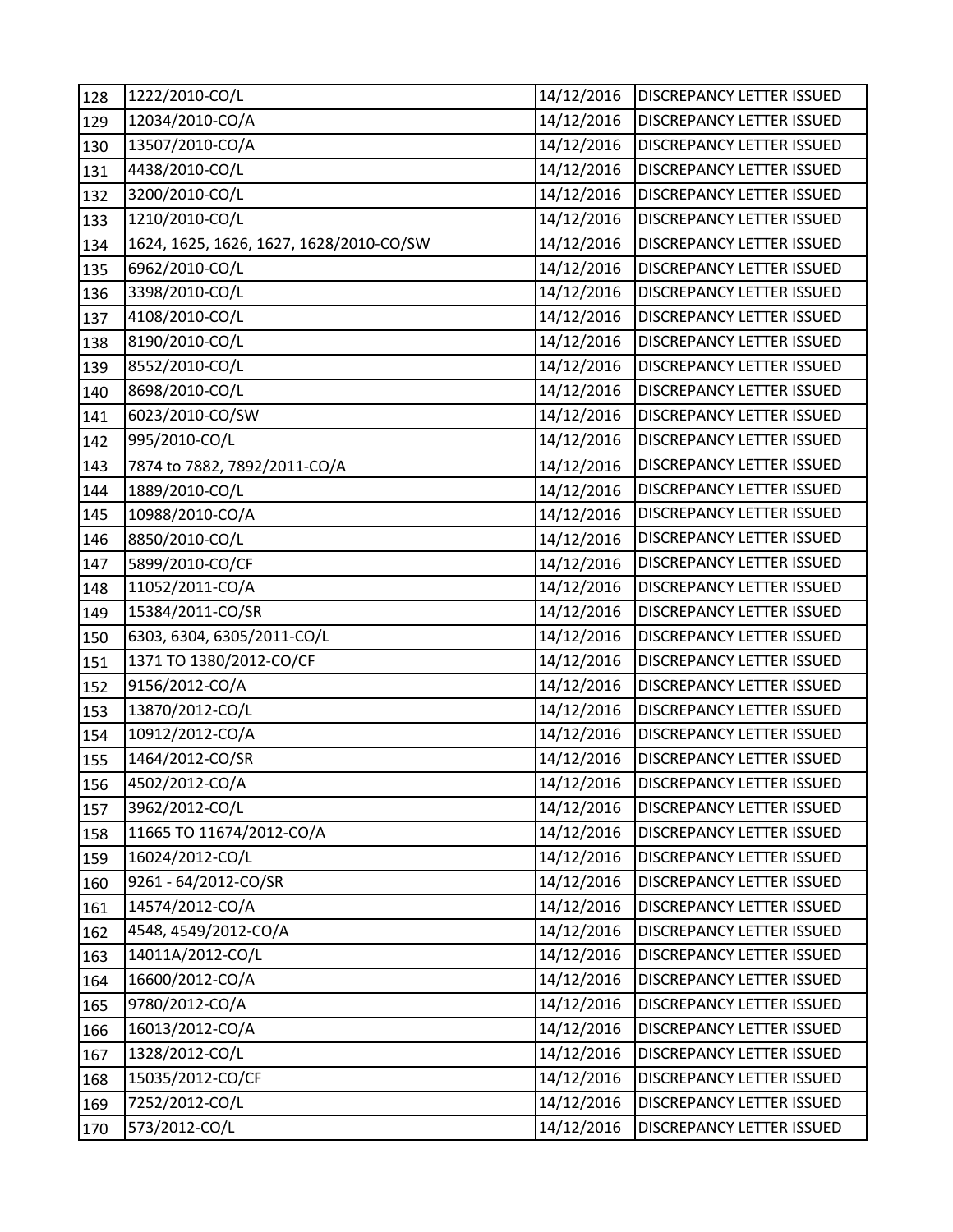| 171 | 5329/2012-CO/A                                        | 14/12/2016 | <b>DISCREPANCY LETTER ISSUED</b> |
|-----|-------------------------------------------------------|------------|----------------------------------|
| 172 | 8538/2012-CO/A                                        | 14/12/2016 | DISCREPANCY LETTER ISSUED        |
| 173 | 7727/2012-CO/A                                        | 14/12/2016 | DISCREPANCY LETTER ISSUED        |
| 174 | 2036/2012-CO/L                                        | 14/12/2016 | DISCREPANCY LETTER ISSUED        |
| 175 | 3988/2012-CO/L                                        | 14/12/2016 | DISCREPANCY LETTER ISSUED        |
| 176 | 15783/2012-CO/L                                       | 14/12/2016 | DISCREPANCY LETTER ISSUED        |
| 177 | 14201/2012-CO/A                                       | 14/12/2016 | DISCREPANCY LETTER ISSUED        |
| 178 | 1626/2012-CO/A                                        | 14/12/2016 | <b>DISCREPANCY LETTER ISSUED</b> |
| 179 | 14448 TO 14453/2012-CO/SR                             | 14/12/2016 | DISCREPANCY LETTER ISSUED        |
| 180 | 15096/2012-CO/A                                       | 14/12/2016 | DISCREPANCY LETTER ISSUED        |
| 181 | 9795/2012-CO/L                                        | 14/12/2016 | DISCREPANCY LETTER ISSUED        |
| 182 | 15767/2012-CO/L                                       | 14/12/2016 | DISCREPANCY LETTER ISSUED        |
| 183 | 14011/2012-CO/L                                       | 14/12/2016 | DISCREPANCY LETTER ISSUED        |
| 184 | 14559/2012-CO/A                                       | 14/12/2016 | DISCREPANCY LETTER ISSUED        |
| 185 | 13819/2012-CO/SR                                      | 14/12/2016 | DISCREPANCY LETTER ISSUED        |
| 186 | 4260-4274/2012-CO/SR                                  | 14/12/2016 | DISCREPANCY LETTER ISSUED        |
| 187 | 1690/1692/2012-CO/SR/CF                               | 14/12/2016 | DISCREPANCY LETTER ISSUED        |
| 188 | 3640, 3641/2010-CO/L                                  | 14/12/2016 | DISCREPANCY LETTER ISSUED        |
| 189 | 3145/2012-CO/A                                        | 14/12/2016 | <b>DISCREPANCY LETTER ISSUED</b> |
| 190 | 6121/2012-CO/L                                        | 14/12/2016 | DISCREPANCY LETTER ISSUED        |
| 191 | 4400 TO, 4414, 4419 TO 4423, 4391 TO 4393, 4399/2012- | 14/12/2016 | DISCREPANCY LETTER ISSUED        |
| 192 | 4484/2012-CO/M                                        | 14/12/2016 | DISCREPANCY LETTER ISSUED        |
| 193 | 6166/2012-CO/L                                        | 14/12/2016 | DISCREPANCY LETTER ISSUED        |
| 194 | 6872, 6873/2012-CO/A                                  | 14/12/2016 | DISCREPANCY LETTER ISSUED        |
| 195 | 16004/2012-CO/A                                       | 14/12/2016 | DISCREPANCY LETTER ISSUED        |
| 196 | 14148/2012-CO/A                                       | 14/12/2016 | DISCREPANCY LETTER ISSUED        |
| 197 | 8814 TO 8823/2012-CO/L                                | 14/12/2016 | DISCREPANCY LETTER ISSUED        |
| 198 | 10463, 10464/2012-CO/L                                | 14/12/2016 | DISCREPANCY LETTER ISSUED        |
| 199 | 2062/2012-CO/A, 2063/2012-CO/L                        | 14/12/2016 | <b>DISCREPANCY LETTER ISSUED</b> |
| 200 | 16163/2012-CO/L                                       | 14/12/2016 | DISCREPANCY LETTER ISSUED        |
| 201 | 11078 TO 11084/2012-CO/SR                             | 14/12/2016 | DISCREPANCY LETTER ISSUED        |
| 202 | 9269 - 9272/2012-CO/A                                 | 14/12/2016 | DISCREPANCY LETTER ISSUED        |
| 203 | 10157/2012-CO/L                                       | 14/12/2016 | DISCREPANCY LETTER ISSUED        |
| 204 | 7578 - 7588/2012-CO/SR                                | 14/12/2016 | DISCREPANCY LETTER ISSUED        |
| 205 | 8580/2012-CO/A                                        | 14/12/2016 | DISCREPANCY LETTER ISSUED        |
| 206 | 14646/2012-CO/L                                       | 14/12/2016 | DISCREPANCY LETTER ISSUED        |
| 207 | 15436/2012-CO/A                                       | 14/12/2016 | DISCREPANCY LETTER ISSUED        |
| 208 | 14645/2012-CO/SR                                      | 14/12/2016 | DISCREPANCY LETTER ISSUED        |
| 209 | 4994/2012-CO/L                                        | 14/12/2016 | DISCREPANCY LETTER ISSUED        |
| 210 | 1503/2012-CO/L                                        | 14/12/2016 | DISCREPANCY LETTER ISSUED        |
| 211 | 15165/2012-CO/L                                       | 14/12/2016 | DISCREPANCY LETTER ISSUED        |
| 212 | 14432 & 14433/2012-CO/SR                              | 14/12/2016 | DISCREPANCY LETTER ISSUED        |
| 213 | 16165/2012-CO/L                                       | 14/12/2016 | DISCREPANCY LETTER ISSUED        |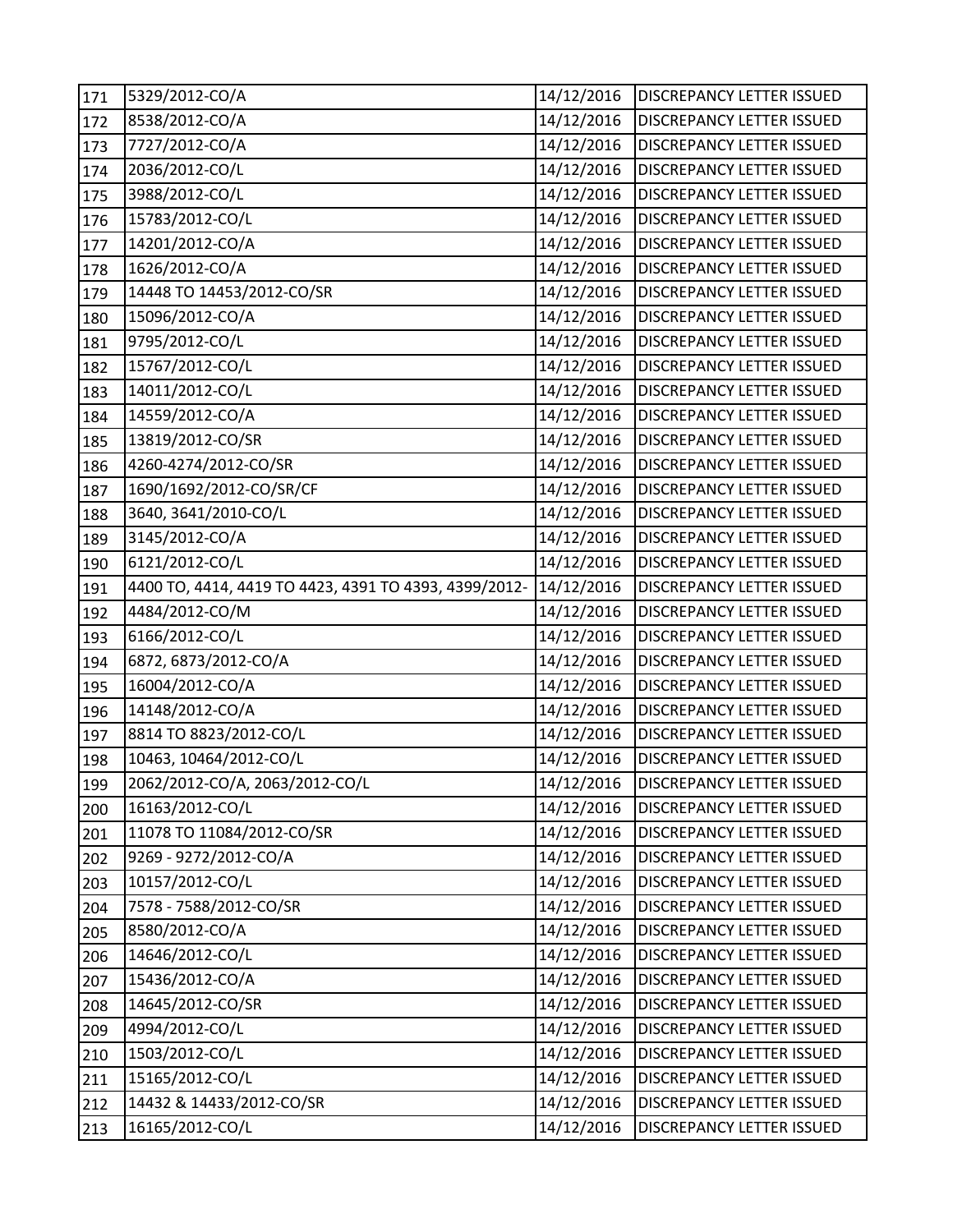| 214 | 5703/2012-CO/L                     | 15/12/2016 | <b>DISCREPANCY LETTER ISSUED</b> |
|-----|------------------------------------|------------|----------------------------------|
| 215 | 11364/2012-CO/CF                   | 16/12/2016 | DISCREPANCY LETTER ISSUED        |
| 216 | 13046-13052/2010-CO/SR             | 19/12/2016 | DISCREPANCY LETTER ISSUED        |
| 217 | 7803/2010-CO/L                     | 19/12/2016 | DISCREPANCY LETTER ISSUED        |
| 218 | 12375/2010-CO/L                    | 19/12/2016 | DISCREPANCY LETTER ISSUED        |
| 219 | 1552, 1553/2010-CO/L               | 19/12/2016 | DISCREPANCY LETTER ISSUED        |
| 220 | 9937/2010-CO/A                     | 19/12/2016 | DISCREPANCY LETTER ISSUED        |
| 221 | 13551-13556/2010/-CO/A             | 19/12/2016 | DISCREPANCY LETTER ISSUED        |
| 222 | 15036/2011-CO/SR                   | 19/12/2016 | DISCREPANCY LETTER ISSUED        |
| 223 | 13430/2011-CO/L                    | 19/12/2016 | DISCREPANCY LETTER ISSUED        |
| 224 | 12572/2011-CO/A                    | 19/12/2016 | DISCREPANCY LETTER ISSUED        |
| 225 | 13634/2011-CO/A                    | 19/12/2016 | DISCREPANCY LETTER ISSUED        |
| 226 | 5029/2011-CO/L                     | 19/12/2016 | DISCREPANCY LETTER ISSUED        |
| 227 | 9004/2010-CO/A                     | 19/12/2016 | DISCREPANCY LETTER ISSUED        |
| 228 | 1182/2011-CO/CF                    | 19/12/2016 | DISCREPANCY LETTER ISSUED        |
| 229 | 571/2011-CO/A                      | 19/12/2016 | DISCREPANCY LETTER ISSUED        |
| 230 | 672/2011-CO/A                      | 19/12/2016 | DISCREPANCY LETTER ISSUED        |
| 231 | 1913, 1914, 1915, 1916/2011-CO/A   | 19/12/2016 | DISCREPANCY LETTER ISSUED        |
| 232 | 6308/2011-CO/L                     | 19/12/2016 | <b>DISCREPANCY LETTER ISSUED</b> |
| 233 | 1211/2010-CO/L                     | 19/12/2016 | DISCREPANCY LETTER ISSUED        |
| 234 | 8219/2011-CO/A                     | 19/12/2016 | DISCREPANCY LETTER ISSUED        |
| 235 | 10443/2011-CO/A                    | 19/12/2016 | DISCREPANCY LETTER ISSUED        |
| 236 | 16537, 16538, 16540/2012-CO/L      | 19/12/2016 | DISCREPANCY LETTER ISSUED        |
| 237 | 9531/2012-CO/SR                    | 19/12/2016 | DISCREPANCY LETTER ISSUED        |
| 238 | 3778/2010-CO/L                     | 19/12/2016 | DISCREPANCY LETTER ISSUED        |
| 239 | 10156/2012-CO/A                    | 19/12/2016 | DISCREPANCY LETTER ISSUED        |
| 240 | 14940-14946/2012-CO/SR             | 19/12/2016 | DISCREPANCY LETTER ISSUED        |
| 241 | 11932/2012-CO/A                    | 19/12/2016 | <b>DISCREPANCY LETTER ISSUED</b> |
| 242 | 8080/2012-CO/A                     | 19/12/2016 | <b>DISCREPANCY LETTER ISSUED</b> |
| 243 | 8283/2012-CO/L                     | 19/12/2016 | DISCREPANCY LETTER ISSUED        |
| 244 | 7557/2012-CO/L                     | 19/12/2016 | DISCREPANCY LETTER ISSUED        |
| 245 | 14535-14542/2012-CO/A              | 19/12/2016 | DISCREPANCY LETTER ISSUED        |
| 246 | 16384/2012-CO/L                    | 19/12/2016 | DISCREPANCY LETTER ISSUED        |
| 247 | 10043/2012-CO/L                    | 19/12/2016 | DISCREPANCY LETTER ISSUED        |
| 248 | 15856-15858, 15885-15887/2012-CO/A | 19/12/2016 | DISCREPANCY LETTER ISSUED        |
| 249 | 11463/2012-CO/SR                   | 19/12/2016 | DISCREPANCY LETTER ISSUED        |
| 250 | 4051/2012-CO/SR                    | 19/12/2016 | DISCREPANCY LETTER ISSUED        |
| 251 | 11807/2012-CO/A                    | 19/12/2016 | DISCREPANCY LETTER ISSUED        |
| 252 | 7617/2012-CO/L                     | 19/12/2016 | DISCREPANCY LETTER ISSUED        |
| 253 | 14286/2012-CO/L                    | 19/12/2016 | DISCREPANCY LETTER ISSUED        |
| 254 | 11141/2012-CO/SR                   | 19/12/2016 | DISCREPANCY LETTER ISSUED        |
| 255 | 13815/2012-CO/A                    | 19/12/2016 | DISCREPANCY LETTER ISSUED        |
| 256 | 13496/2012-CO/A                    | 19/12/2016 | DISCREPANCY LETTER ISSUED        |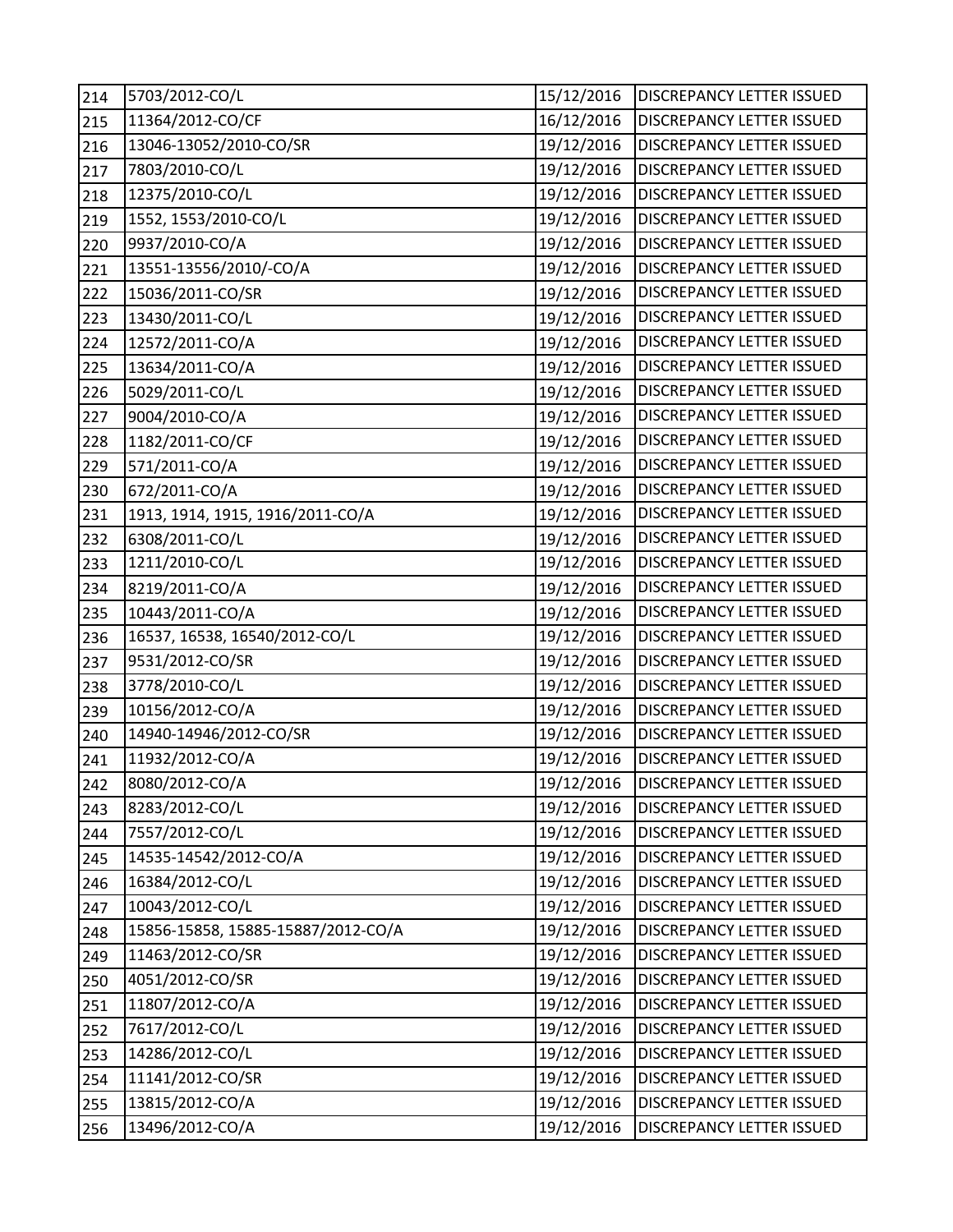| 257 | 15609/2012-CO/L                                     | 19/12/2016 | DISCREPANCY LETTER ISSUED        |
|-----|-----------------------------------------------------|------------|----------------------------------|
| 258 | 11941/2012-CO/A                                     | 19/12/2016 | DISCREPANCY LETTER ISSUED        |
| 259 | 12066/2010-CO/A                                     | 20/12/2016 | DISCREPANCY LETTER ISSUED        |
| 260 | 10551-10552/2010-CO/A                               | 20/12/2016 | DISCREPANCY LETTER ISSUED        |
| 261 | 14065/2010-CO/A                                     | 20/12/2016 | DISCREPANCY LETTER ISSUED        |
| 262 | 3228/2010-CO/A                                      | 20/12/2016 | DISCREPANCY LETTER ISSUED        |
| 263 | 7884/2010-CO/L                                      | 20/12/2016 | DISCREPANCY LETTER ISSUED        |
| 264 | 8809/2010-CO/A                                      | 20/12/2016 | DISCREPANCY LETTER ISSUED        |
| 265 | 12554/2010-CO/L                                     | 20/12/2016 | DISCREPANCY LETTER ISSUED        |
| 266 | 13093/2010-CO/L                                     | 20/12/2016 | DISCREPANCY LETTER ISSUED        |
| 267 | 9718/2010-CO/A                                      | 20/12/2016 | DISCREPANCY LETTER ISSUED        |
| 268 | 7970/2010-CO/L                                      | 20/12/2016 | DISCREPANCY LETTER ISSUED        |
| 269 | 11886/2010-CO/L                                     | 20/12/2016 | DISCREPANCY LETTER ISSUED        |
| 270 | 5964/2010-CO/L                                      | 20/12/2016 | <b>DISCREPANCY LETTER ISSUED</b> |
| 271 | 10274/2010-CO/A                                     | 20/12/2016 | DISCREPANCY LETTER ISSUED        |
| 272 | 8922, 8923, 8924, 8925/2010-CO/A                    | 20/12/2016 | DISCREPANCY LETTER ISSUED        |
| 273 | 10385, 10386, 10387, 10388, 10389, 10390/2010-CO/SW | 20/12/2016 | DISCREPANCY LETTER ISSUED        |
| 274 | 13825/2010-CO/A                                     | 20/12/2016 | <b>DISCREPANCY LETTER ISSUED</b> |
| 275 | 1119/2010-CO/L                                      | 20/12/2016 | DISCREPANCY LETTER ISSUED        |
| 276 | 4806/2010-CO/L                                      | 20/12/2016 | DISCREPANCY LETTER ISSUED        |
| 277 | 3282, 3283, 3287, 3288/2011-CO/L                    | 20/12/2016 | DISCREPANCY LETTER ISSUED        |
| 278 | 9454, 9455/2011-CO/L                                | 20/12/2016 | DISCREPANCY LETTER ISSUED        |
| 279 | 9379, 9380, 9381, 9386, 9387, 9388, 9389/2011-CO/A  | 20/12/2016 | DISCREPANCY LETTER ISSUED        |
| 280 | 10864, 10865, 10866/2011-CO/L                       | 20/12/2016 | DISCREPANCY LETTER ISSUED        |
| 281 | 11910/2011-CO/SW                                    | 20/12/2016 | DISCREPANCY LETTER ISSUED        |
| 282 | 1334, 1335/2011-CO/A                                | 20/12/2016 | DISCREPANCY LETTER ISSUED        |
| 283 | 1290/2011-CO/A                                      | 20/12/2016 | DISCREPANCY LETTER ISSUED        |
| 284 | 8266/2010-CO/L                                      | 20/12/2016 | <b>DISCREPANCY LETTER ISSUED</b> |
| 285 | 12148/2010-CO/L                                     | 20/12/2016 | <b>DISCREPANCY LETTER ISSUED</b> |
| 286 | 11044, 11045/2010-CO/L                              | 20/12/2016 | DISCREPANCY LETTER ISSUED        |
| 287 | 6031/2010-CO/A                                      | 20/12/2016 | DISCREPANCY LETTER ISSUED        |
| 288 | 1909, 1910, 1911/2011-CO/A                          | 20/12/2016 | DISCREPANCY LETTER ISSUED        |
| 289 | 15104-15105/2011-CO/L                               | 20/12/2016 | DISCREPANCY LETTER ISSUED        |
| 290 | 15104-15105/2011-CO/L                               | 20/12/2016 | DISCREPANCY LETTER ISSUED        |
| 291 | 1641/2011-CO/SR                                     | 20/12/2016 | DISCREPANCY LETTER ISSUED        |
| 292 | 3335-3344/2012-CO/CF                                | 20/12/2016 | DISCREPANCY LETTER ISSUED        |
| 293 | 11441/2012-CO/L                                     | 20/12/2016 | DISCREPANCY LETTER ISSUED        |
| 294 | 192/2012-CO/L                                       | 20/12/2016 | DISCREPANCY LETTER ISSUED        |
| 295 | 13201/2012-CO/L                                     | 20/12/2016 | DISCREPANCY LETTER ISSUED        |
| 296 | 11842/2012-CO/A                                     | 20/12/2016 | <b>DISCREPANCY LETTER ISSUED</b> |
| 297 | 10966/2012-CO/L                                     | 20/12/2016 | DISCREPANCY LETTER ISSUED        |
| 298 | 9849, 9850/2012-CO/A                                | 20/12/2016 | DISCREPANCY LETTER ISSUED        |
| 299 | 13497/2012-CO/L                                     | 20/12/2016 | DISCREPANCY LETTER ISSUED        |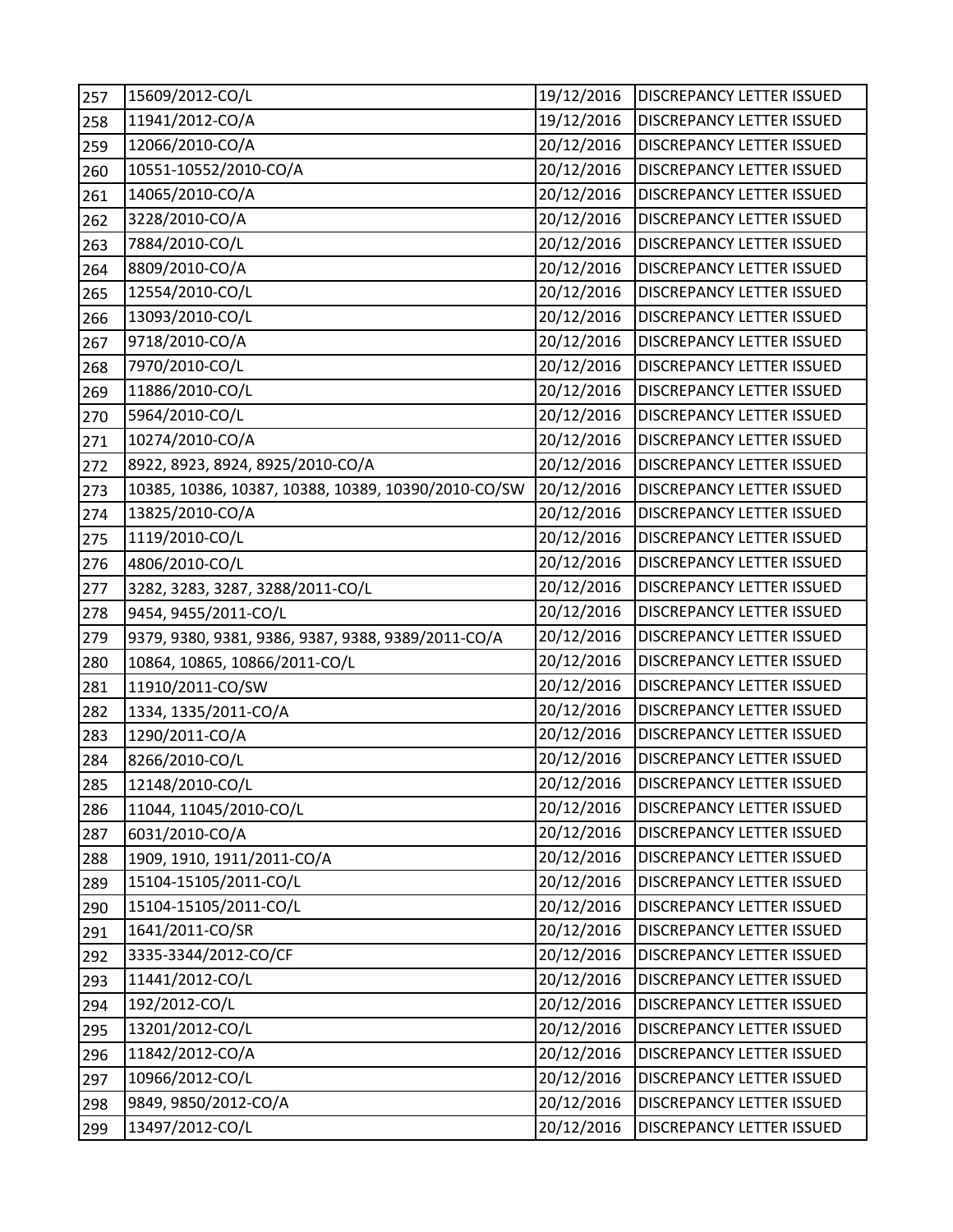| 300 | 13863/2012-CO/L                                       | 20/12/2016 | DISCREPANCY LETTER ISSUED        |
|-----|-------------------------------------------------------|------------|----------------------------------|
| 301 | 551-553/2012-CO/L/A/SW                                | 20/12/2016 | DISCREPANCY LETTER ISSUED        |
| 302 | 11489, 11490, 11492, 11493, 11622, 11617/2012-CO/A    | 20/12/2016 | DISCREPANCY LETTER ISSUED        |
| 303 | 15439/2012-CO/CF                                      | 20/12/2016 | DISCREPANCY LETTER ISSUED        |
| 304 | 5620-5625/2012-CO/A                                   | 20/12/2016 | DISCREPANCY LETTER ISSUED        |
| 305 | 15133, 15134/2012-CO/L                                | 20/12/2016 | DISCREPANCY LETTER ISSUED        |
| 306 | 9622/2012-CO/L                                        | 20/12/2016 | DISCREPANCY LETTER ISSUED        |
| 307 | 10763, 10770/2012-CO/A                                | 20/12/2016 | DISCREPANCY LETTER ISSUED        |
| 308 | 5178/2012-CO/A                                        | 20/12/2016 | DISCREPANCY LETTER ISSUED        |
| 309 | 4730/2012-CO/A                                        | 20/12/2016 | <b>DISCREPANCY LETTER ISSUED</b> |
| 310 | 9841/2012-CO/SR                                       | 20/12/2016 | <b>DISCREPANCY LETTER ISSUED</b> |
| 311 | 13909-13912/2012-CO/L                                 | 20/12/2016 | DISCREPANCY LETTER ISSUED        |
| 312 | 316/2012-CO/A                                         | 20/12/2016 | DISCREPANCY LETTER ISSUED        |
| 313 | 2210/2012-CO/L                                        | 20/12/2016 | DISCREPANCY LETTER ISSUED        |
| 314 | 9122-9125/2012-CO/L                                   | 20/12/2016 | DISCREPANCY LETTER ISSUED        |
| 315 | 15135/2012-CO/L                                       | 20/12/2016 | DISCREPANCY LETTER ISSUED        |
| 316 | 16257, 16258, 16259, 16260, 12266, 12251, 16261/2012- | 20/12/2016 | <b>DISCREPANCY LETTER ISSUED</b> |
| 317 | 12068/2012-CO/L                                       | 20/12/2016 | DISCREPANCY LETTER ISSUED        |
| 318 | 858/2012-CO/A                                         | 20/12/2016 | DISCREPANCY LETTER ISSUED        |
| 319 | 688/2012-CO/L                                         | 20/12/2016 | DISCREPANCY LETTER ISSUED        |
| 320 | 7849/2012-CO/A                                        | 20/12/2016 | <b>DISCREPANCY LETTER ISSUED</b> |
| 321 | 14026/2012-CO/L                                       | 20/12/2016 | DISCREPANCY LETTER ISSUED        |
| 322 | 3496/2012-CO/SR                                       | 20/12/2016 | DISCREPANCY LETTER ISSUED        |
| 323 | 9816/2012-CO/A                                        | 20/12/2016 | DISCREPANCY LETTER ISSUED        |
| 324 | 16309/2012-CO/CF                                      | 20/12/2016 | DISCREPANCY LETTER ISSUED        |
| 325 | 14168/2012-CO/A                                       | 20/12/2016 | DISCREPANCY LETTER ISSUED        |
| 326 | 15984/2012-CO/A                                       | 20/12/2016 | DISCREPANCY LETTER ISSUED        |
| 327 | 15702-15704/2012-CO/SR                                | 20/12/2016 | DISCREPANCY LETTER ISSUED        |
| 328 | 285/286/2012-CO/SW                                    | 20/12/2016 | <b>DISCREPANCY LETTER ISSUED</b> |
| 329 | 569/2012-CO/CF                                        | 20/12/2016 | DISCREPANCY LETTER ISSUED        |
| 330 | 13809/2012-CO/L                                       | 20/12/2016 | DISCREPANCY LETTER ISSUED        |
| 331 | 9063-9064/2012-CO/SR/L                                | 20/12/2016 | DISCREPANCY LETTER ISSUED        |
| 332 | 14875/2012-CO/L                                       | 20/12/2016 | <b>DISCREPANCY LETTER ISSUED</b> |
| 333 | 13650/2011-CO/A                                       | 20/12/2016 | DISCREPANCY LETTER ISSUED        |
| 334 | 341/2012-CO/L                                         | 20/12/2016 | DISCREPANCY LETTER ISSUED        |
| 335 | 14112/2012-CO/CF                                      | 20/12/2016 | DISCREPANCY LETTER ISSUED        |
| 336 | 12072/2012-CO/L                                       | 20/12/2016 | DISCREPANCY LETTER ISSUED        |
| 337 | 13049/2012-CO/L                                       | 20/12/2016 | DISCREPANCY LETTER ISSUED        |
| 338 | 13986, 13987, 13988, 13989, 13990, 13992, 13995/2012- | 20/12/2016 | DISCREPANCY LETTER ISSUED        |
| 339 | 2676/2012-CO/A                                        | 20/12/2016 | <b>DISCREPANCY LETTER ISSUED</b> |
| 340 | 15501-15505/2012-CO/A                                 | 20/12/2016 | DISCREPANCY LETTER ISSUED        |
| 341 | 11616/2012-CO/L                                       | 20/12/2016 | DISCREPANCY LETTER ISSUED        |
| 342 | 2087, 2089/2011-CO/A                                  | 20/12/2016 | DISCREPANCY LETTER ISSUED        |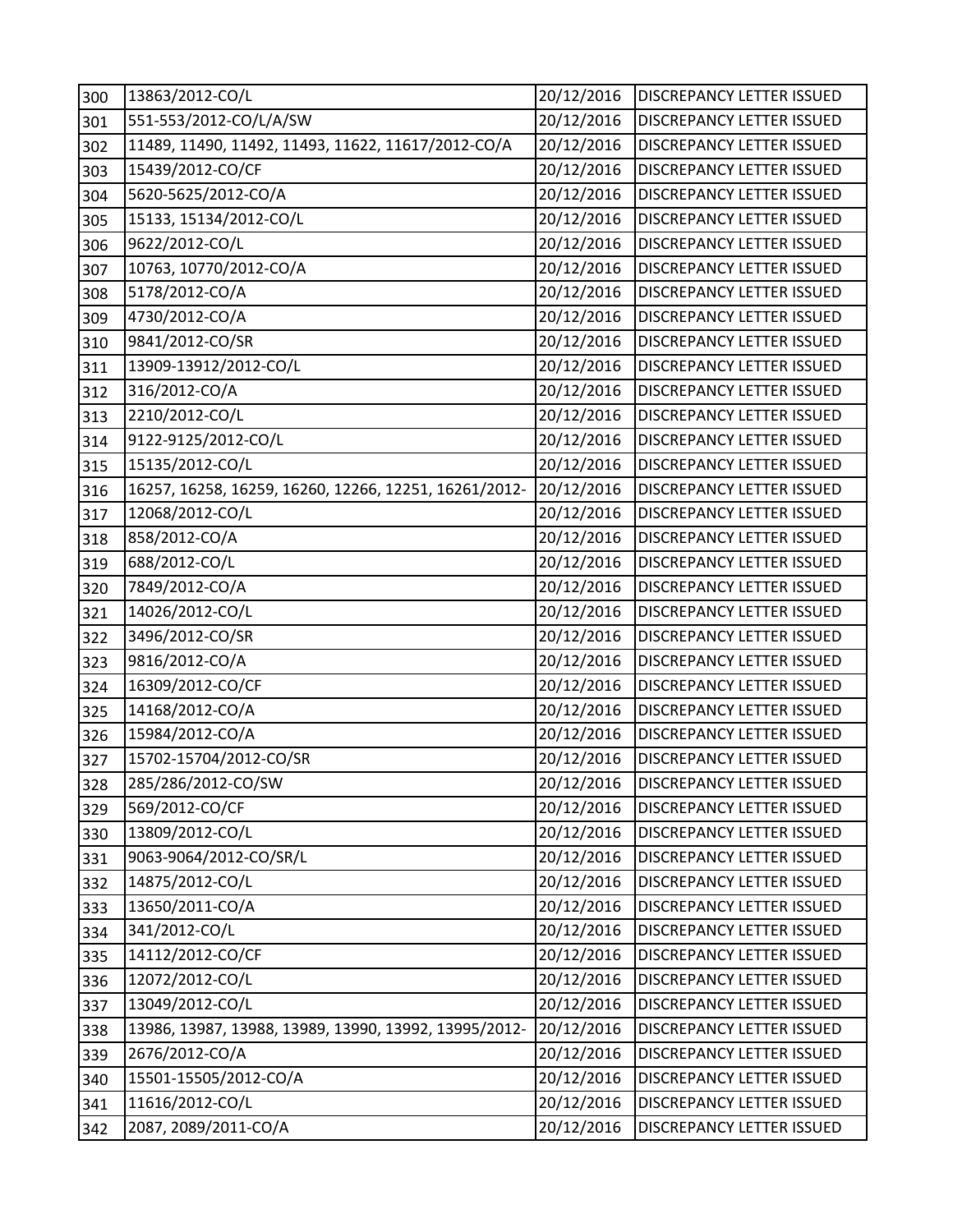| 343 | 4978/2012-CO/A                  | 20/12/2016 | <b>DISCREPANCY LETTER ISSUED</b> |
|-----|---------------------------------|------------|----------------------------------|
| 344 | 8762/2012-CO/L                  | 20/12/2016 | DISCREPANCY LETTER ISSUED        |
| 345 | 4563, 4564/2012-CO/A            | 20/12/2016 | DISCREPANCY LETTER ISSUED        |
| 346 | 9908/2012-CO/SR                 | 20/12/2016 | DISCREPANCY LETTER ISSUED        |
| 347 | 6814-6418/2011-CO/A             | 20/12/2016 | DISCREPANCY LETTER ISSUED        |
| 348 | 9463/2011-CO/L                  | 20/12/2016 | DISCREPANCY LETTER ISSUED        |
| 349 | 14245/2012-CO/L                 | 20/12/2016 | DISCREPANCY LETTER ISSUED        |
| 350 | 13748/2012-CO/SR                | 20/12/2016 | DISCREPANCY LETTER ISSUED        |
| 351 | 611-620/2012-CO/SW              | 20/12/2016 | DISCREPANCY LETTER ISSUED        |
| 352 | 699, 700/2012-CO/SR             | 20/12/2016 | DISCREPANCY LETTER ISSUED        |
| 353 | 5007-5009, 5011, 5012/2012-CO/A | 20/12/2016 | DISCREPANCY LETTER ISSUED        |
| 354 | 3845-3849/2012-CO/L             | 20/12/2016 | DISCREPANCY LETTER ISSUED        |
| 355 | 15988/2012-CO/L                 | 20/12/2016 | DISCREPANCY LETTER ISSUED        |
| 356 | 9429/2011-CO/L                  | 20/12/2016 | DISCREPANCY LETTER ISSUED        |
| 357 | 13913-13915/2012-CO/L           | 20/12/2016 | DISCREPANCY LETTER ISSUED        |
| 358 | 9260/2012-CO/SR                 | 20/12/2016 | DISCREPANCY LETTER ISSUED        |
| 359 | 10453/2012-CO/SW                | 20/12/2016 | DISCREPANCY LETTER ISSUED        |
| 360 | 7254/2012-CO/M                  | 20/12/2016 | DISCREPANCY LETTER ISSUED        |
| 361 | 6005/2012-CO/L                  | 20/12/2016 | <b>DISCREPANCY LETTER ISSUED</b> |
| 362 | 9770, 9771/2012-CO/A            | 20/12/2016 | DISCREPANCY LETTER ISSUED        |
| 363 | 1699/2012-CO/L                  | 20/12/2016 | DISCREPANCY LETTER ISSUED        |
| 364 | 9101/2012-CO/SR                 | 20/12/2016 | DISCREPANCY LETTER ISSUED        |
| 365 | 5181, 5182/2012-CO/A            | 20/12/2016 | DISCREPANCY LETTER ISSUED        |
| 366 | 2166/2012-CO/L                  | 20/12/2016 | DISCREPANCY LETTER ISSUED        |
| 367 | 915/2012-CO/L                   | 20/12/2016 | DISCREPANCY LETTER ISSUED        |
| 368 | 2465, 2480/2012-CO/L            | 20/12/2016 | DISCREPANCY LETTER ISSUED        |
| 369 | 11806/2012-CO/A                 | 20/12/2016 | DISCREPANCY LETTER ISSUED        |
| 370 | 9369, 9371/2011-CO/L            | 20/12/2016 | <b>DISCREPANCY LETTER ISSUED</b> |
| 371 | 8315/2011-CO/A                  | 20/12/2016 | <b>DISCREPANCY LETTER ISSUED</b> |
| 372 | 7459/2011-CO/L                  | 20/12/2016 | DISCREPANCY LETTER ISSUED        |
| 373 | 13532/2011-CO/A                 | 20/12/2016 | DISCREPANCY LETTER ISSUED        |
| 374 | 16521/2012-CO/SW                | 20/12/2016 | DISCREPANCY LETTER ISSUED        |
| 375 | 16056/2012-CO/L                 | 20/12/2016 | DISCREPANCY LETTER ISSUED        |
| 376 | 14123/2012-CO/A                 | 20/12/2016 | DISCREPANCY LETTER ISSUED        |
| 377 | 13176/2012-CO/A                 | 20/12/2016 | DISCREPANCY LETTER ISSUED        |
| 378 | 10673/2011-CO/SR                | 20/12/2016 | DISCREPANCY LETTER ISSUED        |
| 379 | 11036/2011-CO/A                 | 20/12/2016 | DISCREPANCY LETTER ISSUED        |
| 380 | 12259/2011-CO/L                 | 20/12/2016 | DISCREPANCY LETTER ISSUED        |
| 381 | 14144/2011-CO/L                 | 20/12/2016 | DISCREPANCY LETTER ISSUED        |
| 382 | 304/2012-CO/A                   | 20/12/2016 | DISCREPANCY LETTER ISSUED        |
| 383 | 875, 876/2012-CO/SW             | 20/12/2016 | DISCREPANCY LETTER ISSUED        |
| 384 | 4172/2012-CO/A                  | 20/12/2016 | DISCREPANCY LETTER ISSUED        |
| 385 | 7855/2012-CO/A                  | 20/12/2016 | DISCREPANCY LETTER ISSUED        |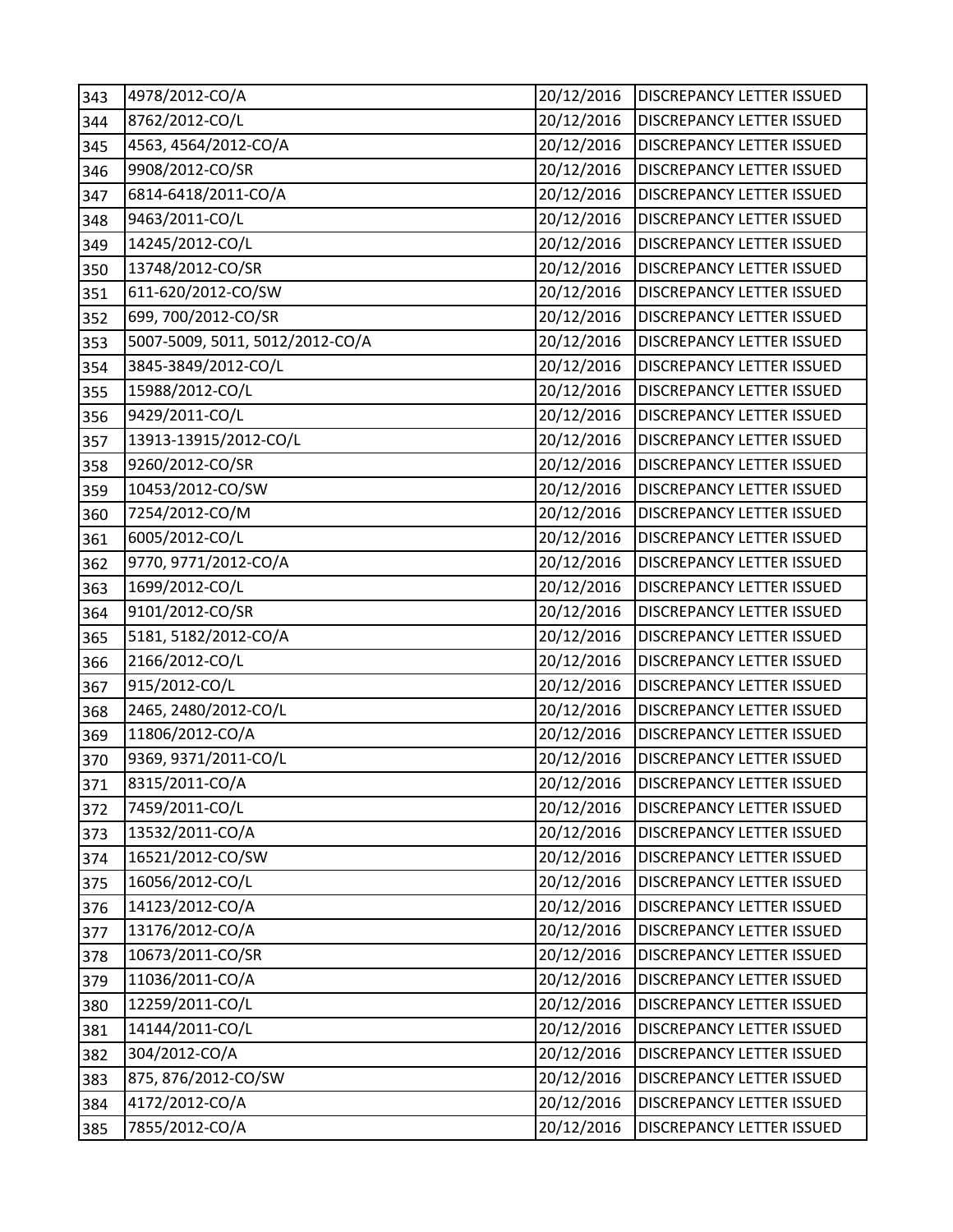| 386 | 11210-11217/2012-CO/SR                                             | 20/12/2016 | <b>DISCREPANCY LETTER ISSUED</b> |
|-----|--------------------------------------------------------------------|------------|----------------------------------|
| 387 | 10405-10407/2011-CO/SR                                             | 20/12/2016 | DISCREPANCY LETTER ISSUED        |
| 388 | 14073-14075/2011-CO/A                                              | 20/12/2016 | DISCREPANCY LETTER ISSUED        |
| 389 | 9149-9150/2011-CO/L                                                | 20/12/2016 | DISCREPANCY LETTER ISSUED        |
| 390 | 3837/2012-CO/L                                                     | 20/12/2016 | DISCREPANCY LETTER ISSUED        |
| 391 | 5611, 5612, 5627, 5629, 5628/2012-CO/A                             | 20/12/2016 | DISCREPANCY LETTER ISSUED        |
| 392 | 736/2012-CO/L                                                      | 20/12/2016 | DISCREPANCY LETTER ISSUED        |
| 393 | 320/2012-CO/L                                                      | 20/12/2016 | <b>DISCREPANCY LETTER ISSUED</b> |
| 394 | 11832/2010-CO/L                                                    | 21/12/2016 | DISCREPANCY LETTER ISSUED        |
| 395 | 11971/2010-CO/A                                                    | 21/12/2016 | DISCREPANCY LETTER ISSUED        |
| 396 | 11531/2010-CO/SR                                                   | 21/12/2016 | DISCREPANCY LETTER ISSUED        |
| 397 | 10484/2010-CO/L                                                    | 21/12/2016 | DISCREPANCY LETTER ISSUED        |
| 398 | 11926/2010-CO/A                                                    | 21/12/2016 | DISCREPANCY LETTER ISSUED        |
| 399 | 12877/2010-CO/L                                                    | 21/12/2016 | DISCREPANCY LETTER ISSUED        |
| 400 | 2482/2010-CO/SW                                                    | 21/12/2016 | DISCREPANCY LETTER ISSUED        |
| 401 | 1934, 1936, 1937, 1938, 1939, 1940, 1941, 1942, 1943/CO-21/12/2016 |            | DISCREPANCY LETTER ISSUED        |
| 402 | 5900/2010-CO/SW                                                    | 21/12/2016 | DISCREPANCY LETTER ISSUED        |
| 403 | 2993/2010-CO/L                                                     | 21/12/2016 | DISCREPANCY LETTER ISSUED        |
| 404 | 10046/2010-CO/A                                                    | 21/12/2016 | DISCREPANCY LETTER ISSUED        |
| 405 | 10660/2010-CO/A                                                    | 21/12/2016 | DISCREPANCY LETTER ISSUED        |
| 406 | 10696/2010-CO/SR                                                   | 21/12/2016 | DISCREPANCY LETTER ISSUED        |
| 407 | 3431/2010-CO/A                                                     | 21/12/2016 | DISCREPANCY LETTER ISSUED        |
| 408 | 4355, 4356/2010-CO/A                                               | 21/12/2016 | DISCREPANCY LETTER ISSUED        |
| 409 | 6344, 6345, 6346, 6347, 6348, 6349, 6350, 6351, 6352,              | 21/12/2016 | DISCREPANCY LETTER ISSUED        |
| 410 | 12035/2010-CO/A                                                    | 21/12/2016 | DISCREPANCY LETTER ISSUED        |
| 411 | 7944/2010-CO/SW                                                    | 21/12/2016 | DISCREPANCY LETTER ISSUED        |
| 412 | 6157, 6158, 6159, 6160/2010-CO/A                                   | 21/12/2016 | DISCREPANCY LETTER ISSUED        |
| 413 | 8367/2010-CO/A                                                     | 21/12/2016 | DISCREPANCY LETTER ISSUED        |
| 414 | 8667/2010-CO/L                                                     | 21/12/2016 | <b>DISCREPANCY LETTER ISSUED</b> |
| 415 | 10477/2010-CO/L                                                    | 21/12/2016 | DISCREPANCY LETTER ISSUED        |
| 416 | 9732/2010-CO/L                                                     | 21/12/2016 | <b>DISCREPANCY LETTER ISSUED</b> |
| 417 | 9563/2010-CO/L                                                     | 21/12/2016 | DISCREPANCY LETTER ISSUED        |
| 418 | 11865/2010-CO/A                                                    | 21/12/2016 | DISCREPANCY LETTER ISSUED        |
| 419 | 6363, 6364, 6365, 6366, 6367/2010-CO/A                             | 21/12/2016 | DISCREPANCY LETTER ISSUED        |
| 420 | 4788/2010-CO/A                                                     | 21/12/2016 | <b>DISCREPANCY LETTER ISSUED</b> |
| 421 | 1508/2010-CO/L                                                     | 21/12/2016 | DISCREPANCY LETTER ISSUED        |
| 422 | 8270, 8271/2010-CO/A                                               | 21/12/2016 | DISCREPANCY LETTER ISSUED        |
| 423 | 7336/2010-CO/L                                                     | 21/12/2016 | DISCREPANCY LETTER ISSUED        |
| 424 | 13492/2010-CO/L                                                    | 21/12/2016 | DISCREPANCY LETTER ISSUED        |
| 425 | 12570/2010-CO/L                                                    | 21/12/2016 | DISCREPANCY LETTER ISSUED        |
| 426 | 1736/2010-CO/A                                                     | 21/12/2016 | DISCREPANCY LETTER ISSUED        |
| 427 | 11832/2010-CO/A                                                    | 21/12/2016 | DISCREPANCY LETTER ISSUED        |
| 428 | 1765/2010-CO/L                                                     | 21/12/2016 | <b>DISCREPANCY LETTER ISSUED</b> |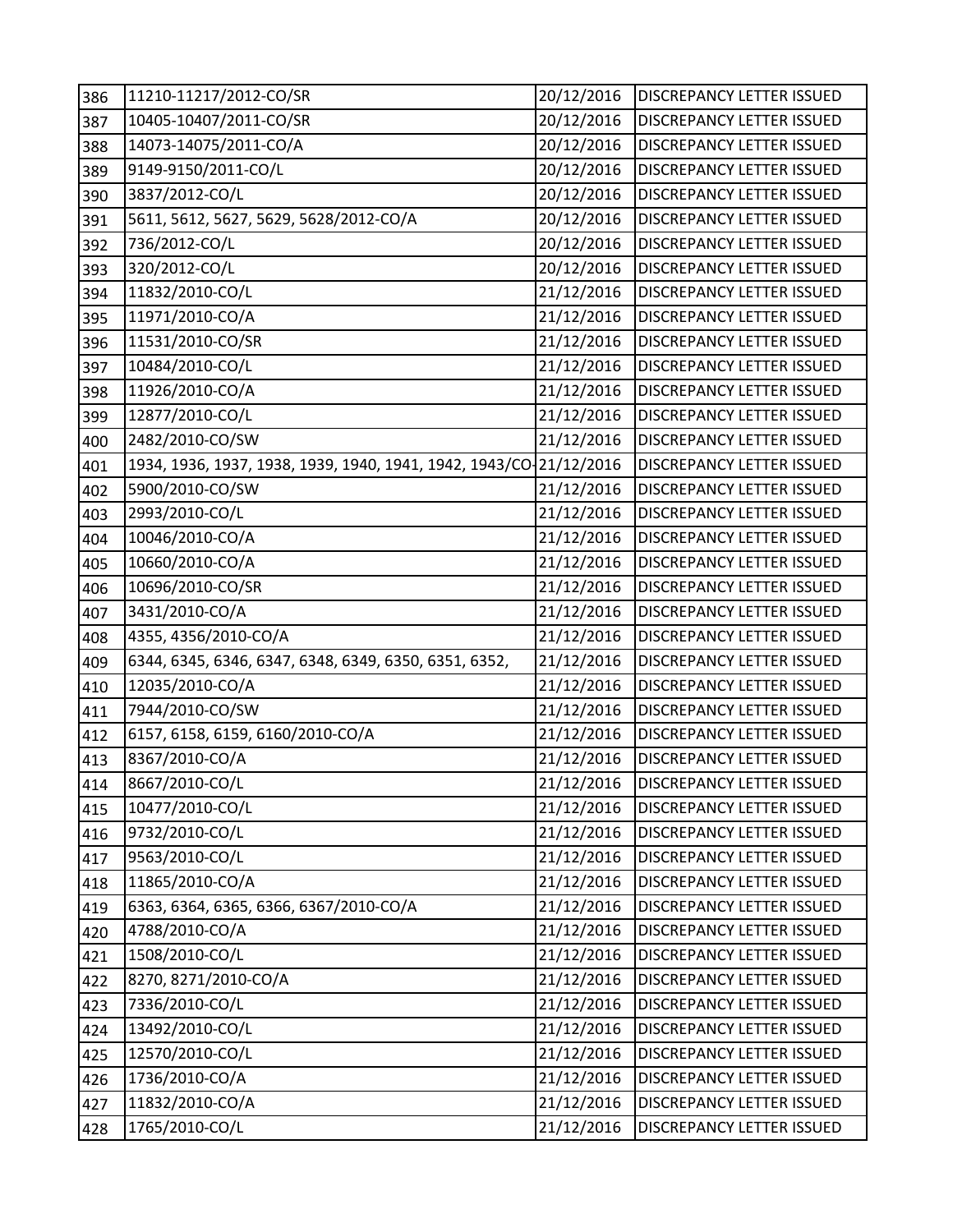| 429 | 10469-10470/2010-CO/A                                 | 21/12/2016 | <b>DISCREPANCY LETTER ISSUED</b> |
|-----|-------------------------------------------------------|------------|----------------------------------|
| 430 | 7568/2010-CO/L                                        | 21/12/2016 | DISCREPANCY LETTER ISSUED        |
| 431 | 6470/2010-CO/A                                        | 21/12/2016 | <b>DISCREPANCY LETTER ISSUED</b> |
| 432 | 3000/2010-CO/L                                        | 21/12/2016 | DISCREPANCY LETTER ISSUED        |
| 433 | 12481/2010-CO/L                                       | 21/12/2016 | DISCREPANCY LETTER ISSUED        |
| 434 | 815/2010-CO/L                                         | 21/12/2016 | DISCREPANCY LETTER ISSUED        |
| 435 | 1203/2010-CO/L                                        | 21/12/2016 | DISCREPANCY LETTER ISSUED        |
| 436 | 11318/2010-CO/A                                       | 21/12/2016 | <b>DISCREPANCY LETTER ISSUED</b> |
| 437 | 7382/2010-CO/L                                        | 21/12/2016 | DISCREPANCY LETTER ISSUED        |
| 438 | 1022/2010-CO/L                                        | 21/12/2016 | DISCREPANCY LETTER ISSUED        |
| 439 | 10132/2010-CO/CF                                      | 21/12/2016 | DISCREPANCY LETTER ISSUED        |
| 440 | 11889/2010-CO/M                                       | 21/12/2016 | DISCREPANCY LETTER ISSUED        |
| 441 | 8759/2010-CO/A                                        | 21/12/2016 | DISCREPANCY LETTER ISSUED        |
| 442 | 12277,78,79,80,81,82,83,84,85,86,87,88/2010-CO/SR     | 21/12/2016 | DISCREPANCY LETTER ISSUED        |
| 443 | 6915/2010-CO/L                                        | 21/12/2016 | DISCREPANCY LETTER ISSUED        |
| 444 | 11283/2010-CO/A                                       | 21/12/2016 | DISCREPANCY LETTER ISSUED        |
| 445 | 12860/2010-CO/A                                       | 21/12/2016 | DISCREPANCY LETTER ISSUED        |
| 446 | 5768/2010-CO/A                                        | 21/12/2016 | DISCREPANCY LETTER ISSUED        |
| 447 | 11890/2010-CO/SR                                      | 21/12/2016 | DISCREPANCY LETTER ISSUED        |
| 448 | 11549/2010-CO/A                                       | 21/12/2016 | DISCREPANCY LETTER ISSUED        |
| 449 | 12564, 12565, 12566, 12567/2010-CO/A                  | 21/12/2016 | DISCREPANCY LETTER ISSUED        |
| 450 | 13989/2010-CO/L                                       | 21/12/2016 | DISCREPANCY LETTER ISSUED        |
| 451 | 12106/2010-CO/A                                       | 21/12/2016 | DISCREPANCY LETTER ISSUED        |
| 452 | 10628/2010-CO/A                                       | 21/12/2016 | DISCREPANCY LETTER ISSUED        |
| 453 | 6781/2010-CO/L                                        | 21/12/2016 | DISCREPANCY LETTER ISSUED        |
| 454 | 8080/2010-CO/A                                        | 21/12/2016 | DISCREPANCY LETTER ISSUED        |
| 455 | 1712/2011-CO/A                                        | 21/12/2016 | DISCREPANCY LETTER ISSUED        |
| 456 | 2998/2011-CO/A                                        | 21/12/2016 | <b>DISCREPANCY LETTER ISSUED</b> |
| 457 | 984/2011-CO/A                                         | 21/12/2016 | <b>DISCREPANCY LETTER ISSUED</b> |
| 458 | 3584/2011-CO/A                                        | 21/12/2016 | DISCREPANCY LETTER ISSUED        |
| 459 | 9174/2011-CO/A                                        | 21/12/2016 | <b>DISCREPANCY LETTER ISSUED</b> |
| 460 | 9763/2011-CO/A                                        | 21/12/2016 | DISCREPANCY LETTER ISSUED        |
| 461 | 7457/2011-CO/A                                        | 21/12/2016 | DISCREPANCY LETTER ISSUED        |
| 462 | 11467/2011-CO/A                                       | 21/12/2016 | DISCREPANCY LETTER ISSUED        |
| 463 | 15494, 15495/2011-CO/A                                | 21/12/2016 | <b>DISCREPANCY LETTER ISSUED</b> |
| 464 | 6966/2011-CO/L                                        | 21/12/2016 | DISCREPANCY LETTER ISSUED        |
| 465 | 10103/2011-CO/A                                       | 21/12/2016 | DISCREPANCY LETTER ISSUED        |
| 466 | 6142, 6143, 6144, 6145, 6146, 6147, 6148, 6149, 6150, | 21/12/2016 | DISCREPANCY LETTER ISSUED        |
| 467 | 14566/2011-CO/L                                       | 21/12/2016 | DISCREPANCY LETTER ISSUED        |
| 468 | 11649/2010-CO/L                                       | 21/12/2016 | DISCREPANCY LETTER ISSUED        |
| 469 | 2450/2010-CO/A                                        | 21/12/2016 | DISCREPANCY LETTER ISSUED        |
| 470 | 1841/2010-CO/A                                        | 21/12/2016 | DISCREPANCY LETTER ISSUED        |
| 471 | 11888/2010-CO/A                                       | 21/12/2016 | DISCREPANCY LETTER ISSUED        |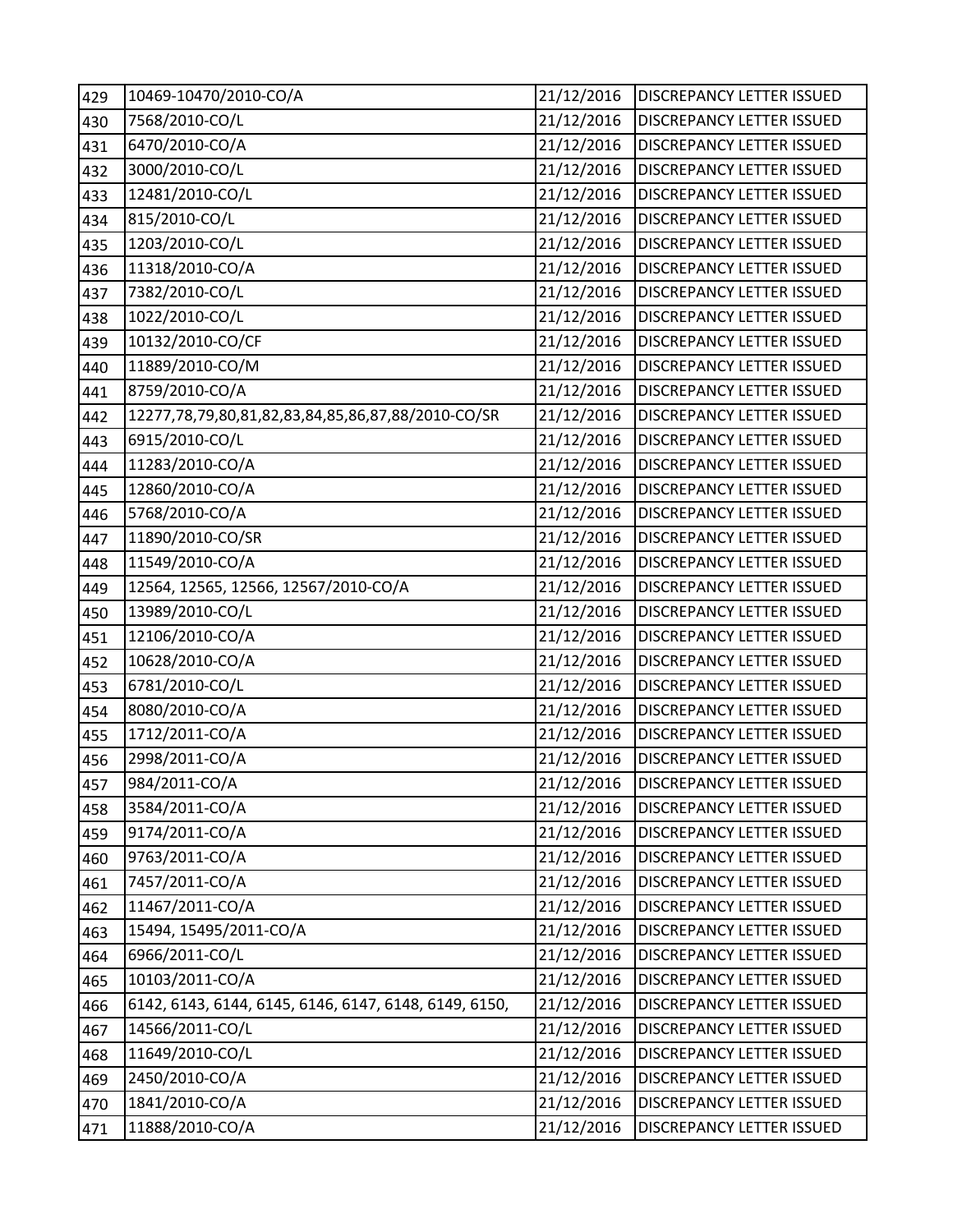| 472 | 1579/2010-CO/L                                     | 21/12/2016 | DISCREPANCY LETTER ISSUED        |
|-----|----------------------------------------------------|------------|----------------------------------|
| 473 | 11891, 11892/2010-CO/M                             | 21/12/2016 | DISCREPANCY LETTER ISSUED        |
| 474 | 11863/2010-CO/L                                    | 21/12/2016 | DISCREPANCY LETTER ISSUED        |
| 475 | 11887/2010-CO/L                                    | 21/12/2016 | DISCREPANCY LETTER ISSUED        |
| 476 | 6206/2010-CO/A                                     | 21/12/2016 | DISCREPANCY LETTER ISSUED        |
| 477 | 9685/2010-CO/L                                     | 21/12/2016 | DISCREPANCY LETTER ISSUED        |
| 478 | 12062 & 12064/2010-CO/L                            | 21/12/2016 | DISCREPANCY LETTER ISSUED        |
| 479 | 14101/2010-CO/L                                    | 21/12/2016 | DISCREPANCY LETTER ISSUED        |
| 480 | 8985/2010-CO/L                                     | 21/12/2016 | DISCREPANCY LETTER ISSUED        |
| 481 | 13560/2010-CO/L                                    | 21/12/2016 | DISCREPANCY LETTER ISSUED        |
| 482 | 253, 254, 255, 256/2010-CO/L                       | 21/12/2016 | DISCREPANCY LETTER ISSUED        |
| 483 | 12770/2010-CO/SR                                   | 21/12/2016 | DISCREPANCY LETTER ISSUED        |
| 484 | 4110/2010-CO/L                                     | 21/12/2016 | DISCREPANCY LETTER ISSUED        |
| 485 | 3983/2010-CO/A                                     | 21/12/2016 | DISCREPANCY LETTER ISSUED        |
| 486 | 3396/2010-CO/L                                     | 21/12/2016 | DISCREPANCY LETTER ISSUED        |
| 487 | 12218/2010-CO/A                                    | 21/12/2016 | <b>DISCREPANCY LETTER ISSUED</b> |
| 488 | 11529/2010-CO/SR                                   | 21/12/2016 | DISCREPANCY LETTER ISSUED        |
| 489 | 10656/2010-CO/A                                    | 21/12/2016 | <b>DISCREPANCY LETTER ISSUED</b> |
| 490 | 9274, 9275/2010-CO/CF                              | 21/12/2016 | DISCREPANCY LETTER ISSUED        |
| 491 | 2383/2010-CO/A                                     | 21/12/2016 | DISCREPANCY LETTER ISSUED        |
| 492 | 1538/2010-CO/L                                     | 21/12/2016 | <b>DISCREPANCY LETTER ISSUED</b> |
| 493 | 10213/2010-CO/L                                    | 21/12/2016 | <b>DISCREPANCY LETTER ISSUED</b> |
| 494 | 13517/2010-CO/SR                                   | 21/12/2016 | DISCREPANCY LETTER ISSUED        |
| 495 | 6594A/2010-CO/L                                    | 21/12/2016 | <b>DISCREPANCY LETTER ISSUED</b> |
| 496 | 27764/2010-CO/L                                    | 21/12/2016 | DISCREPANCY LETTER ISSUED        |
| 497 | 6669/2010-CO/L                                     | 21/12/2016 | DISCREPANCY LETTER ISSUED        |
| 498 | 10916/2010-CO/A                                    | 21/12/2016 | DISCREPANCY LETTER ISSUED        |
| 499 | 12935/2010-CO/L                                    | 21/12/2016 | DISCREPANCY LETTER ISSUED        |
| 500 | 13575/2010-CO/L                                    | 21/12/2016 | <b>DISCREPANCY LETTER ISSUED</b> |
| 501 | 3434, 3436, 3441/2010-CO/L                         | 21/12/2016 | DISCREPANCY LETTER ISSUED        |
| 502 | 8952/2010-CO/A                                     | 21/12/2016 | DISCREPANCY LETTER ISSUED        |
| 503 | 11669, 11670, 11671, 11672, 11673, 11642/2010-CO/A | 21/12/2016 | <b>DISCREPANCY LETTER ISSUED</b> |
| 504 | 7785, 7786, 7787, 7788, 7789, 7790/2011-CO/SR      | 21/12/2016 | DISCREPANCY LETTER ISSUED        |
| 505 | 14015/2011-CO/A                                    | 21/12/2016 | DISCREPANCY LETTER ISSUED        |
| 506 | 6205/2011-CO/L                                     | 21/12/2016 | DISCREPANCY LETTER ISSUED        |
| 507 | 15140/2011-CO/L                                    | 21/12/2016 | <b>DISCREPANCY LETTER ISSUED</b> |
| 508 | 10447, 10442, 10443, 10444, 10445/2012-CO/CF       | 21/12/2016 | DISCREPANCY LETTER ISSUED        |
| 509 | 5361/2012-CO/L                                     | 21/12/2016 | DISCREPANCY LETTER ISSUED        |
| 510 | 5292/2012-CO/M                                     | 21/12/2016 | DISCREPANCY LETTER ISSUED        |
| 511 | 2681/2012-CO/A                                     | 21/12/2016 | DISCREPANCY LETTER ISSUED        |
| 512 | 13168/2011-CO/A                                    | 21/12/2016 | DISCREPANCY LETTER ISSUED        |
| 513 | 8956/2011-CO/A                                     | 21/12/2016 | DISCREPANCY LETTER ISSUED        |
| 514 | 7965/2011-CO/SR                                    | 21/12/2016 | DISCREPANCY LETTER ISSUED        |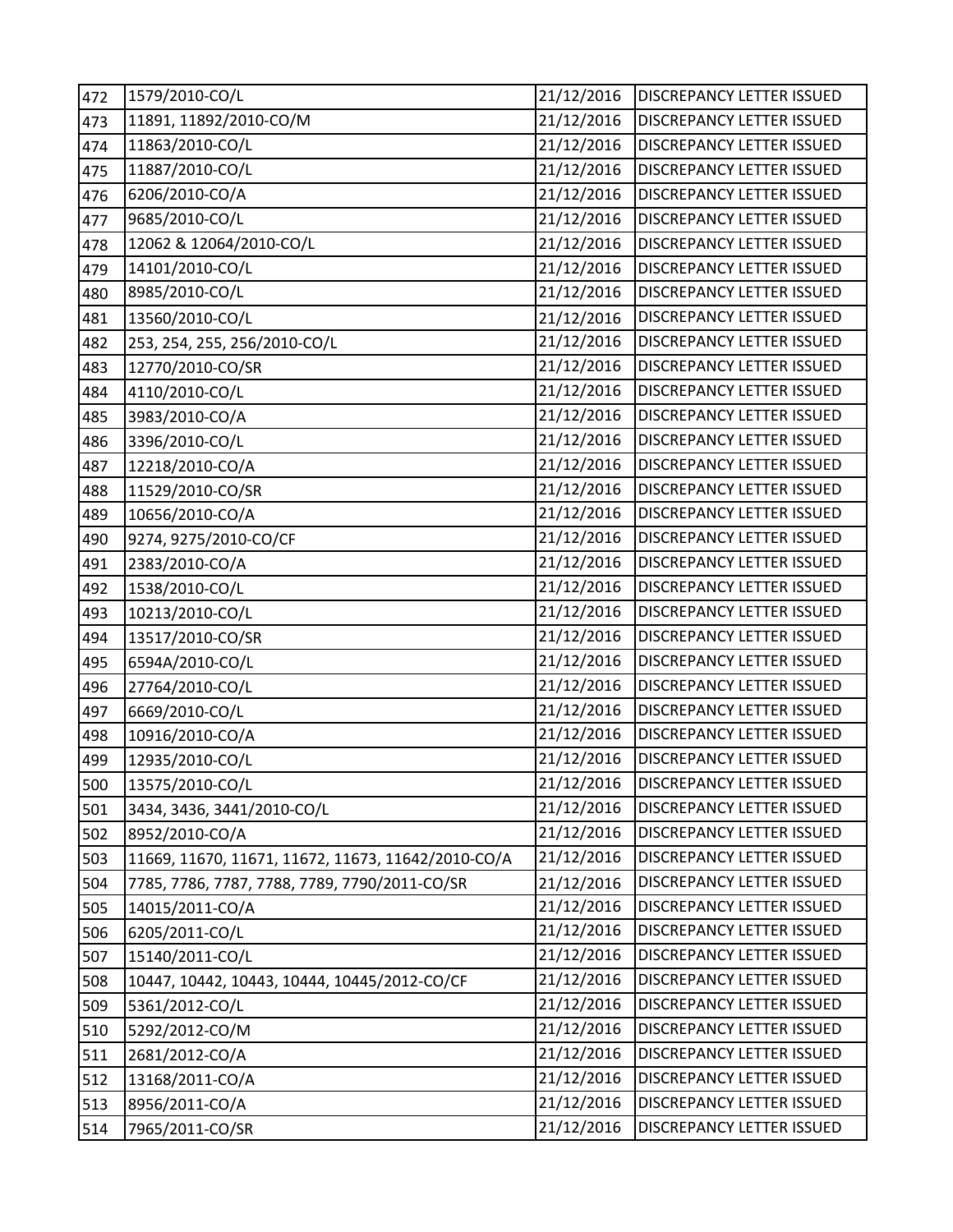| 515 | 9315/2011-CO/A                               | 21/12/2016 | <b>DISCREPANCY LETTER ISSUED</b> |
|-----|----------------------------------------------|------------|----------------------------------|
| 516 | 7561/2011-CO/A                               | 21/12/2016 | DISCREPANCY LETTER ISSUED        |
| 517 | 4164/2012-CO/SR                              | 21/12/2016 | DISCREPANCY LETTER ISSUED        |
| 518 | 8211/2011-CO/L                               | 21/12/2016 | DISCREPANCY LETTER ISSUED        |
| 519 | 10660, 10661/2011-CO/A                       | 21/12/2016 | DISCREPANCY LETTER ISSUED        |
| 520 | 7155/2011-CO/L                               | 21/12/2016 | DISCREPANCY LETTER ISSUED        |
| 521 | 1535/2011-CO/SR                              | 21/12/2016 | DISCREPANCY LETTER ISSUED        |
| 522 | 6594/2011-CO/L                               | 21/12/2016 | DISCREPANCY LETTER ISSUED        |
| 523 | 8615, 8616/2011-CO/A                         | 21/12/2016 | DISCREPANCY LETTER ISSUED        |
| 524 | 10665/2011-CO/A                              | 21/12/2016 | DISCREPANCY LETTER ISSUED        |
| 525 | 9051/2011-CO/CF                              | 21/12/2016 | DISCREPANCY LETTER ISSUED        |
| 526 | 1001, 1002/2011-CO/A                         | 21/12/2016 | DISCREPANCY LETTER ISSUED        |
| 527 | 562, 563, 564, 565, 566, 567, 568/2011-CO/SR | 21/12/2016 | DISCREPANCY LETTER ISSUED        |
| 528 | 3335/2011-CO/A                               | 21/12/2016 | DISCREPANCY LETTER ISSUED        |
| 529 | 2710/2011-CO/L                               | 21/12/2016 | DISCREPANCY LETTER ISSUED        |
| 530 | 8867/2011-CO/L                               | 21/12/2016 | DISCREPANCY LETTER ISSUED        |
| 531 | 7526/2010-CO/SW                              | 21/12/2016 | DISCREPANCY LETTER ISSUED        |
| 532 | 5038, 5039, 5040, 5041/2011-CO/A             | 21/12/2016 | DISCREPANCY LETTER ISSUED        |
| 533 | 3262, 3263/2011-CO/L                         | 21/12/2016 | <b>DISCREPANCY LETTER ISSUED</b> |
| 534 | 14018/2011-CO/A                              | 21/12/2016 | DISCREPANCY LETTER ISSUED        |
| 535 | 13886/2011-CO/A                              | 21/12/2016 | DISCREPANCY LETTER ISSUED        |
| 536 | CO/A                                         | 21/12/2016 | DISCREPANCY LETTER ISSUED        |
| 537 | 2443/2011-CO/L                               | 21/12/2016 | DISCREPANCY LETTER ISSUED        |
| 538 | 9501/2011-CO/L                               | 21/12/2016 | DISCREPANCY LETTER ISSUED        |
| 539 | 2464/2011-CO/A                               | 21/12/2016 | DISCREPANCY LETTER ISSUED        |
| 540 | 10892/2011-CO/A                              | 21/12/2016 | DISCREPANCY LETTER ISSUED        |
| 541 | 12383/2011-CO/A                              | 21/12/2016 | DISCREPANCY LETTER ISSUED        |
| 542 | 4408/2010-CO/A                               | 21/12/2016 | DISCREPANCY LETTER ISSUED        |
| 543 | 5329/2011-CO/A                               | 21/12/2016 | <b>DISCREPANCY LETTER ISSUED</b> |
| 544 | 13596/2011-CO/L                              | 21/12/2016 | DISCREPANCY LETTER ISSUED        |
| 545 | 13567/2011-CO/A                              | 21/12/2016 | DISCREPANCY LETTER ISSUED        |
| 546 | 5664/2011-CO/A                               | 21/12/2016 | DISCREPANCY LETTER ISSUED        |
| 547 | 10217/2011-CO/SW                             | 21/12/2016 | DISCREPANCY LETTER ISSUED        |
| 548 | 13865/2011-CO/A                              | 21/12/2016 | <b>DISCREPANCY LETTER ISSUED</b> |
| 549 | 2572/2011-CO/A                               | 21/12/2016 | DISCREPANCY LETTER ISSUED        |
| 550 | 15387/2011-CO/SR                             | 21/12/2016 | DISCREPANCY LETTER ISSUED        |
| 551 | 15385/2011-CO/SR                             | 21/12/2016 | DISCREPANCY LETTER ISSUED        |
| 552 | 15377/2011-CO/L                              | 21/12/2016 | DISCREPANCY LETTER ISSUED        |
| 553 | 3634, 3637/2011-CO/L                         | 21/12/2016 | DISCREPANCY LETTER ISSUED        |
| 554 | 12705/2011-CO/A                              | 21/12/2016 | DISCREPANCY LETTER ISSUED        |
| 555 | 12707/2011-CO/A                              | 21/12/2016 | DISCREPANCY LETTER ISSUED        |
| 556 | CO/A                                         | 21/12/2016 | DISCREPANCY LETTER ISSUED        |
| 557 | 15298, 15300, 15301/2011-CO/SR               | 21/12/2016 | DISCREPANCY LETTER ISSUED        |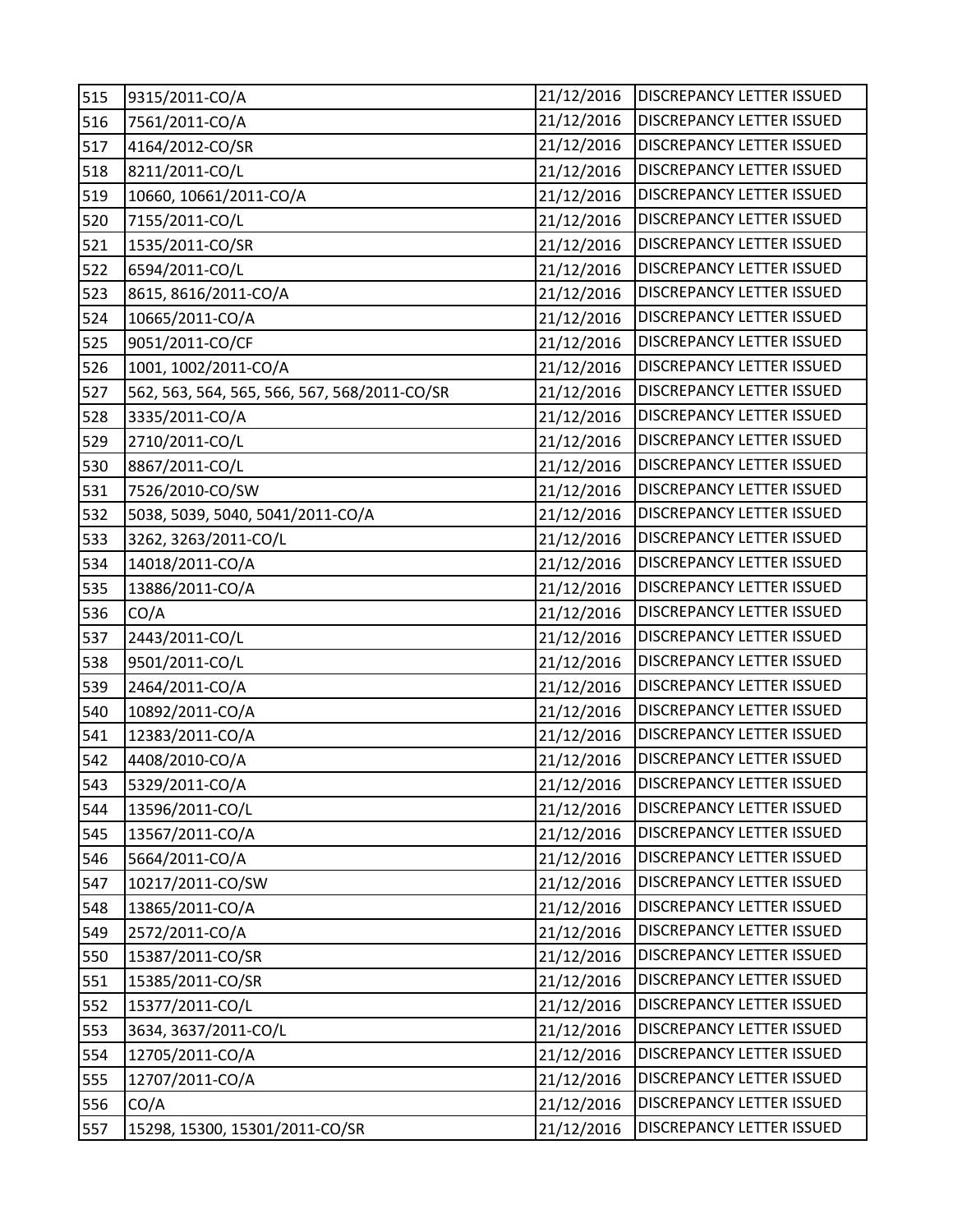| 558 | 15419/2011-CO/A                                      | 21/12/2016 | <b>DISCREPANCY LETTER ISSUED</b> |
|-----|------------------------------------------------------|------------|----------------------------------|
| 559 | 6172, 6154/2011-CO/A                                 | 21/12/2016 | DISCREPANCY LETTER ISSUED        |
| 560 | 12062/2011-CO/SR                                     | 21/12/2016 | DISCREPANCY LETTER ISSUED        |
| 561 | 1641-1649/2011-CO/SR                                 | 21/12/2016 | DISCREPANCY LETTER ISSUED        |
| 562 | 15126/2011-CO/A                                      | 21/12/2016 | DISCREPANCY LETTER ISSUED        |
| 563 | 10762, 10763, 10764, 10765/2011-CO/L                 | 21/12/2016 | DISCREPANCY LETTER ISSUED        |
| 564 | 2090/2011-CO/L                                       | 21/12/2016 | DISCREPANCY LETTER ISSUED        |
| 565 | 13461, 13727/2011-CO/SW                              | 21/12/2016 | DISCREPANCY LETTER ISSUED        |
| 566 | 13606A/2011-CO/L                                     | 21/12/2016 | DISCREPANCY LETTER ISSUED        |
| 567 | 14537/2011-CO/A                                      | 21/12/2016 | DISCREPANCY LETTER ISSUED        |
| 568 | 7084, 7085, 7086/2011-CO/L                           | 21/12/2016 | DISCREPANCY LETTER ISSUED        |
| 569 | 15118/2011-CO/A                                      | 21/12/2016 | DISCREPANCY LETTER ISSUED        |
| 570 | 6962/2011-CO/A                                       | 21/12/2016 | DISCREPANCY LETTER ISSUED        |
| 571 | 13494/2011-CO/L                                      | 21/12/2016 | DISCREPANCY LETTER ISSUED        |
| 572 | 8591/2011-CO/L                                       | 21/12/2016 | DISCREPANCY LETTER ISSUED        |
| 573 | 8590/2011-CO/L                                       | 21/12/2016 | DISCREPANCY LETTER ISSUED        |
| 574 | 8056/2011-CO/SW                                      | 21/12/2016 | <b>DISCREPANCY LETTER ISSUED</b> |
| 575 | 5478/2011-CO/A                                       | 21/12/2016 | DISCREPANCY LETTER ISSUED        |
| 576 | 6020/2011-CO/L                                       | 21/12/2016 | DISCREPANCY LETTER ISSUED        |
| 577 | 9358/2011-CO/CF                                      | 21/12/2016 | DISCREPANCY LETTER ISSUED        |
| 578 | 260/2011-CO/A                                        | 21/12/2016 | DISCREPANCY LETTER ISSUED        |
| 579 | 6715/2011-CO/L                                       | 21/12/2016 | <b>DISCREPANCY LETTER ISSUED</b> |
| 580 | 6469/2011-CO/SR                                      | 21/12/2016 | DISCREPANCY LETTER ISSUED        |
| 581 | 6481/2011-CO/A                                       | 21/12/2016 | DISCREPANCY LETTER ISSUED        |
| 582 | 12292/2011-CO/A                                      | 21/12/2016 | DISCREPANCY LETTER ISSUED        |
| 583 | 14453/2011-CO/L                                      | 21/12/2016 | DISCREPANCY LETTER ISSUED        |
| 584 | 11995/2011-CO/A                                      | 21/12/2016 | DISCREPANCY LETTER ISSUED        |
| 585 | 6070, 6071, 6072, 6073, 6074, 6075, 6076, 6077/2011- | 21/12/2016 | DISCREPANCY LETTER ISSUED        |
| 586 | 10336/2011-CO/SR                                     | 21/12/2016 | DISCREPANCY LETTER ISSUED        |
| 587 | 2761, 2762/2011-CO/A                                 | 21/12/2016 | DISCREPANCY LETTER ISSUED        |
| 588 | 9342, 9343, 9344/2011-CO/L                           | 21/12/2016 | DISCREPANCY LETTER ISSUED        |
| 589 | 702/2011-CO/L                                        | 21/12/2016 | DISCREPANCY LETTER ISSUED        |
| 590 | 6259/2011-CO/A                                       | 21/12/2016 | DISCREPANCY LETTER ISSUED        |
| 591 | 15114/2011-CO/SR                                     | 21/12/2016 | DISCREPANCY LETTER ISSUED        |
| 592 | 8555/2011-CO/L                                       | 21/12/2016 | DISCREPANCY LETTER ISSUED        |
| 593 | 11094/2011-CO/L                                      | 21/12/2016 | DISCREPANCY LETTER ISSUED        |
| 594 | 10244/2011-CO/SW                                     | 21/12/2016 | DISCREPANCY LETTER ISSUED        |
| 595 | 14540/2011-CO/A                                      | 21/12/2016 | DISCREPANCY LETTER ISSUED        |
| 596 | 904/2011-CO/SR                                       | 21/12/2016 | DISCREPANCY LETTER ISSUED        |
| 597 | 8494, 8496, 88497/2011-CO/A                          | 21/12/2016 | DISCREPANCY LETTER ISSUED        |
| 598 | 12099/2011-CO/A                                      | 21/12/2016 | DISCREPANCY LETTER ISSUED        |
| 599 | 11446/2011-CO/L                                      | 21/12/2016 | DISCREPANCY LETTER ISSUED        |
| 600 | 14412-14418/2011-CO/A                                | 21/12/2016 | DISCREPANCY LETTER ISSUED        |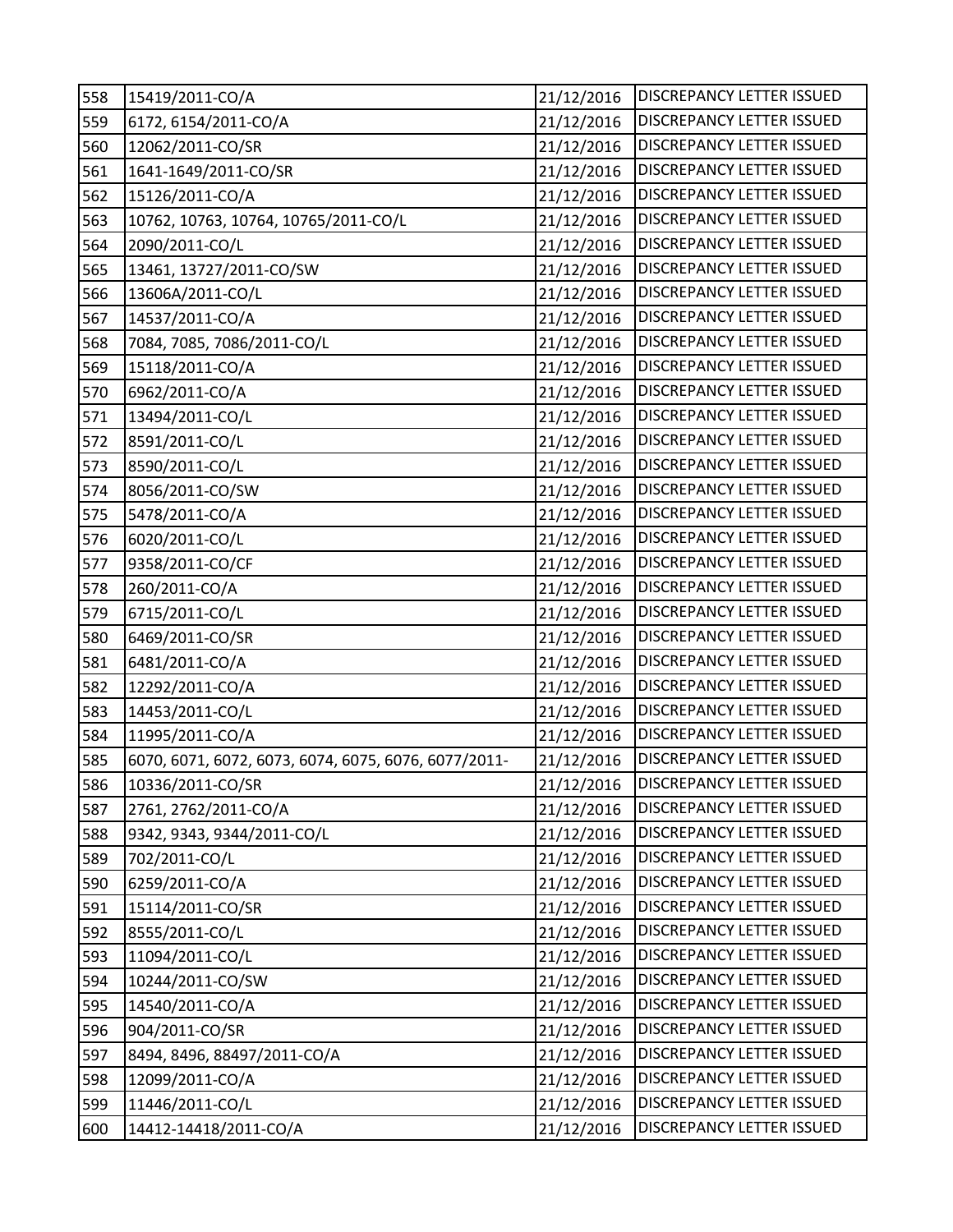| 601 | 7199/2011-CO/L                         | 21/12/2016 | DISCREPANCY LETTER ISSUED        |
|-----|----------------------------------------|------------|----------------------------------|
| 602 | 8834/2011-CO/L                         | 21/12/2016 | DISCREPANCY LETTER ISSUED        |
| 603 | 7903, 7909-7915/2011-CO/L              | 21/12/2016 | DISCREPANCY LETTER ISSUED        |
| 604 | 14169-14175/2011-CO/SR                 | 21/12/2016 | DISCREPANCY LETTER ISSUED        |
| 605 | 12549/2011-CO/L                        | 21/12/2016 | DISCREPANCY LETTER ISSUED        |
| 606 | 15029/2011-CO/L                        | 21/12/2016 | DISCREPANCY LETTER ISSUED        |
| 607 | 5746, 5747/2011-CO/A                   | 21/12/2016 | DISCREPANCY LETTER ISSUED        |
| 608 | 7893-7902/2011-CO/L                    | 21/12/2016 | DISCREPANCY LETTER ISSUED        |
| 609 | 11938/2011-CO/L                        | 21/12/2016 | DISCREPANCY LETTER ISSUED        |
| 610 | 10294/2011-CO/L                        | 21/12/2016 | DISCREPANCY LETTER ISSUED        |
| 611 | 2717/2011-CO/A                         | 21/12/2016 | DISCREPANCY LETTER ISSUED        |
| 612 | 9655/2012-CO/A                         | 21/12/2016 | DISCREPANCY LETTER ISSUED        |
| 613 | 9791, 9792, 9793, 9794, 9798/2012-CO/L | 21/12/2016 | DISCREPANCY LETTER ISSUED        |
| 614 | 8997 - 9011/2012-CO/L                  | 21/12/2016 | DISCREPANCY LETTER ISSUED        |
| 615 | 8796/2012-CO/L                         | 21/12/2016 | DISCREPANCY LETTER ISSUED        |
| 616 | 14877 - 14886/2012-CO/SW               | 21/12/2016 | DISCREPANCY LETTER ISSUED        |
| 617 | 10655/2012-CO/A                        | 21/12/2016 | DISCREPANCY LETTER ISSUED        |
| 618 | 3862 - 3864/2012-CO/L                  | 21/12/2016 | <b>DISCREPANCY LETTER ISSUED</b> |
| 619 | 9757/2011-CO/A                         | 21/12/2016 | <b>DISCREPANCY LETTER ISSUED</b> |
| 620 | 9676/2011-CO/SR                        | 21/12/2016 | DISCREPANCY LETTER ISSUED        |
| 621 | 9035 - 9044/2011-CO/L                  | 21/12/2016 | DISCREPANCY LETTER ISSUED        |
| 622 | 5306/2012-CO/L                         | 21/12/2016 | DISCREPANCY LETTER ISSUED        |
| 623 | 266/2012-CO/A                          | 21/12/2016 | DISCREPANCY LETTER ISSUED        |
| 624 | 12000/2012-CO/L                        | 21/12/2016 | DISCREPANCY LETTER ISSUED        |
| 625 | 7484/2012-CO/A                         | 21/12/2016 | DISCREPANCY LETTER ISSUED        |
| 626 | 8396/2012-CO/A                         | 21/12/2016 | DISCREPANCY LETTER ISSUED        |
| 627 | 3184/2011-CO/L                         | 21/12/2016 | DISCREPANCY LETTER ISSUED        |
| 628 | 15202/2011-CO/A                        | 21/12/2016 | <b>DISCREPANCY LETTER ISSUED</b> |
| 629 | 999/2011-CO/A                          | 21/12/2016 | <b>DISCREPANCY LETTER ISSUED</b> |
| 630 | 1455-1457/2012-CO/A                    | 21/12/2016 | DISCREPANCY LETTER ISSUED        |
| 631 | 11114/2012-CO/L                        | 21/12/2016 | DISCREPANCY LETTER ISSUED        |
| 632 | 9209/2012-CO/L                         | 21/12/2016 | DISCREPANCY LETTER ISSUED        |
| 633 | 13775/2012-CO/A                        | 21/12/2016 | DISCREPANCY LETTER ISSUED        |
| 634 | 9620, 9621/2012-CO/A                   | 21/12/2016 | DISCREPANCY LETTER ISSUED        |
| 635 | 15444, 15445/2012-CO/L                 | 21/12/2016 | DISCREPANCY LETTER ISSUED        |
| 636 | 6072/2012-CO/A                         | 21/12/2016 | DISCREPANCY LETTER ISSUED        |
| 637 | 14532/2012-CO/A                        | 21/12/2016 | DISCREPANCY LETTER ISSUED        |
| 638 | 13868/2012-CO/L                        | 21/12/2016 | DISCREPANCY LETTER ISSUED        |
| 639 | 11832/2010-CO/L                        | 21/12/2016 | DISCREPANCY LETTER ISSUED        |
| 640 | 11971/2010-CO/A                        | 21/12/2016 | <b>DISCREPANCY LETTER ISSUED</b> |
| 641 | 11531/2010-CO/SR                       | 21/12/2016 | DISCREPANCY LETTER ISSUED        |
| 642 | 10484/2010-CO/L                        | 21/12/2016 | DISCREPANCY LETTER ISSUED        |
| 643 | 11926/2010-CO/A                        | 21/12/2016 | DISCREPANCY LETTER ISSUED        |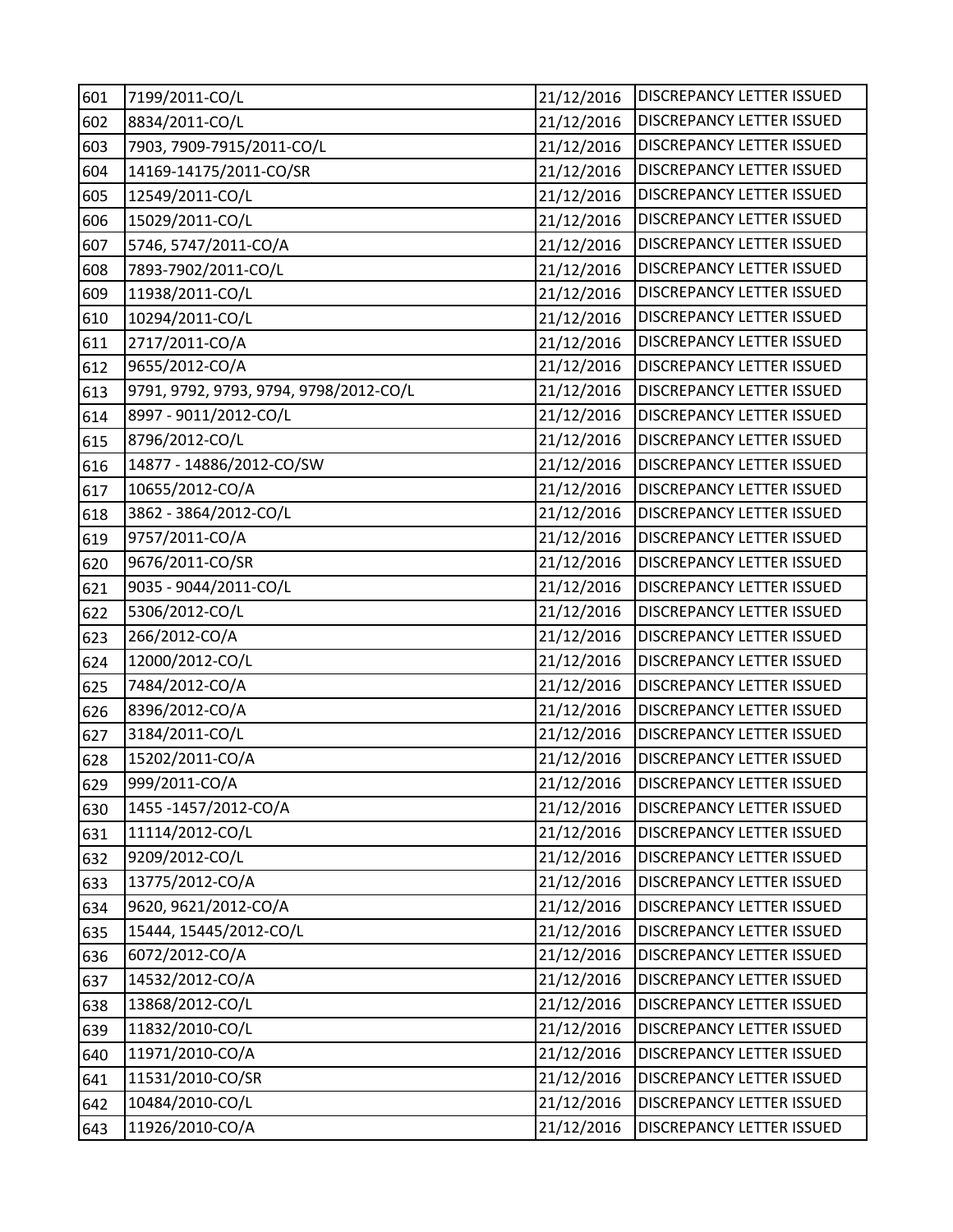| 644 | 12877/2010-CO/L                                                    | 21/12/2016 | <b>DISCREPANCY LETTER ISSUED</b> |
|-----|--------------------------------------------------------------------|------------|----------------------------------|
| 645 | 2482/2010-CO/SW                                                    | 21/12/2016 | DISCREPANCY LETTER ISSUED        |
| 646 | 1934, 1936, 1937, 1938, 1939, 1940, 1941, 1942, 1943/CO-21/12/2016 |            | <b>DISCREPANCY LETTER ISSUED</b> |
| 647 | 5900/2010-CO/SW                                                    | 21/12/2016 | DISCREPANCY LETTER ISSUED        |
| 648 | 2993/2010-CO/L                                                     | 21/12/2016 | DISCREPANCY LETTER ISSUED        |
| 649 | 10046/2010-CO/A                                                    | 21/12/2016 | DISCREPANCY LETTER ISSUED        |
| 650 | 10660/2010-CO/A                                                    | 21/12/2016 | DISCREPANCY LETTER ISSUED        |
| 651 | 10696/2010-CO/SR                                                   | 21/12/2016 | <b>DISCREPANCY LETTER ISSUED</b> |
| 652 | 6344, 6345, 6346, 6347, 6348, 6349, 6350, 6351, 6352,              | 21/12/2016 | DISCREPANCY LETTER ISSUED        |
| 653 | 7944/2010-CO/SW                                                    | 21/12/2016 | DISCREPANCY LETTER ISSUED        |
| 654 | 8367/2010-CO/A                                                     | 21/12/2016 | DISCREPANCY LETTER ISSUED        |
| 655 | 8667/2010-CO/L                                                     | 21/12/2016 | DISCREPANCY LETTER ISSUED        |
| 656 | 10477/2010-CO/L                                                    | 21/12/2016 | DISCREPANCY LETTER ISSUED        |
| 657 | 9732/2010-CO/L                                                     | 21/12/2016 | DISCREPANCY LETTER ISSUED        |
| 658 | 9563/2010-CO/L                                                     | 21/12/2016 | DISCREPANCY LETTER ISSUED        |
| 659 | 11865/2010-CO/A                                                    | 21/12/2016 | DISCREPANCY LETTER ISSUED        |
| 660 | 6363, 6364, 6365, 6366, 6367/2010-CO/A                             | 21/12/2016 | DISCREPANCY LETTER ISSUED        |
| 661 | 4788/2010-CO/A                                                     | 21/12/2016 | DISCREPANCY LETTER ISSUED        |
| 662 | 1508/2010-CO/L                                                     | 21/12/2016 | DISCREPANCY LETTER ISSUED        |
| 663 | 8270, 8271/2010-CO/A                                               | 21/12/2016 | DISCREPANCY LETTER ISSUED        |
| 664 | 7336/2010-CO/L                                                     | 21/12/2016 | DISCREPANCY LETTER ISSUED        |
| 665 | 13492/2010-CO/L                                                    | 21/12/2016 | DISCREPANCY LETTER ISSUED        |
| 666 | 12570/2010-CO/L                                                    | 21/12/2016 | DISCREPANCY LETTER ISSUED        |
| 667 | 1736/2010-CO/A                                                     | 21/12/2016 | DISCREPANCY LETTER ISSUED        |
| 668 | 1765/2010-CO/L                                                     | 21/12/2016 | DISCREPANCY LETTER ISSUED        |
| 669 | 10469-10470/2010-CO/A                                              | 21/12/2016 | DISCREPANCY LETTER ISSUED        |
| 670 | 7568/2010-CO/L                                                     | 21/12/2016 | DISCREPANCY LETTER ISSUED        |
| 671 | 6470/2010-CO/A                                                     | 21/12/2016 | DISCREPANCY LETTER ISSUED        |
| 672 | 3000/2010-CO/L                                                     | 21/12/2016 | <b>DISCREPANCY LETTER ISSUED</b> |
| 673 | 12481/2010-CO/L                                                    | 21/12/2016 | DISCREPANCY LETTER ISSUED        |
| 674 | 815/2010-CO/L                                                      | 21/12/2016 | <b>DISCREPANCY LETTER ISSUED</b> |
| 675 | 1203/2010-CO/L                                                     | 21/12/2016 | DISCREPANCY LETTER ISSUED        |
| 676 | 11318/2010-CO/A                                                    | 21/12/2016 | DISCREPANCY LETTER ISSUED        |
| 677 | 7382/2010-CO/L                                                     | 21/12/2016 | DISCREPANCY LETTER ISSUED        |
| 678 | 1022/2010-CO/L                                                     | 21/12/2016 | <b>DISCREPANCY LETTER ISSUED</b> |
| 679 | 10132/2010-CO/CF                                                   | 21/12/2016 | DISCREPANCY LETTER ISSUED        |
| 680 | 11889/2010-CO/M                                                    | 21/12/2016 | DISCREPANCY LETTER ISSUED        |
| 681 | 8759/2010-CO/A                                                     | 21/12/2016 | DISCREPANCY LETTER ISSUED        |
| 682 | 12277,78,79,80,81,82,83,84,85,86,87,88/2010-CO/SR                  | 21/12/2016 | DISCREPANCY LETTER ISSUED        |
| 683 | 12564, 12565, 12566, 12567/2010-CO/A                               | 21/12/2016 | DISCREPANCY LETTER ISSUED        |
| 684 | 13989/2010-CO/L                                                    | 21/12/2016 | DISCREPANCY LETTER ISSUED        |
| 685 | 12106/2010-CO/A                                                    | 21/12/2016 | DISCREPANCY LETTER ISSUED        |
| 686 | 10628/2010-CO/A                                                    | 21/12/2016 | DISCREPANCY LETTER ISSUED        |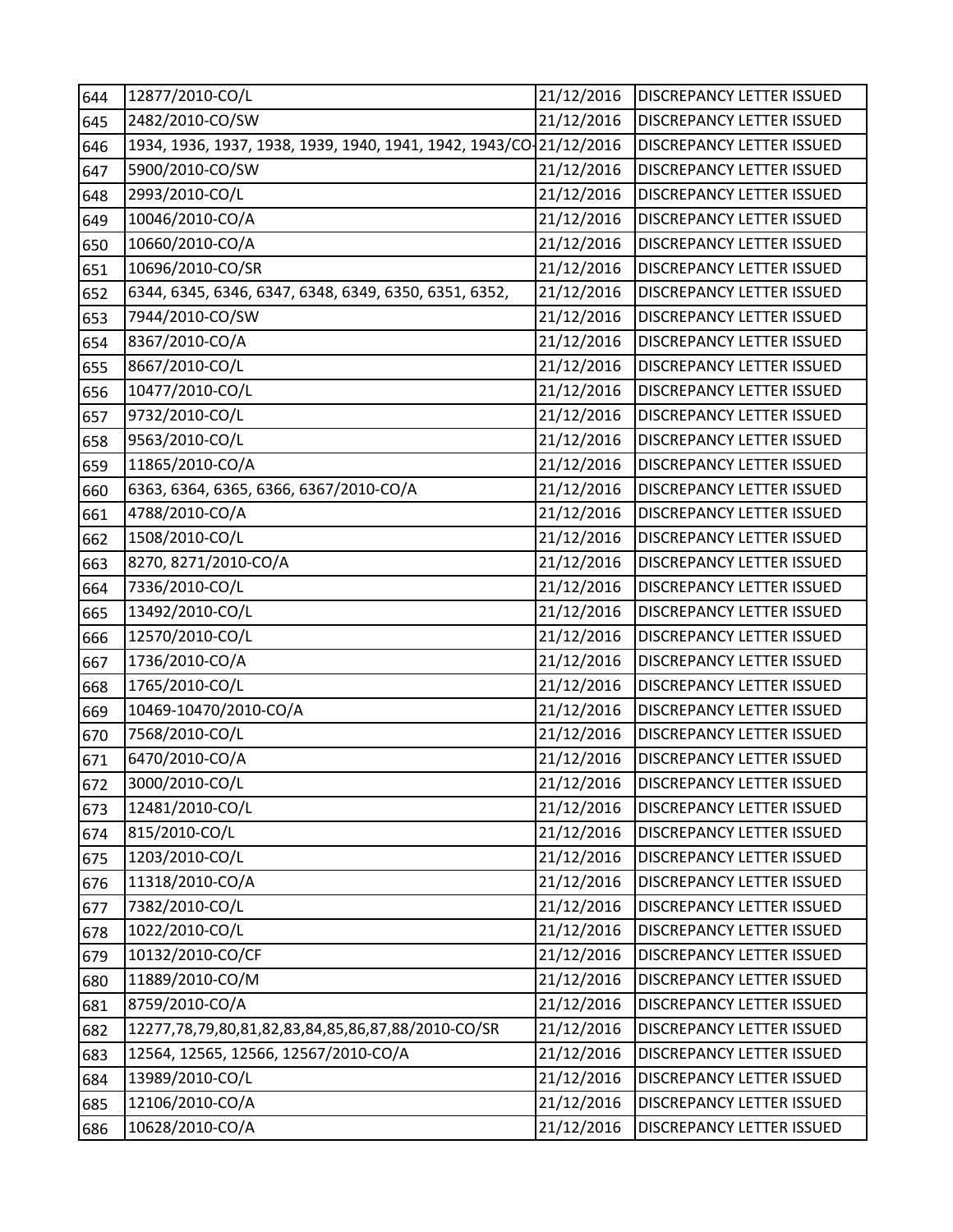| 687 | 6781/2010-CO/L                                        | 21/12/2016 | DISCREPANCY LETTER ISSUED        |
|-----|-------------------------------------------------------|------------|----------------------------------|
| 688 | 8080/2010-CO/A                                        | 21/12/2016 | DISCREPANCY LETTER ISSUED        |
| 689 | 1712/2011-CO/A                                        | 21/12/2016 | DISCREPANCY LETTER ISSUED        |
| 690 | 2998/2011-CO/A                                        | 21/12/2016 | DISCREPANCY LETTER ISSUED        |
| 691 | 984/2011-CO/A                                         | 21/12/2016 | DISCREPANCY LETTER ISSUED        |
| 692 | 9763/2011-CO/A                                        | 21/12/2016 | DISCREPANCY LETTER ISSUED        |
| 693 | 7457/2011-CO/A                                        | 21/12/2016 | DISCREPANCY LETTER ISSUED        |
| 694 | 11467/2011-CO/A                                       | 21/12/2016 | DISCREPANCY LETTER ISSUED        |
| 695 | 15494, 15495/2011-CO/A                                | 21/12/2016 | DISCREPANCY LETTER ISSUED        |
| 696 | 6966/2011-CO/L                                        | 21/12/2016 | DISCREPANCY LETTER ISSUED        |
| 697 | 6693/2011-CO/L                                        | 21/12/2016 | DISCREPANCY LETTER ISSUED        |
| 698 | 10103/2011-CO/A                                       | 21/12/2016 | DISCREPANCY LETTER ISSUED        |
| 699 | 6142, 6143, 6144, 6145, 6146, 6147, 6148, 6149, 6150, | 21/12/2016 | DISCREPANCY LETTER ISSUED        |
| 700 | 14566/2011-CO/L                                       | 21/12/2016 | DISCREPANCY LETTER ISSUED        |
| 701 | 11649/2010-CO/L                                       | 21/12/2016 | DISCREPANCY LETTER ISSUED        |
| 702 | 2450/2010-CO/A                                        | 21/12/2016 | <b>DISCREPANCY LETTER ISSUED</b> |
| 703 | 1841/2010-CO/A                                        | 21/12/2016 | DISCREPANCY LETTER ISSUED        |
| 704 | 11888/2010-CO/A                                       | 21/12/2016 | DISCREPANCY LETTER ISSUED        |
| 705 | 1579/2010-CO/L                                        | 21/12/2016 | DISCREPANCY LETTER ISSUED        |
| 706 | 11891, 11892/2010-CO/M                                | 21/12/2016 | DISCREPANCY LETTER ISSUED        |
| 707 | 11863/2010-CO/L                                       | 21/12/2016 | DISCREPANCY LETTER ISSUED        |
| 708 | 11887/2010-CO/L                                       | 21/12/2016 | DISCREPANCY LETTER ISSUED        |
| 709 | 6206/2010-CO/A                                        | 21/12/2016 | DISCREPANCY LETTER ISSUED        |
| 710 | 9685/2010-CO/L                                        | 21/12/2016 | DISCREPANCY LETTER ISSUED        |
| 711 | 12062 & 12064/2010-CO/L                               | 21/12/2016 | DISCREPANCY LETTER ISSUED        |
| 712 | 14101/2010-CO/L                                       | 21/12/2016 | DISCREPANCY LETTER ISSUED        |
| 713 | 8985/2010-CO/L                                        | 21/12/2016 | DISCREPANCY LETTER ISSUED        |
| 714 | 253, 254, 255, 256/2010-CO/L                          | 21/12/2016 | DISCREPANCY LETTER ISSUED        |
| 715 | 12770/2010-CO/SR                                      | 21/12/2016 | <b>DISCREPANCY LETTER ISSUED</b> |
| 716 | 4110/2010-CO/L                                        | 21/12/2016 | DISCREPANCY LETTER ISSUED        |
| 717 | 3983/2010-CO/A                                        | 21/12/2016 | DISCREPANCY LETTER ISSUED        |
| 718 | 3396/2010-CO/L                                        | 21/12/2016 | DISCREPANCY LETTER ISSUED        |
| 719 | 12218/2010-CO/A                                       | 21/12/2016 | DISCREPANCY LETTER ISSUED        |
| 720 | 11529/2010-CO/SR                                      | 21/12/2016 | DISCREPANCY LETTER ISSUED        |
| 721 | 10656/2010-CO/A                                       | 21/12/2016 | DISCREPANCY LETTER ISSUED        |
| 722 | 9274, 9275/2010-CO/CF                                 | 21/12/2016 | DISCREPANCY LETTER ISSUED        |
| 723 | 2383/2010-CO/A                                        | 21/12/2016 | DISCREPANCY LETTER ISSUED        |
| 724 | 1538/2010-CO/L                                        | 21/12/2016 | DISCREPANCY LETTER ISSUED        |
| 725 | 10213/2010-CO/L                                       | 21/12/2016 | DISCREPANCY LETTER ISSUED        |
| 726 | 13517/2010-CO/SR                                      | 21/12/2016 | DISCREPANCY LETTER ISSUED        |
| 727 | 6594A/2010-CO/L                                       | 21/12/2016 | DISCREPANCY LETTER ISSUED        |
| 728 | 6669/2010-CO/L                                        | 21/12/2016 | DISCREPANCY LETTER ISSUED        |
| 729 | 10916/2010-CO/A                                       | 21/12/2016 | DISCREPANCY LETTER ISSUED        |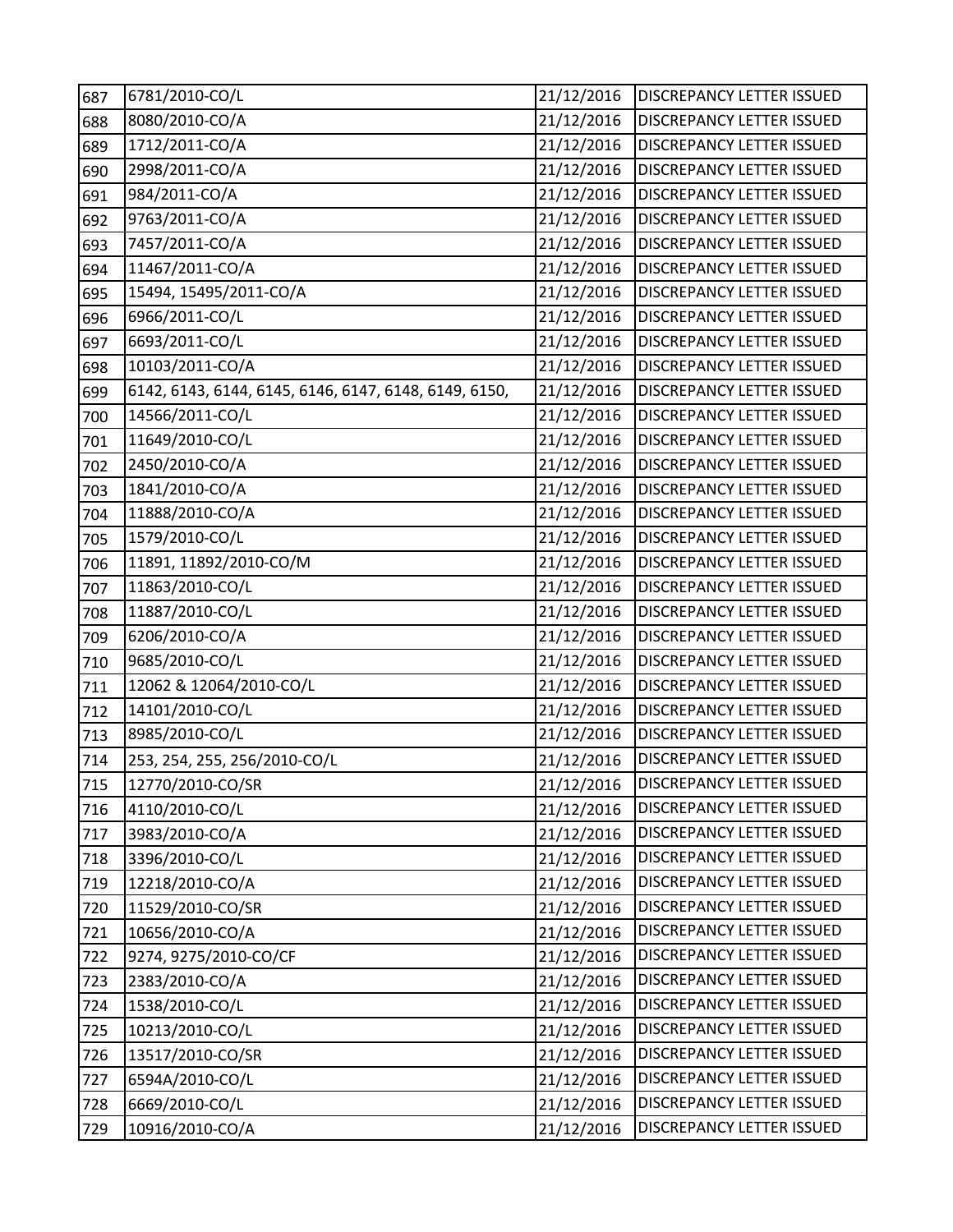| 730 | 12935/2010-CO/L                                    | 21/12/2016 | DISCREPANCY LETTER ISSUED        |
|-----|----------------------------------------------------|------------|----------------------------------|
| 731 | 13575/2010-CO/L                                    | 21/12/2016 | DISCREPANCY LETTER ISSUED        |
| 732 | 3434, 3436, 3441/2010-CO/L                         | 21/12/2016 | DISCREPANCY LETTER ISSUED        |
| 733 | 8952/2010-CO/A                                     | 21/12/2016 | DISCREPANCY LETTER ISSUED        |
| 734 | 11669, 11670, 11671, 11672, 11673, 11642/2010-CO/A | 21/12/2016 | DISCREPANCY LETTER ISSUED        |
| 735 | 14015/2011-CO/A                                    | 21/12/2016 | DISCREPANCY LETTER ISSUED        |
| 736 | 15140/2011-CO/L                                    | 21/12/2016 | DISCREPANCY LETTER ISSUED        |
| 737 | 10447, 10442, 10443, 10444, 10445/2012-CO/CF       | 21/12/2016 | DISCREPANCY LETTER ISSUED        |
| 738 | 5361/2012-CO/L                                     | 21/12/2016 | DISCREPANCY LETTER ISSUED        |
| 739 | 5292/2012-CO/M                                     | 21/12/2016 | DISCREPANCY LETTER ISSUED        |
| 740 | 2681/2012-CO/A                                     | 21/12/2016 | DISCREPANCY LETTER ISSUED        |
| 741 | 13168/2011-CO/A                                    | 21/12/2016 | DISCREPANCY LETTER ISSUED        |
| 742 | 8956/2011-CO/A                                     | 21/12/2016 | DISCREPANCY LETTER ISSUED        |
| 743 | 7965/2011-CO/SR                                    | 21/12/2016 | DISCREPANCY LETTER ISSUED        |
| 744 | 9315/2011-CO/A                                     | 21/12/2016 | DISCREPANCY LETTER ISSUED        |
| 745 | 7561/2011-CO/A                                     | 21/12/2016 | <b>DISCREPANCY LETTER ISSUED</b> |
| 746 | 4164/2012-CO/SR                                    | 21/12/2016 | DISCREPANCY LETTER ISSUED        |
| 747 | 8211/2011-CO/L                                     | 21/12/2016 | DISCREPANCY LETTER ISSUED        |
| 748 | 10660, 10661/2011-CO/A                             | 21/12/2016 | DISCREPANCY LETTER ISSUED        |
| 749 | 7155/2011-CO/L                                     | 21/12/2016 | DISCREPANCY LETTER ISSUED        |
| 750 | 1535/2011-CO/SR                                    | 21/12/2016 | DISCREPANCY LETTER ISSUED        |
| 751 | 6594/2011-CO/L                                     | 21/12/2016 | DISCREPANCY LETTER ISSUED        |
| 752 | 8615, 8616/2011-CO/A                               | 21/12/2016 | DISCREPANCY LETTER ISSUED        |
| 753 | 10665/2011-CO/A                                    | 21/12/2016 | DISCREPANCY LETTER ISSUED        |
| 754 | 9051/2011-CO/CF                                    | 21/12/2016 | DISCREPANCY LETTER ISSUED        |
| 755 | 1001, 1002/2011-CO/A                               | 21/12/2016 | DISCREPANCY LETTER ISSUED        |
| 756 | 562, 563, 564, 565, 566, 567, 568/2011-CO/SR       | 21/12/2016 | DISCREPANCY LETTER ISSUED        |
| 757 | 3335/2011-CO/A                                     | 21/12/2016 | DISCREPANCY LETTER ISSUED        |
| 758 | 2710/2011-CO/L                                     | 21/12/2016 | <b>DISCREPANCY LETTER ISSUED</b> |
| 759 | 8867/2011-CO/L                                     | 21/12/2016 | DISCREPANCY LETTER ISSUED        |
| 760 | 7526/2010-CO/SW                                    | 21/12/2016 | DISCREPANCY LETTER ISSUED        |
| 761 | 5038, 5039, 5040, 5041/2011-CO/A                   | 21/12/2016 | DISCREPANCY LETTER ISSUED        |
| 762 | 3262, 3263/2011-CO/L                               | 21/12/2016 | DISCREPANCY LETTER ISSUED        |
| 763 | 14018/2011-CO/A                                    | 21/12/2016 | DISCREPANCY LETTER ISSUED        |
| 764 | 13886/2011-CO/A                                    | 21/12/2016 | DISCREPANCY LETTER ISSUED        |
| 765 | CO/A                                               | 21/12/2016 | DISCREPANCY LETTER ISSUED        |
| 766 | 2443/2011-CO/L                                     | 21/12/2016 | DISCREPANCY LETTER ISSUED        |
| 767 | 9501/2011-CO/L                                     | 21/12/2016 | DISCREPANCY LETTER ISSUED        |
| 768 | 2464/2011-CO/A                                     | 21/12/2016 | DISCREPANCY LETTER ISSUED        |
| 769 | 10892/2011-CO/A                                    | 21/12/2016 | DISCREPANCY LETTER ISSUED        |
| 770 | 12383/2011-CO/A                                    | 21/12/2016 | DISCREPANCY LETTER ISSUED        |
| 771 | 4408/2010-CO/A                                     | 21/12/2016 | DISCREPANCY LETTER ISSUED        |
| 772 | 5329/2011-CO/A                                     | 21/12/2016 | DISCREPANCY LETTER ISSUED        |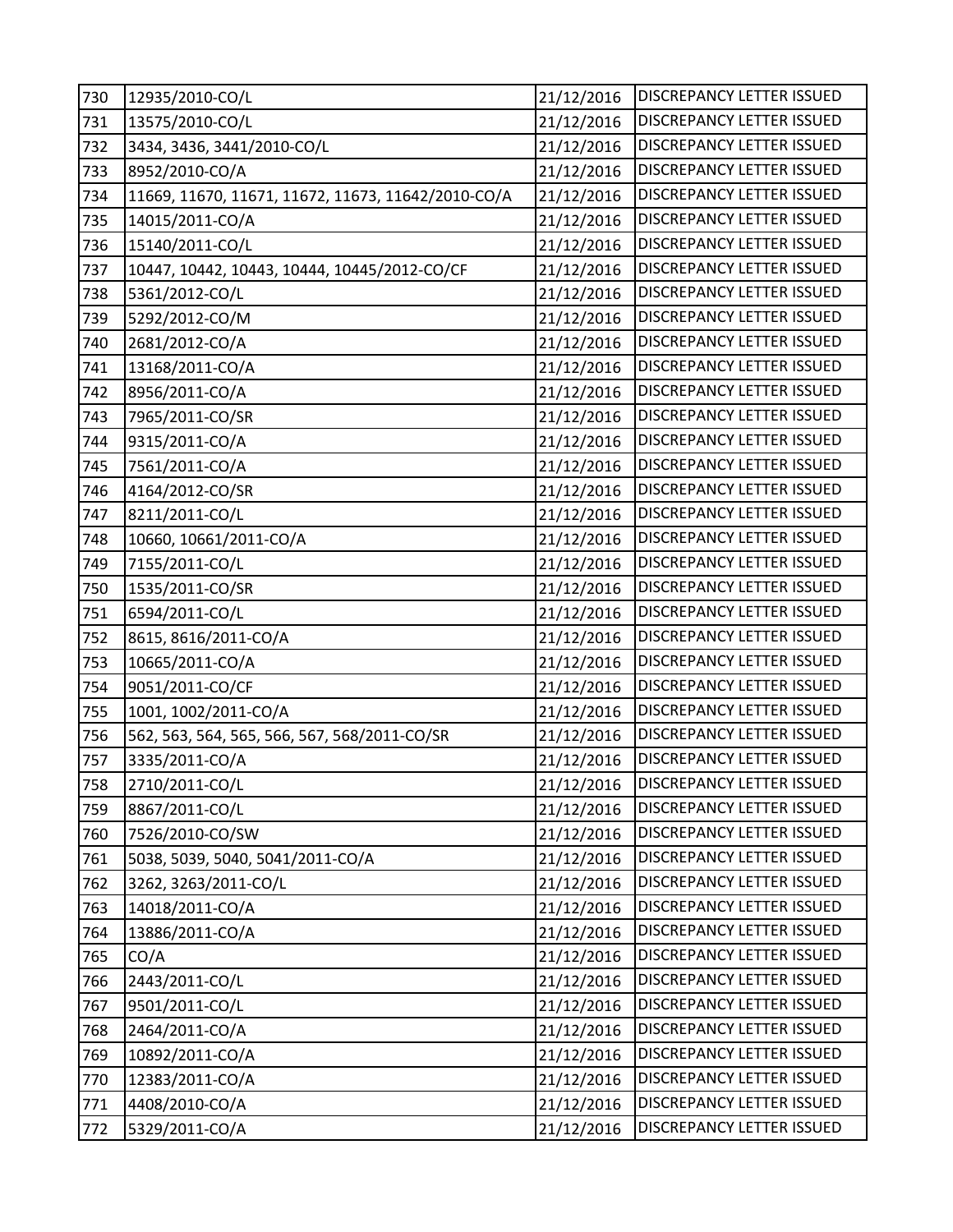| 773 | 13596/2011-CO/L                                      | 21/12/2016 | DISCREPANCY LETTER ISSUED        |
|-----|------------------------------------------------------|------------|----------------------------------|
| 774 | 13567/2011-CO/A                                      | 21/12/2016 | DISCREPANCY LETTER ISSUED        |
| 775 | 5664/2011-CO/A                                       | 21/12/2016 | <b>DISCREPANCY LETTER ISSUED</b> |
| 776 | 10217/2011-CO/SW                                     | 21/12/2016 | DISCREPANCY LETTER ISSUED        |
| 777 | 13865/2011-CO/A                                      | 21/12/2016 | DISCREPANCY LETTER ISSUED        |
| 778 | 2572/2011-CO/A                                       | 21/12/2016 | DISCREPANCY LETTER ISSUED        |
| 779 | 15387/2011-CO/SR                                     | 21/12/2016 | DISCREPANCY LETTER ISSUED        |
| 780 | 15385/2011-CO/SR                                     | 21/12/2016 | DISCREPANCY LETTER ISSUED        |
| 781 | 15377/2011-CO/L                                      | 21/12/2016 | DISCREPANCY LETTER ISSUED        |
| 782 | 3634, 3637/2011-CO/L                                 | 21/12/2016 | DISCREPANCY LETTER ISSUED        |
| 783 | 12705/2011-CO/A                                      | 21/12/2016 | DISCREPANCY LETTER ISSUED        |
| 784 | 12707/2011-CO/A                                      | 21/12/2016 | DISCREPANCY LETTER ISSUED        |
| 785 | CO/A                                                 | 21/12/2016 | DISCREPANCY LETTER ISSUED        |
| 786 | 15298, 15300, 15301/2011-CO/SR                       | 21/12/2016 | DISCREPANCY LETTER ISSUED        |
| 787 | 15419/2011-CO/A                                      | 21/12/2016 | DISCREPANCY LETTER ISSUED        |
| 788 | 6172, 6154/2011-CO/A                                 | 21/12/2016 | DISCREPANCY LETTER ISSUED        |
| 789 | 12062/2011-CO/SR                                     | 21/12/2016 | DISCREPANCY LETTER ISSUED        |
| 790 | 1641-1649/2011-CO/SR                                 | 21/12/2016 | DISCREPANCY LETTER ISSUED        |
| 791 | 15126/2011-CO/A                                      | 21/12/2016 | <b>DISCREPANCY LETTER ISSUED</b> |
| 792 | 10762, 10763, 10764, 10765/2011-CO/L                 | 21/12/2016 | DISCREPANCY LETTER ISSUED        |
| 793 | 2090/2011-CO/L                                       | 21/12/2016 | DISCREPANCY LETTER ISSUED        |
| 794 | 13461, 13727/2011-CO/SW                              | 21/12/2016 | DISCREPANCY LETTER ISSUED        |
| 795 | 13606A/2011-CO/L                                     | 21/12/2016 | DISCREPANCY LETTER ISSUED        |
| 796 | 14537/2011-CO/A                                      | 21/12/2016 | DISCREPANCY LETTER ISSUED        |
| 797 | 7084, 7085, 7086/2011-CO/L                           | 21/12/2016 | DISCREPANCY LETTER ISSUED        |
| 798 | 15118/2011-CO/A                                      | 21/12/2016 | DISCREPANCY LETTER ISSUED        |
| 799 | 6962/2011-CO/A                                       | 21/12/2016 | DISCREPANCY LETTER ISSUED        |
| 800 | 13494/2011-CO/L                                      | 21/12/2016 | DISCREPANCY LETTER ISSUED        |
| 801 | 8591/2011-CO/L                                       | 21/12/2016 | <b>DISCREPANCY LETTER ISSUED</b> |
| 802 | 8590/2011-CO/L                                       | 21/12/2016 | <b>DISCREPANCY LETTER ISSUED</b> |
| 803 | 8056/2011-CO/SW                                      | 21/12/2016 | DISCREPANCY LETTER ISSUED        |
| 804 | 5478/2011-CO/A                                       | 21/12/2016 | DISCREPANCY LETTER ISSUED        |
| 805 | 6020/2011-CO/L                                       | 21/12/2016 | DISCREPANCY LETTER ISSUED        |
| 806 | 6070, 6071, 6072, 6073, 6074, 6075, 6076, 6077/2011- | 21/12/2016 | DISCREPANCY LETTER ISSUED        |
| 807 | 10336/2011-CO/SR                                     | 21/12/2016 | DISCREPANCY LETTER ISSUED        |
| 808 | 2761, 2762/2011-CO/A                                 | 21/12/2016 | DISCREPANCY LETTER ISSUED        |
| 809 | 9342, 9343, 9344/2011-CO/L                           | 21/12/2016 | DISCREPANCY LETTER ISSUED        |
| 810 | 702/2011-CO/L                                        | 21/12/2016 | DISCREPANCY LETTER ISSUED        |
| 811 | 6259/2011-CO/A                                       | 21/12/2016 | DISCREPANCY LETTER ISSUED        |
| 812 | 15114/2011-CO/SR                                     | 21/12/2016 | DISCREPANCY LETTER ISSUED        |
| 813 | 8555/2011-CO/L                                       | 21/12/2016 | DISCREPANCY LETTER ISSUED        |
| 814 | 11094/2011-CO/L                                      | 21/12/2016 | DISCREPANCY LETTER ISSUED        |
| 815 | 10244/2011-CO/SW                                     | 21/12/2016 | DISCREPANCY LETTER ISSUED        |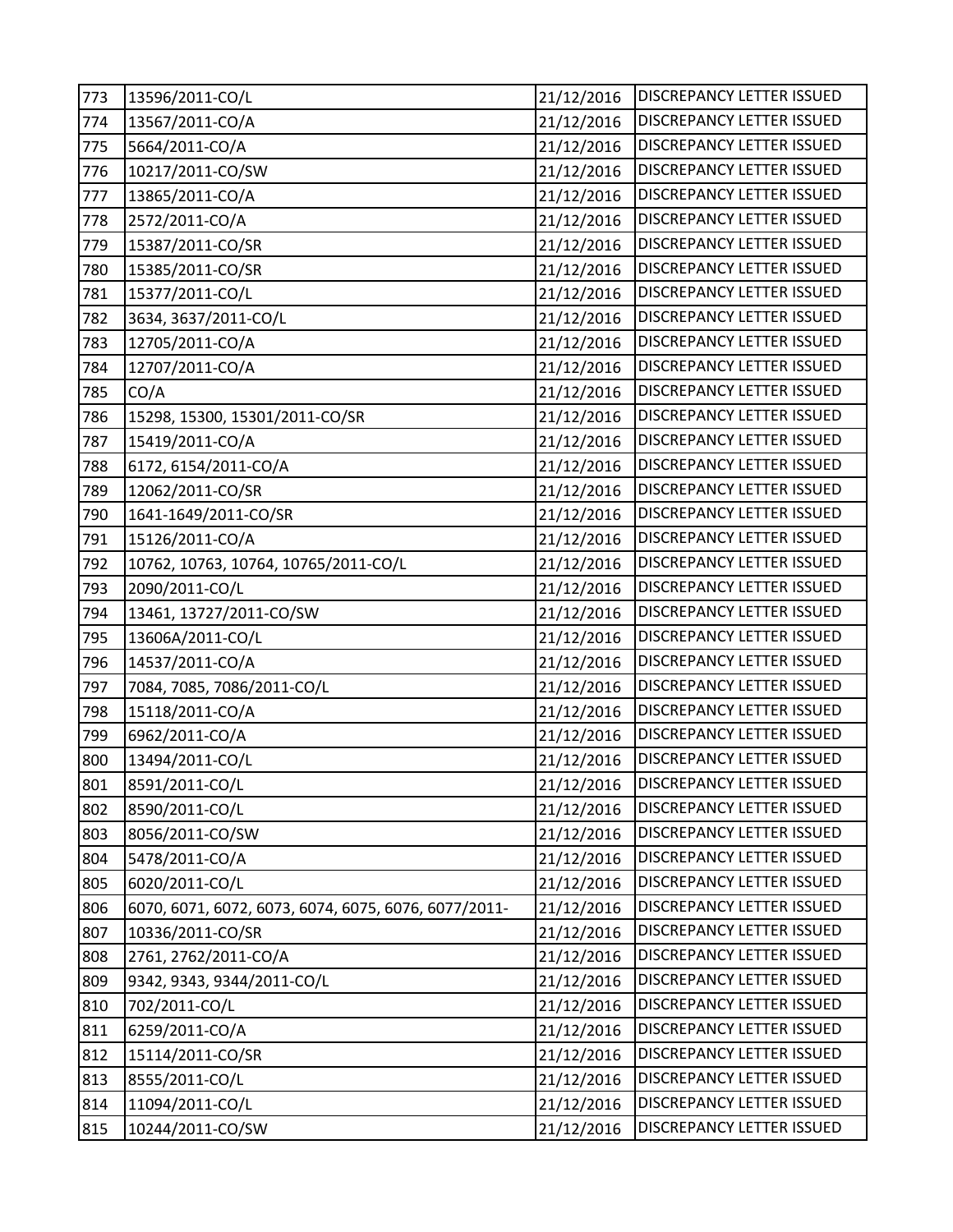| 816 | 14540/2011-CO/A                                       | 21/12/2016 | DISCREPANCY LETTER ISSUED        |
|-----|-------------------------------------------------------|------------|----------------------------------|
| 817 | 904/2011-CO/SR                                        | 21/12/2016 | DISCREPANCY LETTER ISSUED        |
| 818 | 8494, 8496, 88497/2011-CO/A                           | 21/12/2016 | DISCREPANCY LETTER ISSUED        |
| 819 | 12099/2011-CO/A                                       | 21/12/2016 | DISCREPANCY LETTER ISSUED        |
| 820 | 11446/2011-CO/L                                       | 21/12/2016 | DISCREPANCY LETTER ISSUED        |
| 821 | 14412-14418/2011-CO/A                                 | 21/12/2016 | DISCREPANCY LETTER ISSUED        |
| 822 | 7199/2011-CO/L                                        | 21/12/2016 | DISCREPANCY LETTER ISSUED        |
| 823 | 8834/2011-CO/L                                        | 21/12/2016 | DISCREPANCY LETTER ISSUED        |
| 824 | 7903, 7909-7915/2011-CO/L                             | 21/12/2016 | DISCREPANCY LETTER ISSUED        |
| 825 | 14169-14175/2011-CO/SR                                | 21/12/2016 | DISCREPANCY LETTER ISSUED        |
| 826 | 12549/2011-CO/L                                       | 21/12/2016 | DISCREPANCY LETTER ISSUED        |
| 827 | 15029/2011-CO/L                                       | 21/12/2016 | DISCREPANCY LETTER ISSUED        |
| 828 | 5746, 5747/2011-CO/A                                  | 21/12/2016 | DISCREPANCY LETTER ISSUED        |
| 829 | 7893-7902/2011-CO/L                                   | 21/12/2016 | DISCREPANCY LETTER ISSUED        |
| 830 | 5883/2011-CO/A                                        | 21/12/2016 | DISCREPANCY LETTER ISSUED        |
| 831 | 11938/2011-CO/L                                       | 21/12/2016 | <b>DISCREPANCY LETTER ISSUED</b> |
| 832 | 10294/2011-CO/L                                       | 21/12/2016 | DISCREPANCY LETTER ISSUED        |
| 833 | 2717/2011-CO/A                                        | 21/12/2016 | <b>DISCREPANCY LETTER ISSUED</b> |
| 834 | 4660/2012-CO/SR                                       | 21/12/2016 | <b>DISCREPANCY LETTER ISSUED</b> |
| 835 | 6753/2010-CO/SW                                       | 21/12/2016 | <b>DISCREPANCY LETTER ISSUED</b> |
| 836 | 11046/2010-CO/A                                       | 21/12/2016 | DISCREPANCY LETTER ISSUED        |
| 837 | 14409, 14411, 14413/2012-CO/A                         | 21/12/2016 | DISCREPANCY LETTER ISSUED        |
| 838 | 14517/2012-CO/SW                                      | 21/12/2016 | <b>DISCREPANCY LETTER ISSUED</b> |
| 839 | 11755-11757/2012-CO/A                                 | 21/12/2016 | DISCREPANCY LETTER ISSUED        |
| 840 | 13232/2011-CO/A                                       | 21/12/2016 | DISCREPANCY LETTER ISSUED        |
| 841 | 6513-6515/2011-CO/SW                                  | 21/12/2016 | DISCREPANCY LETTER ISSUED        |
| 842 | 7364/2011-CO/A                                        | 21/12/2016 | DISCREPANCY LETTER ISSUED        |
| 843 | 39-40/2010                                            | 21/12/2016 | <b>DISCREPANCY LETTER ISSUED</b> |
| 844 | 10133/2010-CO/SR                                      | 22/12/2016 | <b>DISCREPANCY LETTER ISSUED</b> |
| 845 | 11014/2010-CO/A                                       | 22/12/2016 | <b>DISCREPANCY LETTER ISSUED</b> |
| 846 | 13744-13746/2010-CO/SR                                | 22/12/2016 | <b>DISCREPANCY LETTER ISSUED</b> |
| 847 | 12559/2010-CO/L                                       | 22/12/2016 | DISCREPANCY LETTER ISSUED        |
| 848 | 10303/2010-CO/L                                       | 22/12/2016 | DISCREPANCY LETTER ISSUED        |
| 849 | 5872/2010-CO/SW                                       | 22/12/2016 | DISCREPANCY LETTER ISSUED        |
| 850 | 11638/2010-CO/L                                       | 22/12/2016 | DISCREPANCY LETTER ISSUED        |
| 851 | 1944, 1945, 1946, 1947, 1948, 1949, 1950, 1951, 1952, | 22/12/2016 | DISCREPANCY LETTER ISSUED        |
| 852 | 4795/2010-CO/SW                                       | 22/12/2016 | DISCREPANCY LETTER ISSUED        |
| 853 | 3652/2010-CO/SW                                       | 22/12/2016 | DISCREPANCY LETTER ISSUED        |
| 854 | 11762-11763/2010-CO/SR                                | 22/12/2016 | DISCREPANCY LETTER ISSUED        |
| 855 | 320/2010-CO/L                                         | 22/12/2016 | DISCREPANCY LETTER ISSUED        |
| 856 | 8648/2010-CO/SW                                       | 22/12/2016 | DISCREPANCY LETTER ISSUED        |
| 857 | 8672/2010-CO/L                                        | 22/12/2016 | DISCREPANCY LETTER ISSUED        |
| 858 | 6156/2010-CO/A                                        | 22/12/2016 | DISCREPANCY LETTER ISSUED        |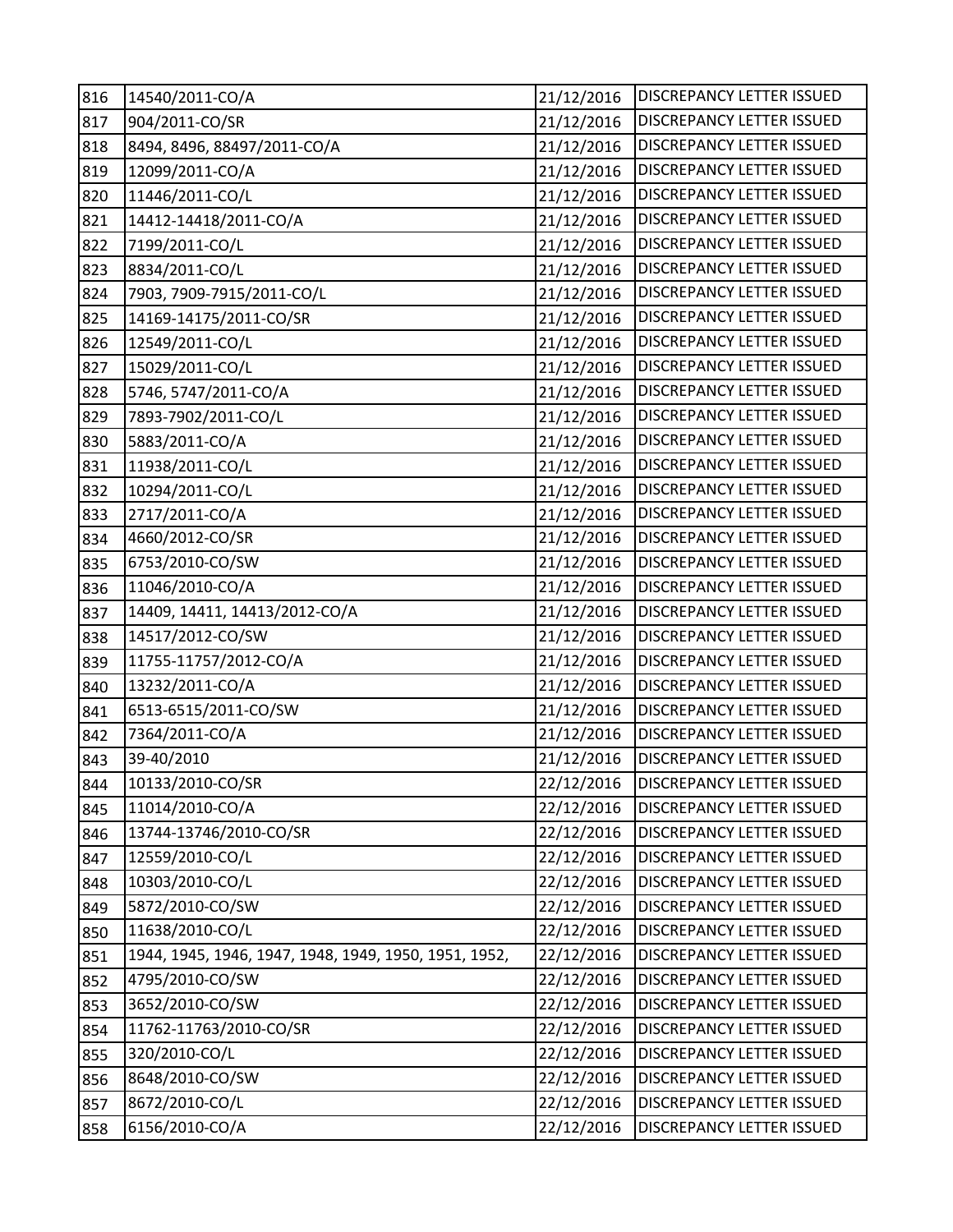| 859 | 12573 & 12574/2010-CO/A                       | 22/12/2016 | DISCREPANCY LETTER ISSUED        |
|-----|-----------------------------------------------|------------|----------------------------------|
| 860 | 588/2010-CO/L                                 | 22/12/2016 | DISCREPANCY LETTER ISSUED        |
| 861 | 3225/2010-CO/L                                | 22/12/2016 | DISCREPANCY LETTER ISSUED        |
| 862 | 3007, 3008, 3009, 3010, 3011, 3012/2010-CO/SW | 22/12/2016 | DISCREPANCY LETTER ISSUED        |
| 863 | 4620/2010-CO/SW                               | 22/12/2016 | DISCREPANCY LETTER ISSUED        |
| 864 | 4163/2012-CO/SR                               | 22/12/2016 | <b>DISCREPANCY LETTER ISSUED</b> |
| 865 | 8620/2010-CO/A                                | 22/12/2016 | DISCREPANCY LETTER ISSUED        |
| 866 | 8617/2010-CO/SR                               | 22/12/2016 | <b>DISCREPANCY LETTER ISSUED</b> |
| 867 | 7488/2010-CO/A                                | 22/12/2016 | DISCREPANCY LETTER ISSUED        |
| 868 | 8401/2010-CO/A                                | 22/12/2016 | <b>DISCREPANCY LETTER ISSUED</b> |
| 869 | 8060/2012-CO/A                                | 22/12/2016 | DISCREPANCY LETTER ISSUED        |
| 870 | 2626/2010-CO/A                                | 22/12/2016 | DISCREPANCY LETTER ISSUED        |
| 871 | 11969/2011-CO/L                               | 22/12/2016 | DISCREPANCY LETTER ISSUED        |
| 872 | 12946/2011-CO/A                               | 22/12/2016 | <b>DISCREPANCY LETTER ISSUED</b> |
| 873 | 1683/2012-CO/CF                               | 22/12/2016 | DISCREPANCY LETTER ISSUED        |
| 874 | 5356, 5361/2011-CO/SR                         | 22/12/2016 | <b>DISCREPANCY LETTER ISSUED</b> |
| 875 | 3221/2011-CO/L                                | 22/12/2016 | DISCREPANCY LETTER ISSUED        |
| 876 | 13885/2011-CO/L                               | 22/12/2016 | DISCREPANCY LETTER ISSUED        |
| 877 | 8663, 8667/2011-CO/A                          | 22/12/2016 | DISCREPANCY LETTER ISSUED        |
| 878 | 10213/2011-CO/L                               | 22/12/2016 | DISCREPANCY LETTER ISSUED        |
| 879 | 12607/2011-CO/L                               | 22/12/2016 | DISCREPANCY LETTER ISSUED        |
| 880 | 8434/2011-CO/A                                | 22/12/2016 | DISCREPANCY LETTER ISSUED        |
| 881 | 5246/2011-CO/A                                | 22/12/2016 | DISCREPANCY LETTER ISSUED        |
| 882 | 11902, 11903, 11904, 11905/2011-CO/SR         | 22/12/2016 | DISCREPANCY LETTER ISSUED        |
| 883 | 5977/2011-CO/A                                | 22/12/2016 | DISCREPANCY LETTER ISSUED        |
| 884 | 3146/2011-CO/L                                | 22/12/2016 | DISCREPANCY LETTER ISSUED        |
| 885 | 10206/2010/CO/L                               | 22/12/2016 | DISCREPANCY LETTER ISSUED        |
| 886 | 11883/2010-CO/M                               | 22/12/2016 | DISCREPANCY LETTER ISSUED        |
| 887 | 6236/2010-CO/A                                | 22/12/2016 | <b>DISCREPANCY LETTER ISSUED</b> |
| 888 | 296xx/2011-CO/A                               | 22/12/2016 | DISCREPANCY LETTER ISSUED        |
| 889 | 991, 985, 986/2011-CO/A                       | 22/12/2016 | DISCREPANCY LETTER ISSUED        |
| 890 | 1780/2011-CO/L                                | 22/12/2016 | DISCREPANCY LETTER ISSUED        |
| 891 | 2080/2011-CO/L                                | 22/12/2016 | <b>DISCREPANCY LETTER ISSUED</b> |
| 892 | 3341/2011-CO/A                                | 22/12/2016 | DISCREPANCY LETTER ISSUED        |
| 893 | 3490/2011-CO/L                                | 22/12/2016 | DISCREPANCY LETTER ISSUED        |
| 894 | 15522/2011-CO/SR                              | 22/12/2016 | DISCREPANCY LETTER ISSUED        |
| 895 | 2946/2011-CO/L                                | 22/12/2016 | DISCREPANCY LETTER ISSUED        |
| 896 | 7001/2011-CO/L                                | 22/12/2016 | DISCREPANCY LETTER ISSUED        |
| 897 | 12322/2011-CO/A                               | 22/12/2016 | DISCREPANCY LETTER ISSUED        |
| 898 | 9248/2011-CO/A                                | 22/12/2016 | DISCREPANCY LETTER ISSUED        |
| 899 | 14869/2011-CO/SW                              | 22/12/2016 | DISCREPANCY LETTER ISSUED        |
| 900 | 5074/2011-CO/A                                | 22/12/2016 | DISCREPANCY LETTER ISSUED        |
| 901 | 8489/2011-CO/A                                | 22/12/2016 | DISCREPANCY LETTER ISSUED        |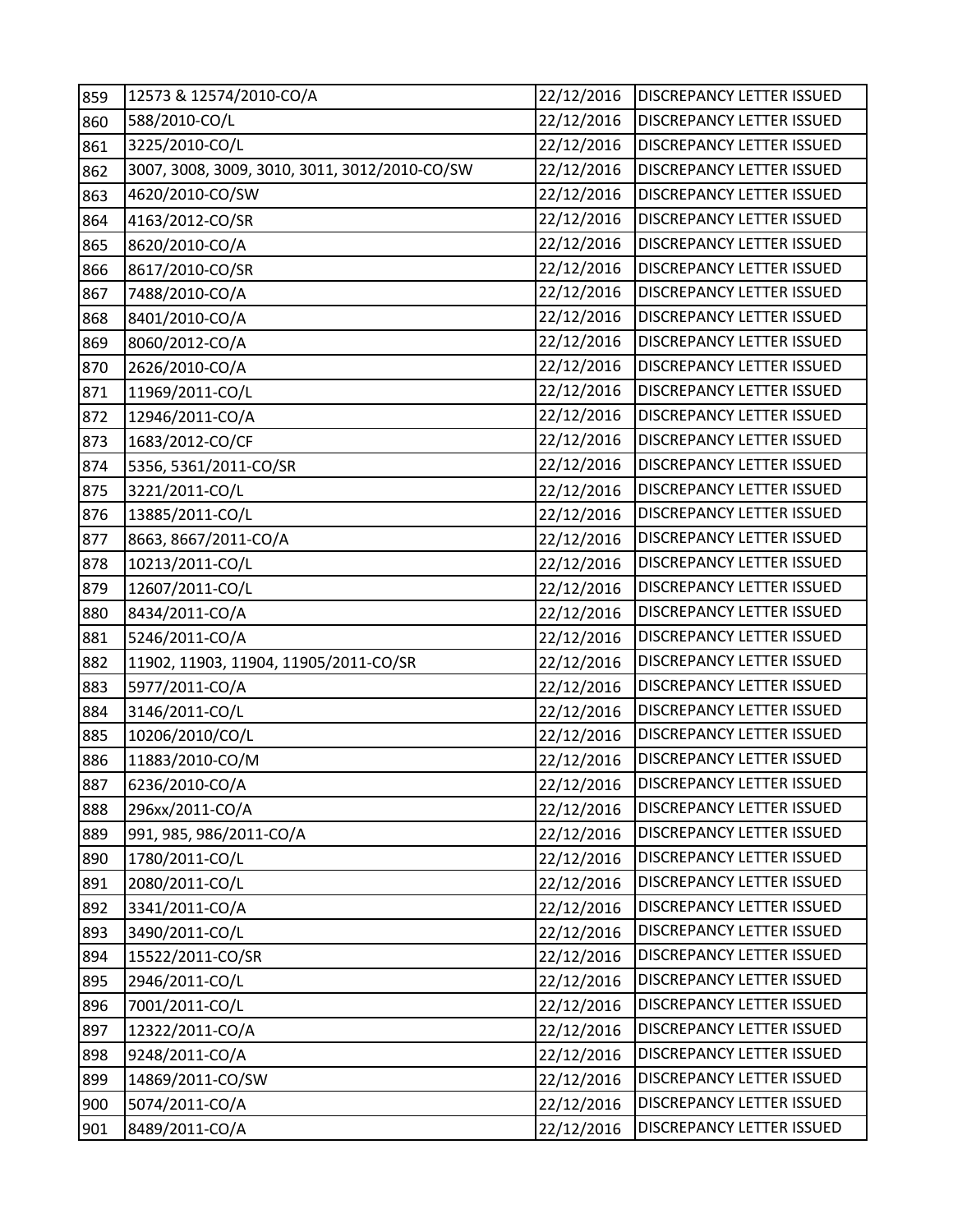| 902 | 11246, 11247, 11248, 11249, 11250/2011-CO/A           | 22/12/2016 | DISCREPANCY LETTER ISSUED        |
|-----|-------------------------------------------------------|------------|----------------------------------|
| 903 | 14563/2011-CO/SR                                      | 22/12/2016 | DISCREPANCY LETTER ISSUED        |
| 904 | 4082/2011-CO/A                                        | 22/12/2016 | <b>DISCREPANCY LETTER ISSUED</b> |
| 905 | 7846 to 7870/2011-CO/A                                | 22/12/2016 | DISCREPANCY LETTER ISSUED        |
| 906 | 7424, 7425, 7426/CO-A                                 | 22/12/2016 | <b>DISCREPANCY LETTER ISSUED</b> |
| 907 | 14541/2011-CO/A                                       | 22/12/2016 | DISCREPANCY LETTER ISSUED        |
| 908 | 6857-6865/2011-CO/L                                   | 22/12/2016 | DISCREPANCY LETTER ISSUED        |
| 909 | 848/2011-CO/SW                                        | 22/12/2016 | DISCREPANCY LETTER ISSUED        |
| 910 | 9929, 9930, 9931, 9932, 9933, 9934, 9935, 9936, 9938, | 22/12/2016 | DISCREPANCY LETTER ISSUED        |
| 911 | 990/2011-CO/A                                         | 22/12/2016 | DISCREPANCY LETTER ISSUED        |
| 912 | 3082/2011-CO/SR                                       | 22/12/2016 | DISCREPANCY LETTER ISSUED        |
| 913 | 12312/2010-CO/A                                       | 22/12/2016 | DISCREPANCY LETTER ISSUED        |
| 914 | 2488/2010-CO/CF                                       | 22/12/2016 | DISCREPANCY LETTER ISSUED        |
| 915 | 12479/2011-CO/CF                                      | 22/12/2016 | DISCREPANCY LETTER ISSUED        |
| 916 | 10591-10593/2011-CO/L                                 | 22/12/2016 | <b>DISCREPANCY LETTER ISSUED</b> |
| 917 | 11400/2011-CO/A                                       | 22/12/2016 | <b>DISCREPANCY LETTER ISSUED</b> |
| 918 | 12574-12582/2011-CO/SR                                | 22/12/2016 | DISCREPANCY LETTER ISSUED        |
| 919 | 13595/2011-CO/L                                       | 22/12/2016 | DISCREPANCY LETTER ISSUED        |
| 920 | 11728/2011-CO/L                                       | 22/12/2016 | DISCREPANCY LETTER ISSUED        |
| 921 | 14703/2011-CO/A                                       | 22/12/2016 | DISCREPANCY LETTER ISSUED        |
| 922 | 7194/2011-CO/A                                        | 22/12/2016 | DISCREPANCY LETTER ISSUED        |
| 923 | 7192/2011-CO/A                                        | 22/12/2016 | DISCREPANCY LETTER ISSUED        |
| 924 | 10608/2011-CO/A                                       | 22/12/2016 | DISCREPANCY LETTER ISSUED        |
| 925 | 13130/2011-CO/L                                       | 22/12/2016 | DISCREPANCY LETTER ISSUED        |
| 926 | 5121/2011-CO/A                                        | 22/12/2016 | DISCREPANCY LETTER ISSUED        |
| 927 | 1455/2011-CO/A                                        | 22/12/2016 | DISCREPANCY LETTER ISSUED        |
| 928 | 5801-5820/2011-CO/A                                   | 22/12/2016 | DISCREPANCY LETTER ISSUED        |
| 929 | 9294/2011-CO/A                                        | 22/12/2016 | DISCREPANCY LETTER ISSUED        |
| 930 | 2141, 2142/2012-CO/L                                  | 22/12/2016 | DISCREPANCY LETTER ISSUED        |
| 931 | 14504 - 14510/2012-CO/CF                              | 22/12/2016 | <b>DISCREPANCY LETTER ISSUED</b> |
| 932 | 9218 - 9228/2012-CO/SR                                | 22/12/2016 | <b>DISCREPANCY LETTER ISSUED</b> |
| 933 | 3737/2012-CO/L                                        | 22/12/2016 | DISCREPANCY LETTER ISSUED        |
| 934 | 16514/2012-CO/L                                       | 22/12/2016 | DISCREPANCY LETTER ISSUED        |
| 935 | 3580 - 3583/2012-CO/L                                 | 22/12/2016 | DISCREPANCY LETTER ISSUED        |
| 936 | 7910 - 7317/2012-CO/M                                 | 22/12/2016 | DISCREPANCY LETTER ISSUED        |
| 937 | 15688 - 15696, 15746, 15749 - 15754/2012-CO/L         | 22/12/2016 | DISCREPANCY LETTER ISSUED        |
| 938 | 5463, 5458/2012-CO/A                                  | 22/12/2016 | DISCREPANCY LETTER ISSUED        |
| 939 | 16154, 16155/2012-CO/L                                | 22/12/2016 | DISCREPANCY LETTER ISSUED        |
| 940 | 8544/2012-CO/A                                        | 22/12/2016 | DISCREPANCY LETTER ISSUED        |
| 941 | 14951 - 14963/2012-CO/SR                              | 22/12/2016 | DISCREPANCY LETTER ISSUED        |
| 942 | 14626/2012-CO/L                                       | 22/12/2016 | DISCREPANCY LETTER ISSUED        |
| 943 | 14747/2012-CO/L                                       | 22/12/2016 | DISCREPANCY LETTER ISSUED        |
| 944 | 9195/2012-CO/A                                        | 22/12/2016 | DISCREPANCY LETTER ISSUED        |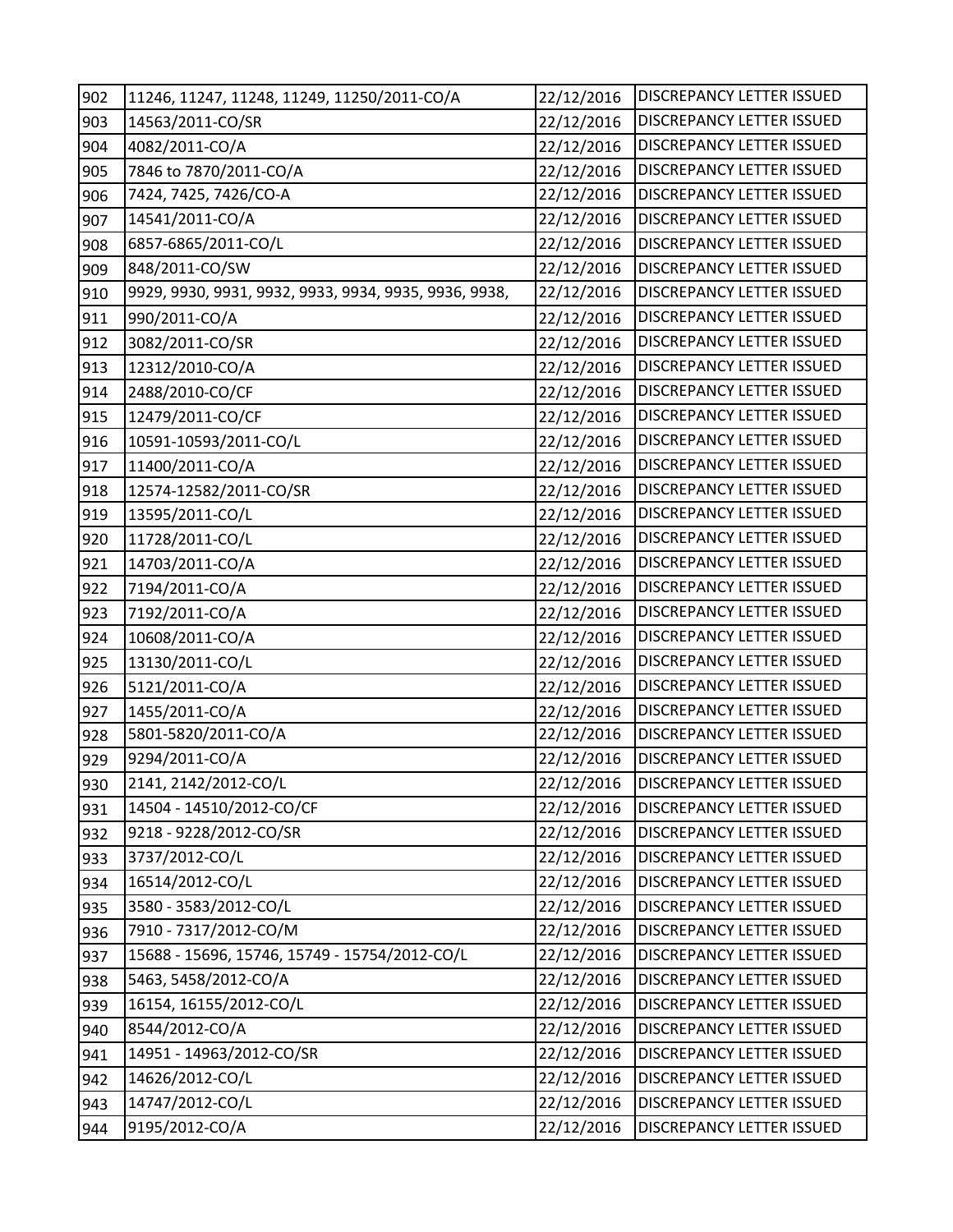| 945 | 390/2010-CO/L                                         | 22/12/2016 | <b>DISCREPANCY LETTER ISSUED</b> |
|-----|-------------------------------------------------------|------------|----------------------------------|
| 946 | 8496/2010-CO/A                                        | 22/12/2016 | DISCREPANCY LETTER ISSUED        |
| 947 | 13055, 13056, 13057, 13058, 13059/2010-CO/A           | 22/12/2016 | <b>DISCREPANCY LETTER ISSUED</b> |
| 948 | 10773-10774/2010-CO/L                                 | 22/12/2016 | <b>DISCREPANCY LETTER ISSUED</b> |
| 949 | 6543/2010-CO/L                                        | 22/12/2016 | <b>DISCREPANCY LETTER ISSUED</b> |
| 950 | 12665-12666/2010-CO/A                                 | 22/12/2016 | DISCREPANCY LETTER ISSUED        |
| 951 | 4728/2010-CO/A                                        | 22/12/2016 | DISCREPANCY LETTER ISSUED        |
| 952 | 826/2010-CO/A                                         | 22/12/2016 | DISCREPANCY LETTER ISSUED        |
| 953 | 14213/2012-CO/L                                       | 22/12/2016 | DISCREPANCY LETTER ISSUED        |
| 954 | 13483/2010-CO/L                                       | 22/12/2016 | DISCREPANCY LETTER ISSUED        |
| 955 | 8822/2010-CO/L                                        | 22/12/2016 | DISCREPANCY LETTER ISSUED        |
| 956 | 13927/2010-CO/L                                       | 22/12/2016 | DISCREPANCY LETTER ISSUED        |
| 957 | 13639/2010-CO/L                                       | 23/12/2016 | DISCREPANCY LETTER ISSUED        |
| 958 | 12555/2010-CO/L                                       | 23/12/2016 | DISCREPANCY LETTER ISSUED        |
| 959 | 6050/2011-CO/SR                                       | 23/12/2016 | DISCREPANCY LETTER ISSUED        |
| 960 | 6415/2011-CO/SW                                       | 23/12/2016 | DISCREPANCY LETTER ISSUED        |
| 961 | 6643/2011-CO/A                                        | 23/12/2016 | DISCREPANCY LETTER ISSUED        |
| 962 | 8443/2011-CO/L                                        | 23/12/2016 | DISCREPANCY LETTER ISSUED        |
| 963 | 194/2011-CO/A                                         | 23/12/2016 | <b>DISCREPANCY LETTER ISSUED</b> |
| 964 | 6036/2011-CO/A                                        | 23/12/2016 | DISCREPANCY LETTER ISSUED        |
| 965 | 6584/2011-CO/A                                        | 23/12/2016 | DISCREPANCY LETTER ISSUED        |
| 966 | 6294/2011-CO/A                                        | 23/12/2016 | DISCREPANCY LETTER ISSUED        |
| 967 | 6413/2011-CO/M                                        | 23/12/2016 | DISCREPANCY LETTER ISSUED        |
| 968 | 6024/2011-CO/L                                        | 23/12/2016 | DISCREPANCY LETTER ISSUED        |
| 969 | 10448, 10449, 10450, 10451, 10452, 10453/2011-CO/L    | 23/12/2016 | DISCREPANCY LETTER ISSUED        |
| 970 | 15386/2011-CO/SR                                      | 23/12/2016 | DISCREPANCY LETTER ISSUED        |
| 971 | 2302/2011-CO/A                                        | 23/12/2016 | DISCREPANCY LETTER ISSUED        |
| 972 | 2962/2011-CO/L                                        | 23/12/2016 | DISCREPANCY LETTER ISSUED        |
| 973 | 2896-2900/2012-CO/SR                                  | 23/12/2016 | <b>DISCREPANCY LETTER ISSUED</b> |
| 974 | 7429, 7432, 7434, 7439, 7444, 7447, 7448, 7452, 7460, | 23/12/2016 | DISCREPANCY LETTER ISSUED        |
| 975 | 8330/2012-CO/SR                                       | 23/12/2016 | DISCREPANCY LETTER ISSUED        |
| 976 | 2774, 2775/2012-CO/L                                  | 23/12/2016 | DISCREPANCY LETTER ISSUED        |
| 977 | 3516 - 3520/2012-CO/L                                 | 23/12/2016 | DISCREPANCY LETTER ISSUED        |
| 978 | 14625/2012-CO/A                                       | 23/12/2016 | DISCREPANCY LETTER ISSUED        |
| 979 | 2041/2012-CO/A                                        | 23/12/2016 | DISCREPANCY LETTER ISSUED        |
| 980 | 2171 - 2175/2012-CO/L                                 | 23/12/2016 | DISCREPANCY LETTER ISSUED        |
| 981 | 16566/2012-CO/A                                       | 23/12/2016 | DISCREPANCY LETTER ISSUED        |
| 982 | 9560 - 9567/2012-CO/SR                                | 23/12/2016 | DISCREPANCY LETTER ISSUED        |
| 983 | 2094/2012-CO/L                                        | 23/12/2016 | DISCREPANCY LETTER ISSUED        |
| 984 | 7477/2012-CO/A                                        | 23/12/2016 | DISCREPANCY LETTER ISSUED        |
| 985 | 3626/2012-CO/L                                        | 23/12/2016 | DISCREPANCY LETTER ISSUED        |
| 986 | 14334/2012-CO/L                                       | 23/12/2016 | DISCREPANCY LETTER ISSUED        |
| 987 | 10161/2012-CO/L                                       | 23/12/2016 | DISCREPANCY LETTER ISSUED        |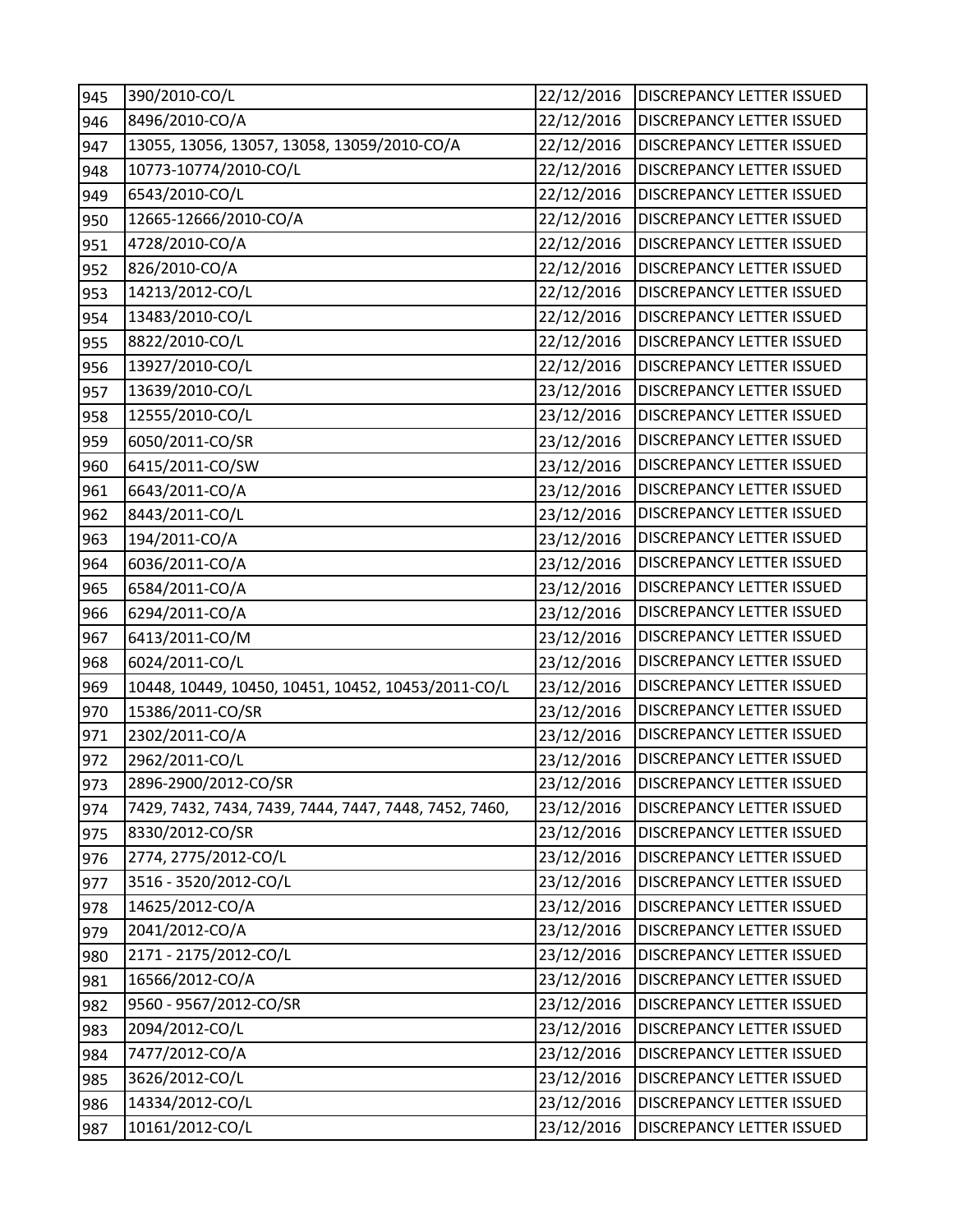| 988  | 15625 - 15632/2012-CO/SR  | 23/12/2016 | <b>DISCREPANCY LETTER ISSUED</b> |
|------|---------------------------|------------|----------------------------------|
| 989  | 13576 - 13580/2012-CO/A   | 23/12/2016 | DISCREPANCY LETTER ISSUED        |
| 990  | 6083/2010-CO/L            | 23/12/2016 | <b>DISCREPANCY LETTER ISSUED</b> |
| 991  | 13781 TO 13790/2012-CO/L  | 23/12/2016 | <b>DISCREPANCY LETTER ISSUED</b> |
| 992  | 16020/2012-CO/A           | 23/12/2016 | DISCREPANCY LETTER ISSUED        |
| 993  | 1684/2012-CO/CF           | 23/12/2016 | DISCREPANCY LETTER ISSUED        |
| 994  | 348/2012-CO/A             | 23/12/2016 | DISCREPANCY LETTER ISSUED        |
| 995  | 280/2012-CO/A             | 23/12/2016 | DISCREPANCY LETTER ISSUED        |
| 996  | 14633/2012-CO/A           | 23/12/2016 | <b>DISCREPANCY LETTER ISSUED</b> |
| 997  | 169/2012-CO/A             | 23/12/2016 | <b>DISCREPANCY LETTER ISSUED</b> |
| 998  | 1094, 1095/2012-CO/A      | 23/12/2016 | <b>DISCREPANCY LETTER ISSUED</b> |
| 999  | 88/2011-CO/A              | 23/12/2016 | DISCREPANCY LETTER ISSUED        |
| 1000 | 15021/2011-CO/A           | 23/12/2016 | DISCREPANCY LETTER ISSUED        |
| 1001 | 6010/2011-CO/CF           | 23/12/2016 | DISCREPANCY LETTER ISSUED        |
| 1002 | 6131/2011-CO/SR           | 23/12/2016 | DISCREPANCY LETTER ISSUED        |
| 1003 | 129-135/2011-CO/SR        | 23/12/2016 | DISCREPANCY LETTER ISSUED        |
| 1004 | 1210/2011-CO/SR           | 23/12/2016 | DISCREPANCY LETTER ISSUED        |
| 1005 | 10132/2012-CO/A           | 23/12/2016 | DISCREPANCY LETTER ISSUED        |
| 1006 | 16017/2012-CO/L           | 23/12/2016 | <b>DISCREPANCY LETTER ISSUED</b> |
| 1007 | 9357/2012-CO/A            | 23/12/2016 | DISCREPANCY LETTER ISSUED        |
| 1008 | 1194/2012-CO/SR           | 23/12/2016 | DISCREPANCY LETTER ISSUED        |
| 1009 | 2179/2012-CO/L            | 23/12/2016 | DISCREPANCY LETTER ISSUED        |
| 1010 | 2176/2012-CO/A            | 23/12/2016 | <b>DISCREPANCY LETTER ISSUED</b> |
| 1011 | 9258/2012-CO/SR           | 23/12/2016 | DISCREPANCY LETTER ISSUED        |
| 1012 | 13700/2012-CO/SR          | 23/12/2016 | DISCREPANCY LETTER ISSUED        |
| 1013 | 1797/2012-CO/L            | 23/12/2016 | DISCREPANCY LETTER ISSUED        |
| 1014 | 14381 TO 14388/2012-CO/A  | 23/12/2016 | DISCREPANCY LETTER ISSUED        |
| 1015 | 2134/2012-CO/A            | 23/12/2016 | DISCREPANCY LETTER ISSUED        |
|      | 1016 9682/2011-CO/SR      | 23/12/2016 | <b>DISCREPANCY LETTER ISSUED</b> |
| 1017 | 14300/2012-CO/L           | 23/12/2016 | DISCREPANCY LETTER ISSUED        |
| 1018 | 15686/2012-CO/A           | 23/12/2016 | <b>DISCREPANCY LETTER ISSUED</b> |
| 1019 | 14756/2012-CO/A           | 23/12/2016 | <b>DISCREPANCY LETTER ISSUED</b> |
| 1020 | 15744/2012-CO/CF          | 23/12/2016 | DISCREPANCY LETTER ISSUED        |
| 1021 | 946/2012-CO/A             | 23/12/2016 | <b>DISCREPANCY LETTER ISSUED</b> |
| 1022 | 11426/2012-CO/A           | 23/12/2016 | <b>DISCREPANCY LETTER ISSUED</b> |
| 1023 | 14947 TO 14956/2012-CO/SR | 23/12/2016 | DISCREPANCY LETTER ISSUED        |
| 1024 | 13189/2012-CO/L           | 23/12/2016 | <b>DISCREPANCY LETTER ISSUED</b> |
| 1025 | 16248 & 16252/2012-CO/SR  | 23/12/2016 | DISCREPANCY LETTER ISSUED        |
| 1026 | 3379/2012-CO/L            | 23/12/2016 | DISCREPANCY LETTER ISSUED        |
| 1027 | 16117 TO 16119/2012-CO/L  | 23/12/2016 | DISCREPANCY LETTER ISSUED        |
| 1028 | 8648/2012-CO/L            | 23/12/2016 | DISCREPANCY LETTER ISSUED        |
| 1029 | 4222, 4223/2012-CO/L      | 23/12/2016 | DISCREPANCY LETTER ISSUED        |
| 1030 | 15559/2012-CO/CF          | 23/12/2016 | DISCREPANCY LETTER ISSUED        |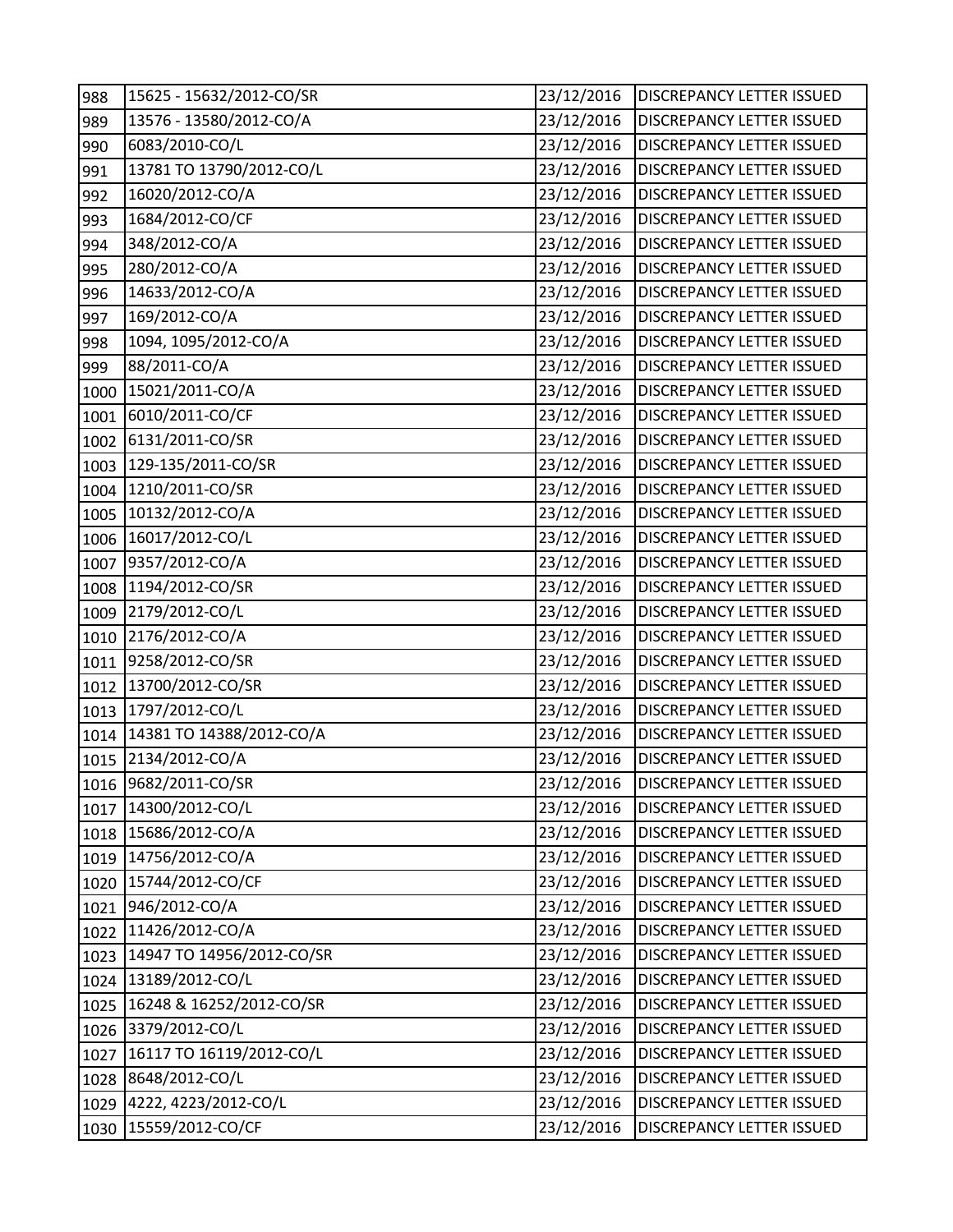| 1031 | 11594 - 11597/2012-CO/A                             | 26/12/2016 | <b>DISCREPANCY LETTER ISSUED</b> |
|------|-----------------------------------------------------|------------|----------------------------------|
| 1032 | 11137 - 11140/2012-CO/A                             | 26/12/2016 | DISCREPANCY LETTER ISSUED        |
| 1033 | 11135/2012-CO/CF                                    | 26/12/2016 | DISCREPANCY LETTER ISSUED        |
| 1034 | 11151 - 11155/2012-CO/SR                            | 26/12/2016 | DISCREPANCY LETTER ISSUED        |
| 1035 | 13845 to 13847/2012-CO/L                            | 27/12/2016 | <b>DISCREPANCY LETTER ISSUED</b> |
| 1036 | 8831 TO 8840/2012-CO/L                              | 27/12/2016 | DISCREPANCY LETTER ISSUED        |
| 1037 | 7466,7453,7445,7458,7430, 7436,7449,7441,7463/2012- | 27/12/2016 | <b>DISCREPANCY LETTER ISSUED</b> |
| 1038 | 5446/2012-CO/A                                      | 27/12/2016 | DISCREPANCY LETTER ISSUED        |
| 1039 | 5807/05/2012-CO/A                                   | 27/12/2016 | DISCREPANCY LETTER ISSUED        |
| 1040 | 9643 to 9470/2012-CO/L                              | 27/12/2016 | DISCREPANCY LETTER ISSUED        |
| 1041 | 1487/2012-CO/L                                      | 27/12/2016 | DISCREPANCY LETTER ISSUED        |
| 1042 | 15236/2012-CO/L                                     | 27/12/2016 | DISCREPANCY LETTER ISSUED        |
| 1043 | 10021/2012-CO/A                                     | 27/12/2016 | DISCREPANCY LETTER ISSUED        |
| 1044 | 15476, 15478, 15480/2012-CO/A                       | 27/12/2016 | DISCREPANCY LETTER ISSUED        |
| 1045 | 1972/2011-CO/A                                      | 27/12/2016 | DISCREPANCY LETTER ISSUED        |
| 1046 | 14797/2012-CO/L                                     | 27/12/2016 | DISCREPANCY LETTER ISSUED        |
| 1047 | 13940/2010-CO/A                                     | 28/12/2016 | DISCREPANCY LETTER ISSUED        |
| 1048 | 12268/2010-CO/SW                                    | 28/12/2016 | DISCREPANCY LETTER ISSUED        |
| 1049 | 11697/2010/CO/A                                     | 28/12/2016 | <b>DISCREPANCY LETTER ISSUED</b> |
| 1050 | 14447/2011-CO/A                                     | 28/12/2016 | DISCREPANCY LETTER ISSUED        |
| 1051 | 14524/2011-CO/A                                     | 28/12/2016 | DISCREPANCY LETTER ISSUED        |
| 1052 | 13324/2011-CO/L                                     | 28/12/2016 | <b>DISCREPANCY LETTER ISSUED</b> |
| 1053 | 3947/2011-CO/L                                      | 28/12/2016 | <b>DISCREPANCY LETTER ISSUED</b> |
| 1054 | 10747/2012-CO/A                                     | 28/12/2016 | DISCREPANCY LETTER ISSUED        |
| 1055 | 12589/2010-CO/SR                                    | 29/12/2016 | DISCREPANCY LETTER ISSUED        |
| 1056 | 12081/2010-CO/SR                                    | 29/12/2016 | DISCREPANCY LETTER ISSUED        |
| 1057 | 2036,2037/2011-CO/SR                                | 29/12/2016 | DISCREPANCY LETTER ISSUED        |
| 1058 | 7642/2010-CO/SR                                     | 29/12/2016 | DISCREPANCY LETTER ISSUED        |
|      | 1059 3741/2010-CO/L                                 | 29/12/2016 | <b>DISCREPANCY LETTER ISSUED</b> |
| 1060 | 13501/2010-CO/L                                     | 29/12/2016 | DISCREPANCY LETTER ISSUED        |
| 1061 | 13764/2010-CO/SW                                    | 29/12/2016 | DISCREPANCY LETTER ISSUED        |
| 1062 | 11530/2010-CO/SR                                    | 29/12/2016 | DISCREPANCY LETTER ISSUED        |
| 1063 | 11528/2010-CO/SR                                    | 29/12/2016 | DISCREPANCY LETTER ISSUED        |
| 1064 | 12604, 12605, 12606, 12607, 12608, 12609, 12610,    | 29/12/2016 | DISCREPANCY LETTER ISSUED        |
| 1065 | 9557/2010-CO/L                                      | 29/12/2016 | DISCREPANCY LETTER ISSUED        |
| 1066 | 5998/2010-CO/L                                      | 29/12/2016 | <b>DISCREPANCY LETTER ISSUED</b> |
| 1067 | 7569/2010-CO/A                                      | 29/12/2016 | <b>DISCREPANCY LETTER ISSUED</b> |
| 1068 | 13813/2010-CO/SW                                    | 29/12/2016 | DISCREPANCY LETTER ISSUED        |
| 1069 | 14119/2010-CO/A                                     | 29/12/2016 | DISCREPANCY LETTER ISSUED        |
| 1070 | 12580/2010-CO/A                                     | 29/12/2016 | DISCREPANCY LETTER ISSUED        |
| 1071 | 13652/2010-CO/L                                     | 29/12/2016 | DISCREPANCY LETTER ISSUED        |
| 1072 | 11816,17,18,19,20,21/2010-CO/A                      | 29/12/2016 | DISCREPANCY LETTER ISSUED        |
| 1073 | 3836/2010-CO/L                                      | 29/12/2016 | DISCREPANCY LETTER ISSUED        |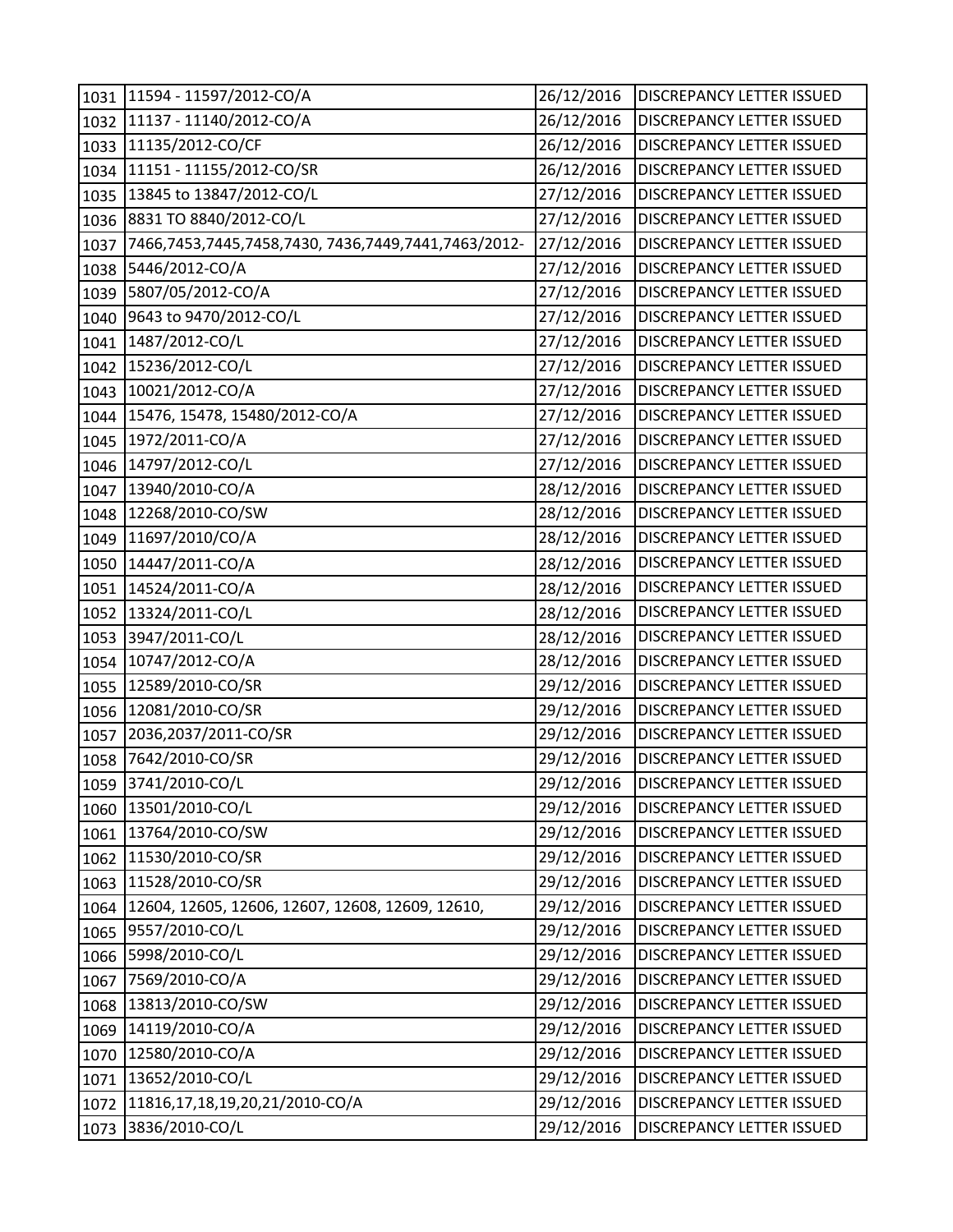| 1074 | 6718/2010-CO/L                       | 29/12/2016 | DISCREPANCY LETTER ISSUED        |
|------|--------------------------------------|------------|----------------------------------|
| 1075 | 11633/2010-CO/A                      | 29/12/2016 | DISCREPANCY LETTER ISSUED        |
| 1076 | 14722/2011-CO/A                      | 29/12/2016 | DISCREPANCY LETTER ISSUED        |
| 1077 | 7744/2011-CO/L                       | 29/12/2016 | DISCREPANCY LETTER ISSUED        |
| 1078 | 929/2011-CO/L                        | 29/12/2016 | DISCREPANCY LETTER ISSUED        |
| 1079 | 4457/2011-CO/L                       | 29/12/2016 | DISCREPANCY LETTER ISSUED        |
| 1080 | 2224/2011-CO/A                       | 29/12/2016 | DISCREPANCY LETTER ISSUED        |
| 1081 | 309/2011-CO/L                        | 29/12/2016 | DISCREPANCY LETTER ISSUED        |
| 1082 | 1270/2011-CO/L                       | 29/12/2016 | DISCREPANCY LETTER ISSUED        |
| 1083 | 4005-4020/2011-CO/L                  | 29/12/2016 | DISCREPANCY LETTER ISSUED        |
| 1084 | 12467/2011-CO/CF                     | 29/12/2016 | DISCREPANCY LETTER ISSUED        |
| 1085 | 2425/2011-CO/A                       | 29/12/2016 | DISCREPANCY LETTER ISSUED        |
| 1086 | 11654/2011-CO/L                      | 29/12/2016 | DISCREPANCY LETTER ISSUED        |
| 1087 | 6884/2010-CO/L                       | 29/12/2016 | DISCREPANCY LETTER ISSUED        |
| 1088 | 11412/2010-CO/L                      | 29/12/2016 | DISCREPANCY LETTER ISSUED        |
| 1089 | 5991/2012-CO/L                       | 29/12/2016 | DISCREPANCY LETTER ISSUED        |
| 1090 | 8497/2010-CO/A                       | 29/12/2016 | DISCREPANCY LETTER ISSUED        |
| 1091 | 1547/2009-CO/L                       | 29/12/2016 | <b>DISCREPANCY LETTER ISSUED</b> |
| 1092 | 9002-9010/2009-CO/L                  | 29/12/2016 | DISCREPANCY LETTER ISSUED        |
| 1093 | 15745, 15748, 15747, 15687/2012-CO/L | 29/12/2016 | DISCREPANCY LETTER ISSUED        |
| 1094 | 9653/2012-CO/L                       | 29/12/2016 | DISCREPANCY LETTER ISSUED        |
| 1095 | 9757/2012-CO/L                       | 29/12/2016 | DISCREPANCY LETTER ISSUED        |
| 1096 | 6887/2012-CO/L                       | 29/12/2016 | DISCREPANCY LETTER ISSUED        |
| 1097 | 10028/2012-CO/A                      | 29/12/2016 | <b>DISCREPANCY LETTER ISSUED</b> |
| 1098 | 7236/2010-CO/A                       | 29/12/2016 | DISCREPANCY LETTER ISSUED        |
| 1099 | 6001/2012-CO/L                       | 29/12/2016 | DISCREPANCY LETTER ISSUED        |
| 1100 | 5239/2012-CO/A                       | 29/12/2016 | DISCREPANCY LETTER ISSUED        |
| 1101 | 6875/2012-CO/A                       | 29/12/2016 | <b>DISCREPANCY LETTER ISSUED</b> |
|      | 1102 14371/2012-CO/L                 | 29/12/2016 | <b>DISCREPANCY LETTER ISSUED</b> |
| 1103 | 5204/2011-CO/A                       | 29/12/2016 | <b>DISCREPANCY LETTER ISSUED</b> |
| 1104 | 5125/2011-CO/A                       | 29/12/2016 | DISCREPANCY LETTER ISSUED        |
| 1105 | 5308/2012-CO/A                       | 29/12/2016 | DISCREPANCY LETTER ISSUED        |
| 1106 | 2534/2012-CO/L                       | 29/12/2016 | DISCREPANCY LETTER ISSUED        |
| 1107 | 2754, 2755/2012-CO/SR                | 29/12/2016 | DISCREPANCY LETTER ISSUED        |
| 1108 | 4463/2012-CO/A                       | 29/12/2016 | DISCREPANCY LETTER ISSUED        |
| 1109 | 9868/2012-CO/L                       | 29/12/2016 | DISCREPANCY LETTER ISSUED        |
| 1110 | 9995 - 9996/2012-CO/A                | 29/12/2016 | DISCREPANCY LETTER ISSUED        |
| 1111 | 10819/2012-CO/SR                     | 29/12/2016 | DISCREPANCY LETTER ISSUED        |
| 1112 | 13355/2012-CO/L                      | 29/12/2016 | DISCREPANCY LETTER ISSUED        |
| 1113 | 9725 - 9728/2012-CO/L                | 29/12/2016 | DISCREPANCY LETTER ISSUED        |
| 1114 | 1270/2011-CO/L                       | 29/12/2016 | DISCREPANCY LETTER ISSUED        |
| 1115 | 2967,2968/2012-CO/L                  | 29/12/2016 | DISCREPANCY LETTER ISSUED        |
| 1116 | 942/2012-CO/A                        | 29/12/2016 | DISCREPANCY LETTER ISSUED        |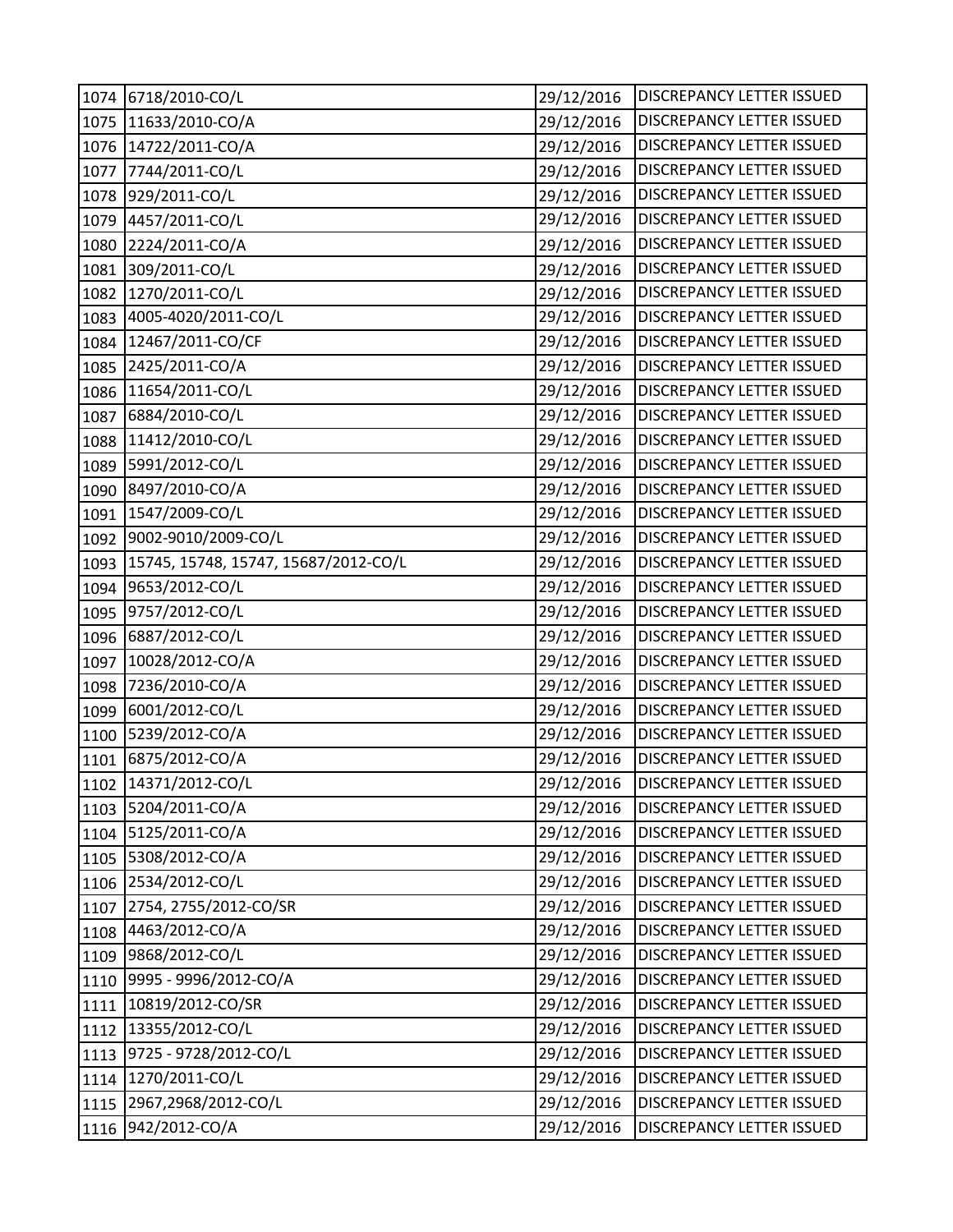| 1117 | 7508/2012-CO/L                            | 29/12/2016 | DISCREPANCY LETTER ISSUED        |
|------|-------------------------------------------|------------|----------------------------------|
| 1118 | 15376/2012-CO/L                           | 29/12/2016 | DISCREPANCY LETTER ISSUED        |
| 1119 | 4309 TO 4318/2012-CO/SW                   | 29/12/2016 | DISCREPANCY LETTER ISSUED        |
| 1120 | 8067/2012-CO/L                            | 29/12/2016 | DISCREPANCY LETTER ISSUED        |
| 1121 | 1061-1074/2012-CO/L                       | 29/12/2016 | DISCREPANCY LETTER ISSUED        |
| 1122 | 14889/2012-CO/A                           | 29/12/2016 | DISCREPANCY LETTER ISSUED        |
| 1123 | 11166/2012-CO/A                           | 29/12/2016 | DISCREPANCY LETTER ISSUED        |
| 1124 | 15650/2012-CO/A                           | 29/12/2016 | DISCREPANCY LETTER ISSUED        |
| 1125 | 9105/2012-CO/SR                           | 29/12/2016 | DISCREPANCY LETTER ISSUED        |
| 1126 | 3234, 3235/2012-CO/M                      | 29/12/2016 | DISCREPANCY LETTER ISSUED        |
| 1127 | 11613/2012-CO/L                           | 29/12/2016 | DISCREPANCY LETTER ISSUED        |
| 1128 | 10740, 10741, 10742, 10743, 10744-CO/A    | 29/12/2016 | DISCREPANCY LETTER ISSUED        |
| 1129 | 14542/2011-CO/L                           | 29/12/2016 | DISCREPANCY LETTER ISSUED        |
| 1130 | 7721/2011-CO/A                            | 29/12/2016 | DISCREPANCY LETTER ISSUED        |
| 1131 | 1482/2011-CO/A                            | 29/12/2016 | DISCREPANCY LETTER ISSUED        |
| 1132 | 8233-8235/2011-CO/A                       | 29/12/2016 | DISCREPANCY LETTER ISSUED        |
| 1133 | 11206/2012-CO/L                           | 29/12/2016 | DISCREPANCY LETTER ISSUED        |
| 1134 | 15211/2012-CO/L                           | 29/12/2016 | DISCREPANCY LETTER ISSUED        |
| 1135 | 105/2011-CO/L                             | 29/12/2016 | <b>DISCREPANCY LETTER ISSUED</b> |
| 1136 | 11094-97/2012-CO/A, 11099-11100/2012-CO/A | 29/12/2016 | <b>DISCREPANCY LETTER ISSUED</b> |
| 1137 | 9151, 9777/2012-CO/A                      | 29/12/2016 | DISCREPANCY LETTER ISSUED        |
| 1138 | 5922/2012-CO/A                            | 29/12/2016 | <b>DISCREPANCY LETTER ISSUED</b> |
| 1139 | 16490/2012-CO/SW                          | 29/12/2016 | DISCREPANCY LETTER ISSUED        |
| 1140 | 10925/2011-CO/A                           | 29/12/2016 | DISCREPANCY LETTER ISSUED        |
| 1141 | 5077-5078/2011-CO/A                       | 29/12/2016 | DISCREPANCY LETTER ISSUED        |
| 1142 | 10665/2012-CO/L                           | 29/12/2016 | <b>DISCREPANCY LETTER ISSUED</b> |
| 1143 | 2832/2012-co/l                            | 29/12/2016 | DISCREPANCY LETTER ISSUED        |
| 1144 | 12075-76/2012-CO/SR                       | 29/12/2016 | DISCREPANCY LETTER ISSUED        |
|      | 1145 14928-14934/2012-CO/SR               | 29/12/2016 | <b>DISCREPANCY LETTER ISSUED</b> |
| 1146 | 9632/2012-CO/A                            | 29/12/2016 | <b>DISCREPANCY LETTER ISSUED</b> |
| 1147 | 15999-16000/2012-CO/SR                    | 29/12/2016 | DISCREPANCY LETTER ISSUED        |
| 1148 | 14149/2011-CO/A                           | 29/12/2016 | DISCREPANCY LETTER ISSUED        |
| 1149 | 14215-14218/2012-CO/A                     | 29/12/2016 | <b>DISCREPANCY LETTER ISSUED</b> |
| 1150 | 13972-13974/2012-CO/L                     | 29/12/2016 | DISCREPANCY LETTER ISSUED        |
| 1151 | 13746/2012-CO/A                           | 29/12/2016 | DISCREPANCY LETTER ISSUED        |
| 1152 | 4561/2012-CO/A                            | 29/12/2016 | DISCREPANCY LETTER ISSUED        |
| 1153 | 8611/2012-CO/SR                           | 29/12/2016 | DISCREPANCY LETTER ISSUED        |
| 1154 | 11103/2012-CO/L                           | 29/12/2016 | DISCREPANCY LETTER ISSUED        |
| 1155 | 11002/2012-CO/SR                          | 29/12/2016 | DISCREPANCY LETTER ISSUED        |
| 1156 | 13499/2012-CO/A                           | 29/12/2016 | DISCREPANCY LETTER ISSUED        |
| 1157 | 2765/2012-CO/A                            | 29/12/2016 | DISCREPANCY LETTER ISSUED        |
| 1158 | 14082/2011-CO/A                           | 29/12/2016 | DISCREPANCY LETTER ISSUED        |
| 1159 | 170/2011-CO/A                             | 29/12/2016 | DISCREPANCY LETTER ISSUED        |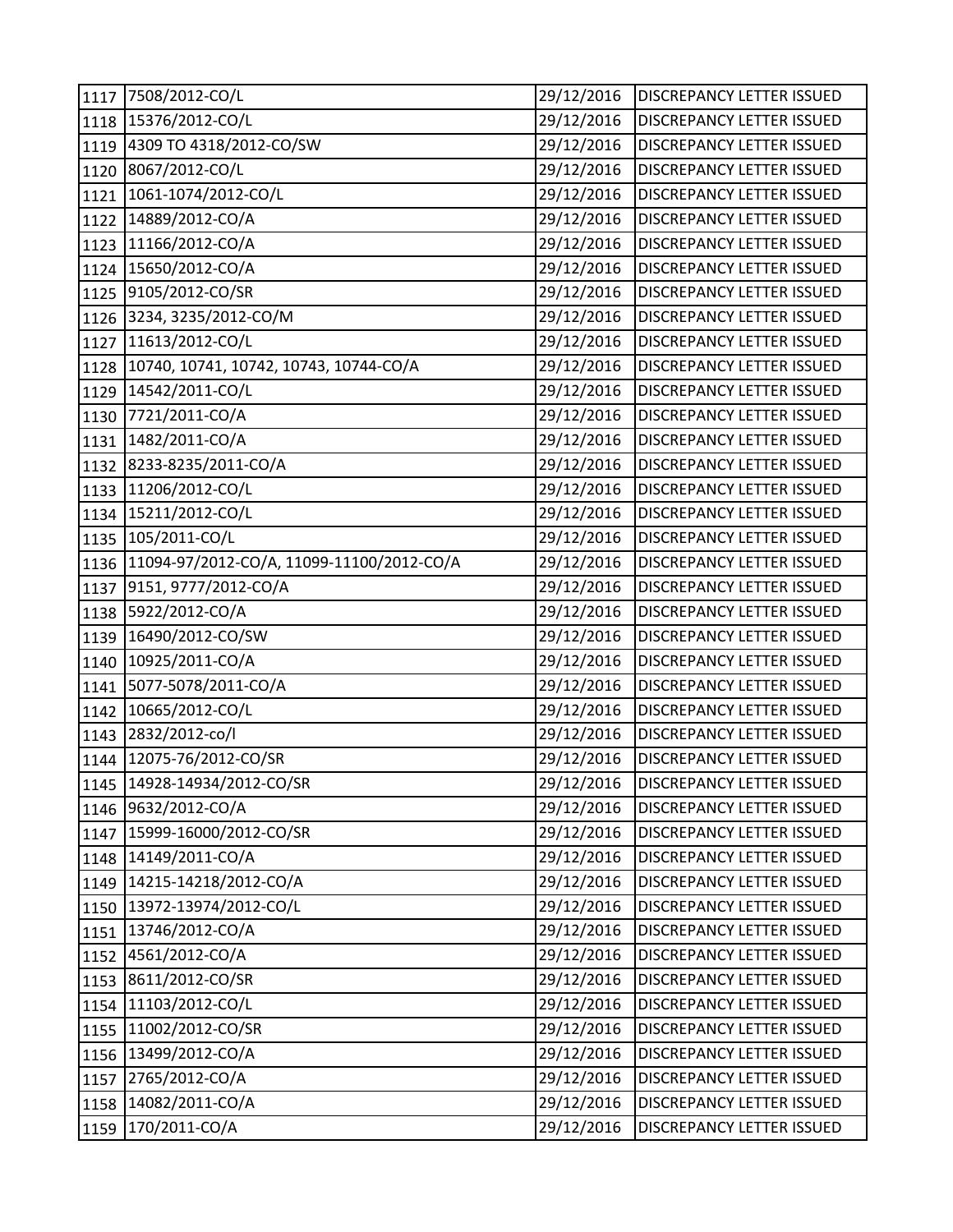| 1160 | 6589/2011-CO/A             | 29/12/2016 | <b>DISCREPANCY LETTER ISSUED</b> |
|------|----------------------------|------------|----------------------------------|
| 1161 | 11677/11635-CO/L           | 29/12/2016 | DISCREPANCY LETTER ISSUED        |
| 1162 | 2031/2011-CO/A             | 29/12/2016 | DISCREPANCY LETTER ISSUED        |
| 1163 | 7031/2010-CO/A             | 29/12/2016 | DISCREPANCY LETTER ISSUED        |
| 1164 | 319/2010-CO/L              | 29/12/2016 | <b>DISCREPANCY LETTER ISSUED</b> |
| 1165 | 6294-6294/2010-CO/A        | 29/12/2016 | DISCREPANCY LETTER ISSUED        |
| 1166 | 14161-14163/2010-CO/A      | 29/12/2016 | DISCREPANCY LETTER ISSUED        |
| 1167 | 1660/2012-CO/A             | 29/12/2016 | <b>DISCREPANCY LETTER ISSUED</b> |
| 1168 | 9855-9862/2010-CO/A        | 29/12/2016 | DISCREPANCY LETTER ISSUED        |
| 1169 | 5004/2011-CO/L             | 29/12/2016 | DISCREPANCY LETTER ISSUED        |
| 1170 | 7698/2012/CO/A             | 29/12/2016 | DISCREPANCY LETTER ISSUED        |
| 1171 | 8847/2010-CO/L             | 29/12/2016 | DISCREPANCY LETTER ISSUED        |
| 1172 | 9651/201-CO/SW             | 29/12/2016 | DISCREPANCY LETTER ISSUED        |
| 1173 | 15283/2012-CO/L            | 29/12/2016 | DISCREPANCY LETTER ISSUED        |
| 1174 | 11395/2012-CO/L            | 29/12/2016 | DISCREPANCY LETTER ISSUED        |
| 1175 | 11920/2012-CO/L            | 29/12/2016 | DISCREPANCY LETTER ISSUED        |
| 1176 | 13577, 13562/2011-CO/L     | 29/12/2016 | DISCREPANCY LETTER ISSUED        |
| 1177 | 7387/2010-CO/L             | 29/12/2016 | DISCREPANCY LETTER ISSUED        |
| 1178 | 9106/2011-CO-L             | 29/12/2016 | DISCREPANCY LETTER ISSUED        |
| 1179 | 10942/2010-CO/L            | 29/12/2016 | DISCREPANCY LETTER ISSUED        |
| 1180 | 7991/2010/CO/SW            | 29/12/2016 | DISCREPANCY LETTER ISSUED        |
| 1181 | 8550/2011-CO/L             | 29/12/2016 | DISCREPANCY LETTER ISSUED        |
| 1182 | 6119/2012-CO/L             | 29/12/2016 | DISCREPANCY LETTER ISSUED        |
| 1183 | 10737-10738/2012-CO/L      | 29/12/2016 | DISCREPANCY LETTER ISSUED        |
| 1184 | 165/2012-CO/A              | 29/12/2016 | DISCREPANCY LETTER ISSUED        |
| 1185 | 12293-12294-2010/CO/SW     | 29/12/2016 | DISCREPANCY LETTER ISSUED        |
| 1186 | 7322/7333/2012-CO/A        | 29/12/2016 | DISCREPANCY LETTER ISSUED        |
| 1187 | 12042-12048/2012-CO/L      | 29/12/2016 | DISCREPANCY LETTER ISSUED        |
|      | 1188 11322-11323/2009-CO/A | 29/12/2016 | <b>DISCREPANCY LETTER ISSUED</b> |
| 1189 | 8823/2010-CO/L             | 29/12/2016 | DISCREPANCY LETTER ISSUED        |
| 1190 | 10469/2012-CO/A            | 29/12/2016 | DISCREPANCY LETTER ISSUED        |
| 1191 | 16536/2012-CO/SR           | 29/12/2016 | DISCREPANCY LETTER ISSUED        |
| 1192 | 10913-10918/2012-CO/A      | 29/12/2016 | DISCREPANCY LETTER ISSUED        |
| 1193 | 3404/2012-CO/L             | 29/12/2016 | DISCREPANCY LETTER ISSUED        |
| 1194 | 4044-4050/2012-CO/SR       | 29/12/2016 | DISCREPANCY LETTER ISSUED        |
| 1195 | 10596/2012-CO/L            | 29/12/2016 | <b>DISCREPANCY LETTER ISSUED</b> |
| 1196 | 11735-11742/2012-CO/SR     | 29/12/2016 | DISCREPANCY LETTER ISSUED        |
| 1197 | 11020/2012-CO/L            | 29/12/2016 | DISCREPANCY LETTER ISSUED        |
| 1198 | 6020/2012-CO/SR            | 29/12/2016 | DISCREPANCY LETTER ISSUED        |
| 1199 | 52/2012-CO/L               | 29/12/2016 | DISCREPANCY LETTER ISSUED        |
| 1200 | 1635/2012-CO/A             | 29/12/2016 | DISCREPANCY LETTER ISSUED        |
| 1201 | 11573/2012-CO/L            | 29/12/2016 | DISCREPANCY LETTER ISSUED        |
| 1202 | 165/2012/CO/L              | 29/12/2016 | DISCREPANCY LETTER ISSUED        |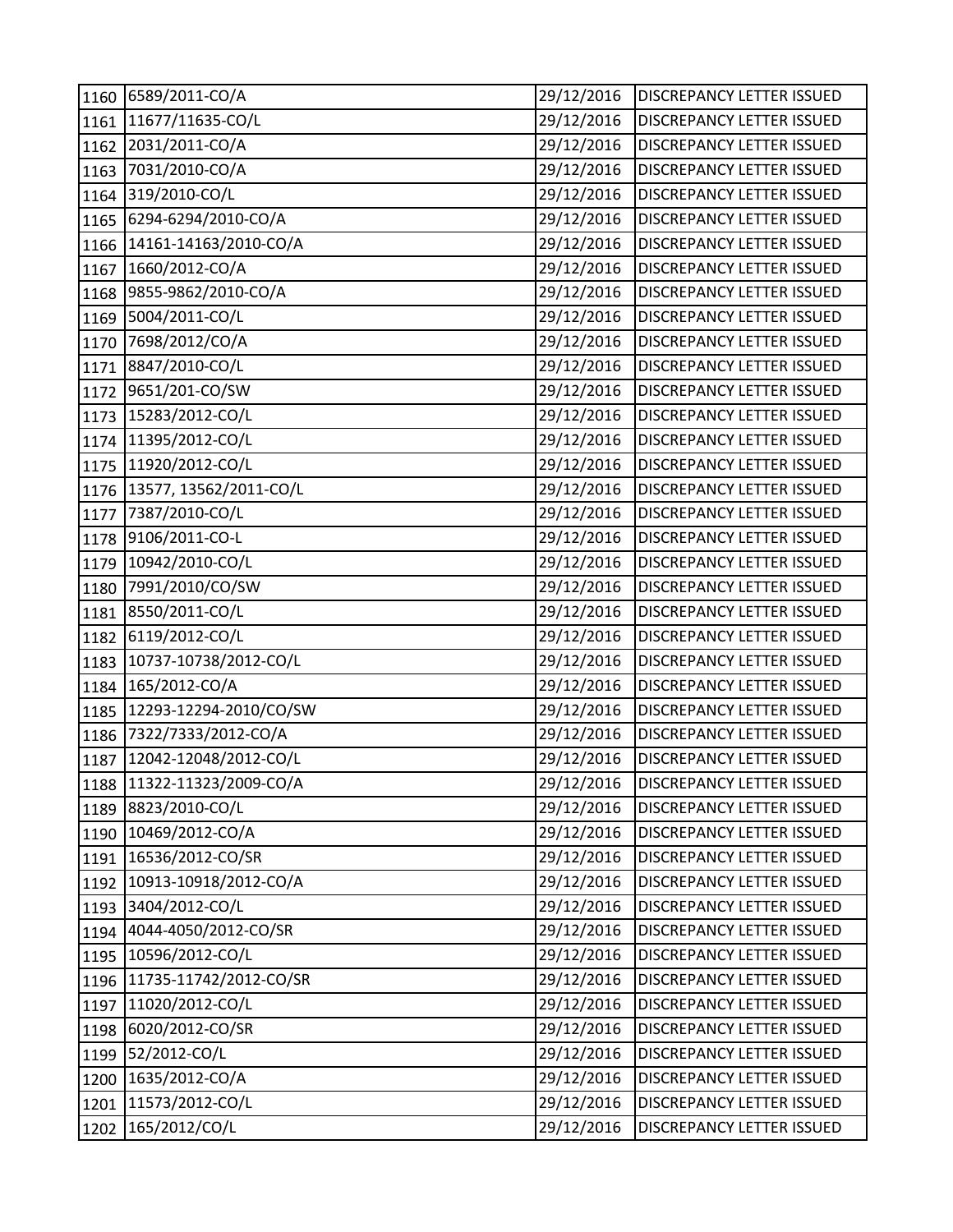| 1203 | 2966/2012-CO/A                          | 29/12/2016 | <b>DISCREPANCY LETTER ISSUED</b> |
|------|-----------------------------------------|------------|----------------------------------|
| 1204 | 1659/2012-CO/A                          | 29/12/2016 | DISCREPANCY LETTER ISSUED        |
| 1205 | 7716/2012-CO/A                          | 29/12/2016 | DISCREPANCY LETTER ISSUED        |
| 1206 | 10933/2012-CO/SR                        | 29/12/2016 | DISCREPANCY LETTER ISSUED        |
| 1207 | 9187/2012-CO/SR                         | 29/12/2016 | DISCREPANCY LETTER ISSUED        |
| 1208 | 9361/2012-CO/A                          | 29/12/2016 | DISCREPANCY LETTER ISSUED        |
| 1209 | 12485/2010-CO/A                         | 29/12/2016 | DISCREPANCY LETTER ISSUED        |
| 1210 | 486/2012-CO/L                           | 29/12/2016 | DISCREPANCY LETTER ISSUED        |
| 1211 | 3742/2012-CO/L                          | 29/12/2016 | DISCREPANCY LETTER ISSUED        |
| 1212 | 3369-3370/2012-CO/A                     | 29/12/2016 | DISCREPANCY LETTER ISSUED        |
| 1213 | 16670-16671/2012-CO/L                   | 29/12/2016 | DISCREPANCY LETTER ISSUED        |
| 1214 | 3446/2012-CO/A                          | 29/12/2016 | DISCREPANCY LETTER ISSUED        |
| 1215 | 3442/2012-CO/A                          | 29/12/2016 | DISCREPANCY LETTER ISSUED        |
| 1216 | 2585/2012-CO/A                          | 29/12/2016 | DISCREPANCY LETTER ISSUED        |
| 1217 | 6116/2010-CO/A                          | 30/12/2016 | DISCREPANCY LETTER ISSUED        |
| 1218 | 9607/2010-CO/A                          | 30/12/2016 | DISCREPANCY LETTER ISSUED        |
| 1219 | 9030, 9031, 9032, 9033, 9034/2010-CO/SR | 30/12/2016 | DISCREPANCY LETTER ISSUED        |
| 1220 | 9185/2010-CO/A                          | 30/12/2016 | DISCREPANCY LETTER ISSUED        |
| 1221 | 5901/2010-CO/A                          | 30/12/2016 | DISCREPANCY LETTER ISSUED        |
| 1222 | 10693 & 10694/2010-CO/SR                | 30/12/2016 | DISCREPANCY LETTER ISSUED        |
| 1223 | 6581/2010-CO/SR                         | 30/12/2016 | DISCREPANCY LETTER ISSUED        |
| 1224 | 6582/2010-CO/A                          | 30/12/2016 | <b>DISCREPANCY LETTER ISSUED</b> |
| 1225 | 7565, 7566/2010-CO/L                    | 30/12/2016 | DISCREPANCY LETTER ISSUED        |
| 1226 | 2489, 2490/2011-CO/L                    | 30/12/2016 | DISCREPANCY LETTER ISSUED        |
| 1227 | 7979/2011-CO/L                          | 30/12/2016 | DISCREPANCY LETTER ISSUED        |
| 1228 | 13494/2010-CO/L                         | 30/12/2016 | DISCREPANCY LETTER ISSUED        |
| 1229 | 7407, 7408, 7409/2012-CO/SR             | 30/12/2016 | DISCREPANCY LETTER ISSUED        |
| 1230 | 8142 - 8155/2012-CO/L                   | 30/12/2016 | DISCREPANCY LETTER ISSUED        |
|      | 1231 14681/2012-CO/SW                   | 30/12/2016 | <b>DISCREPANCY LETTER ISSUED</b> |
| 1232 | 8837/2010-CO/L                          | 30/12/2016 | DISCREPANCY LETTER ISSUED        |
| 1233 | 6393/2010-CO/SR                         | 30/12/2016 | DISCREPANCY LETTER ISSUED        |
| 1234 | 2490/2010-CO/M                          | 30/12/2016 | DISCREPANCY LETTER ISSUED        |
| 1235 | 6016/2010-CO/SR                         | 30/12/2016 | DISCREPANCY LETTER ISSUED        |
| 1236 | 8994/2010-CO/SR                         | 30/12/2016 | <b>DISCREPANCY LETTER ISSUED</b> |
| 1237 | 3769/2010-CO/L                          | 30/12/2016 | DISCREPANCY LETTER ISSUED        |
| 1238 | 6867 - 6874/2010-CO/A                   | 30/12/2016 | DISCREPANCY LETTER ISSUED        |
| 1239 | 11336-11339/2010-CO/A                   | 30/12/2016 | DISCREPANCY LETTER ISSUED        |
| 1240 | 1206/2011-CO/A                          | 30/12/2016 | DISCREPANCY LETTER ISSUED        |
| 1241 | 943/2011-CO/A                           | 30/12/2016 | DISCREPANCY LETTER ISSUED        |
| 1242 | 15496/2011-CO/L                         | 30/12/2016 | DISCREPANCY LETTER ISSUED        |
| 1243 | 10358/2011-CO/A                         | 30/12/2016 | DISCREPANCY LETTER ISSUED        |
| 1244 | 697/2011-CO/L                           | 30/12/2016 | DISCREPANCY LETTER ISSUED        |
| 1245 | 15254/2011-CO/L                         | 30/12/2016 | DISCREPANCY LETTER ISSUED        |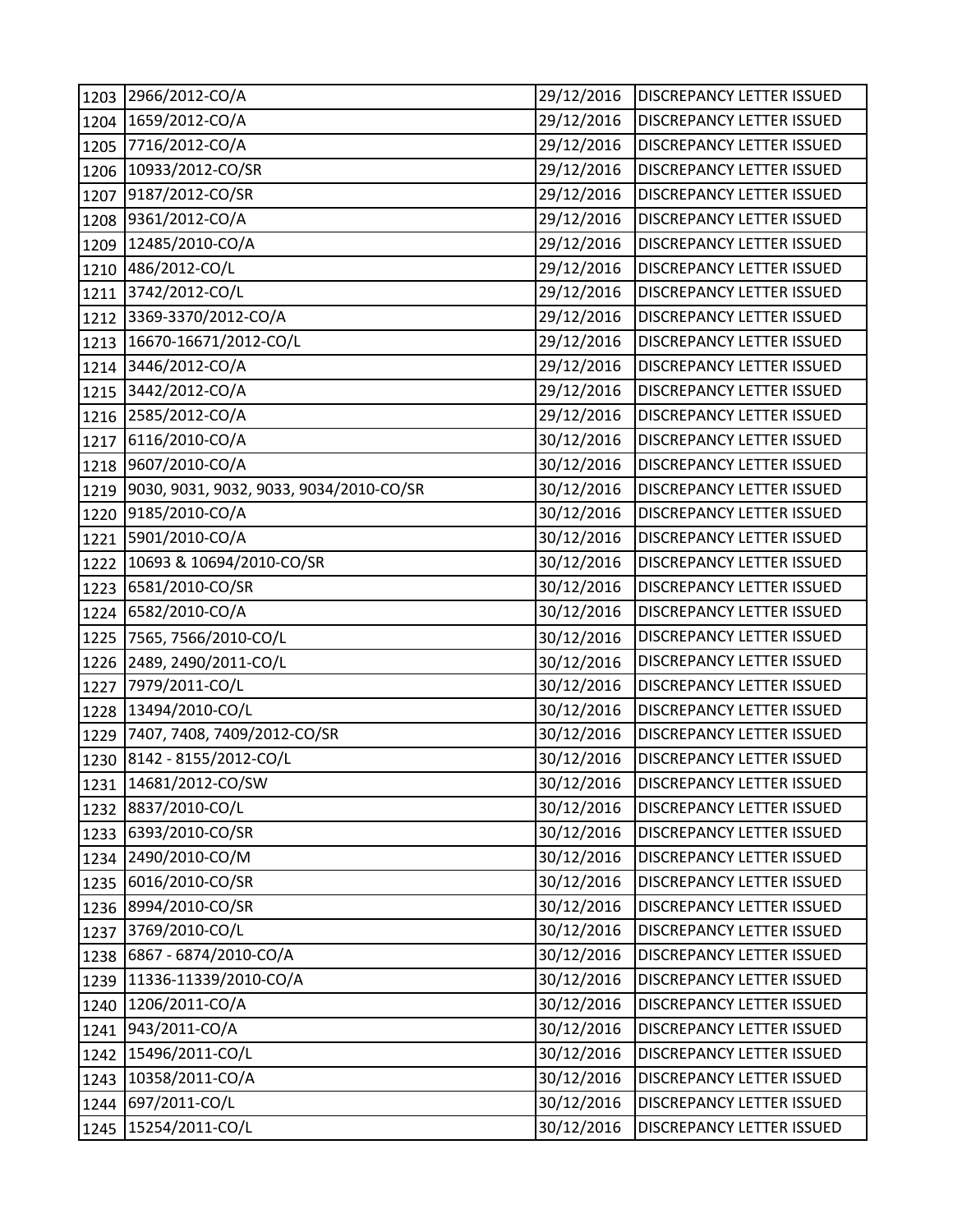| 1246 | 9648/2011-CO/A                                   | 30/12/2016 | DISCREPANCY LETTER ISSUED        |
|------|--------------------------------------------------|------------|----------------------------------|
| 1247 | 5876/2011-CO/L                                   | 30/12/2016 | DISCREPANCY LETTER ISSUED        |
| 1248 | 14151/2011-CO/A                                  | 30/12/2016 | <b>DISCREPANCY LETTER ISSUED</b> |
| 1249 | 3377/2011-CO/A                                   | 30/12/2016 | DISCREPANCY LETTER ISSUED        |
| 1250 | 6064, 6067/2011-CO/A                             | 30/12/2016 | DISCREPANCY LETTER ISSUED        |
| 1251 | 3605/2011-CO/L                                   | 30/12/2016 | DISCREPANCY LETTER ISSUED        |
| 1252 | 827/2011-CO/A                                    | 30/12/2016 | DISCREPANCY LETTER ISSUED        |
| 1253 | 10446/2012-CO/CF                                 | 30/12/2016 | DISCREPANCY LETTER ISSUED        |
| 1254 | 7302/2011-CO/L                                   | 30/12/2016 | DISCREPANCY LETTER ISSUED        |
| 1255 | 8641/2011-CO/A                                   | 30/12/2016 | DISCREPANCY LETTER ISSUED        |
| 1256 | 9857/2011-CO/A                                   | 30/12/2016 | <b>DISCREPANCY LETTER ISSUED</b> |
| 1257 | 2421/2011-CO/L                                   | 30/12/2016 | DISCREPANCY LETTER ISSUED        |
| 1258 | 12314/2011-CO/A                                  | 30/12/2016 | DISCREPANCY LETTER ISSUED        |
| 1259 | 6495/2011-CO/A                                   | 30/12/2016 | DISCREPANCY LETTER ISSUED        |
| 1260 | 2769/2012-CO/A                                   | 30/12/2016 | DISCREPANCY LETTER ISSUED        |
| 1261 | 11615, 11618, 11620, 11854, 11486, 11487, 11614, | 30/12/2016 | DISCREPANCY LETTER ISSUED        |
| 1262 | 5068/2012-CO/A                                   | 30/12/2016 | DISCREPANCY LETTER ISSUED        |
| 1263 | 3483/2012-CO/L                                   | 30/12/2016 | DISCREPANCY LETTER ISSUED        |
| 1264 | 13324/2012-CO/A                                  | 30/12/2016 | <b>DISCREPANCY LETTER ISSUED</b> |
| 1265 | 3271/2012-CO/SW                                  | 30/12/2016 | DISCREPANCY LETTER ISSUED        |
| 1266 | 2068/2012-CO/L                                   | 30/12/2016 | DISCREPANCY LETTER ISSUED        |
| 1267 | 15192/2012-CO/A                                  | 30/12/2016 | DISCREPANCY LETTER ISSUED        |
| 1268 | 10032/2012-CO/A                                  | 30/12/2016 | <b>DISCREPANCY LETTER ISSUED</b> |
| 1269 | 9633/2012-CO/L                                   | 30/12/2016 | DISCREPANCY LETTER ISSUED        |
| 1270 | 10402/2012-CO/A                                  | 30/12/2016 | DISCREPANCY LETTER ISSUED        |
| 1271 | 15673 - 15675/2012-CO/L                          | 30/12/2016 | <b>DISCREPANCY LETTER ISSUED</b> |
| 1272 | 3169/2012-CO/A                                   | 30/12/2016 | DISCREPANCY LETTER ISSUED        |
| 1273 | 13776 - 13778/2012-CO/M                          | 30/12/2016 | DISCREPANCY LETTER ISSUED        |
|      | 1274 16605/2012-CO/L                             | 30/12/2016 | <b>DISCREPANCY LETTER ISSUED</b> |
| 1275 | 14161/2012-CO/L                                  | 30/12/2016 | DISCREPANCY LETTER ISSUED        |
| 1276 | 11630/2012-CO/A                                  | 30/12/2016 | DISCREPANCY LETTER ISSUED        |
| 1277 | 4139 - 4142/2012-CO/CF                           | 30/12/2016 | DISCREPANCY LETTER ISSUED        |
| 1278 | 1346/2011-CO/A                                   | 30/12/2016 | <b>DISCREPANCY LETTER ISSUED</b> |
| 1279 | 5655/2011-CO/A                                   | 30/12/2016 | <b>DISCREPANCY LETTER ISSUED</b> |
| 1280 | 16448/2012-CO/L                                  | 30/12/2016 | <b>DISCREPANCY LETTER ISSUED</b> |
| 1281 | 2164/2012-CO/SR                                  | 30/12/2016 | DISCREPANCY LETTER ISSUED        |
| 1282 | 14597/2012-CO/L                                  | 30/12/2016 | DISCREPANCY LETTER ISSUED        |
| 1283 | 6416/2011-CO/A                                   | 30/12/2016 | DISCREPANCY LETTER ISSUED        |
| 1284 | 387-390/2012-CO/L                                | 30/12/2016 | DISCREPANCY LETTER ISSUED        |
| 1285 | 14007/2012-CO/A                                  | 30/12/2016 | DISCREPANCY LETTER ISSUED        |
| 1286 | 8268, 8269, 8270/2012-CO/A                       | 30/12/2016 | DISCREPANCY LETTER ISSUED        |
| 1287 | 4761, 4763/2012-CO/A                             | 30/12/2016 | DISCREPANCY LETTER ISSUED        |
| 1288 | 1633 - 1640/2011-CO/SR                           | 30/12/2016 | DISCREPANCY LETTER ISSUED        |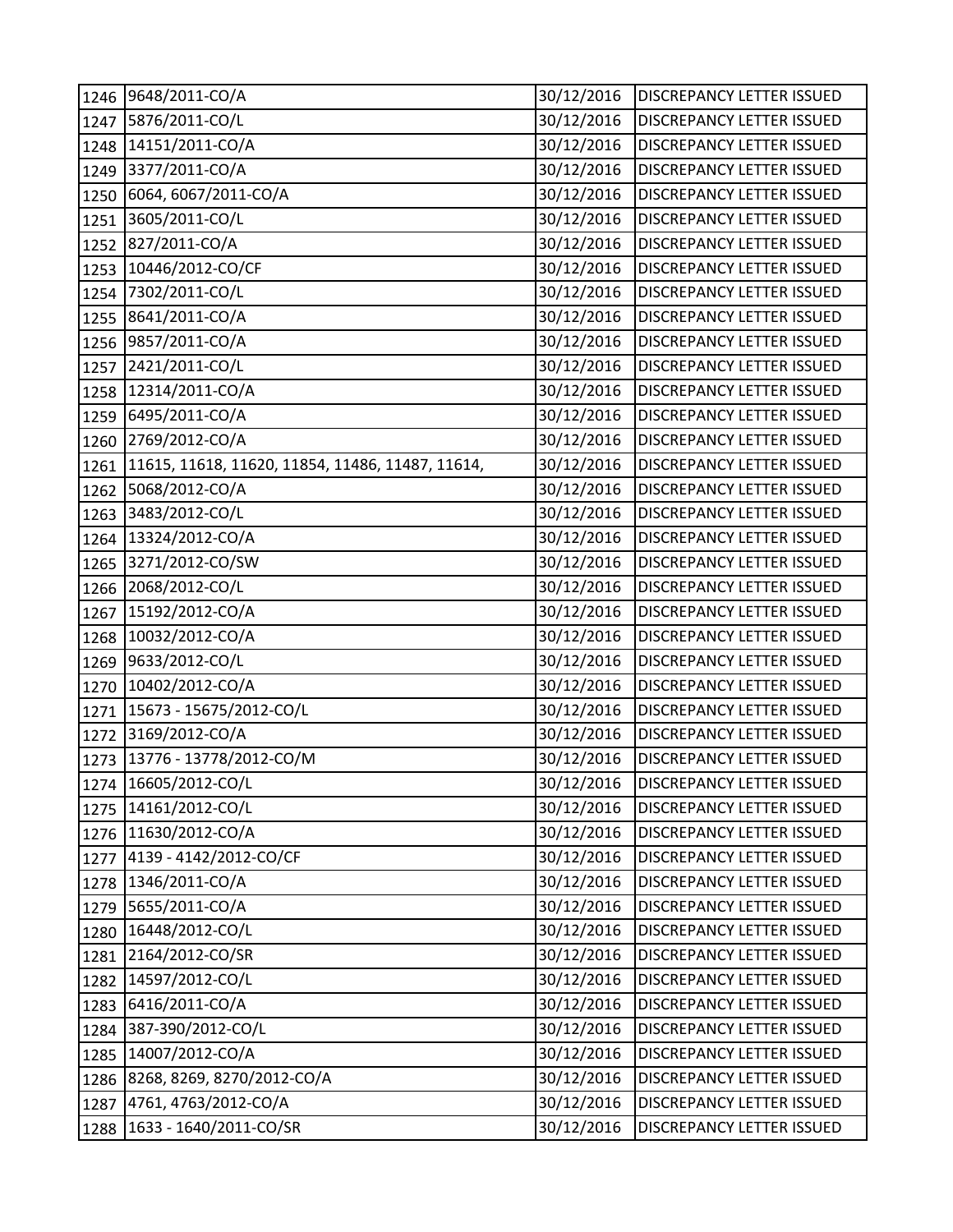| 1289 | 4218/2012-CO/A                                       | 30/12/2016 | <b>DISCREPANCY LETTER ISSUED</b> |
|------|------------------------------------------------------|------------|----------------------------------|
| 1290 | 6417A, 6419/2011-CO/A                                | 30/12/2016 | DISCREPANCY LETTER ISSUED        |
| 1291 | 4319/2012-CO/A                                       | 30/12/2016 | DISCREPANCY LETTER ISSUED        |
| 1292 | 8294/2011-CO/A                                       | 30/12/2016 | <b>DISCREPANCY LETTER ISSUED</b> |
| 1293 | 15585/2012-CO/A                                      | 30/12/2016 | DISCREPANCY LETTER ISSUED        |
| 1294 | 1459/2012-CO/A                                       | 30/12/2016 | DISCREPANCY LETTER ISSUED        |
| 1295 | 15867/2012-CO/L                                      | 30/12/2016 | <b>DISCREPANCY LETTER ISSUED</b> |
| 1296 | 7042/2012-CO/A                                       | 30/12/2016 | DISCREPANCY LETTER ISSUED        |
| 1297 | 8229/2012-CO/A                                       | 30/12/2016 | DISCREPANCY LETTER ISSUED        |
| 1298 | 5564 - 5565/2011-CO/SR                               | 30/12/2016 | DISCREPANCY LETTER ISSUED        |
| 1299 | 7694/2011-CO/A                                       | 30/12/2016 | DISCREPANCY LETTER ISSUED        |
| 1300 | 7683/2011-CO/L                                       | 30/12/2016 | DISCREPANCY LETTER ISSUED        |
| 1301 | 2655-2656/2011-CO/SR                                 | 30/12/2016 | DISCREPANCY LETTER ISSUED        |
| 1302 | 8405/2010-CO/L                                       | 2/1/2017   | DISCREPANCY LETTER ISSUED        |
| 1303 | 6763/2010-CO/A                                       | 2/1/2017   | DISCREPANCY LETTER ISSUED        |
| 1304 | 9000/2010-CO/A                                       | 2/1/2017   | <b>DISCREPANCY LETTER ISSUED</b> |
| 1305 | 6079-6080/2010-CO/L                                  | 2/1/2017   | DISCREPANCY LETTER ISSUED        |
| 1306 | 1697/2010-CO/SW                                      | 2/1/2017   | DISCREPANCY LETTER ISSUED        |
| 1307 | 7287/2010-CO/L                                       | 2/1/2017   | DISCREPANCY LETTER ISSUED        |
| 1308 | 1894/2010-CO/A                                       | 2/1/2017   | DISCREPANCY LETTER ISSUED        |
| 1309 | 4859, 4860, 4861, 4862, 4863, 4864, 4865, 4866/2010- | 2/1/2017   | DISCREPANCY LETTER ISSUED        |
| 1310 | 5502, 5503, 5504, 5505/2011-CO/L                     | 2/1/2017   | DISCREPANCY LETTER ISSUED        |
| 1311 | 8249/2011-CO/SR                                      | 2/1/2017   | DISCREPANCY LETTER ISSUED        |
| 1312 | 8378/2011-CO/A                                       | 2/1/2017   | DISCREPANCY LETTER ISSUED        |
| 1313 | 10080/2011-CO/L                                      | 2/1/2017   | DISCREPANCY LETTER ISSUED        |
| 1314 | 814, 815/2011-CO/L                                   | 2/1/2017   | DISCREPANCY LETTER ISSUED        |
| 1315 | 8265/2011-CO/A                                       | 2/1/2017   | DISCREPANCY LETTER ISSUED        |
|      | 1316 5980/2010-CO/A                                  | 2/1/2017   | DISCREPANCY LETTER ISSUED        |
|      | 1317 7371, 7372/2010-CO/A                            | 2/1/2017   | <b>DISCREPANCY LETTER ISSUED</b> |
| 1318 | 5239-5248/2012-CO/A                                  | 2/1/2017   | DISCREPANCY LETTER ISSUED        |
|      | 1319 9138/2011-CO/SR                                 | 2/1/2017   | DISCREPANCY LETTER ISSUED        |
|      | 1320 13362, 13363/2011-CO/L                          | 2/1/2017   | DISCREPANCY LETTER ISSUED        |
| 1321 | 3475/2011-CO/A                                       | 2/1/2017   | DISCREPANCY LETTER ISSUED        |
| 1322 | 9640/2011-CO/A                                       | 2/1/2017   | DISCREPANCY LETTER ISSUED        |
| 1323 | 8236/2011-CO/L                                       | 2/1/2017   | DISCREPANCY LETTER ISSUED        |
| 1324 | 4104/2010-CO/L                                       | 2/1/2017   | DISCREPANCY LETTER ISSUED        |
|      | 1325 13577/2012-CO/A                                 | 2/1/2017   | DISCREPANCY LETTER ISSUED        |
|      | 1326 3149/201-CO/                                    | 2/1/2017   | DISCREPANCY LETTER ISSUED        |
| 1327 | 16116,16120 TO 16123/2012-CO/L                       | 2/1/2017   | DISCREPANCY LETTER ISSUED        |
| 1328 | 16488/2012-CO/L                                      | 2/1/2017   | DISCREPANCY LETTER ISSUED        |
| 1329 | 10424/2009-CO/L                                      | 2/1/2017   | DISCREPANCY LETTER ISSUED        |
| 1330 | 5168/2012-CO/CF                                      | 2/1/2017   | DISCREPANCY LETTER ISSUED        |
| 1331 | 6571/2011-CO/L                                       | 2/1/2017   | DISCREPANCY LETTER ISSUED        |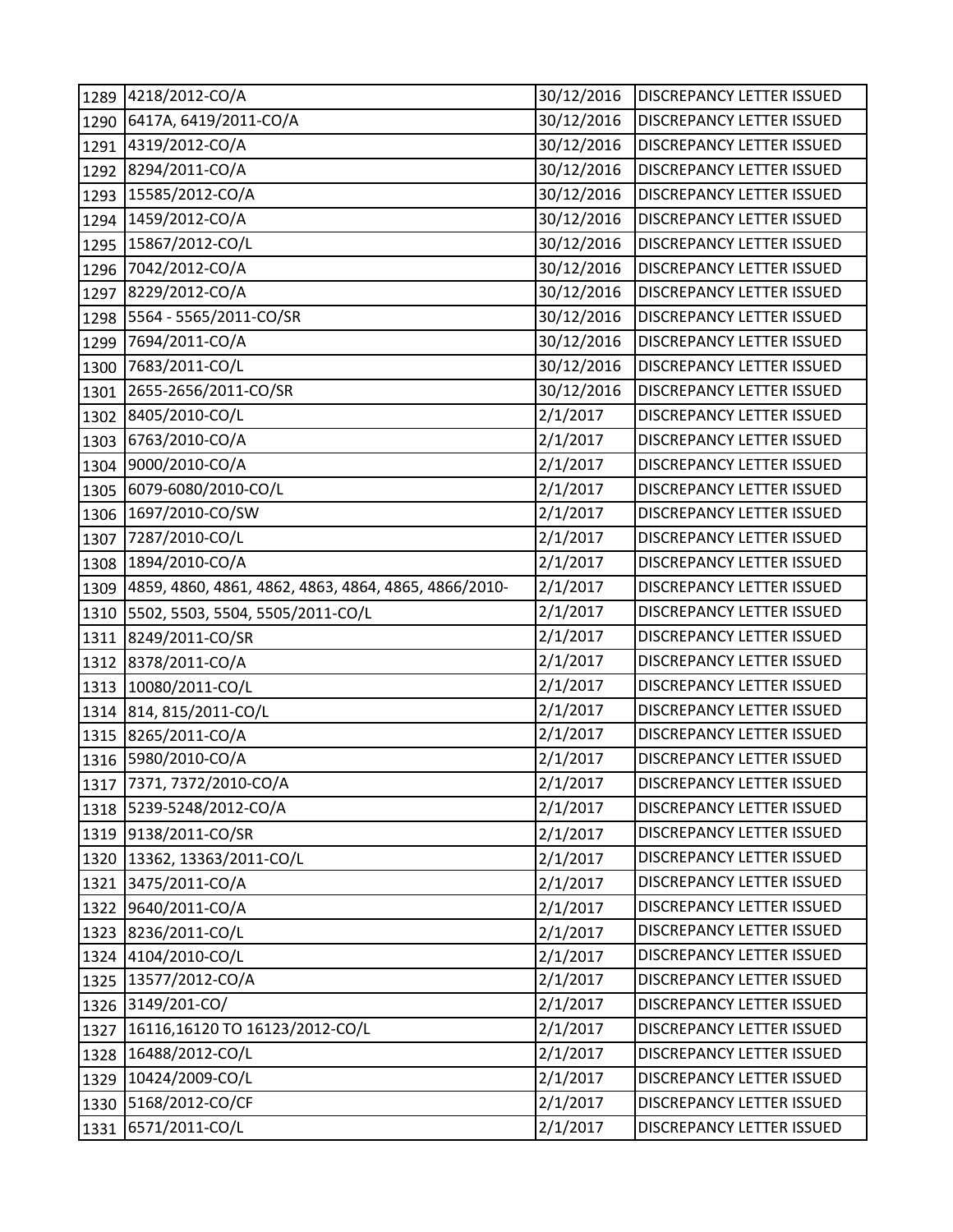| 1332 | 8295 TO 8296/2011-CO/A   | 2/1/2017 | DISCREPANCY LETTER ISSUED        |
|------|--------------------------|----------|----------------------------------|
| 1333 | 2763/2012-CO/A           | 2/1/2017 | <b>DISCREPANCY LETTER ISSUED</b> |
| 1334 | 194 TO 196/2012-CO/A     | 2/1/2017 | <b>DISCREPANCY LETTER ISSUED</b> |
| 1335 | 902/2012-CO/A            | 2/1/2017 | DISCREPANCY LETTER ISSUED        |
| 1336 | 9815/2009-CO/L           | 2/1/2017 | DISCREPANCY LETTER ISSUED        |
| 1337 | 2578/2009-CO/A           | 2/1/2017 | DISCREPANCY LETTER ISSUED        |
| 1338 | 2040/2012-CO/A           | 2/1/2017 | DISCREPANCY LETTER ISSUED        |
| 1339 | 9766/2012-CO/A           | 2/1/2017 | DISCREPANCY LETTER ISSUED        |
| 1340 | 8613/2011-CO/A           | 2/1/2017 | DISCREPANCY LETTER ISSUED        |
| 1341 | 11376-82/2011-CO/L       | 2/1/2017 | DISCREPANCY LETTER ISSUED        |
| 1342 | 10770/2009-CO/L          | 2/1/2017 | DISCREPANCY LETTER ISSUED        |
| 1343 | 15594/2012-CO/L          | 2/1/2017 | DISCREPANCY LETTER ISSUED        |
| 1344 | 11802/2009-CO/A          | 2/1/2017 | DISCREPANCY LETTER ISSUED        |
| 1345 | 8915/2009-C0/A           | 2/1/2017 | DISCREPANCY LETTER ISSUED        |
| 1346 | 1481/2011-CO/A           | 2/1/2017 | <b>DISCREPANCY LETTER ISSUED</b> |
| 1347 | 3342/2011-CO/A           | 2/1/2017 | DISCREPANCY LETTER ISSUED        |
| 1348 | 10563/2012-CO/L          | 2/1/2017 | <b>DISCREPANCY LETTER ISSUED</b> |
| 1349 | 13753/2012-CO/L          | 2/1/2017 | <b>DISCREPANCY LETTER ISSUED</b> |
| 1350 | 7811/2010-CO/A           | 2/1/2017 | DISCREPANCY LETTER ISSUED        |
| 1351 | 6143/2009-CO/L           | 2/1/2017 | DISCREPANCY LETTER ISSUED        |
| 1352 | 11111/2012-CO/A          | 2/1/2017 | <b>DISCREPANCY LETTER ISSUED</b> |
| 1353 | 7818/2012-CO/A           | 2/1/2017 | <b>DISCREPANCY LETTER ISSUED</b> |
| 1354 | 1323/2012-CO/L           | 2/1/2017 | DISCREPANCY LETTER ISSUED        |
| 1355 | 8551/2012-CO/A           | 2/1/2017 | <b>DISCREPANCY LETTER ISSUED</b> |
| 1356 | 11044/2012-CO/SR         | 2/1/2017 | DISCREPANCY LETTER ISSUED        |
| 1357 | 3851/2009-CO/L           | 2/1/2017 | <b>DISCREPANCY LETTER ISSUED</b> |
| 1358 | 4436/2012-CO/SW          | 2/1/2017 | DISCREPANCY LETTER ISSUED        |
| 1359 | 9567-9568/2009-CO/L      | 2/1/2017 | DISCREPANCY LETTER ISSUED        |
|      | 1360 5271/2012-CO/M      | 2/1/2017 | DISCREPANCY LETTER ISSUED        |
| 1361 | 13565 TO 13573/2012-CO/A | 2/1/2017 | DISCREPANCY LETTER ISSUED        |
| 1362 | 14807 - 14809/2011-CO/L  | 2/1/2017 | DISCREPANCY LETTER ISSUED        |
| 1363 | 7721/2012-CO/A           | 2/1/2017 | DISCREPANCY LETTER ISSUED        |
| 1364 | 8306/2012-CO/A           | 2/1/2017 | DISCREPANCY LETTER ISSUED        |
| 1365 | 5176, 5177/2011-CO/A     | 2/1/2017 | <b>DISCREPANCY LETTER ISSUED</b> |
| 1366 | 2961/2009-CO/L           | 2/1/2017 | DISCREPANCY LETTER ISSUED        |
| 1367 | 126/2009-CO/L            | 2/1/2017 | DISCREPANCY LETTER ISSUED        |
| 1368 | 13632/2010-CO/L          | 2/1/2017 | <b>DISCREPANCY LETTER ISSUED</b> |
| 1369 | 9029/2010-CO/A           | 2/1/2017 | DISCREPANCY LETTER ISSUED        |
| 1370 | 15284/2012-CO/A          | 2/1/2017 | DISCREPANCY LETTER ISSUED        |
| 1371 | 16548/2012-CO/CF         | 2/1/2017 | DISCREPANCY LETTER ISSUED        |
| 1372 | 13626/2011-CO/L          | 2/1/2017 | DISCREPANCY LETTER ISSUED        |
| 1373 | 460/2012-CO/A            | 2/1/2017 | DISCREPANCY LETTER ISSUED        |
| 1374 | 792-800/2012-CO/L        | 2/1/2017 | DISCREPANCY LETTER ISSUED        |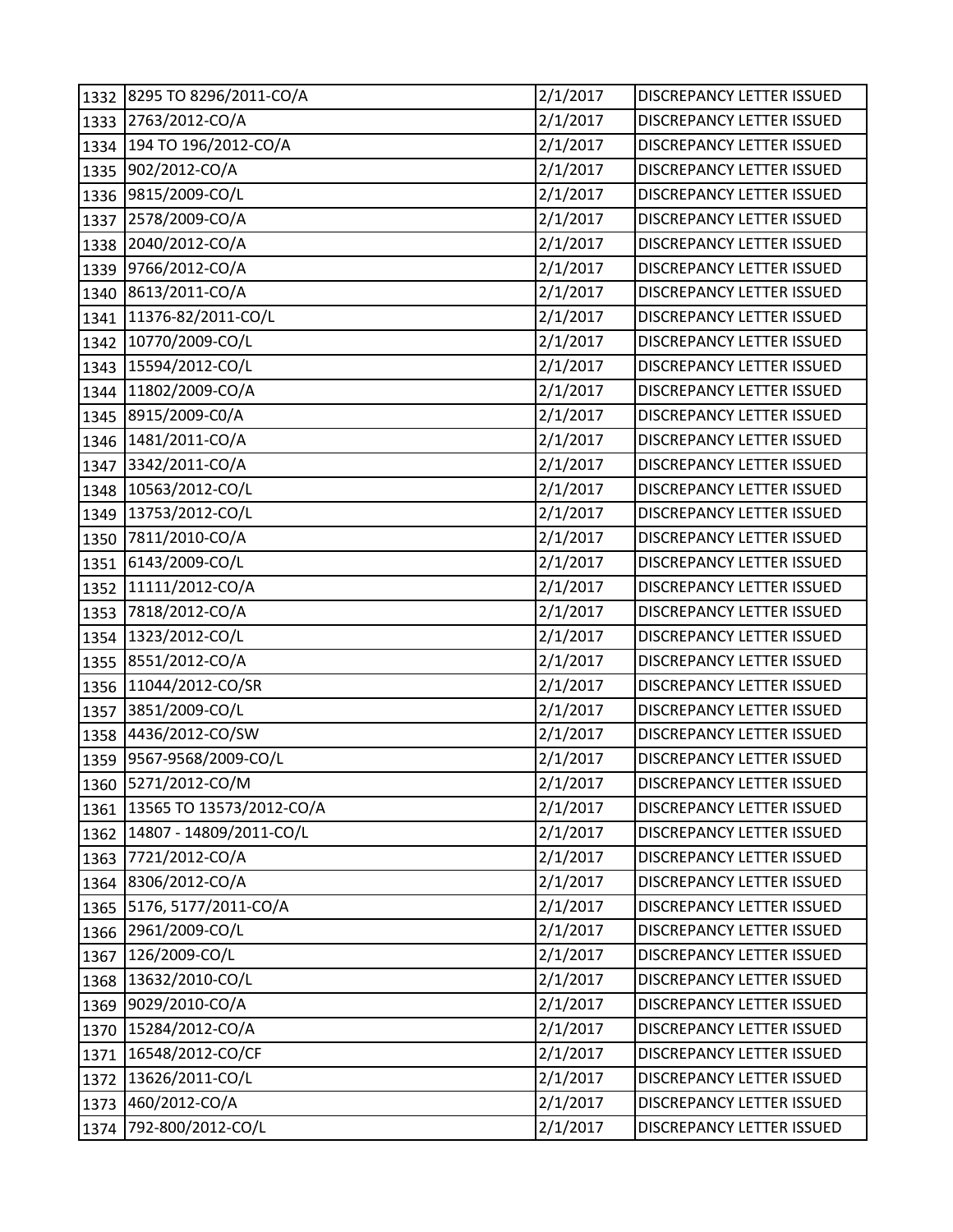| 1375 | 952/2011-CO/L                         | 2/1/2017 | DISCREPANCY LETTER ISSUED        |
|------|---------------------------------------|----------|----------------------------------|
| 1376 | 1014/2010-CO/L                        | 2/1/2017 | <b>DISCREPANCY LETTER ISSUED</b> |
| 1377 | 1013/2010-C0/L                        | 2/1/2017 | DISCREPANCY LETTER ISSUED        |
| 1378 | 10223 - 10225/2010-CO/L               | 3/1/2017 | DISCREPANCY LETTER ISSUED        |
| 1379 | 2850, 2851, 2852, 2853/2010-CO/SW     | 3/1/2017 | DISCREPANCY LETTER ISSUED        |
| 1380 | 2528/2010-CO/SR                       | 3/1/2017 | DISCREPANCY LETTER ISSUED        |
| 1381 | 15394, 15395/2011-CO/A                | 3/1/2017 | <b>DISCREPANCY LETTER ISSUED</b> |
| 1382 | 6921,6922/2011-CO/A                   | 3/1/2017 | DISCREPANCY LETTER ISSUED        |
| 1383 | 5086/2011-CO/L                        | 3/1/2017 | DISCREPANCY LETTER ISSUED        |
| 1384 | 2999/2011-CO/A                        | 3/1/2017 | DISCREPANCY LETTER ISSUED        |
| 1385 | 8613/2011-CO/L                        | 3/1/2017 | DISCREPANCY LETTER ISSUED        |
| 1386 | 2185-2186/2011-CO/L                   | 3/1/2017 | DISCREPANCY LETTER ISSUED        |
| 1387 | 15386/2012-CO/L                       | 3/1/2017 | <b>DISCREPANCY LETTER ISSUED</b> |
| 1388 | 1424/2010-CO/L                        | 3/1/2017 | DISCREPANCY LETTER ISSUED        |
| 1389 | 9958 TO 9965/2011-CO/A                | 3/1/2017 | DISCREPANCY LETTER ISSUED        |
| 1390 | 1109/2010-CO/L                        | 3/1/2017 | <b>DISCREPANCY LETTER ISSUED</b> |
| 1391 | 412/2012-CO/SR                        | 3/1/2017 | DISCREPANCY LETTER ISSUED        |
| 1392 | 3560/2012-CO/L                        | 3/1/2017 | DISCREPANCY LETTER ISSUED        |
| 1393 | 4104-07/2012-CO/SR                    | 3/1/2017 | DISCREPANCY LETTER ISSUED        |
| 1394 | 441/2010-CO/A                         | 4/1/2017 | DISCREPANCY LETTER ISSUED        |
| 1395 | 4867/2010-CO/A                        | 4/1/2017 | DISCREPANCY LETTER ISSUED        |
| 1396 | 2030/2011-CO/A                        | 4/1/2017 | DISCREPANCY LETTER ISSUED        |
| 1397 | 8149/2011-CO/L                        | 4/1/2017 | DISCREPANCY LETTER ISSUED        |
| 1398 | 343/2011-CO/L                         | 4/1/2017 | DISCREPANCY LETTER ISSUED        |
| 1399 | 1480/2011-CO/A                        | 4/1/2017 | DISCREPANCY LETTER ISSUED        |
| 1400 | 202/2011-CO/L                         | 4/1/2017 | <b>DISCREPANCY LETTER ISSUED</b> |
| 1401 | 10208, 10209, 10210, 10211/2010-CO/SR | 4/1/2017 | DISCREPANCY LETTER ISSUED        |
| 1402 | 3129/2011-CO/A                        | 4/1/2017 | DISCREPANCY LETTER ISSUED        |
|      | 1403 216A/2010-CO/L                   | 4/1/2017 | <b>DISCREPANCY LETTER ISSUED</b> |
| 1404 | 5780/10-CO/A                          | 4/1/2017 | DISCREPANCY LETTER ISSUED        |
| 1405 | 2487/2010-CO/L                        | 4/1/2017 | DISCREPANCY LETTER ISSUED        |
| 1406 | 9033/2010-CO/A                        | 4/1/2017 | DISCREPANCY LETTER ISSUED        |
| 1407 | 11377/2010-CO/L                       | 4/1/2017 | DISCREPANCY LETTER ISSUED        |
| 1408 | 12145/2010-CO/L                       | 4/1/2017 | DISCREPANCY LETTER ISSUED        |
| 1409 | 315, 316/2010-CO/L                    | 4/1/2017 | DISCREPANCY LETTER ISSUED        |
| 1410 | 9061/2010-CO/L                        | 4/1/2017 | DISCREPANCY LETTER ISSUED        |
| 1411 | 11427/2010-CO/A                       | 4/1/2017 | DISCREPANCY LETTER ISSUED        |
| 1412 | 3830/2010-CO/L                        | 4/1/2017 | DISCREPANCY LETTER ISSUED        |
| 1413 | 12295, 12297, 12292/2010-CO/SW/L      | 4/1/2017 | <b>DISCREPANCY LETTER ISSUED</b> |
| 1414 | 9253/2010-CO/L                        | 4/1/2017 | DISCREPANCY LETTER ISSUED        |
| 1415 | 7993/2010-CO/L                        | 4/1/2017 | DISCREPANCY LETTER ISSUED        |
| 1416 | 10083/2010-CO/A                       | 4/1/2017 | DISCREPANCY LETTER ISSUED        |
| 1417 | 13498/2010-CO/L                       | 4/1/2017 | DISCREPANCY LETTER ISSUED        |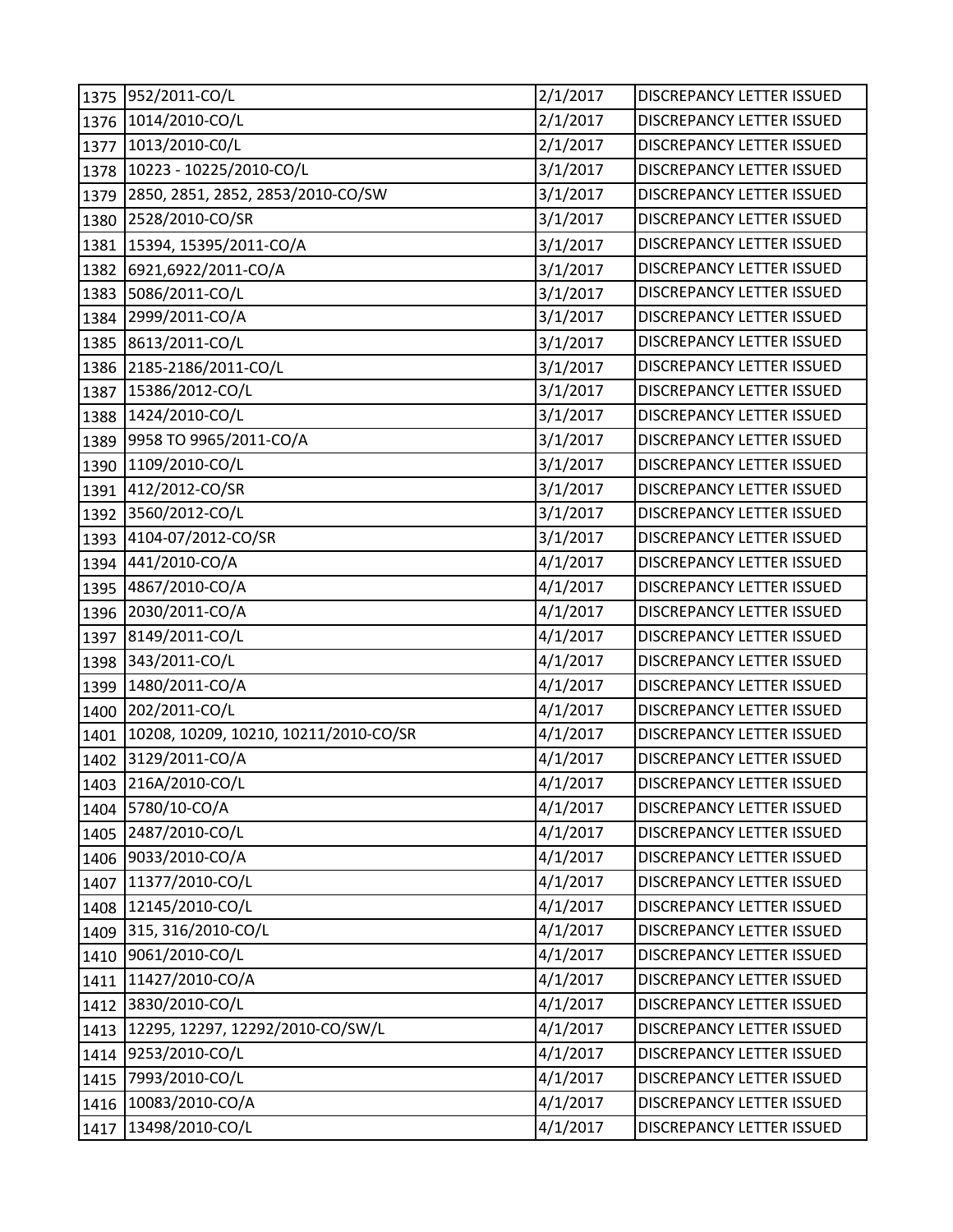|      | 1418 3159/2011-CO/L                                 | 4/1/2017 | DISCREPANCY LETTER ISSUED        |
|------|-----------------------------------------------------|----------|----------------------------------|
| 1419 | 9783/2011-CO/L                                      | 4/1/2017 | DISCREPANCY LETTER ISSUED        |
| 1420 | 14503/2011-CO/A                                     | 4/1/2017 | DISCREPANCY LETTER ISSUED        |
| 1421 | 7423/2011-CO/A                                      | 4/1/2017 | DISCREPANCY LETTER ISSUED        |
| 1422 | 10712/2011-CO/L                                     | 4/1/2017 | <b>DISCREPANCY LETTER ISSUED</b> |
| 1423 | 10469/2011-CO/A                                     | 4/1/2017 | DISCREPANCY LETTER ISSUED        |
| 1424 | 7394/2011-CO/L                                      | 4/1/2017 | DISCREPANCY LETTER ISSUED        |
| 1425 | 2534/2011-CO/L                                      | 4/1/2017 | <b>DISCREPANCY LETTER ISSUED</b> |
| 1426 | 344/2011-CO/A                                       | 4/1/2017 | <b>DISCREPANCY LETTER ISSUED</b> |
| 1427 | 2693, 2694, 2695, 2696, 2697, 2698, 2699/2011-CO/SR | 4/1/2017 | DISCREPANCY LETTER ISSUED        |
| 1428 | 6449, 6457/2011-CO/A                                | 4/1/2017 | DISCREPANCY LETTER ISSUED        |
| 1429 | 2253/2011-CO/A                                      | 4/1/2017 | DISCREPANCY LETTER ISSUED        |
| 1430 | 895/2011-CO/L                                       | 4/1/2017 | <b>DISCREPANCY LETTER ISSUED</b> |
| 1431 | 15485, 15486/2011-CO/A                              | 4/1/2017 | DISCREPANCY LETTER ISSUED        |
| 1432 | 12219, 12220, 12221/2011-CO/SW                      | 4/1/2017 | DISCREPANCY LETTER ISSUED        |
| 1433 | 2386/2010-CO/SW                                     | 4/1/2017 | DISCREPANCY LETTER ISSUED        |
| 1434 | 9060/2010-CO/L                                      | 4/1/2017 | <b>DISCREPANCY LETTER ISSUED</b> |
| 1435 | 8937/2010-CO/CF                                     | 4/1/2017 | DISCREPANCY LETTER ISSUED        |
| 1436 | 13497/2010-CO/L                                     | 4/1/2017 | DISCREPANCY LETTER ISSUED        |
| 1437 | 13499/2010-CO/L                                     | 4/1/2017 | DISCREPANCY LETTER ISSUED        |
| 1438 | 10284,10285, 10286/2010-CO/L                        | 4/1/2017 | DISCREPANCY LETTER ISSUED        |
| 1439 | 10444/2010-CO/L                                     | 4/1/2017 | DISCREPANCY LETTER ISSUED        |
| 1440 | 13487/2010-CO/L                                     | 4/1/2017 | DISCREPANCY LETTER ISSUED        |
| 1441 | 10891/2010-CO/A                                     | 4/1/2017 | DISCREPANCY LETTER ISSUED        |
| 1442 | 5977/2010-CO/CF                                     | 4/1/2017 | <b>DISCREPANCY LETTER ISSUED</b> |
| 1443 | 4037/2010-CO/A                                      | 4/1/2017 | DISCREPANCY LETTER ISSUED        |
| 1444 | 8948/2010-CO/A                                      | 4/1/2017 | DISCREPANCY LETTER ISSUED        |
| 1445 | 7881,7883/2010-CO/L                                 | 4/1/2017 | DISCREPANCY LETTER ISSUED        |
|      | 1446 1418/2010-CO/A                                 | 4/1/2017 | <b>DISCREPANCY LETTER ISSUED</b> |
| 1447 | 7685/2010-CO/L                                      | 4/1/2017 | DISCREPANCY LETTER ISSUED        |
| 1448 | 2657/2010-CO/L                                      | 4/1/2017 | DISCREPANCY LETTER ISSUED        |
| 1449 | 7331/2010-CO/SW                                     | 4/1/2017 | DISCREPANCY LETTER ISSUED        |
| 1450 | 535, 536/2011-CO/L                                  | 4/1/2017 | DISCREPANCY LETTER ISSUED        |
| 1451 | 1680/2011-CO/A                                      | 4/1/2017 | DISCREPANCY LETTER ISSUED        |
| 1452 | 6256/2011-CO/A                                      | 4/1/2017 | DISCREPANCY LETTER ISSUED        |
| 1453 | 9638/2011-CO/CF                                     | 4/1/2017 | DISCREPANCY LETTER ISSUED        |
| 1454 | 9743, 9744, 9745, 9746, 9747, 9748, 9749/2011-CO/L  | 4/1/2017 | DISCREPANCY LETTER ISSUED        |
|      | 1455 1123, 1124/2011-CO/L                           | 4/1/2017 | DISCREPANCY LETTER ISSUED        |
| 1456 | 9833, 9836, 9837, 9838/2011-CO/CF                   | 4/1/2017 | DISCREPANCY LETTER ISSUED        |
| 1457 | 14392/2011-CO/L                                     | 4/1/2017 | DISCREPANCY LETTER ISSUED        |
| 1458 | 2876/2011-CO/A                                      | 4/1/2017 | <b>DISCREPANCY LETTER ISSUED</b> |
| 1459 | 1210/2011-CO/L                                      | 4/1/2017 | DISCREPANCY LETTER ISSUED        |
| 1460 | 12048/2011-CO/L                                     | 4/1/2017 | DISCREPANCY LETTER ISSUED        |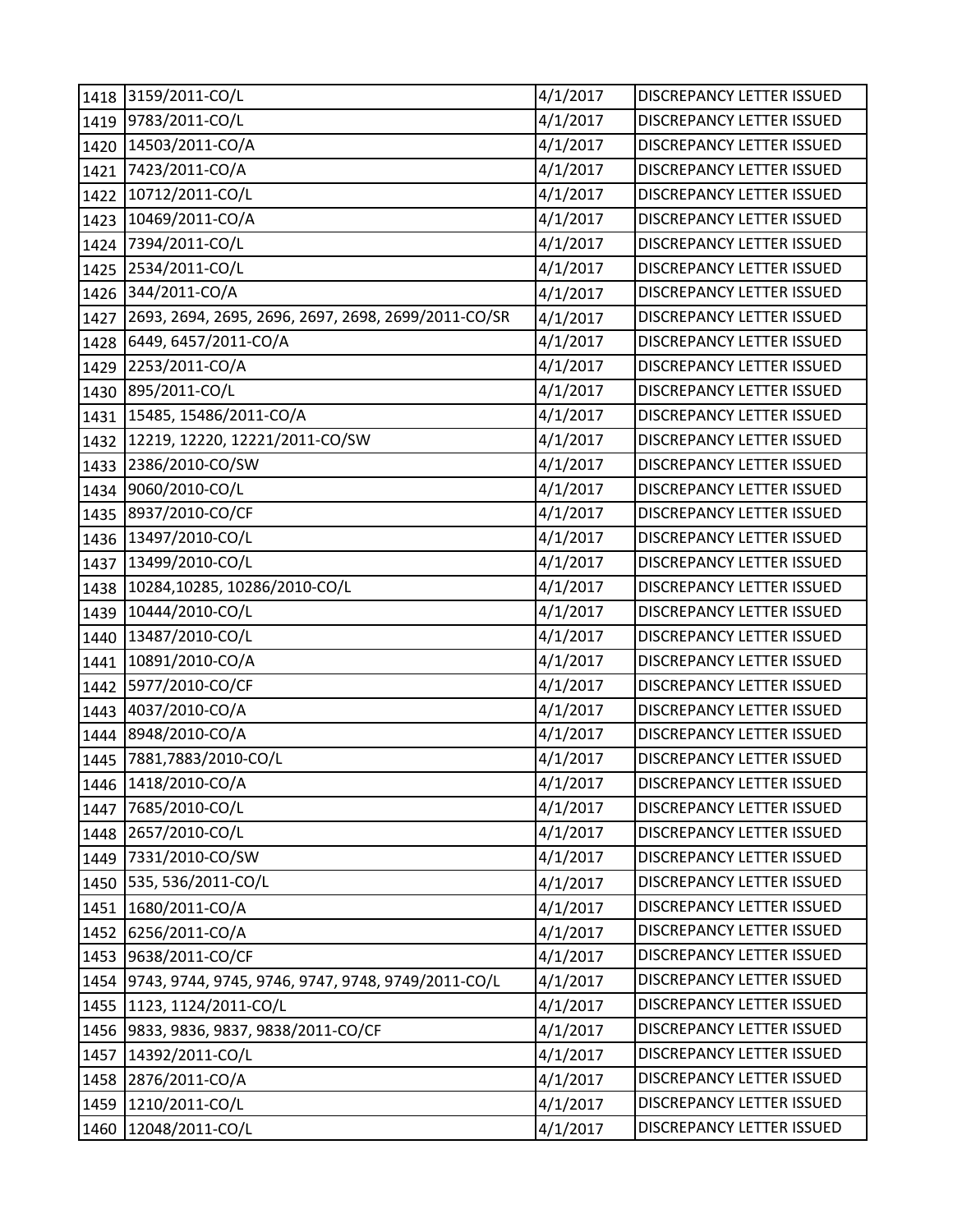|      | 1461 9654/2011-CO/A                          | 4/1/2017 | DISCREPANCY LETTER ISSUED        |
|------|----------------------------------------------|----------|----------------------------------|
| 1462 | 12225/2011-CO/CF                             | 4/1/2017 | DISCREPANCY LETTER ISSUED        |
| 1463 | 13952/2011-CO/A                              | 4/1/2017 | DISCREPANCY LETTER ISSUED        |
| 1464 | 10420, 10421, 10422, 10423, 10424/2011-CO/SR | 4/1/2017 | DISCREPANCY LETTER ISSUED        |
| 1465 | 3376/2011-CO/A                               | 4/1/2017 | DISCREPANCY LETTER ISSUED        |
|      | 1466 456, 457/2011-CO/L                      | 4/1/2017 | DISCREPANCY LETTER ISSUED        |
| 1467 | 12685/2011-CO/SR                             | 4/1/2017 | DISCREPANCY LETTER ISSUED        |
| 1468 | 8873/2011-CO/A                               | 4/1/2017 | <b>DISCREPANCY LETTER ISSUED</b> |
| 1469 | 9966/2011-CO/A                               | 4/1/2017 | DISCREPANCY LETTER ISSUED        |
|      | 1470 14303/2011-CO/L                         | 4/1/2017 | DISCREPANCY LETTER ISSUED        |
| 1471 | 13510, 13511, 13512, 13513/2011-CO/A         | 4/1/2017 | DISCREPANCY LETTER ISSUED        |
| 1472 | 1016, 1017, 1018, 1019, 1020/2011-CO/SW      | 4/1/2017 | DISCREPANCY LETTER ISSUED        |
| 1473 | 3326/2011-CO/A                               | 4/1/2017 | DISCREPANCY LETTER ISSUED        |
| 1474 | 9684/2011-CO/SW                              | 4/1/2017 | DISCREPANCY LETTER ISSUED        |
| 1475 | 8759/2011-CO/SR                              | 4/1/2017 | DISCREPANCY LETTER ISSUED        |
| 1476 | 5686, 5687/2011-CO/A                         | 4/1/2017 | DISCREPANCY LETTER ISSUED        |
| 1477 | 10658/2011-CO/A                              | 4/1/2017 | <b>DISCREPANCY LETTER ISSUED</b> |
| 1478 | 5355/2011-CO/L                               | 4/1/2017 | <b>DISCREPANCY LETTER ISSUED</b> |
| 1479 | 2303/2011-CO/A                               | 4/1/2017 | <b>DISCREPANCY LETTER ISSUED</b> |
| 1480 | 12545/2011-CO/A                              | 4/1/2017 | <b>DISCREPANCY LETTER ISSUED</b> |
| 1481 | 14022/2011-CO/A                              | 4/1/2017 | DISCREPANCY LETTER ISSUED        |
| 1482 | 13314/2011-CO/A                              | 4/1/2017 | DISCREPANCY LETTER ISSUED        |
| 1483 | 13360/2011-CO/L                              | 4/1/2017 | DISCREPANCY LETTER ISSUED        |
| 1484 | 3090/2011-CO/SR                              | 4/1/2017 | DISCREPANCY LETTER ISSUED        |
| 1485 | 13692, 13691/2011-CO/L                       | 4/1/2017 | DISCREPANCY LETTER ISSUED        |
| 1486 | 5590, 5591, 5592, 5600, 5601/2011-CO/L       | 4/1/2017 | DISCREPANCY LETTER ISSUED        |
| 1487 | 9553/2011-CO/A                               | 4/1/2017 | DISCREPANCY LETTER ISSUED        |
| 1488 | 8495/2011-CO/A                               | 4/1/2017 | DISCREPANCY LETTER ISSUED        |
|      | 1489 882/2011-CO/A                           | 4/1/2017 | <b>DISCREPANCY LETTER ISSUED</b> |
| 1490 | 6961/2011-CO/L                               | 4/1/2017 | <b>DISCREPANCY LETTER ISSUED</b> |
| 1491 | 15502/2011-CO/L                              | 4/1/2017 | DISCREPANCY LETTER ISSUED        |
| 1492 | 1710/2011-CO/L                               | 4/1/2017 | DISCREPANCY LETTER ISSUED        |
| 1493 | 5247/2011-CO/CF                              | 4/1/2017 | <b>DISCREPANCY LETTER ISSUED</b> |
| 1494 | 15053/2011-CO/A                              | 4/1/2017 | <b>DISCREPANCY LETTER ISSUED</b> |
| 1495 | 12101/2011-CO/A                              | 4/1/2017 | DISCREPANCY LETTER ISSUED        |
| 1496 | 1681/2011-CO/A                               | 4/1/2017 | DISCREPANCY LETTER ISSUED        |
| 1497 | 7602/2011-CO/L                               | 4/1/2017 | DISCREPANCY LETTER ISSUED        |
| 1498 | 6770/2011-CO/A                               | 4/1/2017 | DISCREPANCY LETTER ISSUED        |
| 1499 | 8145/2011-CO/A                               | 4/1/2017 | DISCREPANCY LETTER ISSUED        |
| 1500 | 6291/2011-CO/SW                              | 4/1/2017 | DISCREPANCY LETTER ISSUED        |
| 1501 | 5450, 5451/2011-CO/SW                        | 4/1/2017 | DISCREPANCY LETTER ISSUED        |
| 1502 | 9510, 9511, 9513, 9514, 9523, 9524/2011-CO/A | 4/1/2017 | DISCREPANCY LETTER ISSUED        |
| 1503 | 12075/2011-CO/A                              | 4/1/2017 | DISCREPANCY LETTER ISSUED        |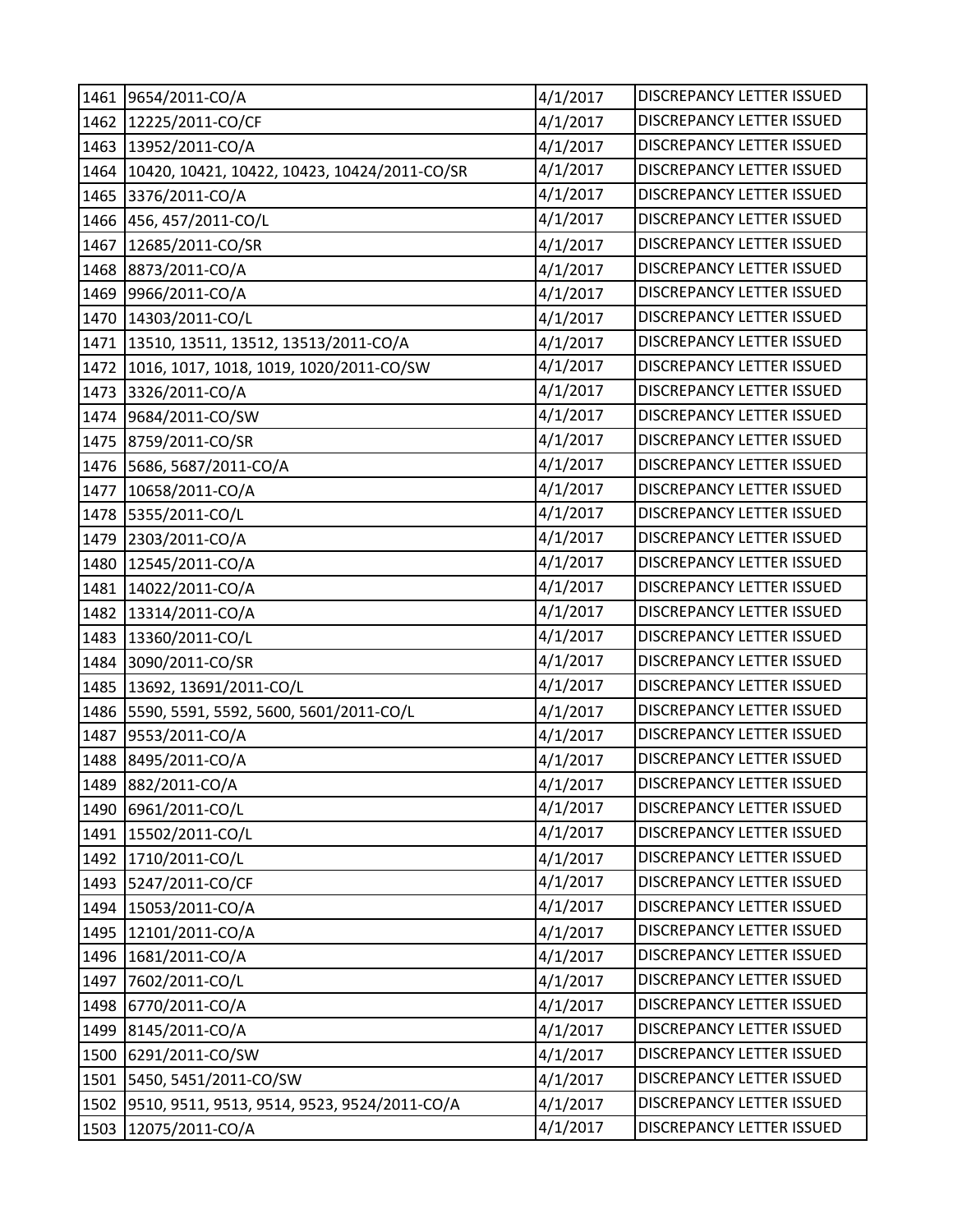|      | 1504 9114/2011-CO/L                                | 4/1/2017 | <b>DISCREPANCY LETTER ISSUED</b> |
|------|----------------------------------------------------|----------|----------------------------------|
| 1505 | 3035, 3036, 3037, 3038, 3039/2011-CO/L             | 4/1/2017 | DISCREPANCY LETTER ISSUED        |
|      | 1506 5576, 5577, 5579, 5580/2011-CO/SW             | 4/1/2017 | DISCREPANCY LETTER ISSUED        |
| 1507 | 230/2011-CO/L                                      | 4/1/2017 | DISCREPANCY LETTER ISSUED        |
| 1508 | 8918/2011-CO/L                                     | 4/1/2017 | DISCREPANCY LETTER ISSUED        |
| 1509 | 14871/2011-CO/A                                    | 4/1/2017 | DISCREPANCY LETTER ISSUED        |
| 1510 | 6263, 6264/2011-CO/SW                              | 4/1/2017 | DISCREPANCY LETTER ISSUED        |
| 1511 | 12647, 12648, 12649, 12650, 12651, 12653/2011-CO/L | 4/1/2017 | <b>DISCREPANCY LETTER ISSUED</b> |
| 1512 | 6573/2011-CO/A                                     | 4/1/2017 | DISCREPANCY LETTER ISSUED        |
| 1513 | 5166/2011-CO/A                                     | 4/1/2017 | DISCREPANCY LETTER ISSUED        |
|      | 1514 1172/2011-CO/A                                | 4/1/2017 | DISCREPANCY LETTER ISSUED        |
| 1515 | 9301/2011-CO/A                                     | 4/1/2017 | DISCREPANCY LETTER ISSUED        |
|      | 1516 14261, 14262, 14264, 14268/2011-CO/CF         | 4/1/2017 | DISCREPANCY LETTER ISSUED        |
| 1517 | 2428/2011-CO/L                                     | 4/1/2017 | DISCREPANCY LETTER ISSUED        |
| 1518 | 3899, 3900/2011-CO/A                               | 4/1/2017 | <b>DISCREPANCY LETTER ISSUED</b> |
| 1519 | 13669/2011-CO/L                                    | 4/1/2017 | DISCREPANCY LETTER ISSUED        |
| 1520 | 7099/2011-CO/A                                     | 4/1/2017 | DISCREPANCY LETTER ISSUED        |
| 1521 | 9447, 9448, 9671, 9672/2011-CO/L                   | 4/1/2017 | DISCREPANCY LETTER ISSUED        |
| 1522 | 3517/2011-CO/L                                     | 4/1/2017 | DISCREPANCY LETTER ISSUED        |
| 1523 | 12117/2011-CO/A                                    | 4/1/2017 | <b>DISCREPANCY LETTER ISSUED</b> |
| 1524 | 5140/2011-CO/A                                     | 4/1/2017 | DISCREPANCY LETTER ISSUED        |
| 1525 | 9201/2011-CO/L                                     | 4/1/2017 | DISCREPANCY LETTER ISSUED        |
| 1526 | 3749/2011-CO/A                                     | 4/1/2017 | DISCREPANCY LETTER ISSUED        |
| 1527 | 8476/2010-CO/A                                     | 4/1/2017 | DISCREPANCY LETTER ISSUED        |
| 1528 | 5282/2011-CO/L                                     | 4/1/2017 | DISCREPANCY LETTER ISSUED        |
| 1529 | 12285/2011-CO/A                                    | 4/1/2017 | <b>DISCREPANCY LETTER ISSUED</b> |
| 1530 | 15028/2011-CO/L                                    | 4/1/2017 | DISCREPANCY LETTER ISSUED        |
| 1531 | 524-2011-CO/SW                                     | 4/1/2017 | DISCREPANCY LETTER ISSUED        |
|      | 1532 159/2011-CO/A                                 | 4/1/2017 | DISCREPANCY LETTER ISSUED        |
| 1533 | 239/2011-CO/L                                      | 4/1/2017 | DISCREPANCY LETTER ISSUED        |
| 1534 | 9497, 9498/2011-CO/L                               | 4/1/2017 | DISCREPANCY LETTER ISSUED        |
| 1535 | 12466/2010-CO/L                                    | 4/1/2017 | DISCREPANCY LETTER ISSUED        |
| 1536 | 867/2011-CO/L                                      | 4/1/2017 | DISCREPANCY LETTER ISSUED        |
| 1537 | 5667/2011-CO/A                                     | 4/1/2017 | DISCREPANCY LETTER ISSUED        |
| 1538 | 8618-8620/2012-CO/SR                               | 4/1/2017 | DISCREPANCY LETTER ISSUED        |
| 1539 | 12207/2011-CO/CF                                   | 4/1/2017 | DISCREPANCY LETTER ISSUED        |
| 1540 | 12206/2011-CO/A                                    | 4/1/2017 | DISCREPANCY LETTER ISSUED        |
| 1541 | 5200-5201/2011-CO/A                                | 4/1/2017 | DISCREPANCY LETTER ISSUED        |
| 1542 | 15156/2011-CO/A                                    | 4/1/2017 | DISCREPANCY LETTER ISSUED        |
| 1543 | 13364/2011-CO/L                                    | 4/1/2017 | DISCREPANCY LETTER ISSUED        |
| 1544 | 5325/2011-CO/L                                     | 4/1/2017 | DISCREPANCY LETTER ISSUED        |
| 1545 | 3522/2011-CO/A                                     | 4/1/2017 | DISCREPANCY LETTER ISSUED        |
|      | 1546 6918/2011-CO/A                                | 4/1/2017 | DISCREPANCY LETTER ISSUED        |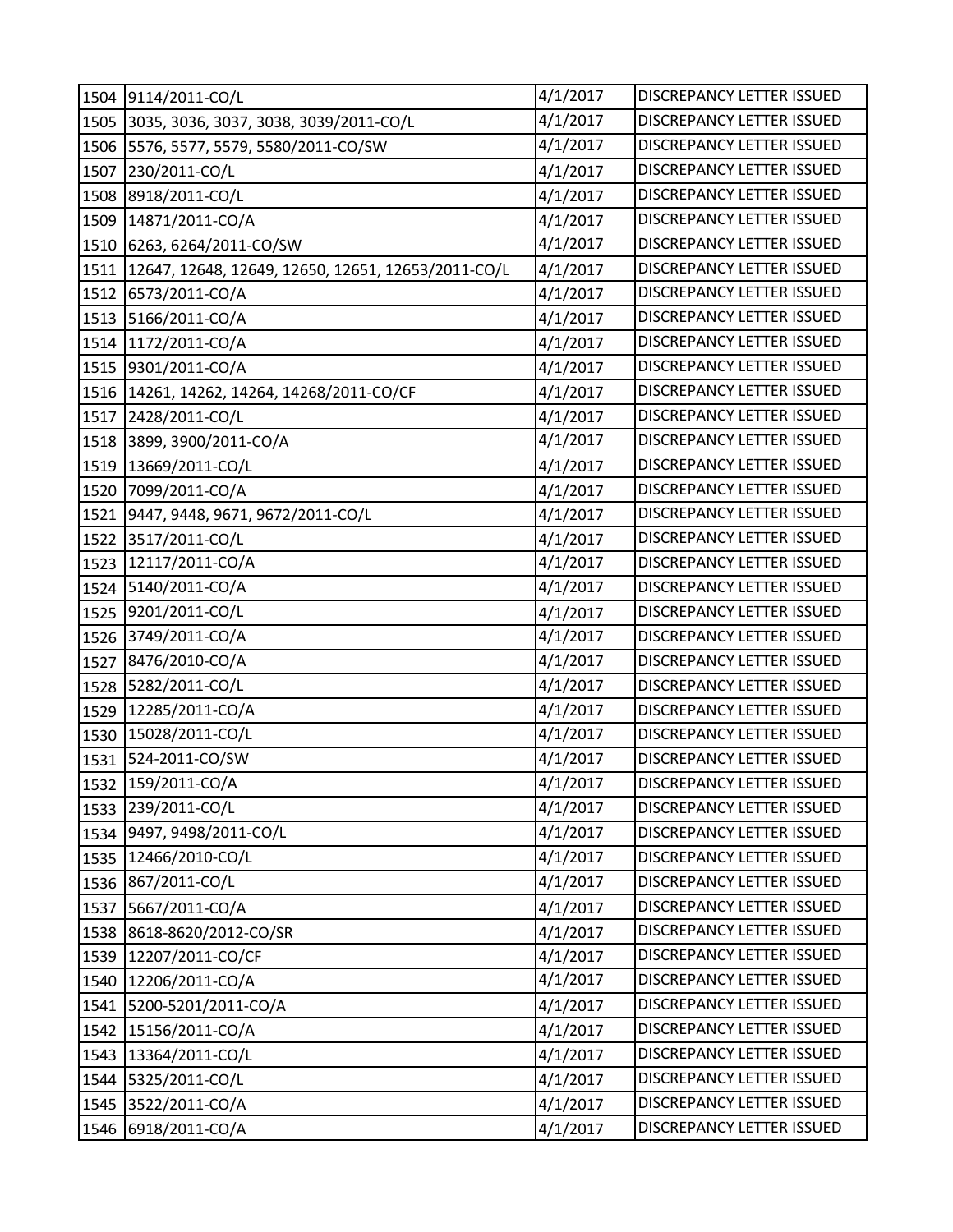| 1547 | 13281/2011-CO/A         | 4/1/2017 | DISCREPANCY LETTER ISSUED        |
|------|-------------------------|----------|----------------------------------|
| 1548 | 9473A-9498A/2011-CO/A   | 4/1/2017 | DISCREPANCY LETTER ISSUED        |
| 1549 | 6102/2011-CO/L          | 4/1/2017 | DISCREPANCY LETTER ISSUED        |
| 1550 | 7680, 7681/2011-CO/SR   | 4/1/2017 | DISCREPANCY LETTER ISSUED        |
| 1551 | 5174/2012-CO/CF         | 4/1/2017 | <b>DISCREPANCY LETTER ISSUED</b> |
| 1552 | 12090/2012-CO/A         | 4/1/2017 | DISCREPANCY LETTER ISSUED        |
| 1553 | 8958/2012-CO/SR         | 4/1/2017 | DISCREPANCY LETTER ISSUED        |
| 1554 | 14583/2012-CO/SR        | 4/1/2017 | DISCREPANCY LETTER ISSUED        |
| 1555 | 3226 TO 3232/2012-CO/SR | 4/1/2017 | DISCREPANCY LETTER ISSUED        |
| 1556 | 14533/2012-CO/SR        | 4/1/2017 | DISCREPANCY LETTER ISSUED        |
| 1557 | 13434/2010-CO/L         | 4/1/2017 | DISCREPANCY LETTER ISSUED        |
| 1558 | 110001/2012-CO/SR       | 4/1/2017 | DISCREPANCY LETTER ISSUED        |
| 1559 | 6126/2012-CO/A          | 4/1/2017 | DISCREPANCY LETTER ISSUED        |
| 1560 | 14525/2012-CO/A         | 4/1/2017 | DISCREPANCY LETTER ISSUED        |
| 1561 | 8066,8067/2011-CO/L     | 4/1/2017 | <b>DISCREPANCY LETTER ISSUED</b> |
| 1562 | 4680/2012-CO/A          | 4/1/2017 | DISCREPANCY LETTER ISSUED        |
| 1563 | 566/2012-CO/CF          | 4/1/2017 | DISCREPANCY LETTER ISSUED        |
| 1564 | 564-565/2012-CO/A       | 4/1/2017 | DISCREPANCY LETTER ISSUED        |
| 1565 | 888-889/2012-CO/L       | 4/1/2017 | DISCREPANCY LETTER ISSUED        |
| 1566 | 11834/2012-CO/L         | 4/1/2017 | DISCREPANCY LETTER ISSUED        |
| 1567 | 16509/2012-CO/CF        | 4/1/2017 | DISCREPANCY LETTER ISSUED        |
| 1568 | 1204/2011-CO/A          | 4/1/2017 | <b>DISCREPANCY LETTER ISSUED</b> |
| 1569 | 7197/2011-CO/L          | 4/1/2017 | DISCREPANCY LETTER ISSUED        |
| 1570 | 62/2011-CO/SW           | 4/1/2017 | DISCREPANCY LETTER ISSUED        |
| 1571 | 11336/2012-CO/SW        | 4/1/2017 | DISCREPANCY LETTER ISSUED        |
| 1572 | 16034/2012-CO/SR        | 4/1/2017 | DISCREPANCY LETTER ISSUED        |
| 1573 | 1873/2012-CO/L          | 4/1/2017 | DISCREPANCY LETTER ISSUED        |
| 1574 | 14014/2012-CO/A         | 4/1/2017 | DISCREPANCY LETTER ISSUED        |
|      | 1575 13505/2012-CO/L    | 4/1/2017 | DISCREPANCY LETTER ISSUED        |
| 1576 | 456/2012-CO/L           | 4/1/2017 | DISCREPANCY LETTER ISSUED        |
| 1577 | 15705-15710/2012-CO/A   | 4/1/2017 | DISCREPANCY LETTER ISSUED        |
| 1578 | 3874/2011-CO/L          | 4/1/2017 | DISCREPANCY LETTER ISSUED        |
| 1579 | 11678/2010-CO/L         | 4/1/2017 | DISCREPANCY LETTER ISSUED        |
| 1580 | 10450/2010-CO/L         | 4/1/2017 | DISCREPANCY LETTER ISSUED        |
| 1581 | 5743, 5745/2010-CO/L    | 4/1/2017 | <b>DISCREPANCY LETTER ISSUED</b> |
| 1582 | 15452/2011-CO/L         | 4/1/2017 | DISCREPANCY LETTER ISSUED        |
| 1583 | 8588 - 8589/2010-CO/A   | 4/1/2017 | DISCREPANCY LETTER ISSUED        |
| 1584 | 2426/2012-CO/SW         | 4/1/2017 | DISCREPANCY LETTER ISSUED        |
| 1585 | 11761/2010-CO/SR        | 4/1/2017 | DISCREPANCY LETTER ISSUED        |
| 1586 | 11632/2010-CO/L         | 4/1/2017 | DISCREPANCY LETTER ISSUED        |
| 1587 | 11419/2010-CO/L         | 4/1/2017 | DISCREPANCY LETTER ISSUED        |
| 1588 | 6487/2010-CO/L          | 4/1/2017 | DISCREPANCY LETTER ISSUED        |
| 1589 | 15327&15328/2012-CO/A   | 4/1/2017 | DISCREPANCY LETTER ISSUED        |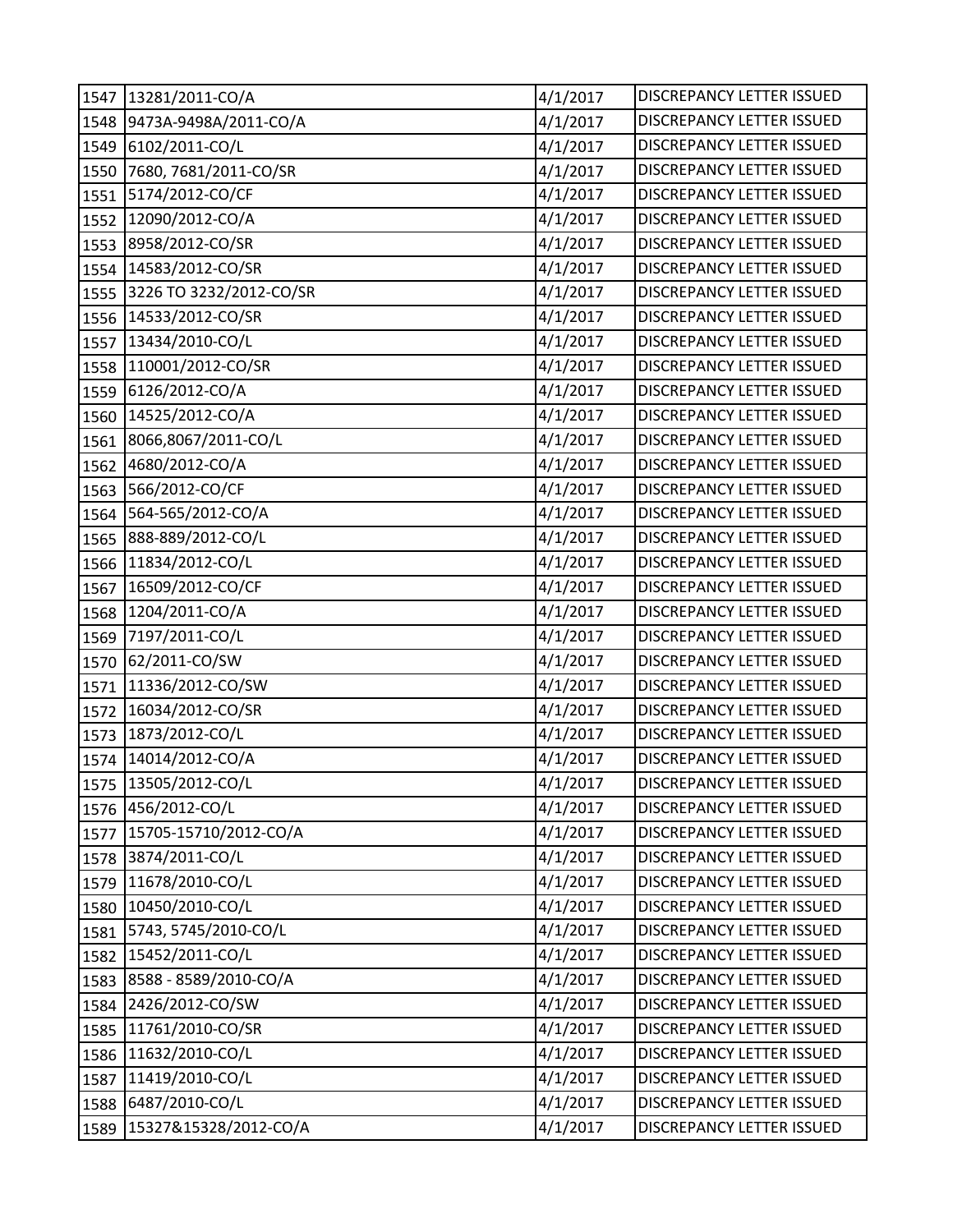| 1590 | 11788/2010-CO/L             | 4/1/2017 | DISCREPANCY LETTER ISSUED        |
|------|-----------------------------|----------|----------------------------------|
| 1591 | 14267/2011-CO/CF            | 4/1/2017 | DISCREPANCY LETTER ISSUED        |
| 1592 | 13159,13161&13162/2012-CO/A | 4/1/2017 | DISCREPANCY LETTER ISSUED        |
| 1593 | 11069 & 11070/2012-CO/A     | 4/1/2017 | DISCREPANCY LETTER ISSUED        |
| 1594 | 6845/2012-CO/L              | 4/1/2017 | DISCREPANCY LETTER ISSUED        |
| 1595 | 15484/2012-CO/SR            | 4/1/2017 | DISCREPANCY LETTER ISSUED        |
| 1596 | 9059/2012-CO/A              | 4/1/2017 | <b>DISCREPANCY LETTER ISSUED</b> |
| 1597 | 15648/2012-CO/A             | 4/1/2017 | <b>DISCREPANCY LETTER ISSUED</b> |
| 1598 | 3537/2012-CO/L              | 4/1/2017 | DISCREPANCY LETTER ISSUED        |
| 1599 | 8792 TO 8794/2012-CO/SR/CF  | 4/1/2017 | DISCREPANCY LETTER ISSUED        |
| 1600 | 16051/2012-CO/A             | 4/1/2017 | <b>DISCREPANCY LETTER ISSUED</b> |
| 1601 | 6777 & 6778/2011-CO/A       | 4/1/2017 | DISCREPANCY LETTER ISSUED        |
| 1602 | 2556/2011-CO/A              | 4/1/2017 | DISCREPANCY LETTER ISSUED        |
| 1603 | 14146/2011-CO/A             | 4/1/2017 | DISCREPANCY LETTER ISSUED        |
| 1604 | 1127/2011-CO/L              | 4/1/2017 | DISCREPANCY LETTER ISSUED        |
| 1605 | 13728/2011-CO/SW            | 4/1/2017 | DISCREPANCY LETTER ISSUED        |
| 1606 | 1080/2011-CO/L              | 4/1/2017 | DISCREPANCY LETTER ISSUED        |
| 1607 | 13455/2011-CO/A             | 4/1/2017 | DISCREPANCY LETTER ISSUED        |
| 1608 | 10575/2011-CO/A             | 4/1/2017 | DISCREPANCY LETTER ISSUED        |
| 1609 | 15946/2012-CO/L             | 4/1/2017 | DISCREPANCY LETTER ISSUED        |
| 1610 | 9100/2012-CO/SW             | 4/1/2017 | DISCREPANCY LETTER ISSUED        |
| 1611 | 5527/2012-CO/A              | 4/1/2017 | <b>DISCREPANCY LETTER ISSUED</b> |
| 1612 | 554/2012-CO/A               | 4/1/2017 | <b>DISCREPANCY LETTER ISSUED</b> |
| 1613 | 9646/2012-CO/A              | 4/1/2017 | <b>DISCREPANCY LETTER ISSUED</b> |
| 1614 | 5884/2011-CO/A              | 4/1/2017 | DISCREPANCY LETTER ISSUED        |
| 1615 | 10583/2012-CO/A             | 4/1/2017 | DISCREPANCY LETTER ISSUED        |
| 1616 | 7594 TO 7600/2012-CO/SR     | 4/1/2017 | DISCREPANCY LETTER ISSUED        |
| 1617 | 11927/2012-CO/L             | 4/1/2017 | DISCREPANCY LETTER ISSUED        |
|      | 1618 12059-12060/2010-CO/A  | 4/1/2017 | DISCREPANCY LETTER ISSUED        |
| 1619 | 948/2012-CO/L               | 4/1/2017 | DISCREPANCY LETTER ISSUED        |
| 1620 | 11218/2012-CO/L             | 4/1/2017 | DISCREPANCY LETTER ISSUED        |
| 1621 | 544/2012-CO/L               | 4/1/2017 | DISCREPANCY LETTER ISSUED        |
| 1622 | 9641/2012-CO/A              | 4/1/2017 | DISCREPANCY LETTER ISSUED        |
| 1623 | 1647/2012-CO/L              | 4/1/2017 | DISCREPANCY LETTER ISSUED        |
| 1624 | 3656 TO 3665/2010-CO/SW     | 4/1/2017 | DISCREPANCY LETTER ISSUED        |
| 1625 | 4539 TO 4546/2012-CO/SR     | 4/1/2017 | DISCREPANCY LETTER ISSUED        |
| 1626 | 5400&5402/2012-CO/L         | 4/1/2017 | DISCREPANCY LETTER ISSUED        |
| 1627 | 2007/2012/CO/A              | 4/1/2017 | DISCREPANCY LETTER ISSUED        |
| 1628 | 11366/2012-CO/A             | 4/1/2017 | DISCREPANCY LETTER ISSUED        |
| 1629 | 16012/2012-CO/L             | 4/1/2017 | DISCREPANCY LETTER ISSUED        |
| 1630 | 12052/2011-CO/L             | 4/1/2017 | DISCREPANCY LETTER ISSUED        |
| 1631 | 7090/2012-CO/A              | 4/1/2017 | DISCREPANCY LETTER ISSUED        |
| 1632 | 6070/2012-CO/A              | 4/1/2017 | DISCREPANCY LETTER ISSUED        |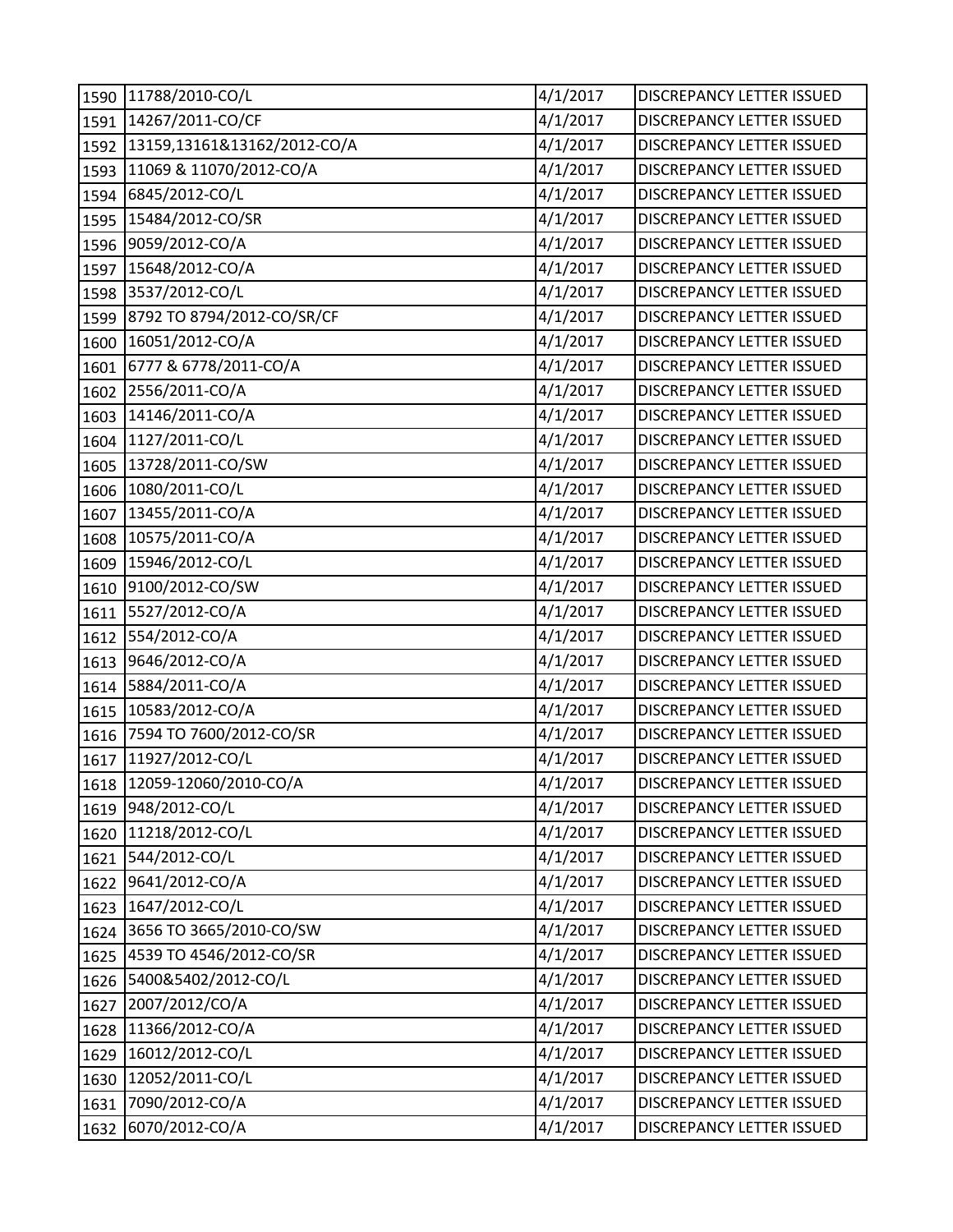| 1633 | 5596 TO 5559/2011-CO/SW     | 4/1/2017 | <b>DISCREPANCY LETTER ISSUED</b> |
|------|-----------------------------|----------|----------------------------------|
| 1634 | 1413-1414/2012-CO/L         | 4/1/2017 | DISCREPANCY LETTER ISSUED        |
| 1635 | 2080/2011-CO/L              | 4/1/2017 | <b>DISCREPANCY LETTER ISSUED</b> |
| 1636 | 11869/2010-CO/A             | 4/1/2017 | DISCREPANCY LETTER ISSUED        |
| 1637 | 15825/2012-CO/A             | 4/1/2017 | DISCREPANCY LETTER ISSUED        |
| 1638 | 8259/2011-CO/A              | 4/1/2017 | DISCREPANCY LETTER ISSUED        |
| 1639 | 11208/2012-CO/A             | 4/1/2017 | DISCREPANCY LETTER ISSUED        |
| 1640 | 7037&7038/2012-CO/L         | 4/1/2017 | DISCREPANCY LETTER ISSUED        |
| 1641 | 11856,11857/2011-CO/SR      | 4/1/2017 | DISCREPANCY LETTER ISSUED        |
| 1642 | 9536 TO 9545/2011-CO/A      | 4/1/2017 | DISCREPANCY LETTER ISSUED        |
| 1643 | 5821 TO 5840/2011-CO/A      | 4/1/2017 | DISCREPANCY LETTER ISSUED        |
| 1644 | 8246/2011-CO/SR             | 4/1/2017 | DISCREPANCY LETTER ISSUED        |
| 1645 | 3651/2011-CO/A              | 4/1/2017 | DISCREPANCY LETTER ISSUED        |
| 1646 | 11973/2011-CO/A             | 4/1/2017 | DISCREPANCY LETTER ISSUED        |
| 1647 | 11649/2011-CO/A             | 4/1/2017 | DISCREPANCY LETTER ISSUED        |
| 1648 | 16322 TO 16330/2012-CO/A    | 4/1/2017 | DISCREPANCY LETTER ISSUED        |
| 1649 | 5754/2011-CO/A              | 4/1/2017 | DISCREPANCY LETTER ISSUED        |
| 1650 | 9022-9025/2011-CO/A         | 4/1/2017 | DISCREPANCY LETTER ISSUED        |
| 1651 | 5327/2011-CO/A              | 4/1/2017 | DISCREPANCY LETTER ISSUED        |
| 1652 | 13558,13559,13560/2011-CO/L | 4/1/2017 | DISCREPANCY LETTER ISSUED        |
| 1653 | 11044/2011-CO/A             | 4/1/2017 | DISCREPANCY LETTER ISSUED        |
| 1654 | 13546/2011-CO/L             | 4/1/2017 | DISCREPANCY LETTER ISSUED        |
| 1655 | 3594 TO 3597/2010-CO/A      | 4/1/2017 | DISCREPANCY LETTER ISSUED        |
| 1656 | 9211/2010-CO/SR             | 4/1/2017 | DISCREPANCY LETTER ISSUED        |
| 1657 | 7700, 7702/2010-CO/A        | 4/1/2017 | DISCREPANCY LETTER ISSUED        |
| 1658 | 5703/2010-CO/SW             | 4/1/2017 | DISCREPANCY LETTER ISSUED        |
| 1659 | 8914/2011-CO/L              | 4/1/2017 | DISCREPANCY LETTER ISSUED        |
| 1660 | 7679/2011-CO/L              | 4/1/2017 | <b>DISCREPANCY LETTER ISSUED</b> |
|      | 1661 9941/2011-CO/L         | 4/1/2017 | DISCREPANCY LETTER ISSUED        |
| 1662 | 12051-12052/2010-CO/A       | 4/1/2017 | DISCREPANCY LETTER ISSUED        |
| 1663 | 010064/2010-CO/L            | 4/1/2017 | DISCREPANCY LETTER ISSUED        |
| 1664 | 13331/2011-CO/M             | 4/1/2017 | DISCREPANCY LETTER ISSUED        |
| 1665 | 15285/2011-CO/A             | 4/1/2017 | DISCREPANCY LETTER ISSUED        |
| 1666 | 911/2011-CO/A               | 4/1/2017 | <b>DISCREPANCY LETTER ISSUED</b> |
| 1667 | 110/2011-CO/L               | 4/1/2017 | DISCREPANCY LETTER ISSUED        |
| 1668 | 10191/2011-CO/SW            | 4/1/2017 | DISCREPANCY LETTER ISSUED        |
| 1669 | 8187 & 8183/2010-CO/L       | 4/1/2017 | DISCREPANCY LETTER ISSUED        |
| 1670 | 8269/2010-CO/A              | 4/1/2017 | DISCREPANCY LETTER ISSUED        |
| 1671 | 12352/2010-CO/L             | 4/1/2017 | DISCREPANCY LETTER ISSUED        |
| 1672 | 12587/2010-CO/A             | 4/1/2017 | DISCREPANCY LETTER ISSUED        |
| 1673 | 6769/2010-CO/A              | 4/1/2017 | DISCREPANCY LETTER ISSUED        |
| 1674 | 8846/2010-CO/L              | 4/1/2017 | DISCREPANCY LETTER ISSUED        |
| 1675 | 9237/2010-CO/L              | 4/1/2017 | DISCREPANCY LETTER ISSUED        |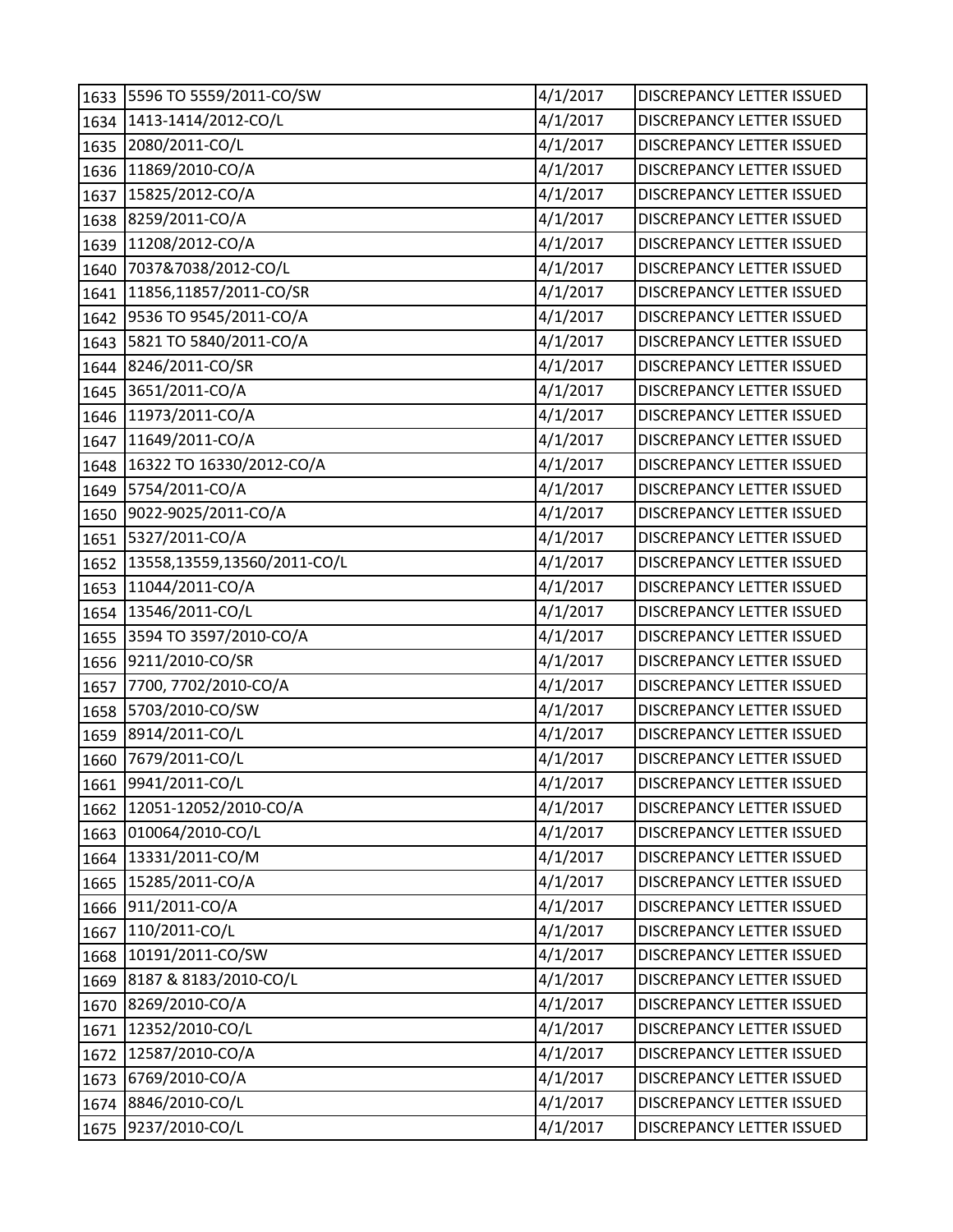| 1676 | 2985/2010-CO/L          | 4/1/2017 | DISCREPANCY LETTER ISSUED        |
|------|-------------------------|----------|----------------------------------|
| 1677 | 15610,15611/2012-CO/SR  | 4/1/2017 | DISCREPANCY LETTER ISSUED        |
| 1678 | 7625/2012-CO/A          | 4/1/2017 | DISCREPANCY LETTER ISSUED        |
| 1679 | 16450, 16451/2012-CO/A  | 4/1/2017 | DISCREPANCY LETTER ISSUED        |
| 1680 | 13664/2010-CO/L         | 4/1/2017 | DISCREPANCY LETTER ISSUED        |
| 1681 | 1559/2010-CO/L          | 4/1/2017 | DISCREPANCY LETTER ISSUED        |
| 1682 | 6378-6388/2010-CO/A     | 4/1/2017 | DISCREPANCY LETTER ISSUED        |
| 1683 | 11645/2010-CO/L         | 4/1/2017 | DISCREPANCY LETTER ISSUED        |
| 1684 | 1084/2010-CO/L          | 4/1/2017 | DISCREPANCY LETTER ISSUED        |
| 1685 | 9816/2011-CO/CF         | 4/1/2017 | DISCREPANCY LETTER ISSUED        |
| 1686 | 5011-5012/2011-CO/A     | 4/1/2017 | DISCREPANCY LETTER ISSUED        |
| 1687 | 5014/2011-CO/A          | 4/1/2017 | DISCREPANCY LETTER ISSUED        |
| 1688 | 10470-10474/2011-CO/SR  | 4/1/2017 | DISCREPANCY LETTER ISSUED        |
| 1689 | 8959/2011-CO/L          | 4/1/2017 | DISCREPANCY LETTER ISSUED        |
| 1690 | 13922 & 13923/2010-CO/A | 4/1/2017 | DISCREPANCY LETTER ISSUED        |
| 1691 | 6788/2010-CO/L          | 4/1/2017 | DISCREPANCY LETTER ISSUED        |
| 1692 | 948/2012-CO/L           | 4/1/2017 | DISCREPANCY LETTER ISSUED        |
| 1693 | 7036/2012-CO/A          | 4/1/2017 | DISCREPANCY LETTER ISSUED        |
| 1694 | 6261,6262/2012-CO/L     | 4/1/2017 | DISCREPANCY LETTER ISSUED        |
| 1695 | 498/2012-CO/L           | 4/1/2017 | DISCREPANCY LETTER ISSUED        |
| 1696 | 4235-4242/2012-CO/SR    | 4/1/2017 | DISCREPANCY LETTER ISSUED        |
| 1697 | 2781/2012-CO/A          | 4/1/2017 | DISCREPANCY LETTER ISSUED        |
| 1698 | 13308/2012-CO/L         | 4/1/2017 | DISCREPANCY LETTER ISSUED        |
| 1699 | 10173/2012-CO/L         | 4/1/2017 | DISCREPANCY LETTER ISSUED        |
| 1700 | 16139/2012-CO/SR        | 4/1/2017 | DISCREPANCY LETTER ISSUED        |
| 1701 | 8621 TO 8624/2012-CO/SR | 4/1/2017 | DISCREPANCY LETTER ISSUED        |
| 1702 | 14129/2012-CO/L         | 4/1/2017 | <b>DISCREPANCY LETTER ISSUED</b> |
| 1703 | 14430,14431/2012-CO/SR  | 4/1/2017 | DISCREPANCY LETTER ISSUED        |
|      | 1704 2533/2012-CO/L     | 4/1/2017 | DISCREPANCY LETTER ISSUED        |
| 1705 | 11315/2012-CO/A         | 4/1/2017 | DISCREPANCY LETTER ISSUED        |
| 1706 | 14314/2012-CO/L         | 4/1/2017 | DISCREPANCY LETTER ISSUED        |
| 1707 | 7854/2012-CO/A          | 4/1/2017 | <b>DISCREPANCY LETTER ISSUED</b> |
| 1708 | 15446/2012-CO/L         | 4/1/2017 | DISCREPANCY LETTER ISSUED        |
| 1709 | 7315/2012-CO/A          | 4/1/2017 | DISCREPANCY LETTER ISSUED        |
| 1710 | 7796/2012-CO/A          | 4/1/2017 | <b>DISCREPANCY LETTER ISSUED</b> |
| 1711 | 14414-14424/2012-CO/L   | 4/1/2017 | DISCREPANCY LETTER ISSUED        |
| 1712 | 1833/2010-CO/L          | 4/1/2017 | DISCREPANCY LETTER ISSUED        |
| 1713 | 382/2010-CO/L           | 4/1/2017 | DISCREPANCY LETTER ISSUED        |
| 1714 | 14556/2012-CO/L         | 4/1/2017 | DISCREPANCY LETTER ISSUED        |
| 1715 | 9367/2011-CO/L          | 4/1/2017 | DISCREPANCY LETTER ISSUED        |
| 1716 | 4368/2010-CO/L          | 4/1/2017 | DISCREPANCY LETTER ISSUED        |
| 1717 | 1162/21010-CO/SW        | 4/1/2017 | DISCREPANCY LETTER ISSUED        |
| 1718 | 901/2011-CO/L           | 4/1/2017 | DISCREPANCY LETTER ISSUED        |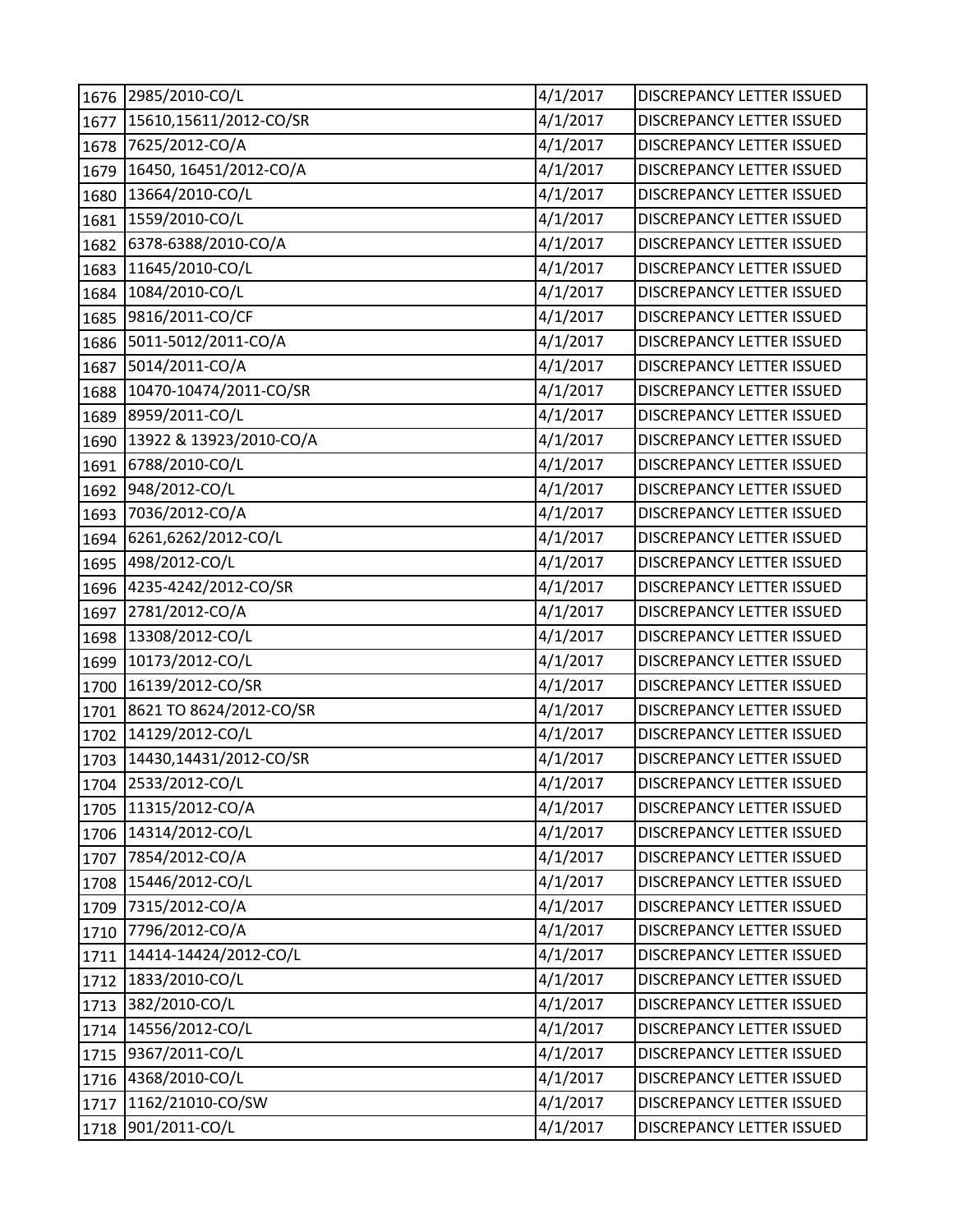| 1719 | 7303/2012/CO/L                                   | 4/1/2017 | DISCREPANCY LETTER ISSUED        |
|------|--------------------------------------------------|----------|----------------------------------|
| 1720 | 8788-8790/2012-CO/A                              | 4/1/2017 | DISCREPANCY LETTER ISSUED        |
| 1721 | 11553-11554/2011-CO/A/L                          | 4/1/2017 | DISCREPANCY LETTER ISSUED        |
| 1722 | 5566/2012-CO/A                                   | 4/1/2017 | <b>DISCREPANCY LETTER ISSUED</b> |
| 1723 | 11307/2009-CO/L                                  | 4/1/2017 | DISCREPANCY LETTER ISSUED        |
| 1724 | 8435/2010-CO/L                                   | 4/1/2017 | DISCREPANCY LETTER ISSUED        |
| 1725 | 8777 - 8786/2012-CO/L                            | 4/1/2017 | DISCREPANCY LETTER ISSUED        |
| 1726 | 283/2012-CO/A                                    | 4/1/2017 | <b>DISCREPANCY LETTER ISSUED</b> |
| 1727 | 3423/2012-CO/A                                   | 4/1/2017 | DISCREPANCY LETTER ISSUED        |
| 1728 | 4076, 4072/2012-CO/SR                            | 4/1/2017 | DISCREPANCY LETTER ISSUED        |
| 1729 | 14232/2012-CO/CF                                 | 4/1/2017 | DISCREPANCY LETTER ISSUED        |
| 1730 | 6021/2011-CO/L                                   | 4/1/2017 | DISCREPANCY LETTER ISSUED        |
| 1731 | 5818/2012-CO/SW                                  | 4/1/2017 | DISCREPANCY LETTER ISSUED        |
| 1732 | 8034-8041/2011-CO/SR                             | 4/1/2017 | <b>DISCREPANCY LETTER ISSUED</b> |
| 1733 | 1013-1015/2012-CO/SR                             | 4/1/2017 | <b>DISCREPANCY LETTER ISSUED</b> |
| 1734 | 4220/2012-CO/A                                   | 4/1/2017 | DISCREPANCY LETTER ISSUED        |
| 1735 | 5934/2012-CO/L                                   | 4/1/2017 | DISCREPANCY LETTER ISSUED        |
|      | 1736 13267, 13272/2012-CO/L                      | 4/1/2017 | <b>DISCREPANCY LETTER ISSUED</b> |
| 1737 | 817/2012-CO/L                                    | 4/1/2017 | <b>DISCREPANCY LETTER ISSUED</b> |
| 1738 | 928-929/2012-CO/A                                | 4/1/2017 | DISCREPANCY LETTER ISSUED        |
| 1739 | 7250/2012-CO/A                                   | 4/1/2017 | DISCREPANCY LETTER ISSUED        |
| 1740 | 7795/2012-CO/A                                   | 4/1/2017 | DISCREPANCY LETTER ISSUED        |
| 1741 | 1696/2012-CO/A                                   | 4/1/2017 | DISCREPANCY LETTER ISSUED        |
| 1742 | 6213/2010-CO/A                                   | 4/1/2017 | DISCREPANCY LETTER ISSUED        |
| 1743 | 8797 - 8801/2012-CO/A                            | 4/1/2017 | DISCREPANCY LETTER ISSUED        |
| 1744 | 11864/2010-CO/L                                  | 4/1/2017 | DISCREPANCY LETTER ISSUED        |
| 1745 | 1243 - 1267/2012-CO/SR                           | 4/1/2017 | DISCREPANCY LETTER ISSUED        |
| 1746 | 1674/2012-CO/L                                   | 4/1/2017 | DISCREPANCY LETTER ISSUED        |
|      | 1747 10432-10435/2012-CO/A                       | 4/1/2017 | DISCREPANCY LETTER ISSUED        |
| 1748 | 15026/2012-CO/A                                  | 4/1/2017 | DISCREPANCY LETTER ISSUED        |
| 1749 | 16027/2012-CO/A                                  | 4/1/2017 | DISCREPANCY LETTER ISSUED        |
| 1750 | 65, 83, 101/2012-CO/CF                           | 4/1/2017 | DISCREPANCY LETTER ISSUED        |
| 1751 | 4389/2010-CO/L                                   | 5/1/2017 | DISCREPANCY LETTER ISSUED        |
| 1752 | 13385/2010-CO/L                                  | 5/1/2017 | <b>DISCREPANCY LETTER ISSUED</b> |
| 1753 | 701/2011-CO/L                                    | 5/1/2017 | DISCREPANCY LETTER ISSUED        |
| 1754 | 12898, 12899, 12900, 12901, 12902, 12903, 12904, | 5/1/2017 | DISCREPANCY LETTER ISSUED        |
| 1755 | 1025/2010-CO/SW                                  | 5/1/2017 | <b>DISCREPANCY LETTER ISSUED</b> |
| 1756 | 1207/2010-CO/SR                                  | 5/1/2017 | DISCREPANCY LETTER ISSUED        |
| 1757 | 13821/2010-CO/L                                  | 5/1/2017 | DISCREPANCY LETTER ISSUED        |
| 1758 | 10616/2010-CO/L                                  | 5/1/2017 | DISCREPANCY LETTER ISSUED        |
| 1759 | 7275/2010-CO/L                                   | 5/1/2017 | DISCREPANCY LETTER ISSUED        |
| 1760 | 6986, 6987, 6988, 6989/2010-CO/L                 | 5/1/2017 | DISCREPANCY LETTER ISSUED        |
| 1761 | 11965, 11966, 11967, 11968/2010-CO/A             | 5/1/2017 | DISCREPANCY LETTER ISSUED        |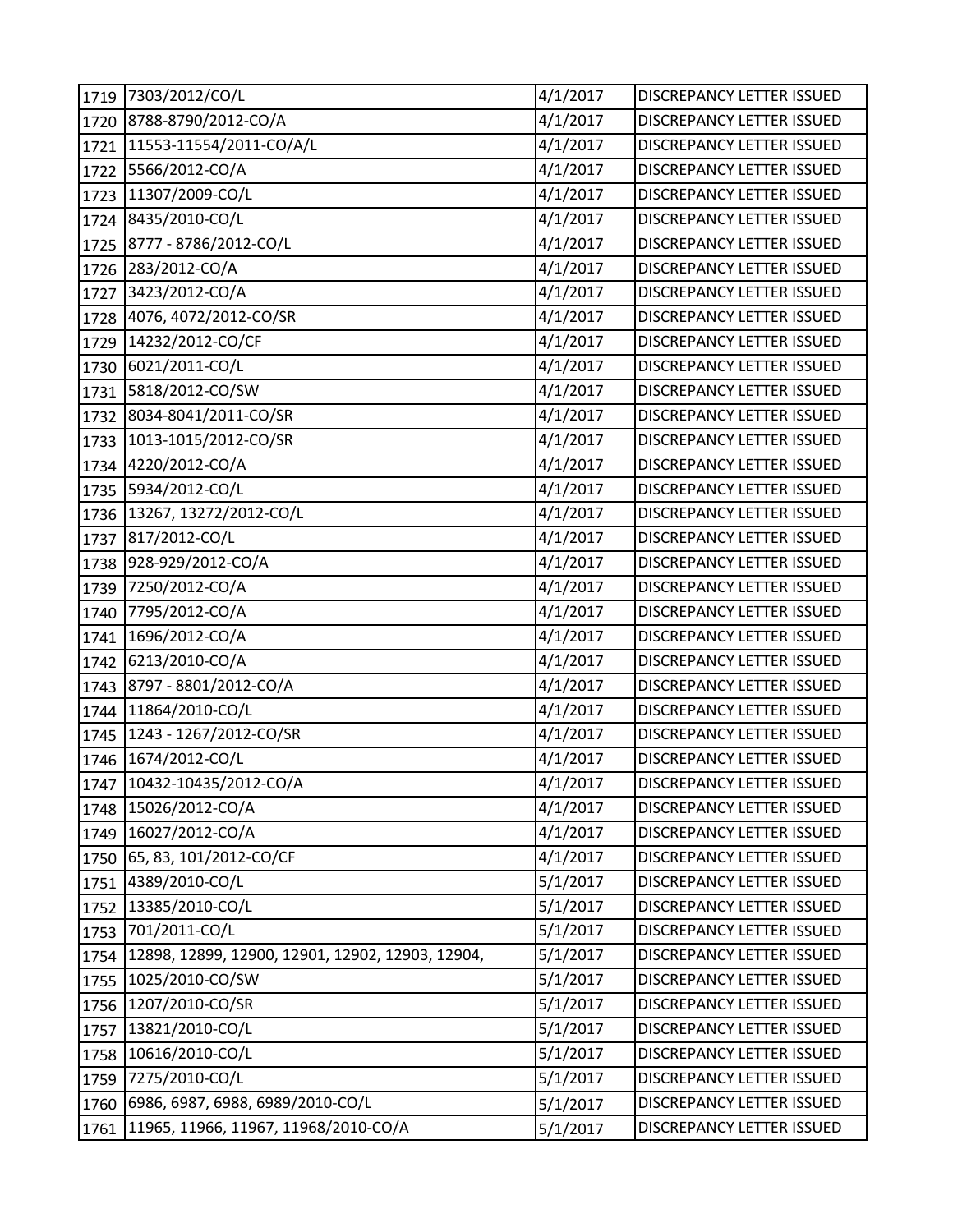| 1762 | 317, 318/2010-CO/L                      | 5/1/2017 | DISCREPANCY LETTER ISSUED |
|------|-----------------------------------------|----------|---------------------------|
| 1763 | 5195/2010-CO/A                          | 5/1/2017 | DISCREPANCY LETTER ISSUED |
| 1764 | 6902/2011-CO/A                          | 5/1/2017 | DISCREPANCY LETTER ISSUED |
| 1765 | 5506, 5507, 5499, 5500, 5501/2011-CO/L  | 5/1/2017 | DISCREPANCY LETTER ISSUED |
| 1766 | 6027/2011-CO/CF                         | 5/1/2017 | DISCREPANCY LETTER ISSUED |
| 1767 | 11445/2011-CO/L                         | 5/1/2017 | DISCREPANCY LETTER ISSUED |
| 1768 | 7300/2011-CO/L                          | 5/1/2017 | DISCREPANCY LETTER ISSUED |
| 1769 | 2742/2011-CO/A                          | 5/1/2017 | DISCREPANCY LETTER ISSUED |
| 1770 | 1475, 1476/2011-CO/A                    | 5/1/2017 | DISCREPANCY LETTER ISSUED |
| 1771 | 9468/2011-CO/CF                         | 5/1/2017 | DISCREPANCY LETTER ISSUED |
| 1772 | 5365/2011-CO/A                          | 5/1/2017 | DISCREPANCY LETTER ISSUED |
| 1773 | 8411/2011-CO/L                          | 5/1/2017 | DISCREPANCY LETTER ISSUED |
| 1774 | 3097, 3098, 3099, 3100, 3101/2011-CO/SR | 5/1/2017 | DISCREPANCY LETTER ISSUED |
| 1775 | 9665/2011-CO/CF                         | 5/1/2017 | DISCREPANCY LETTER ISSUED |
| 1776 | 10526/2011-CO/A                         | 5/1/2017 | DISCREPANCY LETTER ISSUED |
| 1777 | 4145/2011-CO/SR                         | 5/1/2017 | DISCREPANCY LETTER ISSUED |
| 1778 | 5841 to 5850/2011-CO/A                  | 5/1/2017 | DISCREPANCY LETTER ISSUED |
| 1779 | 1631/2011-CO/A                          | 5/1/2017 | DISCREPANCY LETTER ISSUED |
| 1780 | 14040/2011-CO/L                         | 5/1/2017 | DISCREPANCY LETTER ISSUED |
| 1781 | 11310/2012-CO/A                         | 5/1/2017 | DISCREPANCY LETTER ISSUED |
| 1782 | 3417-3418/2012-CO/L                     | 5/1/2017 | DISCREPANCY LETTER ISSUED |
| 1783 | 473/2012-CO/SR                          | 5/1/2017 | DISCREPANCY LETTER ISSUED |
| 1784 | 4732/2012-CO/L                          | 5/1/2017 | DISCREPANCY LETTER ISSUED |
| 1785 | 5374/2012-CO/L                          | 5/1/2017 | DISCREPANCY LETTER ISSUED |
| 1786 | 3248/2012-CO/L                          | 5/1/2017 | DISCREPANCY LETTER ISSUED |
| 1787 | 3743/2012-CO/L                          | 5/1/2017 | DISCREPANCY LETTER ISSUED |
| 1788 | 2957-2959/2012-CO/SR                    | 5/1/2017 | DISCREPANCY LETTER ISSUED |
| 1789 | 4433/2012-CO/A                          | 5/1/2017 | DISCREPANCY LETTER ISSUED |
|      | 1790 5179/2012-CO/A                     | 5/1/2017 | DISCREPANCY LETTER ISSUED |
| 1791 | 7638/2012-CO/A                          | 5/1/2017 | DISCREPANCY LETTER ISSUED |
| 1792 | 4681/2012-CO/A                          | 5/1/2017 | DISCREPANCY LETTER ISSUED |
| 1793 | 7284/2012-CO/A                          | 5/1/2017 | DISCREPANCY LETTER ISSUED |
| 1794 | 4668/2012-CO/A                          | 5/1/2017 | DISCREPANCY LETTER ISSUED |
| 1795 | 9650/2012-CO/SW                         | 5/1/2017 | DISCREPANCY LETTER ISSUED |
| 1796 | 15016/2012-CO/A                         | 5/1/2017 | DISCREPANCY LETTER ISSUED |
| 1797 | 3454/2012-CO/L                          | 5/1/2017 | DISCREPANCY LETTER ISSUED |
| 1798 | 10100/2012-CO/SR                        | 5/1/2017 | DISCREPANCY LETTER ISSUED |
| 1799 | 10466/2012-CO/A                         | 5/1/2017 | DISCREPANCY LETTER ISSUED |
| 1800 | 15579/2012-CO/A                         | 5/1/2017 | DISCREPANCY LETTER ISSUED |
| 1801 | 16255/2012-CO/SR                        | 5/1/2017 | DISCREPANCY LETTER ISSUED |
| 1802 | 16015/2012-CO/L                         | 5/1/2017 | DISCREPANCY LETTER ISSUED |
| 1803 | 14330/2012-CO/L                         | 5/1/2017 | DISCREPANCY LETTER ISSUED |
| 1804 | 2188/2012-CO/A                          | 5/1/2017 | DISCREPANCY LETTER ISSUED |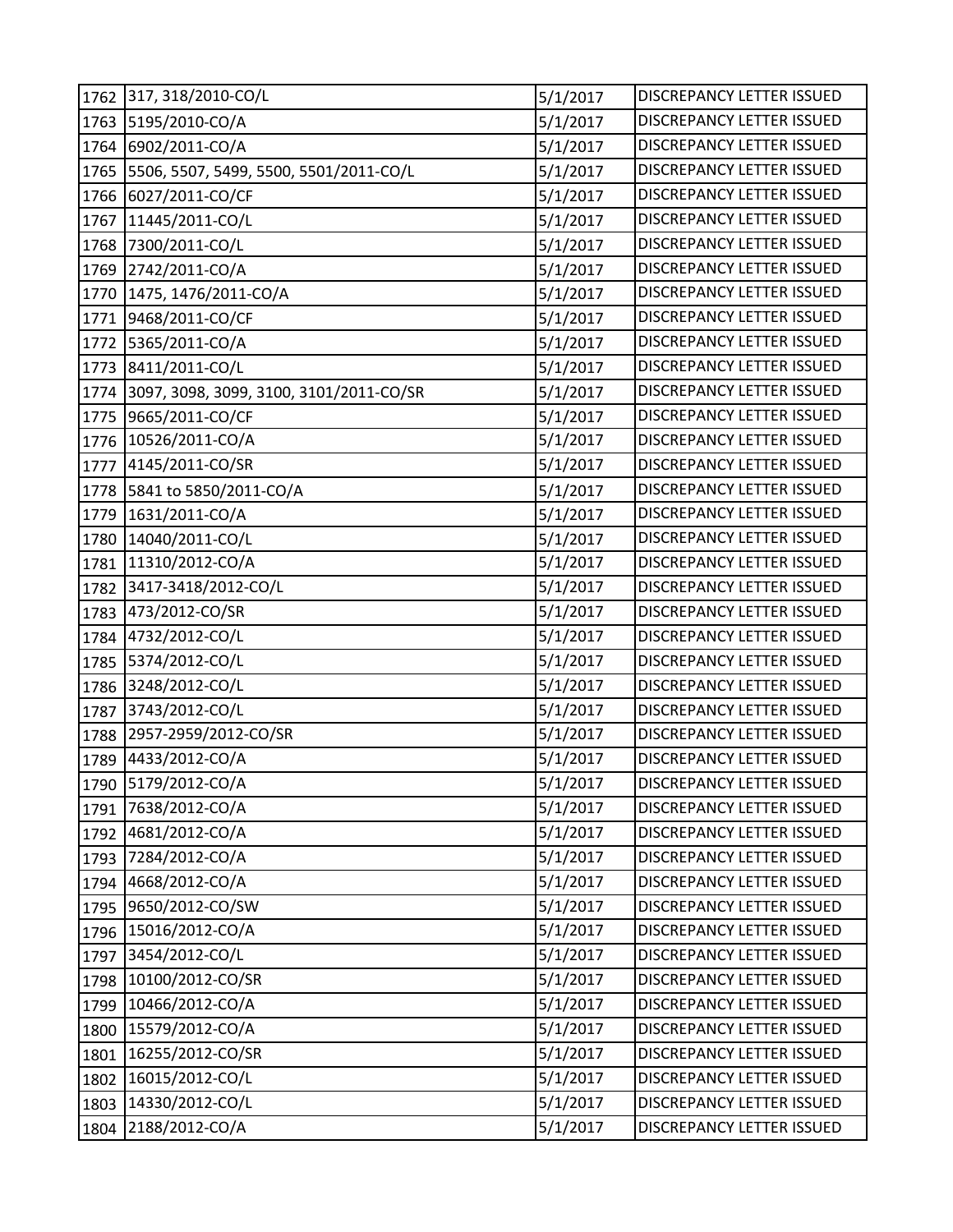| 1805 | 14403/2012-CO/A                                    | 5/1/2017 | <b>DISCREPANCY LETTER ISSUED</b> |
|------|----------------------------------------------------|----------|----------------------------------|
| 1806 | 10919/2012-CO/L                                    | 5/1/2017 | DISCREPANCY LETTER ISSUED        |
| 1807 | 14656 - 14658/2012-CO/A                            | 5/1/2017 | DISCREPANCY LETTER ISSUED        |
| 1808 | 7784-7788/2012-CO/A                                | 5/1/2017 | DISCREPANCY LETTER ISSUED        |
| 1809 | 16262-16264, 16267-16273, 16275-16280, 16274/2012- | 5/1/2017 | DISCREPANCY LETTER ISSUED        |
| 1810 | 7443/2012-CO/CF                                    | 5/1/2017 | DISCREPANCY LETTER ISSUED        |
| 1811 | 6205/2012-CO/SR                                    | 5/1/2017 | DISCREPANCY LETTER ISSUED        |
| 1812 | 11414/2012-CO/L                                    | 5/1/2017 | DISCREPANCY LETTER ISSUED        |
| 1813 | 13634/2012-CO/A                                    | 5/1/2017 | DISCREPANCY LETTER ISSUED        |
| 1814 | 14186/2012-CO/L                                    | 5/1/2017 | DISCREPANCY LETTER ISSUED        |
| 1815 | 10633/2012-CO/SR                                   | 5/1/2017 | <b>DISCREPANCY LETTER ISSUED</b> |
| 1816 | 13811/2012-CO/L                                    | 5/1/2017 | DISCREPANCY LETTER ISSUED        |
| 1817 | 2051/2012-CO/L                                     | 5/1/2017 | DISCREPANCY LETTER ISSUED        |
| 1818 | 14837/2012-CO/A                                    | 5/1/2017 | DISCREPANCY LETTER ISSUED        |
| 1819 | 15237/2012-CO/SR                                   | 5/1/2017 | DISCREPANCY LETTER ISSUED        |
| 1820 | 5968/2012-CO/L                                     | 5/1/2017 | DISCREPANCY LETTER ISSUED        |
| 1821 | 11863/2012-CO/A                                    | 5/1/2017 | DISCREPANCY LETTER ISSUED        |
| 1822 | 6129/2011-CO/L                                     | 5/1/2017 | DISCREPANCY LETTER ISSUED        |
| 1823 | 6202/2012-CO/SR                                    | 5/1/2017 | DISCREPANCY LETTER ISSUED        |
| 1824 | 14259/2012-CO/L                                    | 5/1/2017 | DISCREPANCY LETTER ISSUED        |
| 1825 | 13637/2012-CO/A                                    | 5/1/2017 | DISCREPANCY LETTER ISSUED        |
| 1826 | 15670/2012-CO/L                                    | 5/1/2017 | DISCREPANCY LETTER ISSUED        |
| 1827 | 150-151/2011-CO/L                                  | 5/1/2017 | <b>DISCREPANCY LETTER ISSUED</b> |
| 1828 | 8279/2012-CO/L                                     | 5/1/2017 | DISCREPANCY LETTER ISSUED        |
| 1829 | 15726/2012-CO/A                                    | 5/1/2017 | DISCREPANCY LETTER ISSUED        |
| 1830 | 15120/2012-CO/A                                    | 5/1/2017 | DISCREPANCY LETTER ISSUED        |
| 1831 | 9339/2012-CO/SW                                    | 5/1/2017 | DISCREPANCY LETTER ISSUED        |
| 1832 | 312/2012-CO/L                                      | 5/1/2017 | DISCREPANCY LETTER ISSUED        |
|      | 1833 15347-15356/2012-CO/L                         | 5/1/2017 | DISCREPANCY LETTER ISSUED        |
| 1834 | 2922/2010-CO/A                                     | 5/1/2017 | DISCREPANCY LETTER ISSUED        |
| 1835 | 7883-7891/2011-CO/L                                | 5/1/2017 | DISCREPANCY LETTER ISSUED        |
| 1836 | 972-973/2010-CO/L                                  | 5/1/2017 | <b>DISCREPANCY LETTER ISSUED</b> |
| 1837 | 11868/2010-CO/A                                    | 5/1/2017 | <b>DISCREPANCY LETTER ISSUED</b> |
| 1838 | 7150, 7179, 7183/2011-CO/A                         | 5/1/2017 | DISCREPANCY LETTER ISSUED        |
| 1839 | 7790/2010-CO/L                                     | 5/1/2017 | DISCREPANCY LETTER ISSUED        |
| 1840 | 11870/2012-CO/A                                    | 5/1/2017 | DISCREPANCY LETTER ISSUED        |
| 1841 | 11123/2011-CO/L                                    | 5/1/2017 | DISCREPANCY LETTER ISSUED        |
| 1842 | 8875-8891, 8893-8898/2011-CO/SR                    | 5/1/2017 | DISCREPANCY LETTER ISSUED        |
| 1843 | 15211, 15212/2011-CO/A                             | 5/1/2017 | DISCREPANCY LETTER ISSUED        |
| 1844 | 9764/2011-CO/L                                     | 5/1/2017 | DISCREPANCY LETTER ISSUED        |
| 1845 | 10506/2011-CO/A                                    | 5/1/2017 | DISCREPANCY LETTER ISSUED        |
| 1846 | 6592/2011-CO/L                                     | 5/1/2017 | DISCREPANCY LETTER ISSUED        |
| 1847 | 193/2011-CO/A                                      | 5/1/2017 | DISCREPANCY LETTER ISSUED        |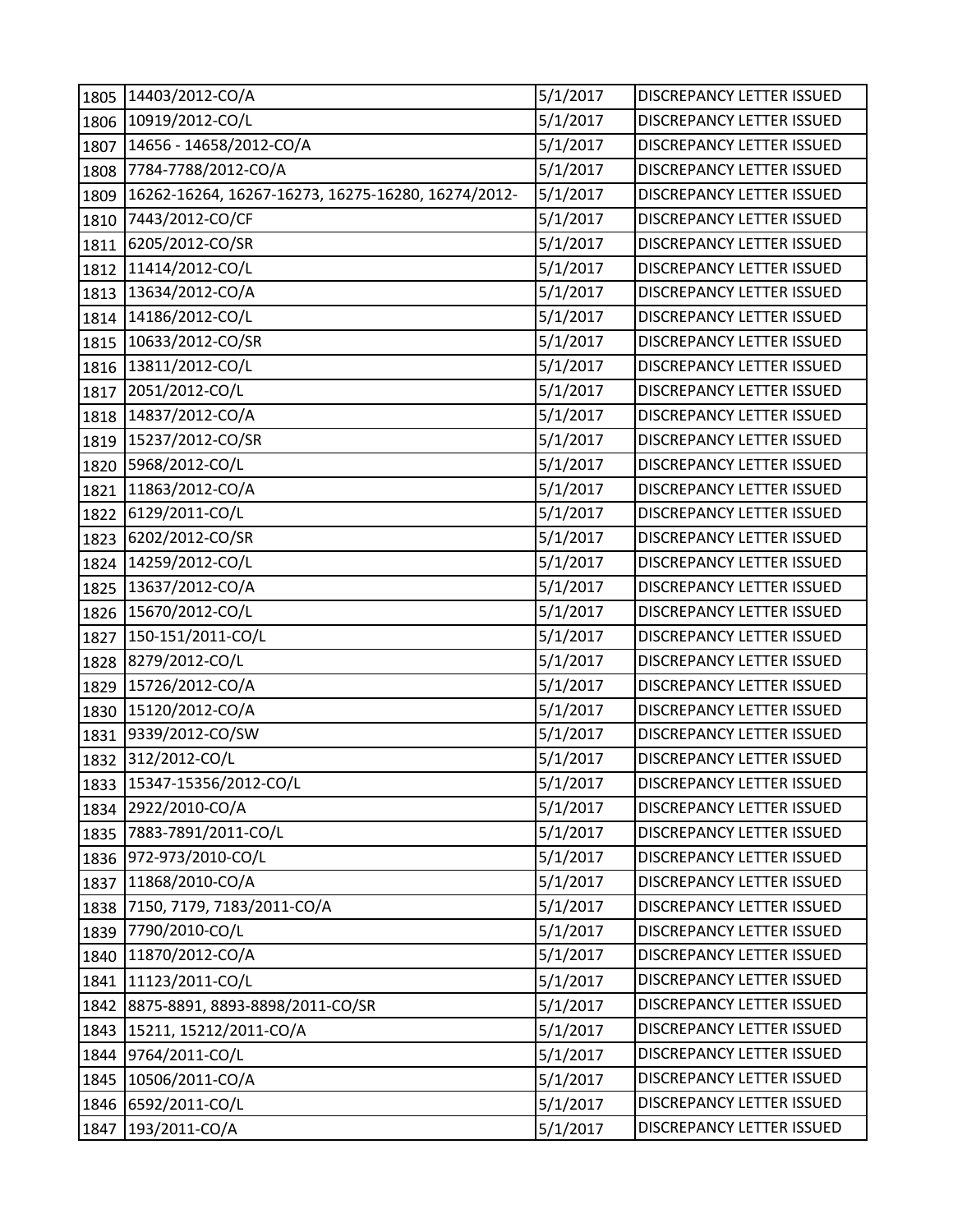| 1848 | 6619/2011-CO/SW          | 5/1/2017 | DISCREPANCY LETTER ISSUED        |
|------|--------------------------|----------|----------------------------------|
| 1849 | 5481/2011-CO/A           | 5/1/2017 | DISCREPANCY LETTER ISSUED        |
| 1850 | 7551/2011-CO/A           | 5/1/2017 | DISCREPANCY LETTER ISSUED        |
| 1851 | 993/2011-CO/A            | 5/1/2017 | DISCREPANCY LETTER ISSUED        |
| 1852 | 12305-12307/2011-CO/A    | 5/1/2017 | DISCREPANCY LETTER ISSUED        |
| 1853 | 4023-4031/2011-CO/L      | 5/1/2017 | DISCREPANCY LETTER ISSUED        |
| 1854 | 2122/2011-CO/A           | 5/1/2017 | DISCREPANCY LETTER ISSUED        |
| 1855 | 5758/2011-CO/L           | 5/1/2017 | DISCREPANCY LETTER ISSUED        |
| 1856 | 10007-10008/2011-CO/A    | 5/1/2017 | DISCREPANCY LETTER ISSUED        |
| 1857 | 4946/2011-CO/SW          | 5/1/2017 | DISCREPANCY LETTER ISSUED        |
| 1858 | 6809-6813/2011-CO/A      | 5/1/2017 | DISCREPANCY LETTER ISSUED        |
| 1859 | 10442/2011-CO/A          | 5/1/2017 | DISCREPANCY LETTER ISSUED        |
| 1860 | 3635/2011-CO/L           | 5/1/2017 | DISCREPANCY LETTER ISSUED        |
| 1861 | 2992/2010-COSW           | 5/1/2017 | DISCREPANCY LETTER ISSUED        |
| 1862 | 8463-8466/2010-CO/SR     | 5/1/2017 | DISCREPANCY LETTER ISSUED        |
| 1863 | 594/2010-CO/SW           | 5/1/2017 | DISCREPANCY LETTER ISSUED        |
| 1864 | 13627/2010-CO/A          | 5/1/2017 | DISCREPANCY LETTER ISSUED        |
| 1865 | 2459-2460/2010-CO/L      | 5/1/2017 | DISCREPANCY LETTER ISSUED        |
| 1866 | 2873-2874/2011-CO/A      | 5/1/2017 | DISCREPANCY LETTER ISSUED        |
| 1867 | 15052/2011-CO/A          | 5/1/2017 | DISCREPANCY LETTER ISSUED        |
| 1868 | 12666/2011-CO/L          | 5/1/2017 | DISCREPANCY LETTER ISSUED        |
| 1869 | 12539/2011-CO/A          | 5/1/2017 | DISCREPANCY LETTER ISSUED        |
| 1870 | 9431-9432/2010-CO/CF     | 5/1/2017 | DISCREPANCY LETTER ISSUED        |
| 1871 | 1076/2010-CO/L           | 5/1/2017 | DISCREPANCY LETTER ISSUED        |
| 1872 | 3432-2010-CO/A           | 5/1/2017 | DISCREPANCY LETTER ISSUED        |
| 1873 | 3767/2010/CO/L           | 5/1/2017 | DISCREPANCY LETTER ISSUED        |
| 1874 | 4780-4781/2012-CO/L      | 5/1/2017 | DISCREPANCY LETTER ISSUED        |
| 1875 | 13131/2011/CO/L          | 5/1/2017 | DISCREPANCY LETTER ISSUED        |
|      | 1876 9674/9675/2012/CO/A | 5/1/2017 | DISCREPANCY LETTER ISSUED        |
| 1877 | 4621/2010/CO/L           | 5/1/2017 | DISCREPANCY LETTER ISSUED        |
| 1878 | 2917-2919/2010/CO/A      | 5/1/2017 | DISCREPANCY LETTER ISSUED        |
| 1879 | 8054/2010-CO/L           | 5/1/2017 | DISCREPANCY LETTER ISSUED        |
| 1880 | 1620/2012-CO/L           | 5/1/2017 | <b>DISCREPANCY LETTER ISSUED</b> |
| 1881 | 14788-89/2012-CO/L       | 5/1/2017 | DISCREPANCY LETTER ISSUED        |
| 1882 | 10742/2010-CO/SR         | 5/1/2017 | <b>DISCREPANCY LETTER ISSUED</b> |
| 1883 | 9209-21/2011-CO/A        | 5/1/2017 | DISCREPANCY LETTER ISSUED        |
| 1884 | 968-974/2011-CO/L        | 5/1/2017 | DISCREPANCY LETTER ISSUED        |
| 1885 | 8226/2011-CO/L           | 5/1/2017 | DISCREPANCY LETTER ISSUED        |
| 1886 | 6588/2011-CO/A           | 5/1/2017 | DISCREPANCY LETTER ISSUED        |
| 1887 | 15290-95/2011-CO/L       | 5/1/2017 | DISCREPANCY LETTER ISSUED        |
| 1888 | 12400/2011-CO/SW         | 5/1/2017 | DISCREPANCY LETTER ISSUED        |
| 1889 | 99/2010-CO/A             | 5/1/2017 | DISCREPANCY LETTER ISSUED        |
| 1890 | 1844/2010-CO/A           | 5/1/2017 | DISCREPANCY LETTER ISSUED        |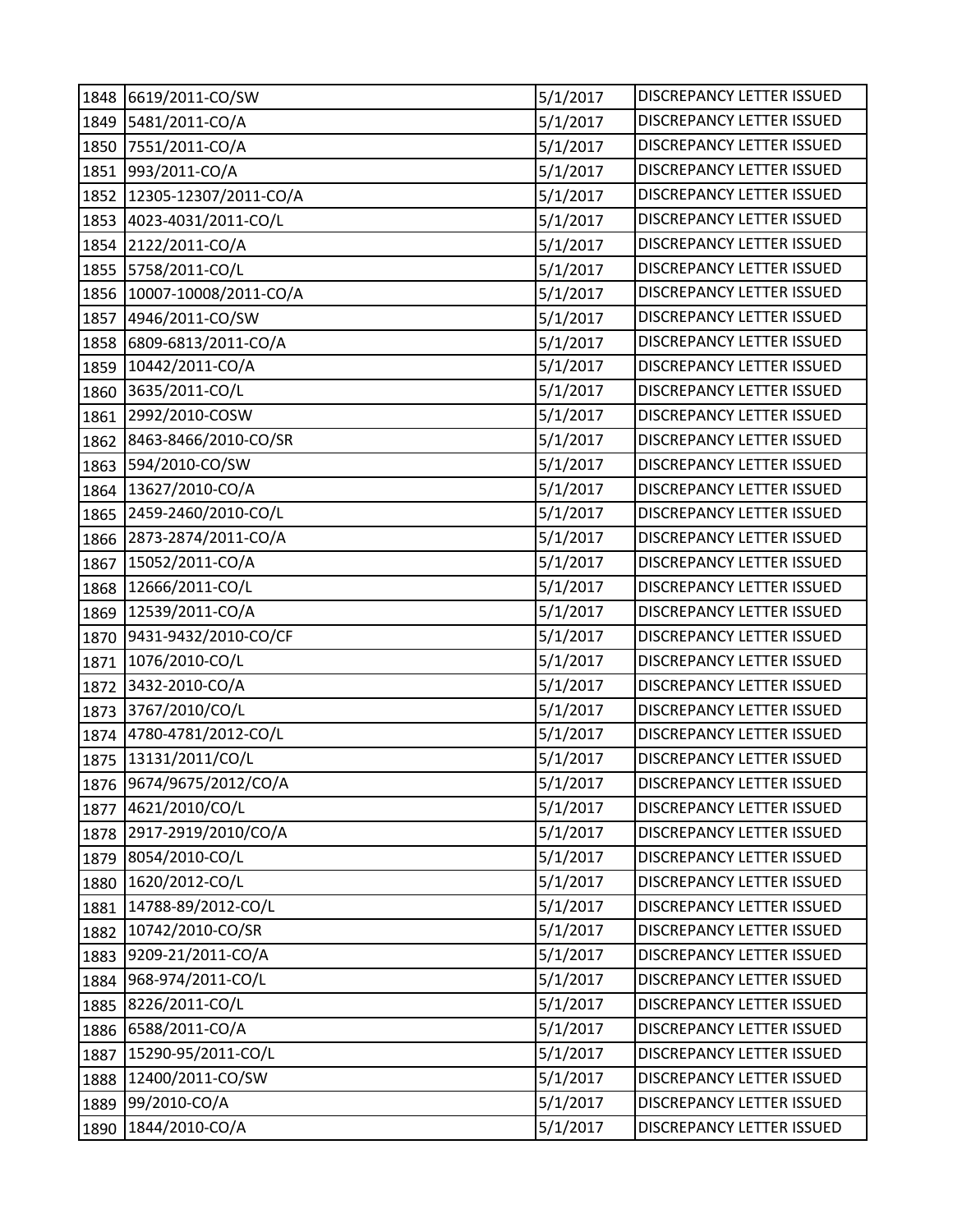| 1891 | 2520/2011-CO/A             | 5/1/2017 | DISCREPANCY LETTER ISSUED        |
|------|----------------------------|----------|----------------------------------|
| 1892 | 6585/2011-CO/A             | 5/1/2017 | DISCREPANCY LETTER ISSUED        |
| 1893 | 7425/2011-CO/A             | 5/1/2017 | DISCREPANCY LETTER ISSUED        |
| 1894 | 8218/2011-CO/A             | 5/1/2017 | DISCREPANCY LETTER ISSUED        |
| 1895 | 520/2011-CO/L              | 5/1/2017 | <b>DISCREPANCY LETTER ISSUED</b> |
| 1896 | 12386/2011-CO/A            | 5/1/2017 | DISCREPANCY LETTER ISSUED        |
| 1897 | 14741/2011-CO/A            | 5/1/2017 | DISCREPANCY LETTER ISSUED        |
| 1898 | 5902/2010-CO/L             | 5/1/2017 | DISCREPANCY LETTER ISSUED        |
| 1899 | 13660/2010/CO/L            | 5/1/2017 | DISCREPANCY LETTER ISSUED        |
| 1900 | 11469/2010-CO/SW           | 5/1/2017 | DISCREPANCY LETTER ISSUED        |
| 1901 | 12096-97/2010/CO/A         | 5/1/2017 | <b>DISCREPANCY LETTER ISSUED</b> |
| 1902 | 12146/2010-CO/SW           | 5/1/2017 | DISCREPANCY LETTER ISSUED        |
| 1903 | 4610/2010-CO/A             | 5/1/2017 | <b>DISCREPANCY LETTER ISSUED</b> |
| 1904 | 1187/2010-CO/A             | 5/1/2017 | DISCREPANCY LETTER ISSUED        |
| 1905 | 12379/2010-CO/A            | 5/1/2017 | DISCREPANCY LETTER ISSUED        |
| 1906 | 694-47/2012-CO/L           | 5/1/2017 | DISCREPANCY LETTER ISSUED        |
| 1907 | 9129-38/2011               | 5/1/2017 | <b>DISCREPANCY LETTER ISSUED</b> |
| 1908 | 6079-80/2010-CO/L          | 5/1/2017 | <b>DISCREPANCY LETTER ISSUED</b> |
| 1909 | 792-800/2011-CO/L          | 5/1/2017 | DISCREPANCY LETTER ISSUED        |
| 1910 | 12605-12606/2011-CO/L      | 5/1/2017 | DISCREPANCY LETTER ISSUED        |
| 1911 | 5228/2012-CO/L             | 5/1/2017 | DISCREPANCY LETTER ISSUED        |
| 1912 | 10595/2012-CO/L            | 5/1/2017 | DISCREPANCY LETTER ISSUED        |
| 1913 | 8963/8964/2012-CO/L        | 5/1/2017 | DISCREPANCY LETTER ISSUED        |
| 1914 | 7653/2012-CO/A             | 5/1/2017 | <b>DISCREPANCY LETTER ISSUED</b> |
| 1915 | 2683/2012-CO/A             | 5/1/2017 | <b>DISCREPANCY LETTER ISSUED</b> |
| 1916 | 8927-CO/A                  | 5/1/2017 | DISCREPANCY LETTER ISSUED        |
| 1917 | 7584/2011-CO/A             | 5/1/2017 | DISCREPANCY LETTER ISSUED        |
| 1918 | 9417/2011/CO/L             | 5/1/2017 | DISCREPANCY LETTER ISSUED        |
|      | 1919 11081-11083/2011-CO/A | 5/1/2017 | DISCREPANCY LETTER ISSUED        |
| 1920 | 1735/2011-CO/L             | 5/1/2017 | DISCREPANCY LETTER ISSUED        |
| 1921 | 15120/2011-CO/L            | 5/1/2017 | DISCREPANCY LETTER ISSUED        |
| 1922 | 253-259/2011-CO/A          | 5/1/2017 | DISCREPANCY LETTER ISSUED        |
| 1923 | 83/2011-CO/A               | 5/1/2017 | <b>DISCREPANCY LETTER ISSUED</b> |
| 1924 | 13763/2012-CO/SR           | 5/1/2017 | DISCREPANCY LETTER ISSUED        |
| 1925 | 14833/2012-CO/SR           | 5/1/2017 | DISCREPANCY LETTER ISSUED        |
| 1926 | 11390/2012-CO/L            | 5/1/2017 | <b>DISCREPANCY LETTER ISSUED</b> |
| 1927 | 15802/2012-CO/A            | 5/1/2017 | DISCREPANCY LETTER ISSUED        |
| 1928 | 2711/2012-CO/A             | 5/1/2017 | DISCREPANCY LETTER ISSUED        |
| 1929 | 1479/2012-CO/L             | 5/1/2017 | DISCREPANCY LETTER ISSUED        |
| 1930 | 11727-11734-CO/SR          | 5/1/2017 | DISCREPANCY LETTER ISSUED        |
| 1931 | 10857-10860/2012-CO/A      | 5/1/2017 | DISCREPANCY LETTER ISSUED        |
| 1932 | 11823-11825/2012-CO/A      | 5/1/2017 | DISCREPANCY LETTER ISSUED        |
| 1933 | 13478-87/2011-CO/L         | 5/1/2017 | DISCREPANCY LETTER ISSUED        |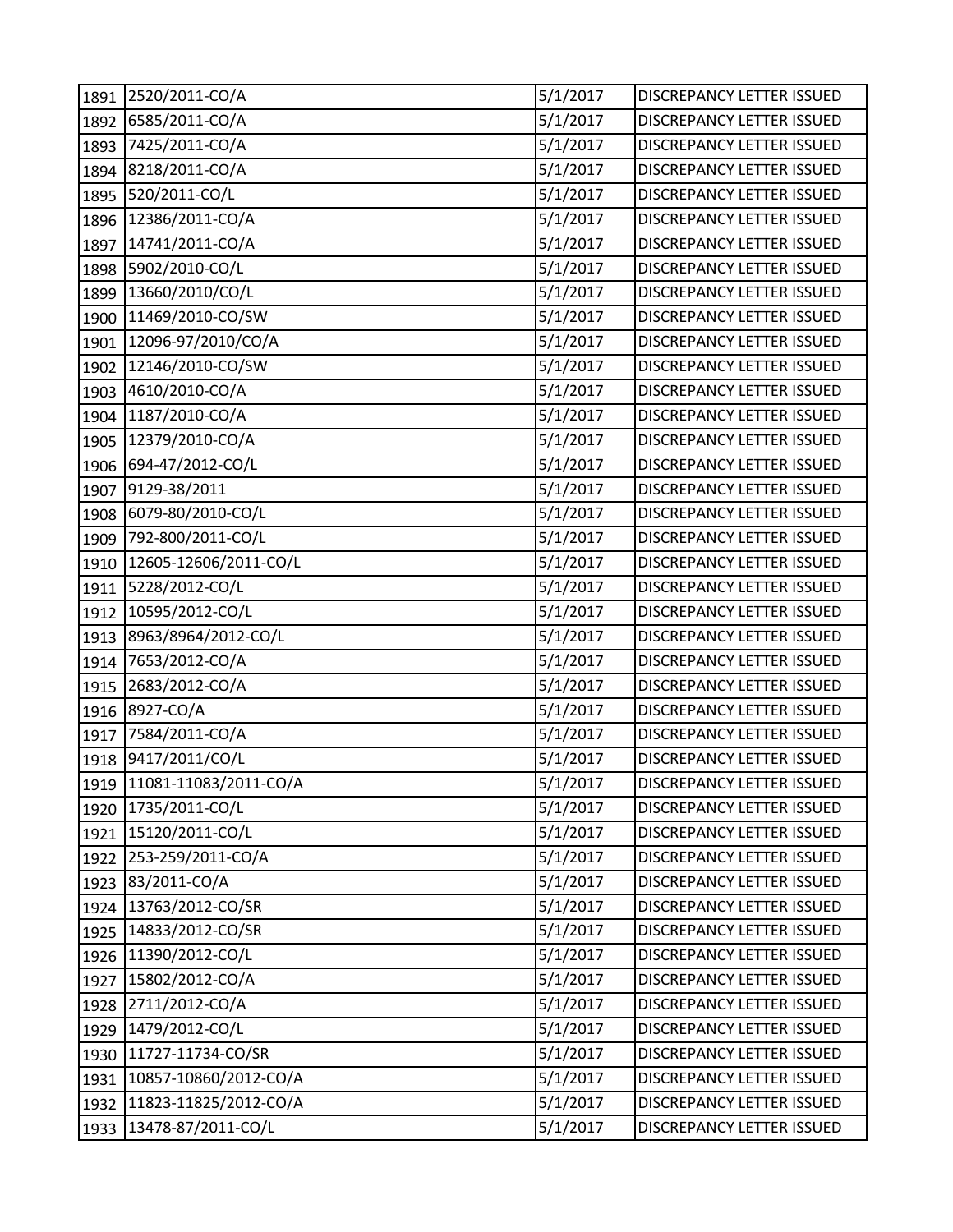| 1934 | 4622/2012-CO/A        | 5/1/2017 | DISCREPANCY LETTER ISSUED        |
|------|-----------------------|----------|----------------------------------|
| 1935 | 9601/2012-CO/L        | 5/1/2017 | DISCREPANCY LETTER ISSUED        |
| 1936 | 14766/2012-CO/L       | 5/1/2017 | DISCREPANCY LETTER ISSUED        |
| 1937 | 7100/2012-CO/SR       | 5/1/2017 | DISCREPANCY LETTER ISSUED        |
| 1938 | 10807/2010-CO/A       | 5/1/2017 | <b>DISCREPANCY LETTER ISSUED</b> |
| 1939 | 12920/2010/CO/A       | 5/1/2017 | <b>DISCREPANCY LETTER ISSUED</b> |
| 1940 | 11534/2010-CO/A       | 5/1/2017 | DISCREPANCY LETTER ISSUED        |
| 1941 | 7465/2010-CO/A        | 5/1/2017 | DISCREPANCY LETTER ISSUED        |
| 1942 | 12053-12054/2010-CO/L | 5/1/2017 | DISCREPANCY LETTER ISSUED        |
| 1943 | 617/2010-CO/A         | 5/1/2017 | <b>DISCREPANCY LETTER ISSUED</b> |
| 1944 | 12794/2010-CO/L       | 5/1/2017 | DISCREPANCY LETTER ISSUED        |
| 1945 | 6948/2010-CO/A        | 5/1/2017 | DISCREPANCY LETTER ISSUED        |
| 1946 | 13881/2010-CO/SW      | 5/1/2017 | DISCREPANCY LETTER ISSUED        |
| 1947 | 1409/2010-CO/L        | 5/1/2017 | DISCREPANCY LETTER ISSUED        |
| 1948 | 7667-7671/2010-CO/SR  | 5/1/2017 | DISCREPANCY LETTER ISSUED        |
| 1949 | 973/2010-CO/L         | 5/1/2017 | DISCREPANCY LETTER ISSUED        |
| 1950 | 8908/2010-CO/A        | 5/1/2017 | <b>DISCREPANCY LETTER ISSUED</b> |
| 1951 | 12078-12079/2010-CO/L | 5/1/2017 | DISCREPANCY LETTER ISSUED        |
| 1952 | 11538/2010-CO/A       | 5/1/2017 | DISCREPANCY LETTER ISSUED        |
| 1953 | 314/2010-CO/L         | 5/1/2017 | DISCREPANCY LETTER ISSUED        |
| 1954 | 3623/2010-CO/A        | 5/1/2017 | DISCREPANCY LETTER ISSUED        |
| 1955 | 3623/2010-CO/A        | 5/1/2017 | DISCREPANCY LETTER ISSUED        |
| 1956 | 11814/2010-CO/A       | 5/1/2017 | DISCREPANCY LETTER ISSUED        |
| 1957 | 10485/2010-CO/A       | 5/1/2017 | <b>DISCREPANCY LETTER ISSUED</b> |
| 1958 | 12845/2010-CO/A       | 5/1/2017 | <b>DISCREPANCY LETTER ISSUED</b> |
| 1959 | 10214/2010-CO/L       | 5/1/2017 | DISCREPANCY LETTER ISSUED        |
| 1960 | 1711/2010-CO/L        | 5/1/2017 | DISCREPANCY LETTER ISSUED        |
| 1961 | 13092/2010-CO/L       | 5/1/2017 | DISCREPANCY LETTER ISSUED        |
|      | 1962 10436/2010-CO/L  | 5/1/2017 | DISCREPANCY LETTER ISSUED        |
| 1963 | 11862/210-CO/L        | 5/1/2017 | DISCREPANCY LETTER ISSUED        |
| 1964 | 12276/2010-CO/SR      | 5/1/2017 | DISCREPANCY LETTER ISSUED        |
| 1965 | 8397/2010-CO/A        | 5/1/2017 | DISCREPANCY LETTER ISSUED        |
| 1966 | 10215/2010-CO/A       | 5/1/2017 | DISCREPANCY LETTER ISSUED        |
| 1967 | 8334/2010-CO/CF       | 5/1/2017 | DISCREPANCY LETTER ISSUED        |
| 1968 | 11631/2010-CO/L       | 5/1/2017 | <b>DISCREPANCY LETTER ISSUED</b> |
| 1969 | 9556/2010-CO/SR       | 5/1/2017 | DISCREPANCY LETTER ISSUED        |
| 1970 | 12876/2010-CO/L       | 5/1/2017 | DISCREPANCY LETTER ISSUED        |
| 1971 | 279/2010-CO/L         | 5/1/2017 | DISCREPANCY LETTER ISSUED        |
| 1972 | 8468/2010-CO/A        | 5/1/2017 | DISCREPANCY LETTER ISSUED        |
| 1973 | 11815/2010-CO/A       | 5/1/2017 | DISCREPANCY LETTER ISSUED        |
| 1974 | 12383/2010-CO/L       | 5/1/2017 | DISCREPANCY LETTER ISSUED        |
| 1975 | 1135/2010-CO/SW       | 5/1/2017 | DISCREPANCY LETTER ISSUED        |
| 1976 | 13768/2010-CO/A       | 5/1/2017 | DISCREPANCY LETTER ISSUED        |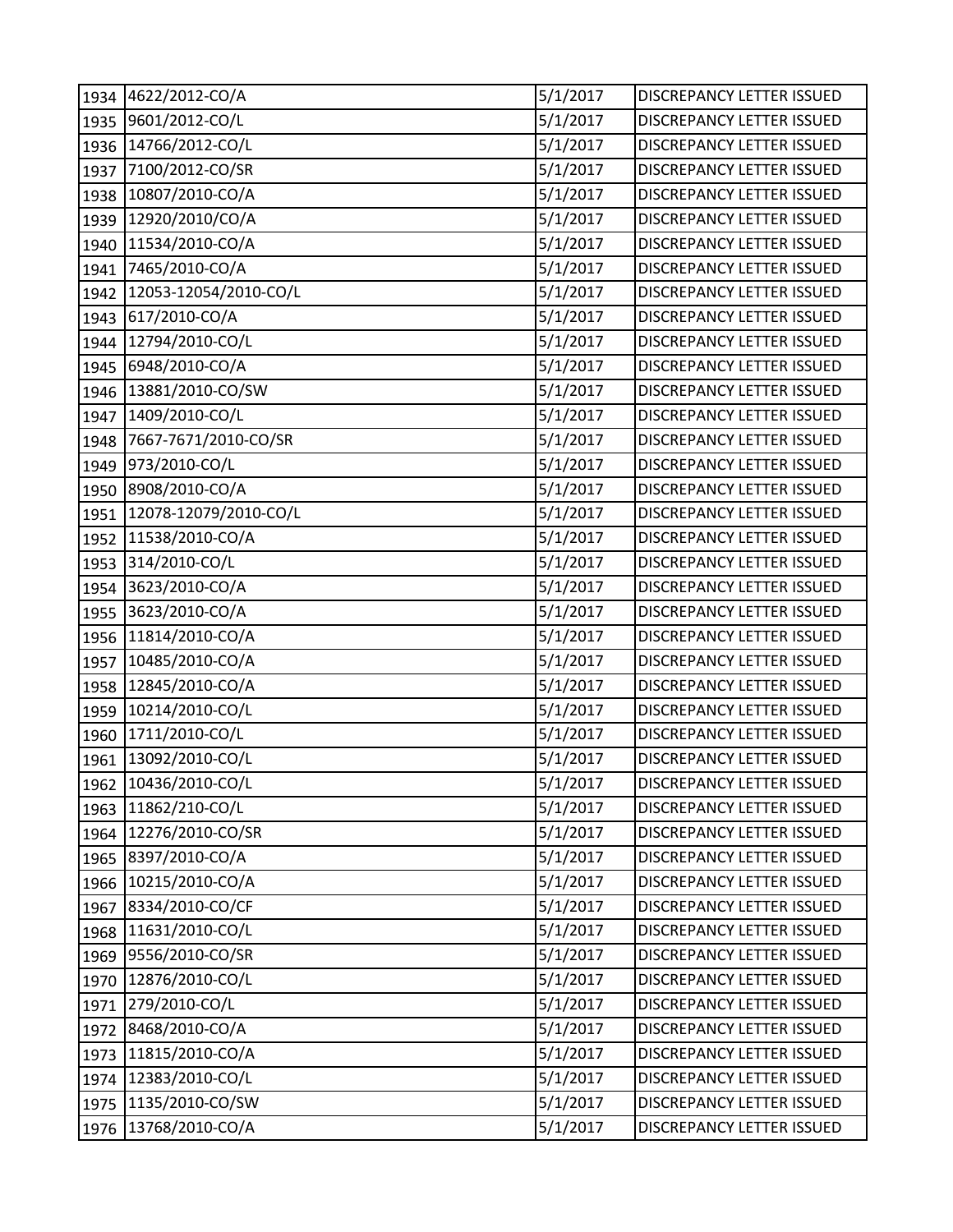| 1977 | 13325/2010-CO/A        | 5/1/2017 | DISCREPANCY LETTER ISSUED        |
|------|------------------------|----------|----------------------------------|
| 1978 | 11572/2010-CO/CF       | 6/1/2017 | <b>DISCREPANCY LETTER ISSUED</b> |
| 1979 | 6530/2010-CO/A         | 6/1/2017 | DISCREPANCY LETTER ISSUED        |
| 1980 | 9192/2010-CO/L         | 6/1/2017 | DISCREPANCY LETTER ISSUED        |
| 1981 | 1705/2010-CO/L         | 6/1/2017 | DISCREPANCY LETTER ISSUED        |
| 1982 | 6693/2011-CO/L         | 6/1/2017 | DISCREPANCY LETTER ISSUED        |
| 1983 | 1391, 1392/2011-CO/A   | 6/1/2017 | DISCREPANCY LETTER ISSUED        |
| 1984 | 11392, 11393/2011-CO/A | 6/1/2017 | DISCREPANCY LETTER ISSUED        |
| 1985 | 3972/2011-CO/A         | 6/1/2017 | DISCREPANCY LETTER ISSUED        |
| 1986 | 14641/2011-CO/A        | 6/1/2017 | DISCREPANCY LETTER ISSUED        |
| 1987 | 3979/2011-CO/A         | 6/1/2017 | DISCREPANCY LETTER ISSUED        |
| 1988 | 10604/2011-CO/A        | 6/1/2017 | DISCREPANCY LETTER ISSUED        |
| 1989 | 8874/2011-CO/A         | 6/1/2017 | DISCREPANCY LETTER ISSUED        |
| 1990 | 10408/2011-CO/L        | 6/1/2017 | DISCREPANCY LETTER ISSUED        |
| 1991 | CO/L                   | 6/1/2017 | DISCREPANCY LETTER ISSUED        |
| 1992 | 11396/2011-CO/SR       | 6/1/2017 | DISCREPANCY LETTER ISSUED        |
| 1993 | 343/2011-CO/A          | 6/1/2017 | DISCREPANCY LETTER ISSUED        |
| 1994 | 14069/2010-CO/A        | 6/1/2017 | <b>DISCREPANCY LETTER ISSUED</b> |
| 1995 | 11630/2010-CO/L        | 6/1/2017 | DISCREPANCY LETTER ISSUED        |
| 1996 | 2576/2011-CO/SR        | 6/1/2017 | DISCREPANCY LETTER ISSUED        |
| 1997 | 12372/2010-CO/SR       | 6/1/2017 | DISCREPANCY LETTER ISSUED        |
| 1998 | 5968/2010-CO/L         | 6/1/2017 | DISCREPANCY LETTER ISSUED        |
| 1999 | 6477/2010-CO/L         | 6/1/2017 | DISCREPANCY LETTER ISSUED        |
| 2000 | 13628/2010-CO/A        | 6/1/2017 | DISCREPANCY LETTER ISSUED        |
| 2001 | 15527/2011-CO/L        | 6/1/2017 | DISCREPANCY LETTER ISSUED        |
| 2002 | 2004/2011-CO/L         | 6/1/2017 | <b>DISCREPANCY LETTER ISSUED</b> |
| 2003 | 15453/2012-CO/L        | 6/1/2017 | DISCREPANCY LETTER ISSUED        |
| 2004 | 11333/2012-CO/A        | 6/1/2017 | DISCREPANCY LETTER ISSUED        |
|      | 2005 14842/2012-CO/L   | 6/1/2017 | DISCREPANCY LETTER ISSUED        |
| 2006 | 12038/2012-CO/L        | 6/1/2017 | DISCREPANCY LETTER ISSUED        |
| 2007 | 9367/2012-CO/A         | 6/1/2017 | DISCREPANCY LETTER ISSUED        |
| 2008 | 8599/2012-CO/L         | 6/1/2017 | DISCREPANCY LETTER ISSUED        |
| 2009 | 13875, 13965/2012-CO/A | 6/1/2017 | DISCREPANCY LETTER ISSUED        |
| 2010 | 7851/2012-CO/A         | 6/1/2017 | DISCREPANCY LETTER ISSUED        |
| 2011 | 7823-7832/2012-CO/A    | 6/1/2017 | <b>DISCREPANCY LETTER ISSUED</b> |
| 2012 | 14338/2012-CO/CF       | 6/1/2017 | DISCREPANCY LETTER ISSUED        |
| 2013 | 10504/2012-CO/L        | 6/1/2017 | DISCREPANCY LETTER ISSUED        |
| 2014 | 4988/2012-CO/A         | 6/1/2017 | DISCREPANCY LETTER ISSUED        |
| 2015 | 15939/2012-CO/A        | 6/1/2017 | DISCREPANCY LETTER ISSUED        |
| 2016 | 65, 83, 101/2012-CO/CF | 6/1/2017 | DISCREPANCY LETTER ISSUED        |
| 2017 | 16535/2012-CO/L        | 6/1/2017 | DISCREPANCY LETTER ISSUED        |
| 2018 | 2761/2012-CO/L         | 6/1/2017 | DISCREPANCY LETTER ISSUED        |
| 2019 | 10040/2012-CO/A        | 6/1/2017 | DISCREPANCY LETTER ISSUED        |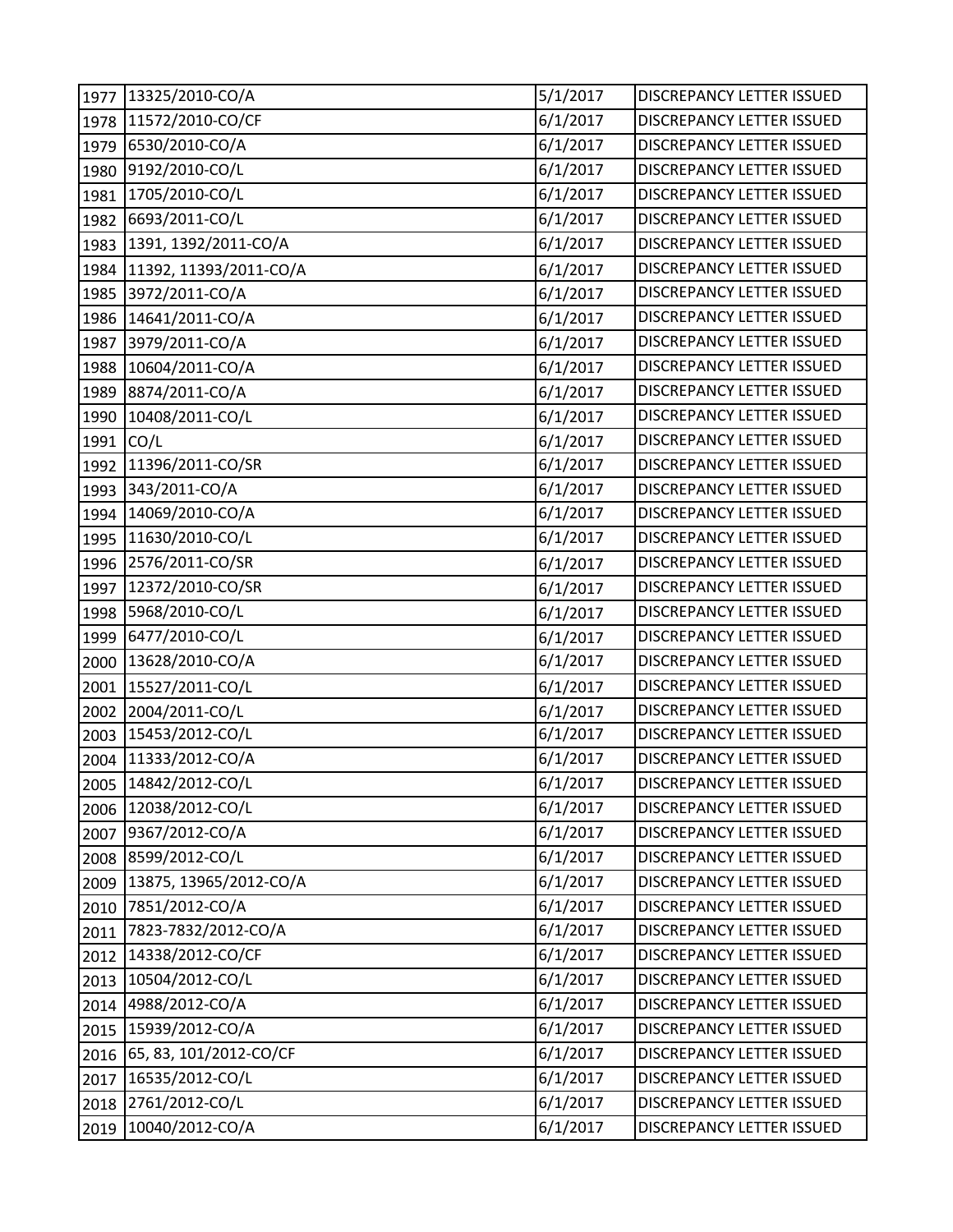| 2020 | 9975/2012-CO/SR                              | 6/1/2017 | DISCREPANCY LETTER ISSUED        |
|------|----------------------------------------------|----------|----------------------------------|
| 2021 | 15668/2012-CO/L                              | 6/1/2017 | <b>DISCREPANCY LETTER ISSUED</b> |
| 2022 | 14705-14711/2012-CO/SR                       | 6/1/2017 | DISCREPANCY LETTER ISSUED        |
| 2023 | 3668 - 3674/2009-CO/SR                       | 6/1/2017 | DISCREPANCY LETTER ISSUED        |
| 2024 | 3743/2010-CO/CF                              | 6/1/2017 | DISCREPANCY LETTER ISSUED        |
| 2025 | 3807/2011-CO/L                               | 6/1/2017 | DISCREPANCY LETTER ISSUED        |
| 2026 | 3393-3394/2011-CO/SW                         | 6/1/2017 | DISCREPANCY LETTER ISSUED        |
| 2027 | 12588/2010-CO/A                              | 6/1/2017 | DISCREPANCY LETTER ISSUED        |
| 2028 | 4745 - 4773/2010-CO/A                        | 6/1/2017 | DISCREPANCY LETTER ISSUED        |
| 2029 | 11625/2012-CO/SR                             | 6/1/2017 | DISCREPANCY LETTER ISSUED        |
| 2030 | 10744/2012-CO/L                              | 6/1/2017 | DISCREPANCY LETTER ISSUED        |
| 2031 | 4065/2012-CO/SR                              | 6/1/2017 | DISCREPANCY LETTER ISSUED        |
| 2032 | 11641/2012-CO/L                              | 6/1/2017 | DISCREPANCY LETTER ISSUED        |
| 2033 | 1158/2012-CO/L                               | 6/1/2017 | DISCREPANCY LETTER ISSUED        |
| 2034 | 1143/2012-CO/L                               | 6/1/2017 | <b>DISCREPANCY LETTER ISSUED</b> |
| 2035 | 16689/2012-CO/L                              | 6/1/2017 | DISCREPANCY LETTER ISSUED        |
| 2036 | 13838-13840/2012-CO/L                        | 6/1/2017 | DISCREPANCY LETTER ISSUED        |
| 2037 | 16419-16421,16432/2012-CO/CF                 | 6/1/2017 | <b>DISCREPANCY LETTER ISSUED</b> |
| 2038 | 10799/2012-CO/SW                             | 6/1/2017 | DISCREPANCY LETTER ISSUED        |
| 2039 | 8104/2012-CO/A                               | 6/1/2017 | DISCREPANCY LETTER ISSUED        |
| 2040 | 11410/2012-CO/L                              | 6/1/2017 | DISCREPANCY LETTER ISSUED        |
| 2041 | 6127/2012-CO/SR                              | 6/1/2017 | DISCREPANCY LETTER ISSUED        |
| 2042 | 10729/2012-CO/L                              | 6/1/2017 | DISCREPANCY LETTER ISSUED        |
| 2043 | 13555/2012-CO/L                              | 6/1/2017 | DISCREPANCY LETTER ISSUED        |
| 2044 | 15166/2012-CO/L                              | 6/1/2017 | DISCREPANCY LETTER ISSUED        |
| 2045 | 2206/2012-CO/L                               | 6/1/2017 | DISCREPANCY LETTER ISSUED        |
| 2046 | 977/2012-CO/CF                               | 6/1/2017 | DISCREPANCY LETTER ISSUED        |
| 2047 | 740/2012-CO/A                                | 6/1/2017 | DISCREPANCY LETTER ISSUED        |
|      | 2048 2693/2012-CO/A                          | 6/1/2017 | DISCREPANCY LETTER ISSUED        |
| 2049 | 4996/2012-CO/CF                              | 6/1/2017 | DISCREPANCY LETTER ISSUED        |
| 2050 | 1622/20125-CO/L                              | 6/1/2017 | DISCREPANCY LETTER ISSUED        |
| 2051 | 1722/2012-CO/SR                              | 6/1/2017 | DISCREPANCY LETTER ISSUED        |
| 2052 | 4982/2012-CO/A                               | 6/1/2017 | DISCREPANCY LETTER ISSUED        |
| 2053 | 9729/2012-CO/L                               | 6/1/2017 | <b>DISCREPANCY LETTER ISSUED</b> |
| 2054 | 3348/2012-CO/L                               | 6/1/2017 | DISCREPANCY LETTER ISSUED        |
| 2055 | 10684/2012-CO/L                              | 6/1/2017 | DISCREPANCY LETTER ISSUED        |
| 2056 | 4773, 4674, 4676, 4677, 4678, 5177/2012-CO/A | 6/1/2017 | DISCREPANCY LETTER ISSUED        |
| 2057 | 2782-2783/2012-CO/A                          | 6/1/2017 | DISCREPANCY LETTER ISSUED        |
| 2058 | 833/2012-CO/L                                | 6/1/2017 | DISCREPANCY LETTER ISSUED        |
| 2059 | 15163/2012-CO/SR                             | 6/1/2017 | DISCREPANCY LETTER ISSUED        |
| 2060 | 1534/2012-CO/L                               | 6/1/2017 | DISCREPANCY LETTER ISSUED        |
| 2061 | 15015/2012-CO/A                              | 6/1/2017 | DISCREPANCY LETTER ISSUED        |
| 2062 | 8086/2012-CO/CF                              | 6/1/2017 | DISCREPANCY LETTER ISSUED        |